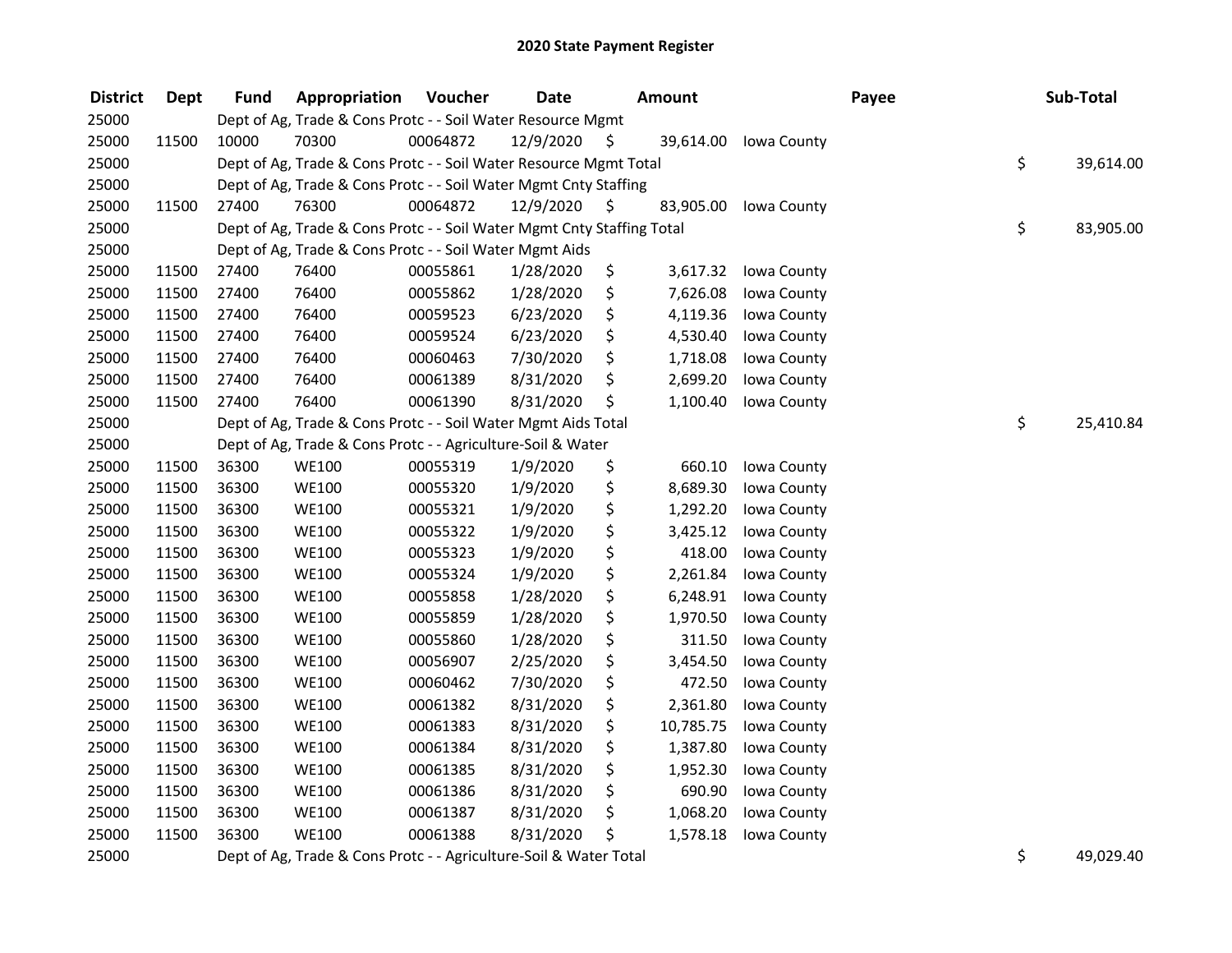| <b>District</b> | <b>Dept</b> | Fund  | Appropriation                                                      | Voucher  | <b>Date</b>   |     | Amount    |                       | Payee | Sub-Total       |
|-----------------|-------------|-------|--------------------------------------------------------------------|----------|---------------|-----|-----------|-----------------------|-------|-----------------|
| 25000           |             |       | Dept of Safety & Prof Services - - Powts Replacement Rehab         |          |               |     |           |                       |       |                 |
| 25000           | 16500       | 10000 | 23600                                                              | 00038103 | 10/13/2020 \$ |     |           | 11,869.00 Iowa County |       |                 |
| 25000           |             |       | Dept of Safety & Prof Services - - Powts Replacement Rehab Total   |          |               |     |           |                       |       | \$<br>11,869.00 |
| 25000           |             |       | Dept of Natural Resources - - Gen Program Ops-State Funds          |          |               |     |           |                       |       |                 |
| 25000           | 37000       | 21200 | 16100                                                              | 00389201 | 2/28/2020     | \$  | 252.99    | Iowa County           |       |                 |
| 25000           | 37000       | 21200 | 16100                                                              | 00418327 | 6/18/2020     | \$  | 2,000.00  | Iowa County           |       |                 |
| 25000           | 37000       | 21200 | 16100                                                              | 00425857 | 7/30/2020     | \$  | 698.69    | Iowa County           |       |                 |
| 25000           | 37000       | 21200 | 16100                                                              | 00428923 | 8/14/2020     | \$  | 155.19    | Iowa County           |       |                 |
| 25000           | 37000       | 21200 | 16100                                                              | 00431822 | 8/28/2020     | \$  | 206.17    | Iowa County           |       |                 |
| 25000           | 37000       | 21200 | 16100                                                              | 00453777 | 12/23/2020 \$ |     | 204.18    | Iowa County           |       |                 |
| 25000           |             |       | Dept of Natural Resources - - Gen Program Ops-State Funds Total    |          |               |     |           |                       |       | \$<br>3,517.22  |
| 25000           |             |       | Dept of Natural Resources - - Wildlife Damage Claims & Abat        |          |               |     |           |                       |       |                 |
| 25000           | 37000       | 21200 | 55300                                                              | 00405726 | 4/29/2020     | \$  | 5,367.07  | Iowa County           |       |                 |
| 25000           | 37000       | 21200 | 55300                                                              | 00408148 | 5/21/2020     | \$  | 3,680.86  | Iowa County           |       |                 |
| 25000           | 37000       | 21200 | 55300                                                              | 00448153 | 11/19/2020    | \$  | 5,955.20  | Iowa County           |       |                 |
| 25000           | 37000       | 21200 | 55300                                                              | 00448155 | 11/19/2020 \$ |     | 9,302.52  | Iowa County           |       |                 |
| 25000           |             |       | Dept of Natural Resources - - Wildlife Damage Claims & Abat Total  |          |               |     |           |                       |       | \$<br>24,305.65 |
| 25000           |             |       | Dept of Natural Resources - - Resaids - County Cons Aids           |          |               |     |           |                       |       |                 |
| 25000           | 37000       | 21200 | 56300                                                              | 00420591 | 7/2/2020      | \$  | 2,030.00  | Iowa County           |       |                 |
| 25000           |             |       | Dept of Natural Resources - - Resaids - County Cons Aids Total     |          |               |     |           |                       |       | \$<br>2,030.00  |
| 25000           |             |       | Dept of Natural Resources - - Resaids - Forest Croplnd & Mfl       |          |               |     |           |                       |       |                 |
| 25000           | 37000       | 21200 | 56600                                                              | 00436092 | 9/18/2020     | - S |           | 19,989.64 Iowa County |       |                 |
| 25000           |             |       | Dept of Natural Resources - - Resaids - Forest CropInd & Mfl Total |          |               |     |           |                       |       | \$<br>19,989.64 |
| 25000           |             |       | Dept of Natural Resources - - Ra- Cnty Snow Trail & Area Aid       |          |               |     |           |                       |       |                 |
| 25000           | 37000       | 21200 | 57400                                                              | 00379979 | 1/2/2020      | S   | 33,420.00 | Iowa County           |       |                 |
| 25000           | 37000       | 21200 | 57400                                                              | 00453807 | 12/23/2020 \$ |     | 38,942.17 | Iowa County           |       |                 |
| 25000           |             |       | Dept of Natural Resources - - Ra- Cnty Snow Trail & Area Aid Total |          |               |     |           |                       |       | \$<br>72,362.17 |
| 25000           |             |       | Dept of Natural Resources - - Resaids - Pymt In Lieu Tax Fed       |          |               |     |           |                       |       |                 |
| 25000           | 37000       | 21200 | 58400                                                              | 00439063 | 10/1/2020     | \$  | 307.00    | Iowa County           |       |                 |
| 25000           | 37000       | 21200 | 58400                                                              | 00443359 | 10/22/2020 \$ |     | 283.00    | Iowa County           |       |                 |
| 25000           |             |       | Dept of Natural Resources - - Resaids - Pymt In Lieu Tax Fed Total |          |               |     |           |                       |       | \$<br>590.00    |
| 25000           |             |       | Dept of Natural Resources - - Ea - Invasive Aqu & Lake Mon         |          |               |     |           |                       |       |                 |
| 25000           | 37000       | 21200 | 67800                                                              | 00384040 | 1/21/2020     | \$  | 1,000.00  | Iowa County           |       |                 |
| 25000           |             |       | Dept of Natural Resources - - Ea - Invasive Aqu & Lake Mon Total   |          |               |     |           |                       |       | \$<br>1,000.00  |
| 25000           |             |       | WI Dept of Transportation - - Eldly&Disa Co/Aid Sf                 |          |               |     |           |                       |       |                 |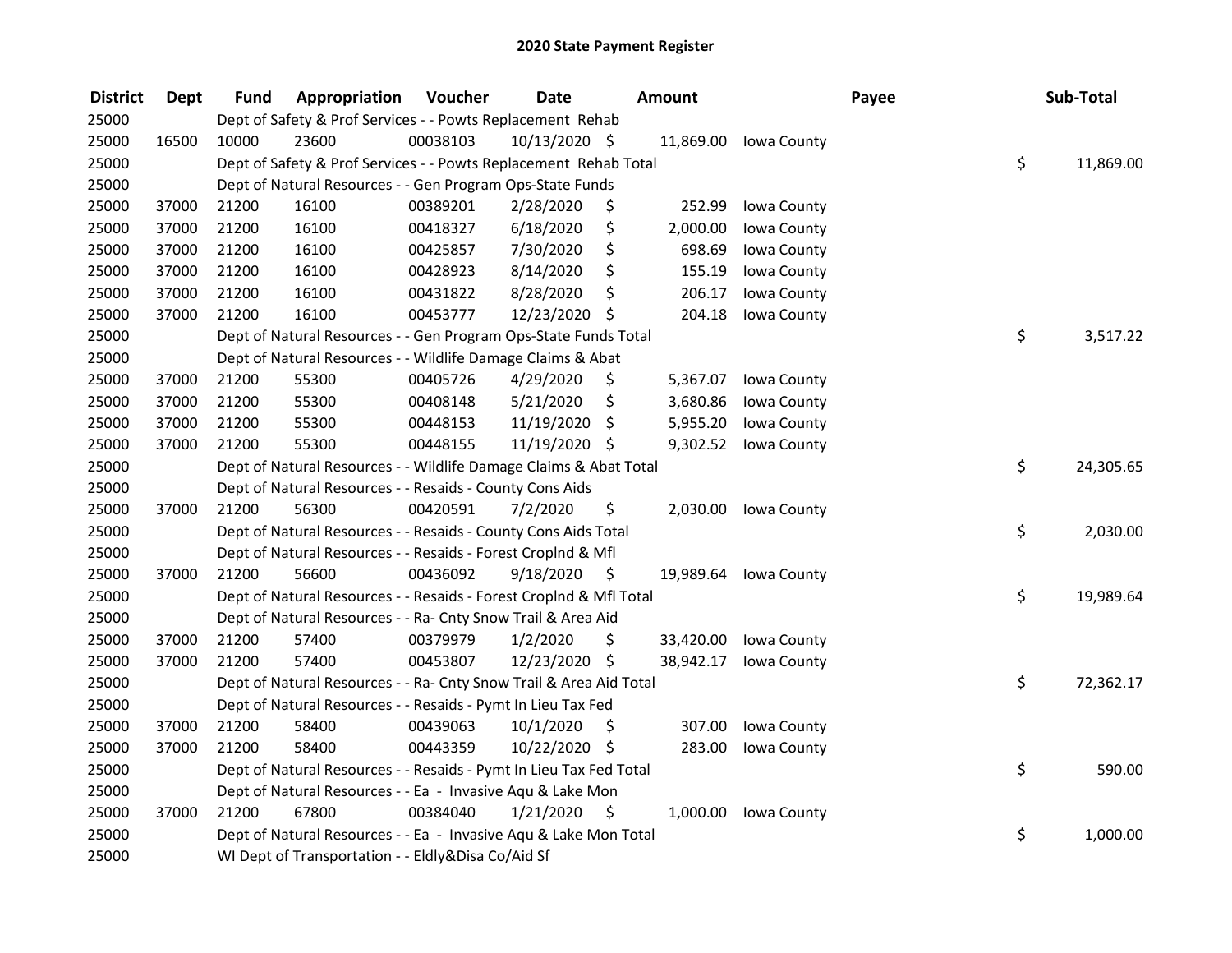| <b>District</b> | <b>Dept</b> | <b>Fund</b> | Appropriation                                            | Voucher  | <b>Date</b> |         | <b>Amount</b> |             | Payee | Sub-Total          |
|-----------------|-------------|-------------|----------------------------------------------------------|----------|-------------|---------|---------------|-------------|-------|--------------------|
| 25000           | 39500       | 21100       | 16800                                                    | 00481679 | 1/16/2020   | \$      | 79,889.00     | Iowa County |       |                    |
| 25000           | 39500       | 21100       | 16800                                                    | 00513092 | 4/10/2020   | \$      | 351.00        | Iowa County |       |                    |
| 25000           |             |             | WI Dept of Transportation - - Eldly&Disa Co/Aid Sf Total |          |             |         |               |             |       | \$<br>80,240.00    |
| 25000           |             |             | WI Dept of Transportation - - Hwy Sfty Loc Aid Ffd       |          |             |         |               |             |       |                    |
| 25000           | 39500       | 21100       | 18500                                                    | 00486861 | 1/30/2020   | \$      | 2,160.12      | Iowa County |       |                    |
| 25000           | 39500       | 21100       | 18500                                                    | 00498340 | 3/4/2020    | \$      | 1,783.68      | Iowa County |       |                    |
| 25000           | 39500       | 21100       | 18500                                                    | 00498341 | 3/4/2020    | \$      | 1,557.20      | Iowa County |       |                    |
| 25000           | 39500       | 21100       | 18500                                                    | 00570500 | 8/19/2020   | \$      | 2,012.72      | Iowa County |       |                    |
| 25000           | 39500       | 21100       | 18500                                                    | 00573710 | 8/27/2020   | \$      | 2,322.40      | Iowa County |       |                    |
| 25000           | 39500       | 21100       | 18500                                                    | 00583960 | 9/17/2020   | \$      | 3,415.60      | Iowa County |       |                    |
| 25000           | 39500       | 21100       | 18500                                                    | 00583975 | 9/17/2020   | \$      | 4,241.86      | Iowa County |       |                    |
| 25000           | 39500       | 21100       | 18500                                                    | 00601417 | 10/19/2020  | \$      | 2,549.62      | Iowa County |       |                    |
| 25000           | 39500       | 21100       | 18500                                                    | 00604667 | 10/23/2020  | \$      | 2,874.70      | Iowa County |       |                    |
| 25000           |             |             | WI Dept of Transportation - - Hwy Sfty Loc Aid Ffd Total |          |             |         |               |             |       | \$<br>22,917.90    |
| 25000           |             |             | WI Dept of Transportation - - Trans Aids To Co.-Sf       |          |             |         |               |             |       |                    |
| 25000           | 39500       | 21100       | 19000                                                    | 00475448 | 1/6/2020    | \$      | 256,666.85    | Iowa County |       |                    |
| 25000           | 39500       | 21100       | 19000                                                    | 00542295 | 7/6/2020    | \$      | 513,333.70    | Iowa County |       |                    |
| 25000           | 39500       | 21100       | 19000                                                    | 00585121 | 10/5/2020   | \$      | 256,666.86    | Iowa County |       |                    |
| 25000           |             |             | WI Dept of Transportation - - Trans Aids To Co.-Sf Total |          |             |         |               |             |       | \$<br>1,026,667.41 |
| 25000           |             |             | WI Dept of Transportation - - Loc Rd Imp Prg St Fd       |          |             |         |               |             |       |                    |
| 25000           | 39500       | 21100       | 27800                                                    | 00555841 | 7/31/2020   | \$      | 3,754.79      | Iowa County |       |                    |
| 25000           |             |             | WI Dept of Transportation - - Loc Rd Imp Prg St Fd Total |          |             |         |               |             |       | \$<br>3,754.79     |
| 25000           |             |             | WI Dept of Transportation - - Aero Assistance Ffd        |          |             |         |               |             |       |                    |
| 25000           | 39500       | 21100       | 28400                                                    | 00627328 | 12/15/2020  | $\zeta$ | 30,000.00     | Iowa County |       |                    |
| 25000           |             |             | WI Dept of Transportation - - Aero Assistance Ffd Total  |          |             |         |               |             |       | \$<br>30,000.00    |
| 25000           |             |             | WI Dept of Transportation - - Hwy Mgmt & Opers Sf        |          |             |         |               |             |       |                    |
| 25000           | 39500       | 21100       | 36500                                                    | 00489012 | 2/5/2020    | \$      | 11,410.89     | Iowa County |       |                    |
| 25000           | 39500       | 21100       | 36500                                                    | 00492972 | 2/14/2020   | \$      | 13,155.02     | Iowa County |       |                    |
| 25000           | 39500       | 21100       | 36500                                                    | 00510782 | 4/3/2020    | \$      | 63.79         | Iowa County |       |                    |
| 25000           | 39500       | 21100       | 36500                                                    | 00522965 | 5/7/2020    | \$      | 702.00        | Iowa County |       |                    |
| 25000           | 39500       | 21100       | 36500                                                    | 00531199 | 5/29/2020   | \$      | 351.00        | Iowa County |       |                    |
| 25000           | 39500       | 21100       | 36500                                                    | 00537966 | 6/17/2020   | \$      | 3,157.78      | Iowa County |       |                    |
| 25000           |             |             | WI Dept of Transportation - - Hwy Mgmt & Opers Sf Total  |          |             |         |               |             |       | \$<br>28,840.48    |
| 25000           |             |             | WI Dept of Transportation - - Routine Maint Sf           |          |             |         |               |             |       |                    |
| 25000           | 39500       | 21100       | 36800                                                    | 00489012 | 2/5/2020    | \$      | 273,641.21    | Iowa County |       |                    |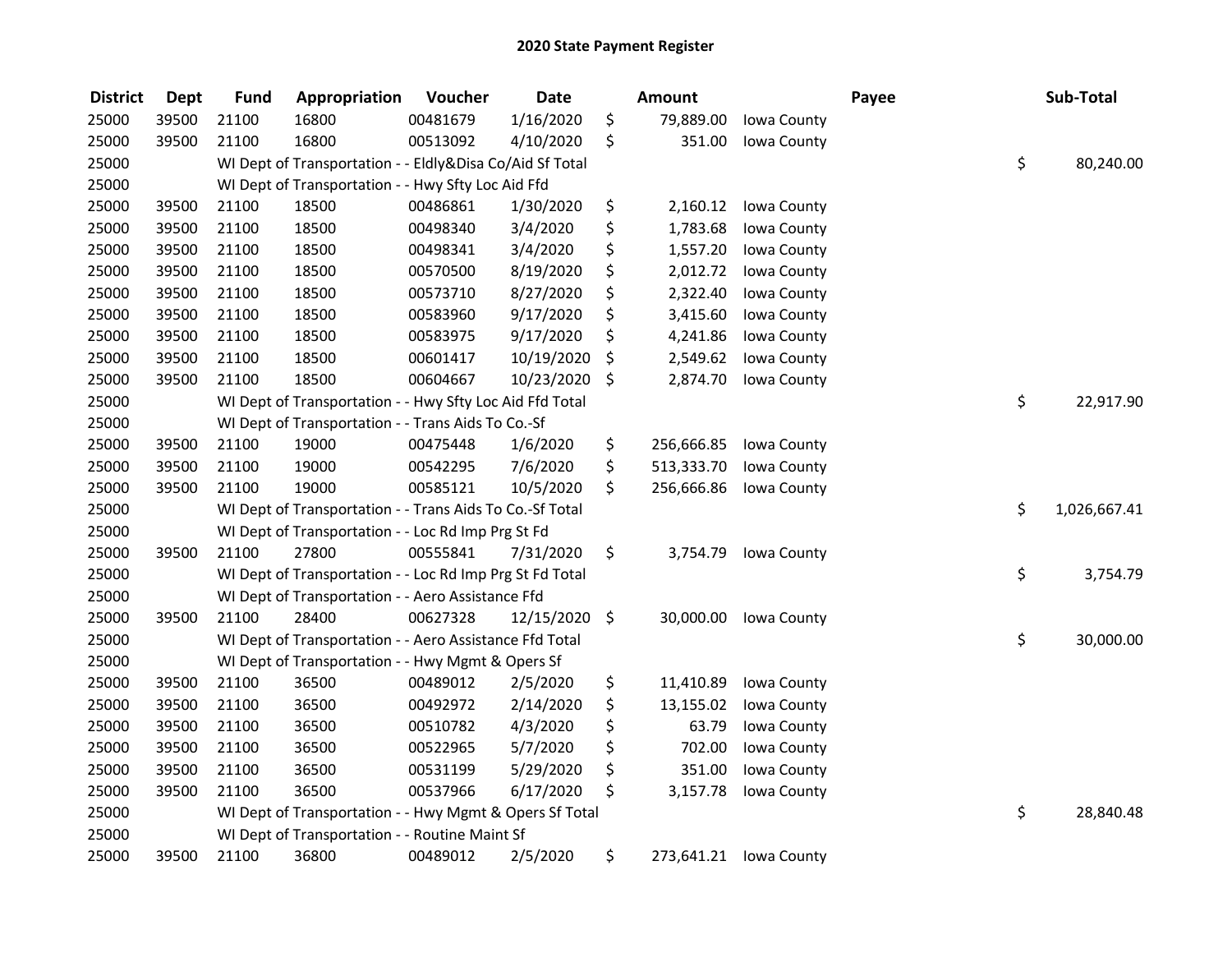| <b>District</b> | <b>Dept</b> | <b>Fund</b> | Appropriation | Voucher  | <b>Date</b> |         | <b>Amount</b> |             | Payee | Sub-Total |
|-----------------|-------------|-------------|---------------|----------|-------------|---------|---------------|-------------|-------|-----------|
| 25000           | 39500       | 21100       | 36800         | 00492565 | 2/20/2020   | \$      | 66,285.28     | Iowa County |       |           |
| 25000           | 39500       | 21100       | 36800         | 00492566 | 2/20/2020   | \$      | 5,324.16      | Iowa County |       |           |
| 25000           | 39500       | 21100       | 36800         | 00492972 | 2/14/2020   | \$      | 154,289.60    | Iowa County |       |           |
| 25000           | 39500       | 21100       | 36800         | 00497836 | 2/28/2020   | \$      | 243,529.00    | Iowa County |       |           |
| 25000           | 39500       | 21100       | 36800         | 00507338 | 3/23/2020   | \$      | 182,103.00    | Iowa County |       |           |
| 25000           | 39500       | 21100       | 36800         | 00509729 | 3/31/2020   | \$      | 3,054.69      | Iowa County |       |           |
| 25000           | 39500       | 21100       | 36800         | 00510277 | 4/1/2020    | \$      | 6,299.05      | Iowa County |       |           |
| 25000           | 39500       | 21100       | 36800         | 00510782 | 4/3/2020    | \$      | 2,523.88      | Iowa County |       |           |
| 25000           | 39500       | 21100       | 36800         | 00519067 | 4/24/2020   | \$      | 234.78        | Iowa County |       |           |
| 25000           | 39500       | 21100       | 36800         | 00521931 | 5/4/2020    | \$      | 34,500.00     | Iowa County |       |           |
| 25000           | 39500       | 21100       | 36800         | 00522621 | 5/5/2020    | \$      | 64,364.77     | Iowa County |       |           |
| 25000           | 39500       | 21100       | 36800         | 00522901 | 5/6/2020    | \$      | 637.88        | Iowa County |       |           |
| 25000           | 39500       | 21100       | 36800         | 00522965 | 5/7/2020    | \$      | 1,264.80      | Iowa County |       |           |
| 25000           | 39500       | 21100       | 36800         | 00522966 | 5/7/2020    | \$      | 6,876.65      | Iowa County |       |           |
| 25000           | 39500       | 21100       | 36800         | 00529336 | 5/22/2020   | \$      | 40,950.69     | Iowa County |       |           |
| 25000           | 39500       | 21100       | 36800         | 00529416 | 5/22/2020   | \$      | 568.55        | Iowa County |       |           |
| 25000           | 39500       | 21100       | 36800         | 00531199 | 5/29/2020   | \$      | 156.85        | Iowa County |       |           |
| 25000           | 39500       | 21100       | 36800         | 00534097 | 6/5/2020    | \$      | 90,805.81     | Iowa County |       |           |
| 25000           | 39500       | 21100       | 36800         | 00537966 | 6/17/2020   | \$      | 121.47        | Iowa County |       |           |
| 25000           | 39500       | 21100       | 36800         | 00541231 | 6/23/2020   | \$      | 100,792.70    | Iowa County |       |           |
| 25000           | 39500       | 21100       | 36800         | 00546837 | 7/7/2020    | \$      | 98,107.42     | Iowa County |       |           |
| 25000           | 39500       | 21100       | 36800         | 00549722 | 7/9/2020    | \$      | 644.47        | Iowa County |       |           |
| 25000           | 39500       | 21100       | 36800         | 00553777 | 7/22/2020   | \$      | 134,857.53    | Iowa County |       |           |
| 25000           | 39500       | 21100       | 36800         | 00559329 | 7/31/2020   | \$      | 18,353.89     | Iowa County |       |           |
| 25000           | 39500       | 21100       | 36800         | 00559603 | 8/3/2020    | \$      | 62,335.54     | Iowa County |       |           |
| 25000           | 39500       | 21100       | 36800         | 00559605 | 8/3/2020    | \$      | 115,851.60    | Iowa County |       |           |
| 25000           | 39500       | 21100       | 36800         | 00569027 | 8/18/2020   | \$      | 84,771.15     | Iowa County |       |           |
| 25000           | 39500       | 21100       | 36800         | 00578287 | 9/4/2020    | \$      | 174,227.38    | Iowa County |       |           |
| 25000           | 39500       | 21100       | 36800         | 00579070 | 9/9/2020    | \$      | 187,225.55    | Iowa County |       |           |
| 25000           | 39500       | 21100       | 36800         | 00579774 | 9/9/2020    | \$      | 2,986.62      | Iowa County |       |           |
| 25000           | 39500       | 21100       | 36800         | 00581337 | 9/11/2020   | \$      | 1,134.27      | Iowa County |       |           |
| 25000           | 39500       | 21100       | 36800         | 00597331 | 10/13/2020  | \$      | 80,761.04     | Iowa County |       |           |
| 25000           | 39500       | 21100       | 36800         | 00600786 | 10/16/2020  | \$      | 60,941.63     | Iowa County |       |           |
| 25000           | 39500       | 21100       | 36800         | 00604803 | 10/23/2020  | \$      | 265,077.59    | Iowa County |       |           |
| 25000           | 39500       | 21100       | 36800         | 00604804 | 10/23/2020  | $\zeta$ | 70,069.17     | Iowa County |       |           |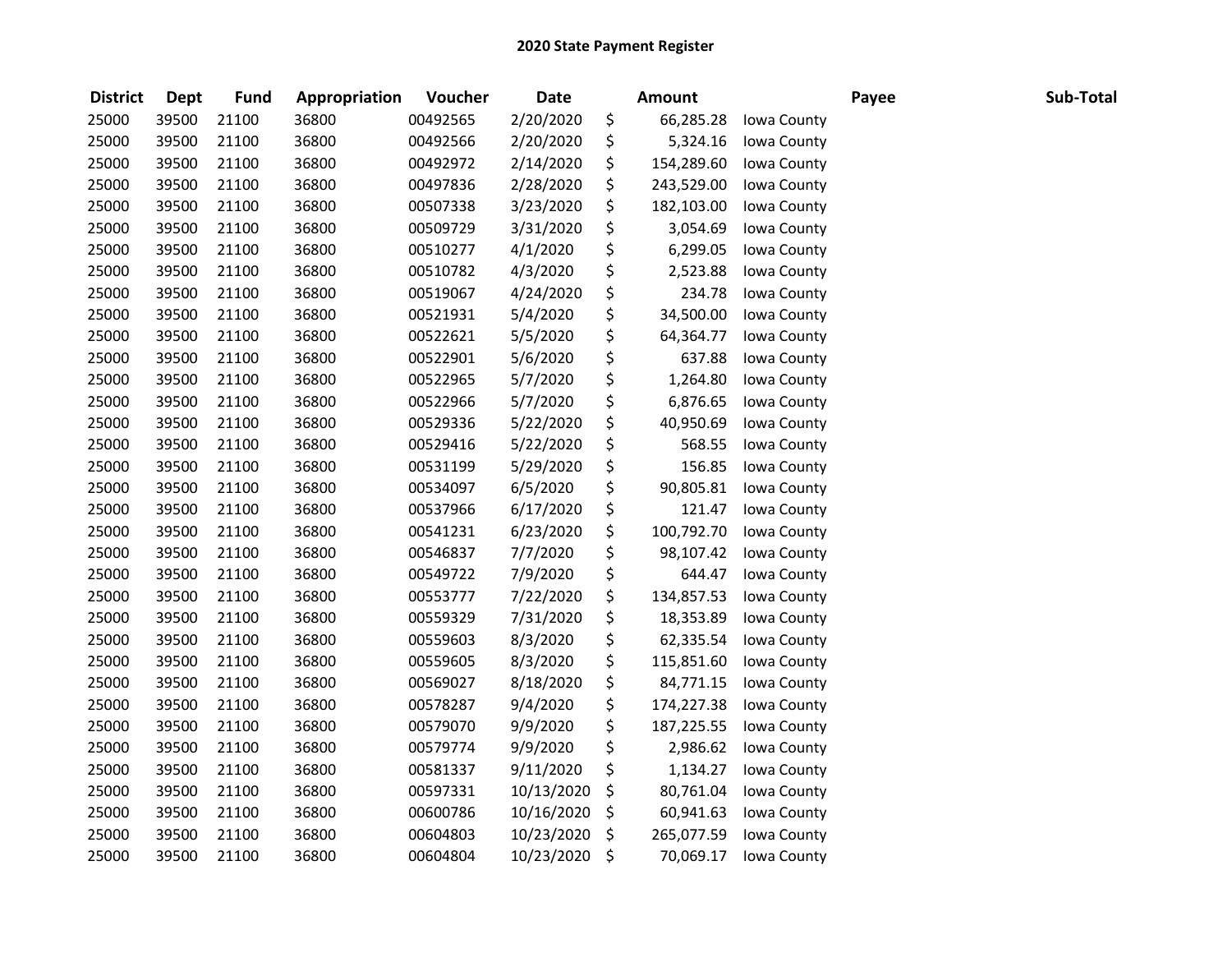| <b>District</b> | <b>Dept</b> | <b>Fund</b> | Appropriation                                                      | Voucher  | <b>Date</b>   |     | <b>Amount</b> | Payee                                                                                                         | Sub-Total          |
|-----------------|-------------|-------------|--------------------------------------------------------------------|----------|---------------|-----|---------------|---------------------------------------------------------------------------------------------------------------|--------------------|
| 25000           | 39500       | 21100       | 36800                                                              | 00604811 | 10/23/2020    | \$  | 47,327.22     | Iowa County                                                                                                   |                    |
| 25000           | 39500       | 21100       | 36800                                                              | 00604812 | 10/23/2020    | \$. | 70,614.79     | Iowa County                                                                                                   |                    |
| 25000           | 39500       | 21100       | 36800                                                              | 00611515 | 11/5/2020     | \$  | 81,841.19     | Iowa County                                                                                                   |                    |
| 25000           | 39500       | 21100       | 36800                                                              | 00611516 | 11/5/2020     | \$  | 67,248.61     | Iowa County                                                                                                   |                    |
| 25000           | 39500       | 21100       | 36800                                                              | 00616940 | 11/18/2020    | \$  | 38,261.79     | Iowa County                                                                                                   |                    |
| 25000           | 39500       | 21100       | 36800                                                              | 00622381 | 12/2/2020     | \$  | 899.26        | Iowa County                                                                                                   |                    |
| 25000           | 39500       | 21100       | 36800                                                              | 00622387 | 12/2/2020     | \$  | 115,125.35    | Iowa County                                                                                                   |                    |
| 25000           |             |             | WI Dept of Transportation - - Routine Maint Sf Total               |          |               |     |               |                                                                                                               | \$<br>3,056,987.88 |
| 25000           |             |             | WI Dept of Transportation - - Routine Maint Ff                     |          |               |     |               |                                                                                                               |                    |
| 25000           | 39500       | 21100       | 38000                                                              | 00492972 | 2/14/2020     | \$  | 1,774.78      | Iowa County                                                                                                   |                    |
| 25000           |             |             | WI Dept of Transportation - - Routine Maint Ff Total               |          |               |     |               |                                                                                                               | \$<br>1,774.78     |
| 25000           |             |             | WI Dept of Transportation - - Transpor Safety Ff                   |          |               |     |               |                                                                                                               |                    |
| 25000           | 39500       | 21100       | 58200                                                              | 00512199 | 4/6/2020      | \$  | 7,114.05      | Iowa County                                                                                                   |                    |
| 25000           |             |             | WI Dept of Transportation - - Transpor Safety Ff Total             |          |               |     |               |                                                                                                               | \$<br>7,114.05     |
| 25000           |             |             | Department of Corrections - - Corrections Contracts And Agre       |          |               |     |               |                                                                                                               |                    |
| 25000           | 41000       | 10000       | 11400                                                              | 00334770 | 1/14/2020     | \$  | 3,241.98      | Iowa County                                                                                                   |                    |
| 25000           | 41000       | 10000       | 11400                                                              | 00340341 | 2/7/2020      | \$  | 3,713.32      | Iowa County                                                                                                   |                    |
| 25000           | 41000       | 10000       | 11400                                                              | 00340842 | 2/11/2020     | \$  | 154.38        | Iowa County                                                                                                   |                    |
| 25000           | 41000       | 10000       | 11400                                                              | 00346467 | 3/10/2020     | \$  | 4,871.70      | Iowa County                                                                                                   |                    |
| 25000           | 41000       | 10000       | 11400                                                              | 00351799 | 4/6/2020      | \$  | 3,705.12      | Iowa County                                                                                                   |                    |
| 25000           | 41000       | 10000       | 11400                                                              | 00358082 | 5/14/2020     | \$  | 102.92        | Iowa County                                                                                                   |                    |
| 25000           | 41000       | 10000       | 11400                                                              | 00394219 | 11/13/2020    | \$  | 1,389.42      | Iowa County                                                                                                   |                    |
| 25000           | 41000       | 10000       | 11400                                                              | 00397387 | 12/4/2020     | \$  | 2,109.86      | Iowa County                                                                                                   |                    |
| 25000           |             |             | Department of Corrections - - Corrections Contracts And Agre Total |          |               |     |               |                                                                                                               | \$<br>19,288.70    |
| 25000           |             |             |                                                                    |          |               |     |               | Department of Corrections - - Reimbursing Counties For Probation, Extended Supervision And Parole Holds       |                    |
| 25000           | 41000       | 10000       | 11600                                                              | 00392442 | 11/5/2020     | \$  |               | 6,840.00 Iowa County                                                                                          |                    |
| 25000           |             |             |                                                                    |          |               |     |               | Department of Corrections - - Reimbursing Counties For Probation, Extended Supervision And Parole Holds Total | \$<br>6,840.00     |
| 25000           |             |             | Department of Health Services - - State/Federal Aids               |          |               |     |               |                                                                                                               |                    |
| 25000           | 43500       | 10000       | 00000                                                              | 92007    | $1/1/2020$ \$ |     | 10,981.00     | Iowa County                                                                                                   |                    |
| 25000           | 43500       | 10000       | 00000                                                              | 92008    | $2/1/2020$ \$ |     | 3,494.00      | Iowa County                                                                                                   |                    |
| 25000           | 43500       | 10000       | 00000                                                              | 92009    | $3/1/2020$ \$ |     | 24,702.00     | Iowa County                                                                                                   |                    |
| 25000           | 43500       | 10000       | 00000                                                              | 92010    | $4/1/2020$ \$ |     | 8,803.00      | Iowa County                                                                                                   |                    |
| 25000           | 43500       | 10000       | 00000                                                              | 92011    | $5/1/2020$ \$ |     | 30,033.00     | Iowa County                                                                                                   |                    |
| 25000           | 43500       | 10000       | 00000                                                              | 92012    | $6/1/2020$ \$ |     | 17,000.00     | Iowa County                                                                                                   |                    |
| 25000           | 43500       | 10000       | 00000                                                              | 92100    | $7/1/2020$ \$ |     | 88,071.00     | Iowa County                                                                                                   |                    |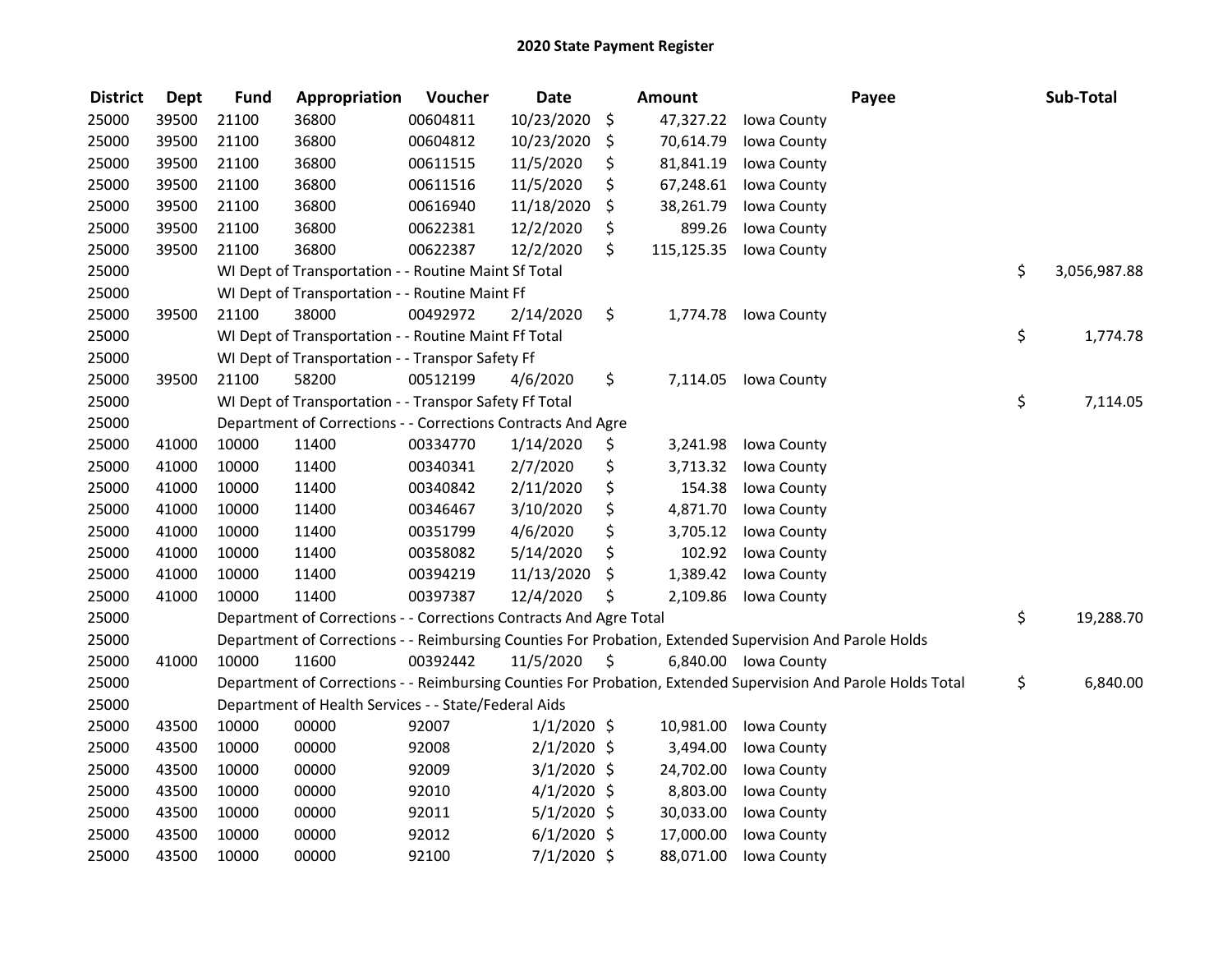| <b>District</b> | <b>Dept</b> | <b>Fund</b> | Appropriation                                                       | Voucher  | <b>Date</b>   |         | <b>Amount</b> |             | Payee | Sub-Total        |
|-----------------|-------------|-------------|---------------------------------------------------------------------|----------|---------------|---------|---------------|-------------|-------|------------------|
| 25000           | 43500       | 10000       | 00000                                                               | 92101    | $8/1/2020$ \$ |         | 27,938.00     | Iowa County |       |                  |
| 25000           | 43500       | 10000       | 00000                                                               | 92102    | $9/1/2020$ \$ |         | 166,638.00    | Iowa County |       |                  |
| 25000           | 43500       | 10000       | 00000                                                               | 92103    | 10/1/2020 \$  |         | 9,635.00      | Iowa County |       |                  |
| 25000           | 43500       | 10000       | 00000                                                               | 92104    | 11/1/2020 \$  |         | 74,348.00     | Iowa County |       |                  |
| 25000           | 43500       | 10000       | 00000                                                               | 92105    | 12/1/2020 \$  |         | 29,522.00     | Iowa County |       |                  |
| 25000           |             |             | Department of Health Services - - State/Federal Aids Total          |          |               |         |               |             |       | \$<br>491,165.00 |
| 25000           |             |             | Department of Health Services - - Federal Projects Operations       |          |               |         |               |             |       |                  |
| 25000           | 43500       | 10000       | 14900                                                               | 00335990 | 1/17/2020     | - \$    | 10,000.00     | Iowa County |       |                  |
| 25000           |             |             | Department of Health Services - - Federal Projects Operations Total |          |               |         |               |             |       | \$<br>10,000.00  |
| 25000           |             |             | Department of Health Services - - Federal Project Aids              |          |               |         |               |             |       |                  |
| 25000           | 43500       | 10000       | 15000                                                               | 00335990 | 1/17/2020     | \$      | 35,368.04     | Iowa County |       |                  |
| 25000           | 43500       | 10000       | 15000                                                               | 00340096 | 2/28/2020     | \$      | 2,500.00      | Iowa County |       |                  |
| 25000           | 43500       | 10000       | 15000                                                               | 00342663 | 2/19/2020     | \$      | 24,118.95     | Iowa County |       |                  |
| 25000           | 43500       | 10000       | 15000                                                               | 00343555 | 2/28/2020     | \$      | 2,500.00      | Iowa County |       |                  |
| 25000           | 43500       | 10000       | 15000                                                               | 00348072 | 4/3/2020      | \$      | 17,630.97     | Iowa County |       |                  |
| 25000           | 43500       | 10000       | 15000                                                               | 00356687 | 5/15/2020     | \$      | 33,587.89     | Iowa County |       |                  |
| 25000           | 43500       | 10000       | 15000                                                               | 00373725 | 8/27/2020     | \$      | 23,967.47     | Iowa County |       |                  |
| 25000           | 43500       | 10000       | 15000                                                               | 00376223 | 9/2/2020      | \$      | 47,475.43     | Iowa County |       |                  |
| 25000           | 43500       | 10000       | 15000                                                               | 00386931 | 10/27/2020    | \$      | 18,357.15     | Iowa County |       |                  |
| 25000           | 43500       | 10000       | 15000                                                               | 00386932 | 10/27/2020    | \$      | 6,780.00      | Iowa County |       |                  |
| 25000           | 43500       | 10000       | 15000                                                               | 00393915 | 12/23/2020    | -\$     | 19,500.00     | Iowa County |       |                  |
| 25000           | 43500       | 10000       | 15000                                                               | 00393937 | 12/23/2020    | $\zeta$ | 4,195.92      | Iowa County |       |                  |
| 25000           |             |             | Department of Health Services - - Federal Project Aids Total        |          |               |         |               |             |       | \$<br>235,981.82 |
| 25000           |             |             | Department of Health Services - - General Program Operations        |          |               |         |               |             |       |                  |
| 25000           | 43500       | 10000       | 40100                                                               | 00334430 | 1/8/2020      | \$      | 1.50          | Iowa County |       |                  |
| 25000           | 43500       | 10000       | 40100                                                               | 00334437 | 1/8/2020      | \$      | 1.50          | Iowa County |       |                  |
| 25000           | 43500       | 10000       | 40100                                                               | 00337118 | 1/23/2020     | \$      | 2.50          | Iowa County |       |                  |
| 25000           | 43500       | 10000       | 40100                                                               | 00337119 | 1/23/2020     | \$      | 15.00         | Iowa County |       |                  |
| 25000           | 43500       | 10000       | 40100                                                               | 00340132 | 2/7/2020      | \$      | 1.50          | Iowa County |       |                  |
| 25000           | 43500       | 10000       | 40100                                                               | 00352929 | 4/7/2020      | \$      | 1.50          | Iowa County |       |                  |
| 25000           | 43500       | 10000       | 40100                                                               | 00352940 | 4/7/2020      | \$      | 1.50          | Iowa County |       |                  |
| 25000           | 43500       | 10000       | 40100                                                               | 00362079 | 6/9/2020      | \$      | 1.50          | Iowa County |       |                  |
| 25000           | 43500       | 10000       | 40100                                                               | 00365105 | 6/30/2020     | \$      | 1.50          | Iowa County |       |                  |
| 25000           | 43500       | 10000       | 40100                                                               | 00374761 | 8/26/2020     | \$      | 2.50          | Iowa County |       |                  |
| 25000           | 43500       | 10000       | 40100                                                               | 00374762 | 8/26/2020     | \$      | 15.00         | Iowa County |       |                  |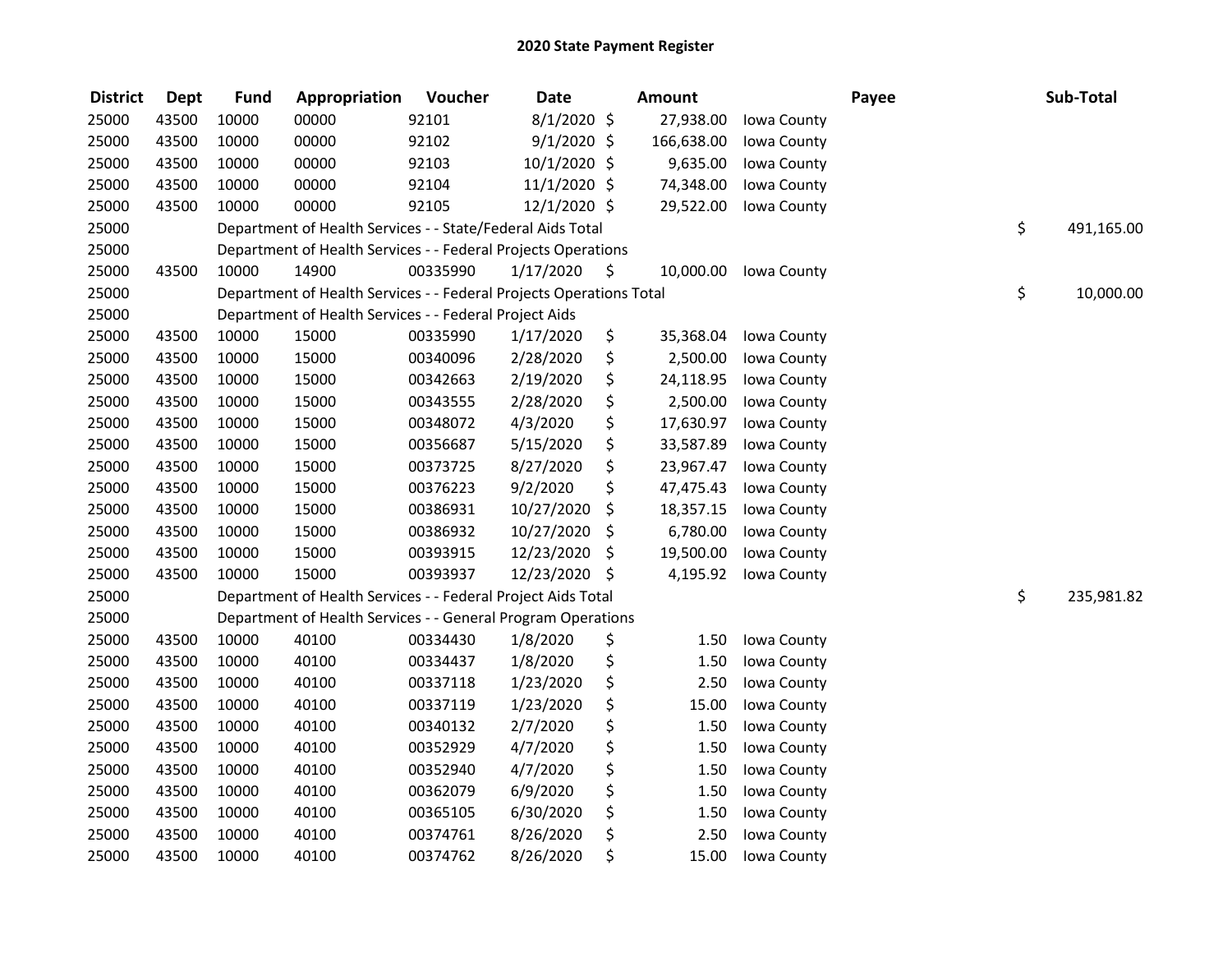| <b>District</b> | <b>Dept</b> | <b>Fund</b> | Appropriation                                                          | Voucher  | <b>Date</b>   |     | <b>Amount</b> |             | Payee | Sub-Total       |
|-----------------|-------------|-------------|------------------------------------------------------------------------|----------|---------------|-----|---------------|-------------|-------|-----------------|
| 25000           | 43500       | 10000       | 40100                                                                  | 00377043 | 9/9/2020      | \$  | 1.50          | Iowa County |       |                 |
| 25000           | 43500       | 10000       | 40100                                                                  | 00378829 | 9/15/2020     | \$  | 1.50          | Iowa County |       |                 |
| 25000           | 43500       | 10000       | 40100                                                                  | 00391389 | 11/17/2020 \$ |     | 1.50          | Iowa County |       |                 |
| 25000           |             |             | Department of Health Services - - General Program Operations Total     |          |               |     |               |             |       | \$<br>50.00     |
| 25000           |             |             | Department of Health Services - - Medical Assistance State Admin       |          |               |     |               |             |       |                 |
| 25000           | 43500       | 10000       | 44000                                                                  | 00334430 | 1/8/2020      | \$  | 1.50          | Iowa County |       |                 |
| 25000           | 43500       | 10000       | 44000                                                                  | 00334437 | 1/8/2020      | \$  | 1.50          | Iowa County |       |                 |
| 25000           | 43500       | 10000       | 44000                                                                  | 00337118 | 1/23/2020     | \$  | 2.50          | Iowa County |       |                 |
| 25000           | 43500       | 10000       | 44000                                                                  | 00337119 | 1/23/2020     | \$  | 15.00         | Iowa County |       |                 |
| 25000           | 43500       | 10000       | 44000                                                                  | 00340132 | 2/7/2020      | \$  | 1.50          | Iowa County |       |                 |
| 25000           | 43500       | 10000       | 44000                                                                  | 00352929 | 4/7/2020      | \$  | 1.50          | Iowa County |       |                 |
| 25000           | 43500       | 10000       | 44000                                                                  | 00352940 | 4/7/2020      | \$  | 1.50          | Iowa County |       |                 |
| 25000           | 43500       | 10000       | 44000                                                                  | 00362079 | 6/9/2020      | \$  | 1.50          | Iowa County |       |                 |
| 25000           | 43500       | 10000       | 44000                                                                  | 00365105 | 6/30/2020     | \$  | 1.50          | Iowa County |       |                 |
| 25000           | 43500       | 10000       | 44000                                                                  | 00374761 | 8/26/2020     | \$  | 2.50          | Iowa County |       |                 |
| 25000           | 43500       | 10000       | 44000                                                                  | 00374762 | 8/26/2020     | \$  | 15.00         | Iowa County |       |                 |
| 25000           | 43500       | 10000       | 44000                                                                  | 00377043 | 9/9/2020      | \$  | 1.50          | Iowa County |       |                 |
| 25000           | 43500       | 10000       | 44000                                                                  | 00378829 | 9/15/2020     | \$  | 1.50          | Iowa County |       |                 |
| 25000           | 43500       | 10000       | 44000                                                                  | 00391389 | 11/17/2020    | -\$ | 1.50          | Iowa County |       |                 |
| 25000           |             |             | Department of Health Services - - Medical Assistance State Admin Total |          |               |     |               |             |       | \$<br>50.00     |
| 25000           |             |             | Department of Health Services - - Interagency And Intra-Agency P       |          |               |     |               |             |       |                 |
| 25000           | 43500       | 10000       | 86700                                                                  | 00393971 | 12/18/2020 \$ |     | 7,840.00      | Iowa County |       |                 |
| 25000           | 43500       | 10000       | 86700                                                                  | 00396663 | 12/14/2020 \$ |     | 4,760.00      | Iowa County |       |                 |
| 25000           |             |             | Department of Health Services - - Interagency And Intra-Agency P Total |          |               |     |               |             |       | \$<br>12,600.00 |
| 25000           |             |             | Dept of Children and Families - - Fees For Administrative Servic       |          |               |     |               |             |       |                 |
| 25000           | 43700       | 10000       | 23100                                                                  | 00065101 | 1/27/2020     | \$  | 70.00         | Iowa County |       |                 |
| 25000           | 43700       | 10000       | 23100                                                                  | 00069714 | 5/1/2020      | \$  | 45.00         | Iowa County |       |                 |
| 25000           | 43700       | 10000       | 23100                                                                  | 00073004 | 7/23/2020     | \$  | 5.00          | Iowa County |       |                 |
| 25000           | 43700       | 10000       | 23100                                                                  | 00076520 | 10/22/2020 \$ |     | 5.00          | Iowa County |       |                 |
| 25000           |             |             | Dept of Children and Families - - Fees For Administrative Servic Total |          |               |     |               |             |       | \$<br>125.00    |
| 25000           |             |             | Dept of Children and Families - - General Aids                         |          |               |     |               |             |       |                 |
| 25000           | 43700       | 10000       | 99000                                                                  | 00064501 | 1/6/2020      | \$  | 8,737.70      | Iowa County |       |                 |
| 25000           | 43700       | 10000       | 99000                                                                  | 00065352 | 1/30/2020     | \$  | 42,671.00     | Iowa County |       |                 |
| 25000           | 43700       | 10000       | 99000                                                                  | 00065651 | 2/5/2020      | \$  | 2,854.66      | Iowa County |       |                 |
| 25000           | 43700       | 10000       | 99000                                                                  | 00066639 | 3/2/2020      | \$  | 2,957.00      | Iowa County |       |                 |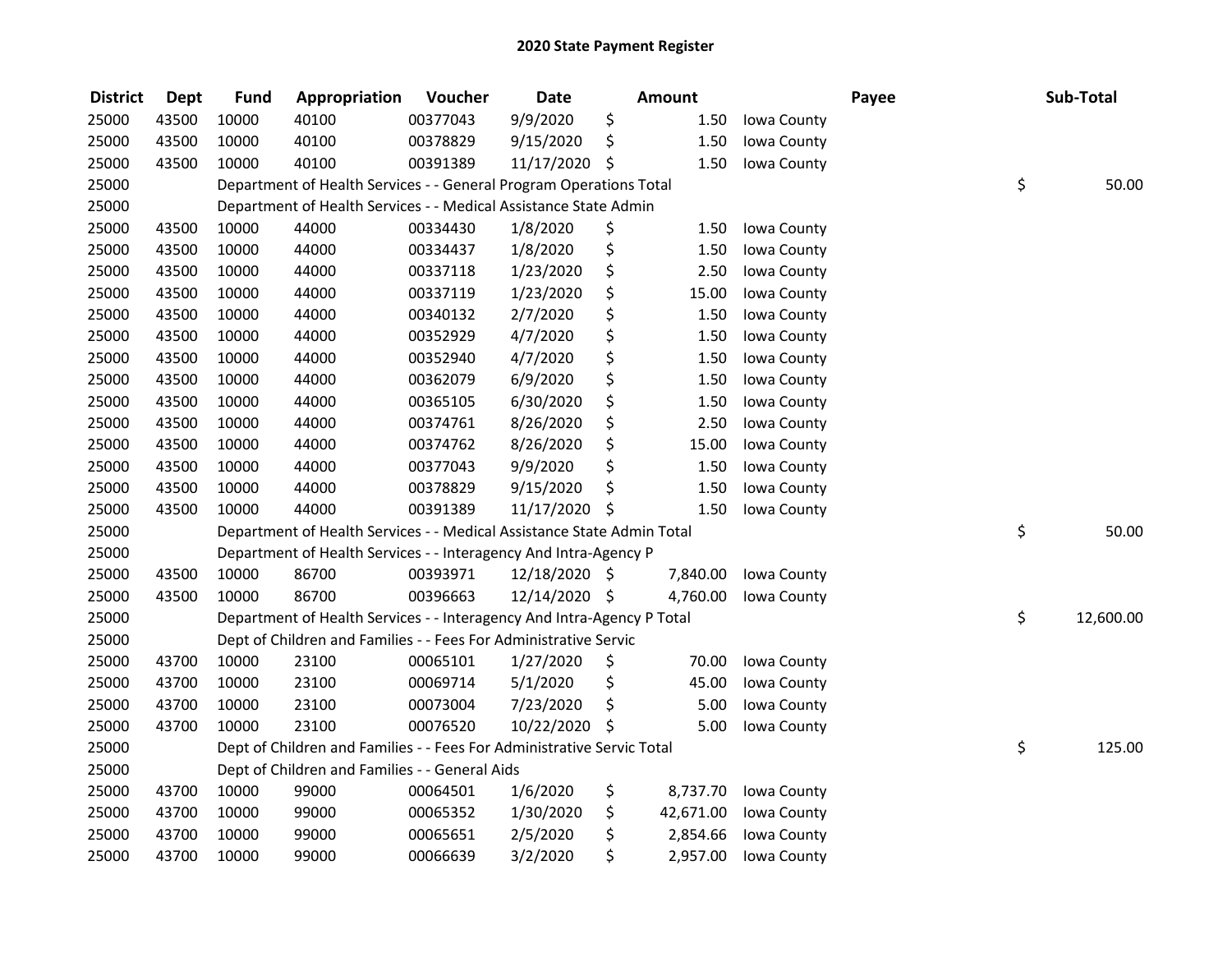| <b>District</b> | <b>Dept</b> | <b>Fund</b> | Appropriation                                              | Voucher  | <b>Date</b> | <b>Amount</b>    |             | Payee | Sub-Total        |
|-----------------|-------------|-------------|------------------------------------------------------------|----------|-------------|------------------|-------------|-------|------------------|
| 25000           | 43700       | 10000       | 99000                                                      | 00066847 | 3/5/2020    | \$<br>73,189.00  | Iowa County |       |                  |
| 25000           | 43700       | 10000       | 99000                                                      | 00066921 | 3/5/2020    | \$<br>316.80     | Iowa County |       |                  |
| 25000           | 43700       | 10000       | 99000                                                      | 00067676 | 3/26/2020   | \$<br>3,167.32   | Iowa County |       |                  |
| 25000           | 43700       | 10000       | 99000                                                      | 00068257 | 4/6/2020    | \$<br>94,821.46  | Iowa County |       |                  |
| 25000           | 43700       | 10000       | 99000                                                      | 00069145 | 4/21/2020   | \$<br>3,131.00   | Iowa County |       |                  |
| 25000           | 43700       | 10000       | 99000                                                      | 00069365 | 4/30/2020   | \$<br>53,353.84  | Iowa County |       |                  |
| 25000           | 43700       | 10000       | 99000                                                      | 00069897 | 5/5/2020    | \$<br>40,613.52  | Iowa County |       |                  |
| 25000           | 43700       | 10000       | 99000                                                      | 00070042 | 5/8/2020    | \$<br>600.00     | Iowa County |       |                  |
| 25000           | 43700       | 10000       | 99000                                                      | 00070861 | 6/5/2020    | \$<br>36,377.65  | Iowa County |       |                  |
| 25000           | 43700       | 10000       | 99000                                                      | 00071476 | 6/17/2020   | \$<br>520.00     | Iowa County |       |                  |
| 25000           | 43700       | 10000       | 99000                                                      | 00072020 | 6/30/2020   | \$<br>3,683.00   | Iowa County |       |                  |
| 25000           | 43700       | 10000       | 99000                                                      | 00072315 | 7/6/2020    | \$<br>6,794.54   | Iowa County |       |                  |
| 25000           | 43700       | 10000       | 99000                                                      | 00073322 | 7/30/2020   | \$<br>41,602.57  | Iowa County |       |                  |
| 25000           | 43700       | 10000       | 99000                                                      | 00073558 | 8/5/2020    | \$<br>1,452.36   | Iowa County |       |                  |
| 25000           | 43700       | 10000       | 99000                                                      | 00073875 | 8/12/2020   | \$<br>11,843.00  | Iowa County |       |                  |
| 25000           | 43700       | 10000       | 99000                                                      | 00074664 | 9/8/2020    | \$<br>5,777.87   | Iowa County |       |                  |
| 25000           | 43700       | 10000       | 99000                                                      | 00074787 | 9/10/2020   | \$<br>371,713.00 | Iowa County |       |                  |
| 25000           | 43700       | 10000       | 99000                                                      | 00075093 | 9/17/2020   | \$<br>32,467.00  | Iowa County |       |                  |
| 25000           | 43700       | 10000       | 99000                                                      | 00075094 | 9/17/2020   | \$<br>669.00     | Iowa County |       |                  |
| 25000           | 43700       | 10000       | 99000                                                      | 00075209 | 9/18/2020   | \$<br>11,912.58  | Iowa County |       |                  |
| 25000           | 43700       | 10000       | 99000                                                      | 00075904 | 10/5/2020   | \$<br>21,809.23  | Iowa County |       |                  |
| 25000           | 43700       | 10000       | 99000                                                      | 00076797 | 10/30/2020  | \$<br>41,245.89  | Iowa County |       |                  |
| 25000           | 43700       | 10000       | 99000                                                      | 00077024 | 11/5/2020   | \$<br>14,443.20  | Iowa County |       |                  |
| 25000           | 43700       | 10000       | 99000                                                      | 00077252 | 11/10/2020  | \$<br>2,460.00   | Iowa County |       |                  |
| 25000           | 43700       | 10000       | 99000                                                      | 00078156 | 12/4/2020   | \$<br>1,200.00   | Iowa County |       |                  |
| 25000           | 43700       | 10000       | 99000                                                      | 00078243 | 12/7/2020   | \$<br>6,186.76   | Iowa County |       |                  |
| 25000           |             |             | Dept of Children and Families - - General Aids Total       |          |             |                  |             |       | \$<br>938,570.95 |
| 25000           |             |             | Dept of Workforce Development - - Auxiliary Services       |          |             |                  |             |       |                  |
| 25000           | 44500       | 10000       | 13000                                                      | 00304256 | 11/3/2020   | \$<br>35.00      | Iowa County |       |                  |
| 25000           | 44500       | 10000       | 13000                                                      | 00307387 | 12/2/2020   | \$<br>5.00       | Iowa County |       |                  |
| 25000           |             |             | Dept of Workforce Development - - Auxiliary Services Total |          |             |                  |             |       | \$<br>40.00      |
| 25000           |             |             | Dept of Workforce Development - - Ui Admin Fed             |          |             |                  |             |       |                  |
| 25000           | 44500       | 10000       | 15100                                                      | 00267630 | 1/14/2020   | \$<br>40.00      | Iowa County |       |                  |
| 25000           | 44500       | 10000       | 15100                                                      | 00270872 | 2/4/2020    | \$<br>10.00      | Iowa County |       |                  |
| 25000           | 44500       | 10000       | 15100                                                      | 00275602 | 3/3/2020    | \$<br>5.00       | Iowa County |       |                  |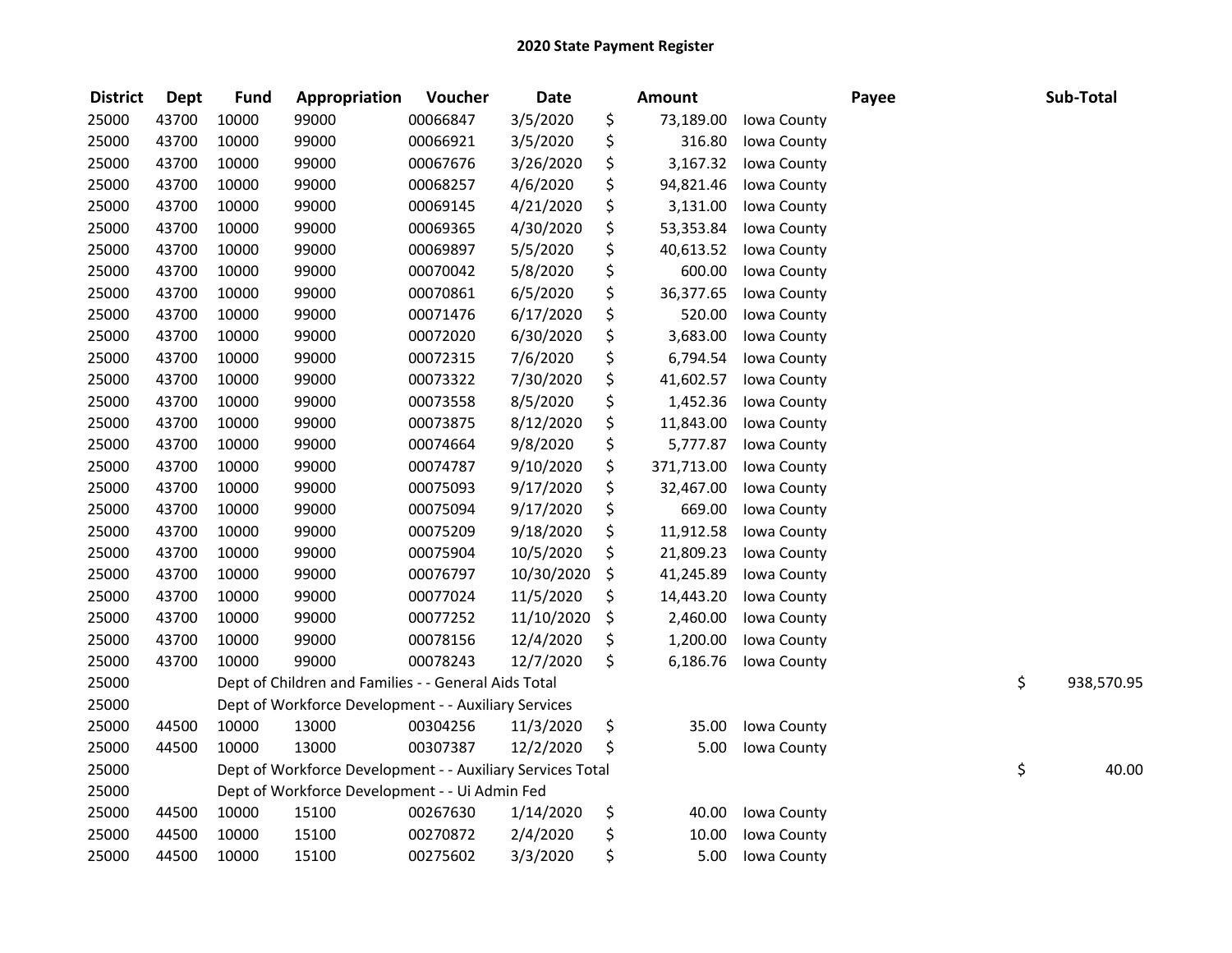| <b>District</b> | <b>Dept</b> | <b>Fund</b> | Appropriation                                                         | Voucher  | <b>Date</b> | <b>Amount</b>   |             | Payee | Sub-Total |          |
|-----------------|-------------|-------------|-----------------------------------------------------------------------|----------|-------------|-----------------|-------------|-------|-----------|----------|
| 25000           | 44500       | 10000       | 15100                                                                 | 00280586 | 4/2/2020    | \$<br>15.00     | Iowa County |       |           |          |
| 25000           | 44500       | 10000       | 15100                                                                 | 00287331 | 6/2/2020    | \$<br>5.00      | Iowa County |       |           |          |
| 25000           | 44500       | 10000       | 15100                                                                 | 00290151 | 7/2/2020    | \$<br>15.00     | Iowa County |       |           |          |
| 25000           | 44500       | 10000       | 15100                                                                 | 00293590 | 8/4/2020    | \$<br>10.00     | Iowa County |       |           |          |
| 25000           | 44500       | 10000       | 15100                                                                 | 00296624 | 9/2/2020    | \$<br>15.00     | Iowa County |       |           |          |
| 25000           | 44500       | 10000       | 15100                                                                 | 00300295 | 10/2/2020   | \$<br>10.00     | Iowa County |       |           |          |
| 25000           |             |             | Dept of Workforce Development - - Ui Admin Fed Total                  |          |             |                 |             |       | \$        | 125.00   |
| 25000           |             |             | Dept of Workforce Development - - Wc Ops Uninsured Emplyr Admin       |          |             |                 |             |       |           |          |
| 25000           | 44500       | 22700       | 17700                                                                 | 00288609 | 6/17/2020   | \$<br>5.00      | Iowa County |       |           |          |
| 25000           | 44500       | 22700       | 17700                                                                 | 00291151 | 7/14/2020   | \$<br>25.00     | Iowa County |       |           |          |
| 25000           | 44500       | 22700       | 17700                                                                 | 00296830 | 9/3/2020    | \$<br>10.00     | Iowa County |       |           |          |
| 25000           |             |             | Dept of Workforce Development - - Wc Ops Uninsured Emplyr Admin Total |          |             |                 |             |       | \$        | 40.00    |
| 25000           |             |             | Department of Justice - - Legal Expenses                              |          |             |                 |             |       |           |          |
| 25000           | 45500       | 10000       | 10400                                                                 | 00078236 | 1/21/2020   | \$<br>73.50     | Iowa County |       |           |          |
| 25000           |             |             | Department of Justice - - Legal Expenses Total                        |          |             |                 |             |       | \$        | 73.50    |
| 25000           |             |             | Department of Justice - - Officer Training Reimbursement              |          |             |                 |             |       |           |          |
| 25000           | 45500       | 10000       | 20200                                                                 | 00088089 | 9/10/2020   | \$<br>1,190.28  | Iowa County |       |           |          |
| 25000           |             |             | Department of Justice - - Officer Training Reimbursement Total        |          |             |                 |             |       | \$        | 1,190.28 |
| 25000           |             |             | Department of Justice - - Drug Trafficking Resp Grants                |          |             |                 |             |       |           |          |
| 25000           | 45500       | 10000       | 20800                                                                 | 00079178 | 2/3/2020    | \$<br>8,434.97  | Iowa County |       |           |          |
| 25000           |             |             | Department of Justice - - Drug Trafficking Resp Grants Total          |          |             |                 |             |       | \$        | 8,434.97 |
| 25000           |             |             | Department of Justice - - Crime Laboratories, Dna                     |          |             |                 |             |       |           |          |
| 25000           | 45500       | 10000       | 22100                                                                 | 00085828 | 7/16/2020   | \$<br>730.00    | Iowa County |       |           |          |
| 25000           |             |             | Department of Justice - - Crime Laboratories, Dna Total               |          |             |                 |             |       | \$        | 730.00   |
| 25000           |             |             | Department of Justice - - Drug Crimes Enforcement, Local              |          |             |                 |             |       |           |          |
| 25000           | 45500       | 10000       | 22500                                                                 | 00078035 | 1/10/2020   | \$<br>9,338.00  | Iowa County |       |           |          |
| 25000           |             |             | Department of Justice - - Drug Crimes Enforcement, Local Total        |          |             |                 |             |       | \$        | 9,338.00 |
| 25000           |             |             | Department of Justice - - Law Enforcement Train, Local                |          |             |                 |             |       |           |          |
| 25000           | 45500       | 10000       | 23100                                                                 | 00082594 | 7/16/2020   | \$<br>2,780.18  | Iowa County |       |           |          |
| 25000           | 45500       | 10000       | 23100                                                                 | 00091239 | 12/2/2020   | \$<br>6,080.00  | Iowa County |       |           |          |
| 25000           |             |             | Department of Justice - - Law Enforcement Train, Local Total          |          |             |                 |             |       | \$        | 8,860.18 |
| 25000           |             |             | Department of Justice - - Federal Aid, Local Assistance               |          |             |                 |             |       |           |          |
| 25000           | 45500       | 10000       | 25100                                                                 | 00079394 | 2/5/2020    | \$<br>6,733.49  | Iowa County |       |           |          |
| 25000           | 45500       | 10000       | 25100                                                                 | 00081558 | 3/26/2020   | \$<br>13,817.00 | Iowa County |       |           |          |
| 25000           | 45500       | 10000       | 25100                                                                 | 00083106 | 5/5/2020    | \$<br>2,770.70  | Iowa County |       |           |          |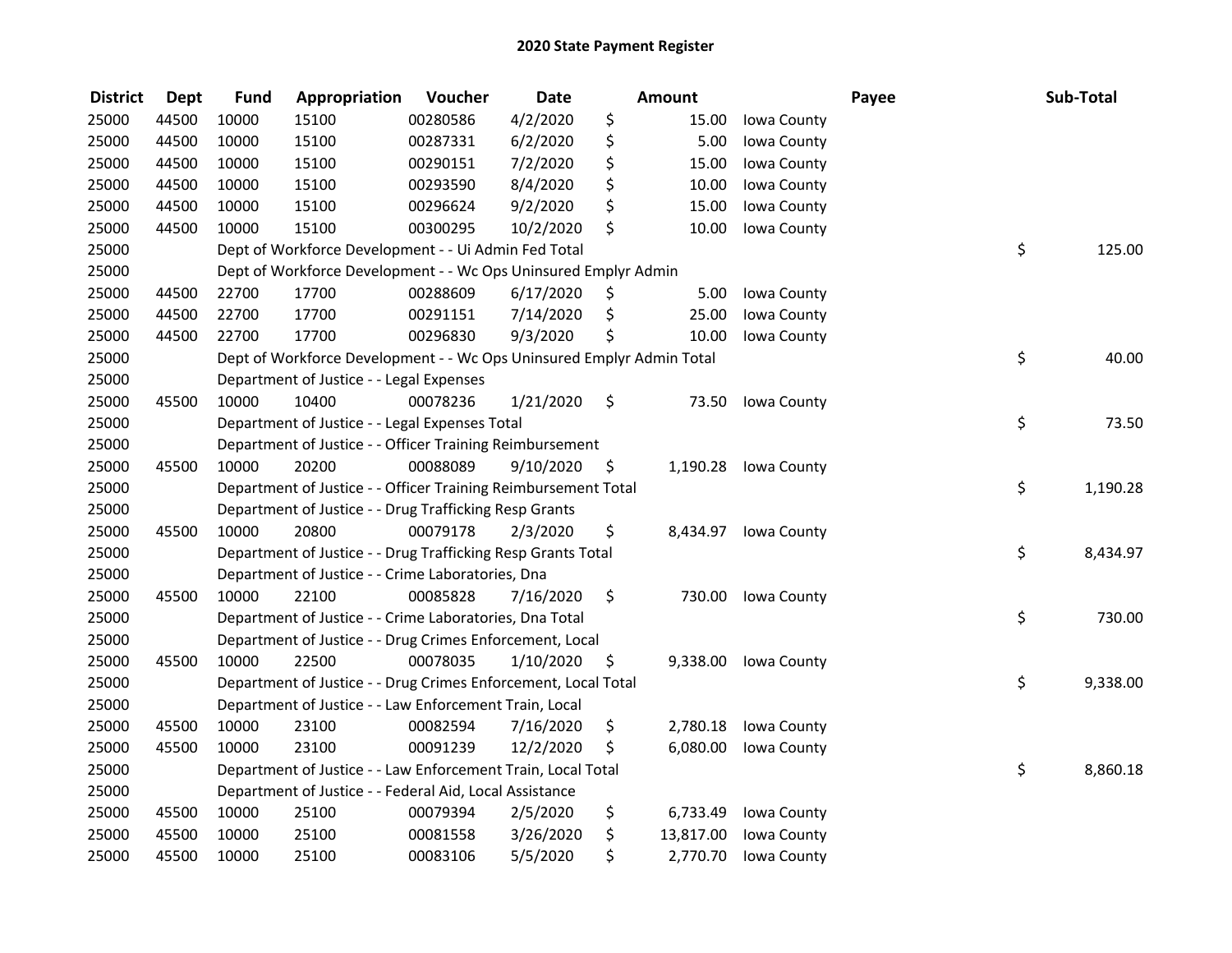| <b>District</b> | <b>Dept</b> | <b>Fund</b> | Appropriation                                                          | Voucher  | <b>Date</b>   | Amount           |             | Payee | Sub-Total        |
|-----------------|-------------|-------------|------------------------------------------------------------------------|----------|---------------|------------------|-------------|-------|------------------|
| 25000           | 45500       | 10000       | 25100                                                                  | 00086549 | 7/31/2020     | \$<br>2,086.09   | Iowa County |       |                  |
| 25000           | 45500       | 10000       | 25100                                                                  | 00089807 | 11/5/2020     | \$<br>1,508.43   | Iowa County |       |                  |
| 25000           |             |             | Department of Justice - - Federal Aid, Local Assistance Total          |          |               |                  |             |       | \$<br>26,915.71  |
| 25000           |             |             | Department of Justice - - Alt Prosecution Alcohol Drugs                |          |               |                  |             |       |                  |
| 25000           | 45500       | 10000       | 27100                                                                  | 00081486 | 3/23/2020     | \$<br>9,545.60   | Iowa County |       |                  |
| 25000           | 45500       | 10000       | 27100                                                                  | 00081888 | 4/6/2020      | \$<br>33,760.54  | Iowa County |       |                  |
| 25000           | 45500       | 10000       | 27100                                                                  | 00085994 | 7/17/2020     | \$<br>7,183.73   | Iowa County |       |                  |
| 25000           | 45500       | 10000       | 27100                                                                  | 00087668 | 9/4/2020      | \$<br>18,339.57  | Iowa County |       |                  |
| 25000           | 45500       | 10000       | 27100                                                                  | 00089655 | 11/5/2020     | \$<br>8,010.43   | Iowa County |       |                  |
| 25000           |             |             | Department of Justice - - Alt Prosecution Alcohol Drugs Total          |          |               |                  |             |       | \$<br>76,839.87  |
| 25000           |             |             | Department of Justice - - Crime Victim Witness Assist                  |          |               |                  |             |       |                  |
| 25000           | 45500       | 10000       | 53200                                                                  | 00080479 | 2/26/2020     | \$<br>15,664.36  | Iowa County |       |                  |
| 25000           | 45500       | 10000       | 53200                                                                  | 00086026 | 7/17/2020     | \$<br>14,345.19  | Iowa County |       |                  |
| 25000           |             |             | Department of Justice - - Crime Victim Witness Assist Total            |          |               |                  |             |       | \$<br>30,009.55  |
| 25000           |             |             | Department of Military Affairs - - Local Emer Planning Grants          |          |               |                  |             |       |                  |
| 25000           | 46500       | 10000       | 33700                                                                  | 00073747 | 2/7/2020      | \$<br>7,659.50   | Iowa County |       |                  |
| 25000           |             |             | Department of Military Affairs - - Local Emer Planning Grants Total    |          |               |                  |             |       | \$<br>7,659.50   |
| 25000           |             |             | Department of Military Affairs - - Federal Aid, Local Assistance       |          |               |                  |             |       |                  |
| 25000           | 46500       | 10000       | 34200                                                                  | 00071289 | 1/3/2020      | \$<br>33,265.84  | Iowa County |       |                  |
| 25000           | 46500       | 10000       | 34200                                                                  | 00083088 | 9/18/2020     | \$<br>3,105.66   | Iowa County |       |                  |
| 25000           |             |             | Department of Military Affairs - - Federal Aid, Local Assistance Total |          |               |                  |             |       | \$<br>36,371.50  |
| 25000           |             |             | Department of Veterans Affairs - - County Grants                       |          |               |                  |             |       |                  |
| 25000           | 48500       | 58200       | 26700                                                                  | 00077454 | 2/24/2020     | \$<br>10,000.00  | Iowa County |       |                  |
| 25000           |             |             | Department of Veterans Affairs - - County Grants Total                 |          |               |                  |             |       | \$<br>10,000.00  |
| 25000           |             |             | Department of Administration - - Federal Aid                           |          |               |                  |             |       |                  |
| 25000           | 50500       | 10000       | 14200                                                                  | 00132151 | 11/13/2020    | \$<br>287,497.84 | Iowa County |       |                  |
| 25000           | 50500       | 10000       | 14200                                                                  | 00134547 | 12/10/2020    | \$<br>100,992.16 | Iowa County |       |                  |
| 25000           | 50500       | 10000       | 14200                                                                  | 00136279 | 12/17/2020 \$ | 3,951.75         | Iowa County |       |                  |
| 25000           |             |             | Department of Administration - - Federal Aid Total                     |          |               |                  |             |       | \$<br>392,441.75 |
| 25000           |             |             | Department of Administration - - Low-Income Assistance Grants          |          |               |                  |             |       |                  |
| 25000           | 50500       | 23500       | 37100                                                                  | 00116674 | 1/29/2020     | \$<br>7,237.00   | Iowa County |       |                  |
| 25000           | 50500       | 23500       | 37100                                                                  | 00118343 | 3/2/2020      | \$<br>3,806.00   | Iowa County |       |                  |
| 25000           | 50500       | 23500       | 37100                                                                  | 00120261 | 3/31/2020     | \$<br>1,529.00   | Iowa County |       |                  |
| 25000           | 50500       | 23500       | 37100                                                                  | 00124736 | 6/30/2020     | \$<br>280.00     | Iowa County |       |                  |
| 25000           | 50500       | 23500       | 37100                                                                  | 00125578 | 7/15/2020     | \$<br>1,603.00   | Iowa County |       |                  |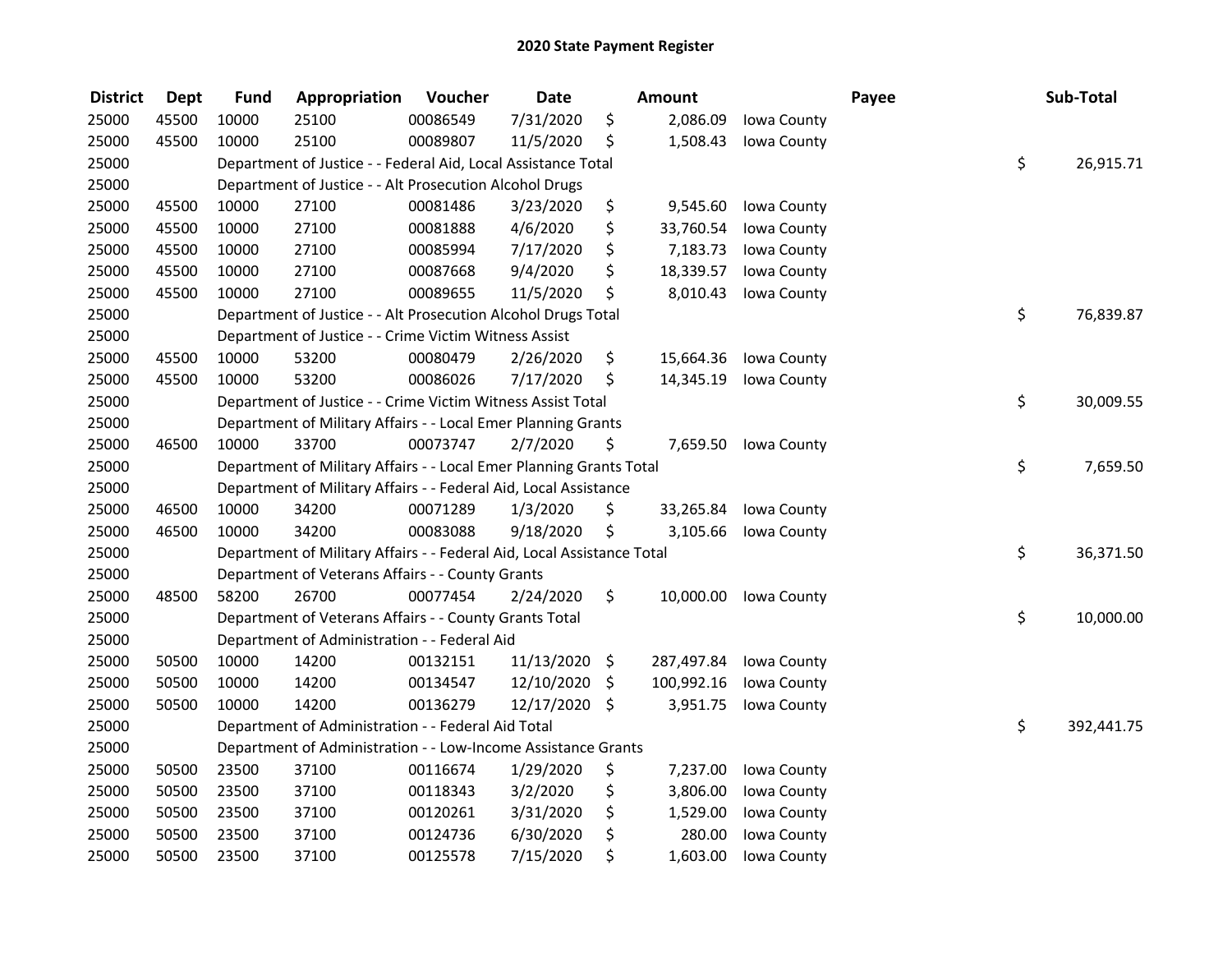| <b>District</b> | <b>Dept</b> | <b>Fund</b> | Appropriation                                                         | Voucher  | <b>Date</b>   |     | <b>Amount</b> | Payee                                                                                                   | Sub-Total       |
|-----------------|-------------|-------------|-----------------------------------------------------------------------|----------|---------------|-----|---------------|---------------------------------------------------------------------------------------------------------|-----------------|
| 25000           | 50500       | 23500       | 37100                                                                 | 00127235 | 8/17/2020     | \$  | 3,291.00      | Iowa County                                                                                             |                 |
| 25000           | 50500       | 23500       | 37100                                                                 | 00129615 | 9/29/2020     | \$  | 4,589.00      | Iowa County                                                                                             |                 |
| 25000           | 50500       | 23500       | 37100                                                                 | 00133578 | 12/1/2020     | \$  | 22,097.00     | Iowa County                                                                                             |                 |
| 25000           | 50500       | 23500       | 37100                                                                 | 00136753 | 12/15/2020 \$ |     | 11,736.00     | Iowa County                                                                                             |                 |
| 25000           |             |             | Department of Administration - - Low-Income Assistance Grants Total   |          |               |     |               |                                                                                                         | \$<br>56,168.00 |
| 25000           |             |             | Department of Administration - - Land Information Program; Loca       |          |               |     |               |                                                                                                         |                 |
| 25000           | 50500       | 26900       | 17300                                                                 | 00117308 | 2/13/2020     | \$. | 1,000.00      | Iowa County                                                                                             |                 |
| 25000           | 50500       | 26900       | 17300                                                                 | 00119425 | 4/2/2020      | \$  | 64,488.00     | Iowa County                                                                                             |                 |
| 25000           | 50500       | 26900       | 17300                                                                 | 00122439 | 5/14/2020     | \$  | 20,000.00     | Iowa County                                                                                             |                 |
| 25000           |             |             | Department of Administration - - Land Information Program; Loca Total |          |               |     |               |                                                                                                         | \$<br>85,488.00 |
| 25000           |             |             | Elections Commission - - 2018 Hava Election Security                  |          |               |     |               |                                                                                                         |                 |
| 25000           | 51000       | 22000       | 18200                                                                 | 00004781 | 10/14/2020 \$ |     | 40,457.00     | Iowa County                                                                                             |                 |
| 25000           | 51000       | 22000       | 18200                                                                 | 00004965 | 12/14/2020 \$ |     | 10,000.00     | Iowa County                                                                                             |                 |
| 25000           |             |             | Elections Commission - - 2018 Hava Election Security Total            |          |               |     |               |                                                                                                         | \$<br>50,457.00 |
| 25000           |             |             |                                                                       |          |               |     |               | Public Defender Board - - Transcript, Discovery and Records Provided to the Public Defender Board       |                 |
| 25000           | 55000       | 10000       | 10600                                                                 | 00235673 | 2/21/2020     | \$  | 1,541.80      | Iowa County                                                                                             |                 |
| 25000           | 55000       | 10000       | 10600                                                                 | 00253140 | 6/23/2020     | \$  | 1,180.00      | Iowa County                                                                                             |                 |
| 25000           | 55000       | 10000       | 10600                                                                 | 00265188 | 10/23/2020    | \$  | 3.20          | Iowa County                                                                                             |                 |
| 25000           | 55000       | 10000       | 10600                                                                 | 00270654 | 12/11/2020 \$ |     | 1,505.00      | Iowa County                                                                                             |                 |
| 25000           |             |             |                                                                       |          |               |     |               | Public Defender Board - - Transcript, Discovery and Records Provided to the Public Defender Board Total | \$<br>4,230.00  |
| 25000           |             |             | Department of Revenue - - Warrants and Satisfactions                  |          |               |     |               |                                                                                                         |                 |
| 25000           | 56600       | 10000       | 10100                                                                 | 00176548 | 7/31/2020     | \$  | 220.00        | Iowa County                                                                                             |                 |
| 25000           |             |             | Department of Revenue - - Warrants and Satisfactions Total            |          |               |     |               |                                                                                                         | \$<br>220.00    |
| 25000           |             |             | Circuit Courts - - Circuit Court Costs                                |          |               |     |               |                                                                                                         |                 |
| 25000           | 62500       | 10000       | 10500                                                                 | 00001953 | 7/17/2020     | \$  | 60,850.00     | Iowa County                                                                                             |                 |
| 25000           |             |             | Circuit Courts - - Circuit Court Costs Total                          |          |               |     |               |                                                                                                         | \$<br>60,850.00 |
| 25000           |             |             | Circuit Courts - - Court Interpreters                                 |          |               |     |               |                                                                                                         |                 |
| 25000           | 62500       | 10000       | 12100                                                                 | 00001759 | 1/17/2020     | \$  | 28,587.00     | Iowa County                                                                                             |                 |
| 25000           |             |             | Circuit Courts - - Court Interpreters Total                           |          |               |     |               |                                                                                                         | \$<br>28,587.00 |
| 25000           |             |             | Supreme Court - - Office Of Lawyer Regulation                         |          |               |     |               |                                                                                                         |                 |
| 25000           | 68000       | 10000       | 33300                                                                 | 00010637 | 8/28/2020     | \$  | 65.00         | Iowa County                                                                                             |                 |
| 25000           |             |             | Supreme Court - - Office Of Lawyer Regulation Total                   |          |               |     |               |                                                                                                         | \$<br>65.00     |
| 25000           |             |             | Shared Revenue and Tax Relief - - County And Municipal Aid            |          |               |     |               |                                                                                                         |                 |
| 25000           | 83500       | 10000       | 10500                                                                 | 00068136 | 7/27/2020     | \$  | 17,528.39     | Iowa County                                                                                             |                 |
| 25000           | 83500       | 10000       | 10500                                                                 | 00072102 | 11/16/2020    | \$  | 99,327.53     | Iowa County                                                                                             |                 |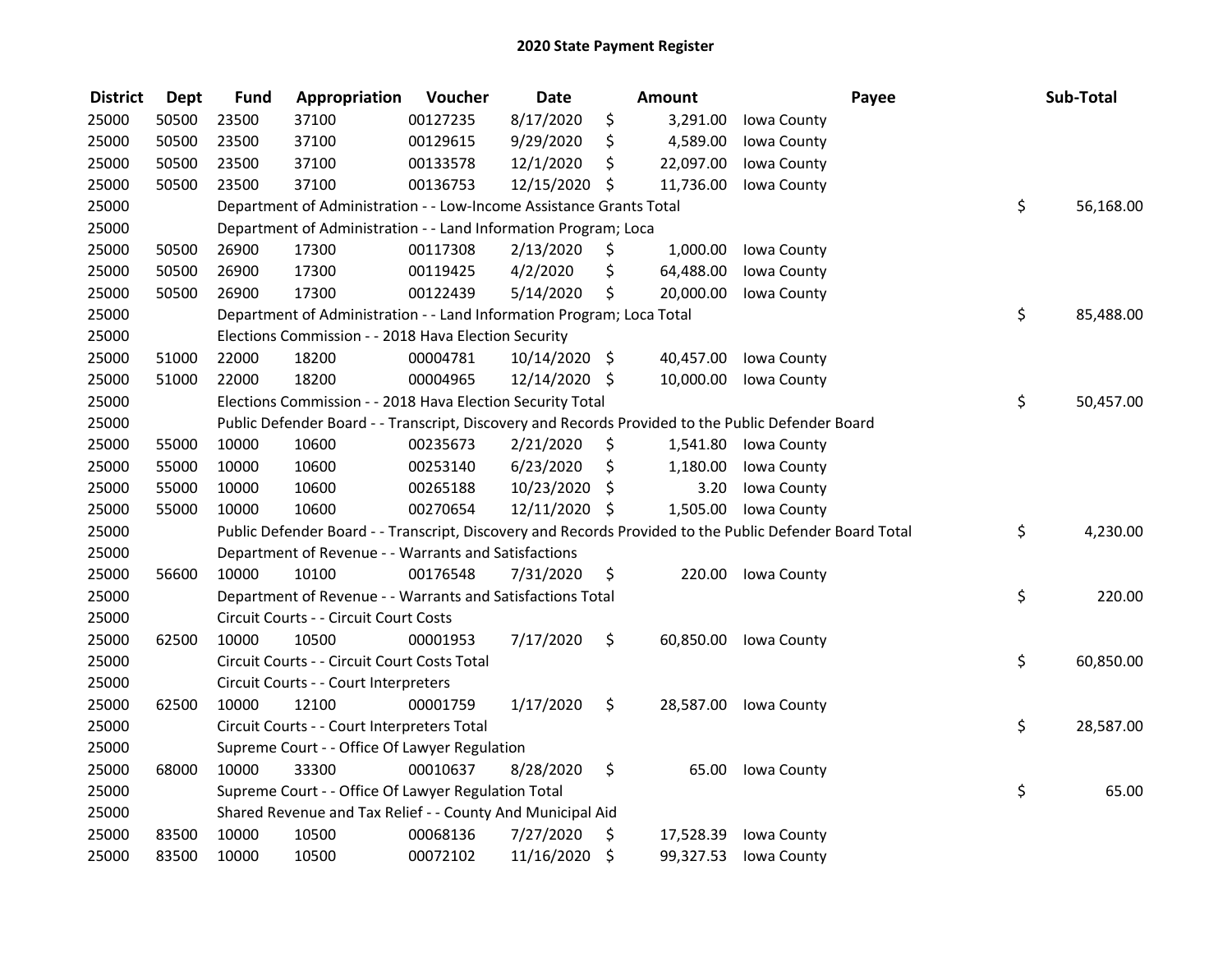| <b>District</b> | Dept  | Fund                                                      | Appropriation                                                         | Voucher  | Date       |      | <b>Amount</b> |                    | Payee |    | Sub-Total     |
|-----------------|-------|-----------------------------------------------------------|-----------------------------------------------------------------------|----------|------------|------|---------------|--------------------|-------|----|---------------|
| 25000           |       |                                                           | Shared Revenue and Tax Relief - - County And Municipal Aid Total      |          |            |      |               |                    |       | \$ | 116,855.92    |
| 25000           |       |                                                           | Shared Revenue and Tax Relief - - Exempt Computer Aid                 |          |            |      |               |                    |       |    |               |
| 25000           | 83500 | 10000                                                     | 10900                                                                 | 00064597 | 7/27/2020  | \$.  | 139,365.23    | Iowa County        |       |    |               |
| 25000           |       |                                                           | Shared Revenue and Tax Relief - - Exempt Computer Aid Total           |          |            |      |               |                    |       | \$ | 139,365.23    |
| 25000           |       |                                                           | Shared Revenue and Tax Relief - - Utility Aid                         |          |            |      |               |                    |       |    |               |
| 25000           | 83500 | 10000                                                     | 11000                                                                 | 00068136 | 7/27/2020  | S.   | 36,510.70     | Iowa County        |       |    |               |
| 25000           | 83500 | 10000                                                     | 11000                                                                 | 00072102 | 11/16/2020 | S.   | 226,871.92    | Iowa County        |       |    |               |
| 25000           |       |                                                           | Shared Revenue and Tax Relief - - Utility Aid Total                   |          |            |      |               |                    |       | \$ | 263,382.62    |
| 25000           |       |                                                           | Shared Revenue and Tax Relief - - Personal Property Aid               |          |            |      |               |                    |       |    |               |
| 25000           | 83500 | 10000                                                     | 11100                                                                 | 00059960 | 5/4/2020   | \$.  | 130,984.93    | Iowa County        |       |    |               |
| 25000           |       |                                                           | Shared Revenue and Tax Relief - - Personal Property Aid Total         |          |            |      |               |                    |       | \$ | 130,984.93    |
| 25000           |       |                                                           | Shared Revenue and Tax Relief - - School Lvy Tx/First Dollar Cr       |          |            |      |               |                    |       |    |               |
| 25000           | 83500 | 10000                                                     | 30200                                                                 | 00063936 | 7/27/2020  | - \$ | 880,789.77    | <b>Iowa County</b> |       |    |               |
| 25000           | 83500 | 10000                                                     | 30200                                                                 | 00067327 | 7/27/2020  | S.   | 4,139,729.69  | Iowa County        |       |    |               |
| 25000           |       |                                                           | Shared Revenue and Tax Relief - - School Lvy Tx/First Dollar Cr Total |          |            |      |               |                    |       | \$ | 5,020,519.46  |
| 25000           |       | Shared Revenue and Tax Relief - - Lottery & Gaming Credit |                                                                       |          |            |      |               |                    |       |    |               |
| 25000           | 83500 | 52100                                                     | 36300                                                                 | 00055659 | 3/23/2020  | S.   | 1,532,314.76  | Iowa County        |       |    |               |
| 25000           |       |                                                           | Shared Revenue and Tax Relief - - Lottery & Gaming Credit Total       |          |            |      |               |                    |       | Ś. | 1,532,314.76  |
| 25000 Total     |       |                                                           |                                                                       |          |            |      |               |                    |       |    | 14,405,149.41 |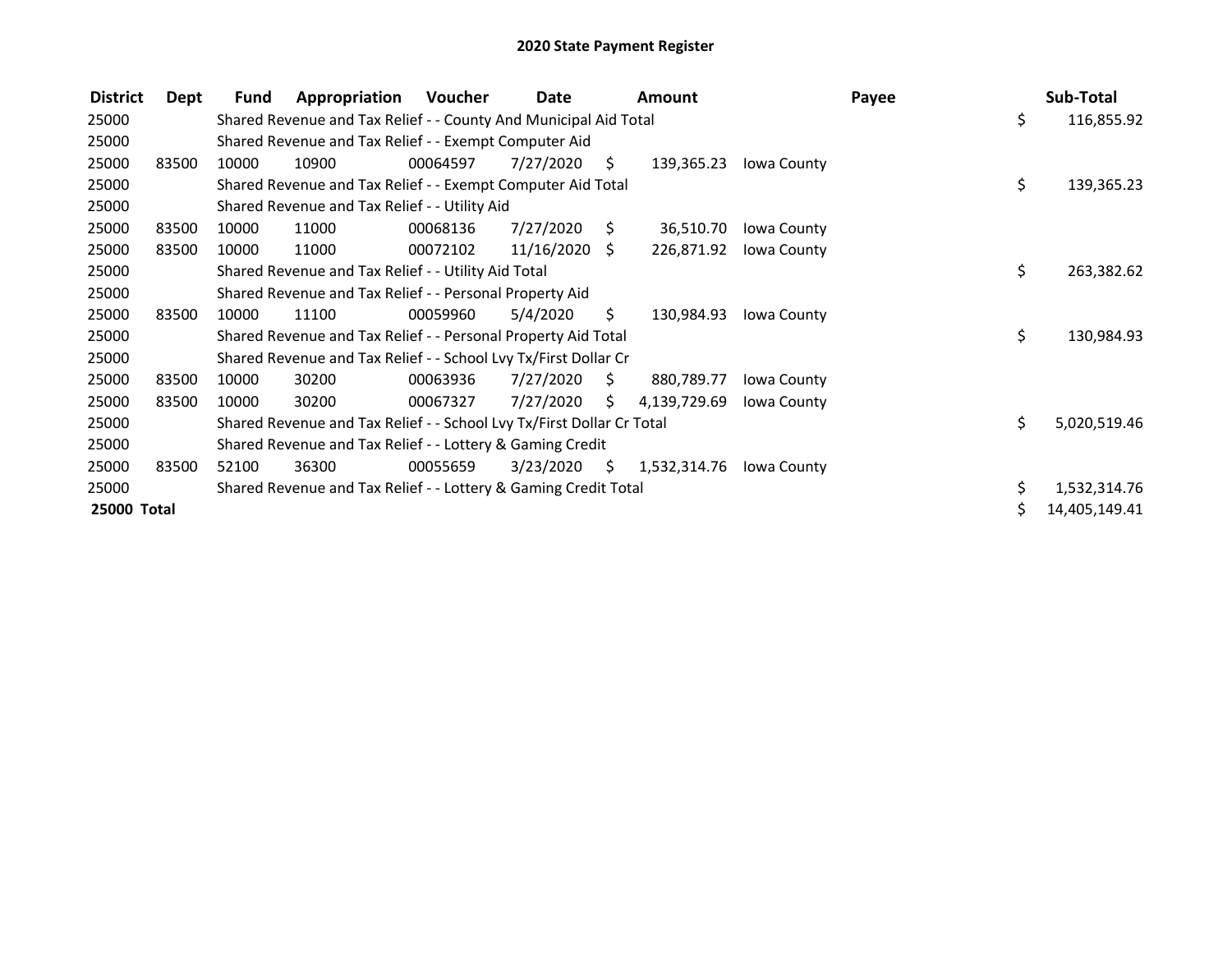| <b>District</b> | <b>Dept</b> | Fund  | Appropriation                                                                   | Voucher  | <b>Date</b>             |      | Amount |                         | Payee | Sub-Total        |
|-----------------|-------------|-------|---------------------------------------------------------------------------------|----------|-------------------------|------|--------|-------------------------|-------|------------------|
| 25002           |             |       | Dept of Safety & Prof Services - - Fire Dues Distribution                       |          |                         |      |        |                         |       |                  |
| 25002           | 16500       | 10000 | 22500                                                                           | 00036205 | 7/20/2020               | \$   |        | 6,047.07 Town Of Arena  |       |                  |
| 25002           |             |       | Dept of Safety & Prof Services - - Fire Dues Distribution Total                 |          |                         |      |        |                         |       | \$<br>6,047.07   |
| 25002           |             |       | Dept of Natural Resources - - Aids In Lieu Of Taxes - Gener                     |          |                         |      |        |                         |       |                  |
| 25002           | 37000       | 10000 | 50300                                                                           | 00385408 | 1/24/2020               | \$   |        | 2,949.45 Town Of Arena  |       |                  |
| 25002           | 37000       | 10000 | 50300                                                                           | 00385409 | 1/24/2020               | \$   |        | 23,591.67 Town Of Arena |       |                  |
| 25002           | 37000       | 10000 | 50300                                                                           | 00403849 | 4/21/2020               | \$   |        | 1,256.33 Town Of Arena  |       |                  |
| 25002           | 37000       | 10000 | 50300                                                                           | 00403850 | 4/21/2020               | \$   |        | 109.51 Town Of Arena    |       |                  |
| 25002           | 37000       | 10000 | 50300                                                                           | 00403851 | 4/21/2020               | \$   |        | 28.50 Town Of Arena     |       |                  |
| 25002           |             |       | Dept of Natural Resources - - Aids In Lieu Of Taxes - Gener Total               |          |                         |      |        |                         |       | \$<br>27,935.46  |
| 25002           |             |       | Dept of Natural Resources - - Resaids - Cnty Forst, Cl & Mfl                    |          |                         |      |        |                         |       |                  |
| 25002           | 37000       | 21200 | 57100                                                                           | 00417153 | 6/18/2020               | - \$ |        | 1,323.09 Town Of Arena  |       |                  |
| 25002           |             |       | Dept of Natural Resources - - Resaids - Cnty Forst, Cl & Mfl Total              |          |                         |      |        |                         |       | \$<br>1,323.09   |
| 25002           |             |       | Dept of Natural Resources - - Fin Asst For Responsible Units                    |          |                         |      |        |                         |       |                  |
| 25002           | 37000       | 27400 | 67000                                                                           | 00412989 | 5/29/2020               | -\$  |        | 1,411.35 Town Of Arena  |       |                  |
| 25002           |             |       | Dept of Natural Resources - - Fin Asst For Responsible Units Total              |          |                         |      |        |                         |       | \$<br>1,411.35   |
| 25002           |             |       | WI Dept of Transportation - - Trns Aids To Mnc.-Sf                              |          |                         |      |        |                         |       |                  |
| 25002           | 39500       | 21100 | 19100                                                                           | 00476146 | 1/6/2020                | \$   |        | 50,943.78 Town Of Arena |       |                  |
| 25002           | 39500       | 21100 | 19100                                                                           | 00506001 | 4/6/2020                | \$   |        | 50,943.78 Town Of Arena |       |                  |
| 25002           | 39500       | 21100 | 19100                                                                           | 00542993 | 7/6/2020                | \$   |        | 50,943.78 Town Of Arena |       |                  |
| 25002           | 39500       | 21100 | 19100                                                                           | 00585819 | 10/5/2020               | \$   |        | 50,943.78 Town Of Arena |       |                  |
| 25002           |             |       | WI Dept of Transportation - - Trns Aids To Mnc.-Sf Total                        |          |                         |      |        |                         |       | \$<br>203,775.12 |
| 25002           |             |       | Department of Health Services - - Prepaid Medical Transport Reimbursement       |          |                         |      |        |                         |       |                  |
| 25002           | 43500       | 10000 | 16300                                                                           |          | AMBULANCE 11/16/2020 \$ |      |        | 2,074.53 Town Of Arena  |       |                  |
| 25002           |             |       | Department of Health Services - - Prepaid Medical Transport Reimbursement Total |          |                         |      |        |                         |       | \$<br>2,074.53   |
| 25002           |             |       | Department of Administration - - Federal Aid                                    |          |                         |      |        |                         |       |                  |
| 25002           | 50500       | 10000 | 14200                                                                           | 00126641 | 8/12/2020               | \$   |        | 1,075.61 Town Of Arena  |       |                  |
| 25002           | 50500       | 10000 | 14200                                                                           | 00129896 | 10/2/2020               | \$   |        | 11,601.01 Town Of Arena |       |                  |
| 25002           | 50500       | 10000 | 14200                                                                           | 00134548 | 12/10/2020              | \$   |        | 7,443.39 Town Of Arena  |       |                  |
| 25002           |             |       | Department of Administration - - Federal Aid Total                              |          |                         |      |        |                         |       | \$<br>20,120.01  |
| 25002           |             |       | Elections Commission - - 2018 Hava Election Security                            |          |                         |      |        |                         |       |                  |
| 25002           | 51000       | 22000 | 18200                                                                           | 00004592 | 9/18/2020               | \$   |        | 1,251.60 Town Of Arena  |       |                  |
| 25002           |             |       | Elections Commission - - 2018 Hava Election Security Total                      |          |                         |      |        |                         |       | \$<br>1,251.60   |
| 25002           |             |       | Shared Revenue and Tax Relief - - County And Municipal Aid                      |          |                         |      |        |                         |       |                  |
| 25002           | 83500       | 10000 | 10500                                                                           | 00068111 | 7/27/2020               | \$   |        | 3,833.61 Town Of Arena  |       |                  |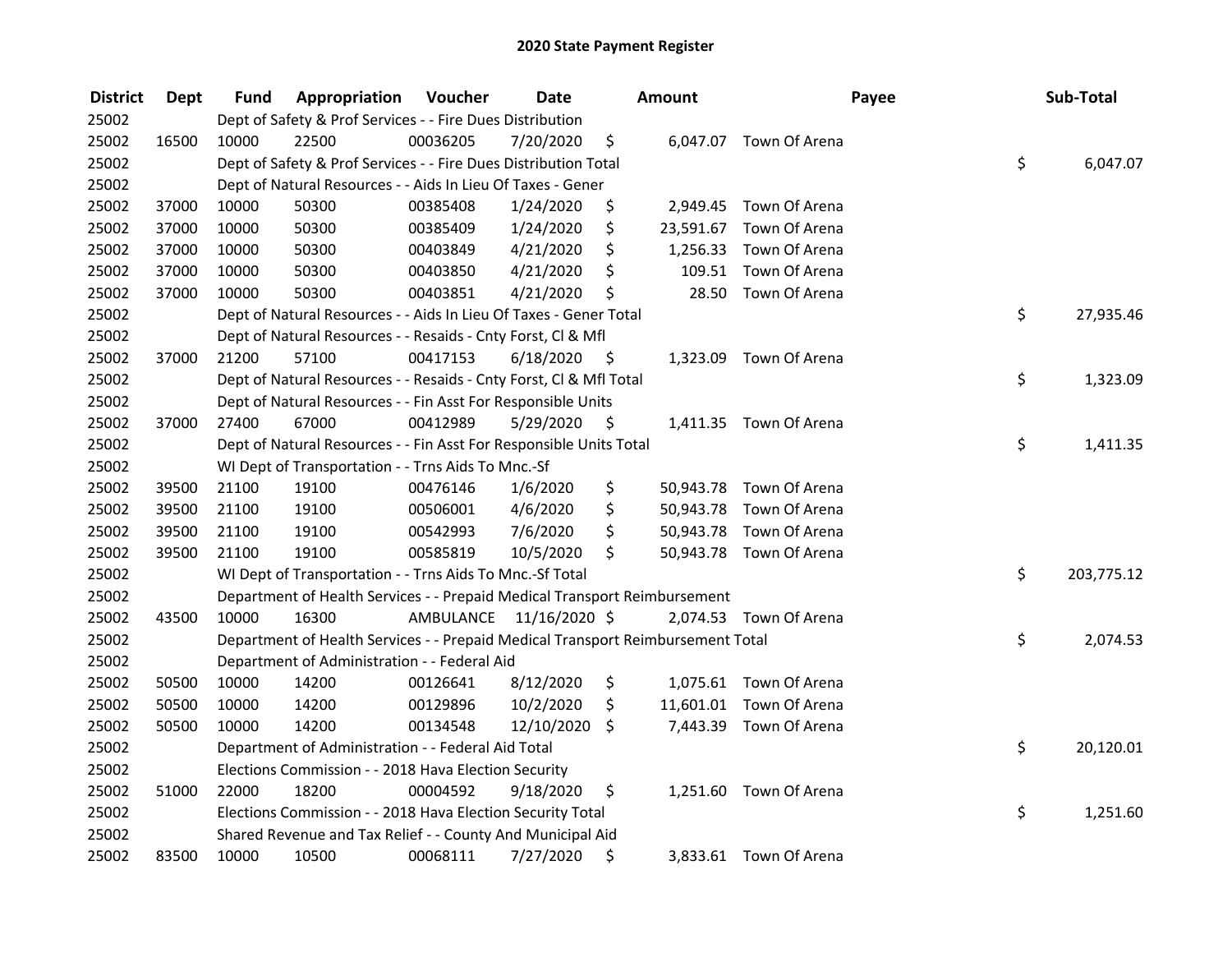| <b>District</b> | <b>Dept</b> | <b>Fund</b> | Appropriation                                                    | Voucher  | Date            |                     | <b>Amount</b> |               | Payee | Sub-Total  |
|-----------------|-------------|-------------|------------------------------------------------------------------|----------|-----------------|---------------------|---------------|---------------|-------|------------|
| 25002           | 83500       | 10000       | 10500                                                            | 00072077 | $11/16/2020$ \$ |                     | 19,649.27     | Town Of Arena |       |            |
| 25002           |             |             | Shared Revenue and Tax Relief - - County And Municipal Aid Total |          |                 |                     |               |               | \$    | 23,482.88  |
| 25002           |             |             | Shared Revenue and Tax Relief - - Exempt Computer Aid            |          |                 |                     |               |               |       |            |
| 25002           | 83500       | 10000       | 10900                                                            | 00065262 | 7/27/2020       | - S                 | 34.30         | Town Of Arena |       |            |
| 25002           |             |             | Shared Revenue and Tax Relief - - Exempt Computer Aid Total      |          |                 |                     |               |               | \$    | 34.30      |
| 25002           |             |             | Shared Revenue and Tax Relief - - Utility Aid                    |          |                 |                     |               |               |       |            |
| 25002           | 83500       | 10000       | 11000                                                            | 00068111 | 7/27/2020       | S.                  | 75.34         | Town Of Arena |       |            |
| 25002           | 83500       | 10000       | 11000                                                            | 00072077 | $11/16/2020$ \$ |                     | 524.07        | Town Of Arena |       |            |
| 25002           |             |             | Shared Revenue and Tax Relief - - Utility Aid Total              |          |                 |                     |               |               | \$    | 599.41     |
| 25002           |             |             | Shared Revenue and Tax Relief - - Personal Property Aid          |          |                 |                     |               |               |       |            |
| 25002           | 83500       | 10000       | 11100                                                            | 00060641 | 5/4/2020        | S.                  | 433.07        | Town Of Arena |       |            |
| 25002           |             |             | Shared Revenue and Tax Relief - - Personal Property Aid Total    |          |                 |                     |               |               | \$    | 433.07     |
| 25002           |             |             | Shared Revenue and Tax Relief - - Lottery & Gaming Credit        |          |                 |                     |               |               |       |            |
| 25002           | 83500       | 52100       | 36300                                                            | 00055320 | 3/23/2020       | $\ddot{\mathsf{s}}$ | 2,336.15      | Town Of Arena |       |            |
| 25002           |             |             | Shared Revenue and Tax Relief - - Lottery & Gaming Credit Total  |          |                 |                     |               |               | \$    | 2,336.15   |
| 25002 Total     |             |             |                                                                  |          |                 |                     |               |               |       | 290,824.04 |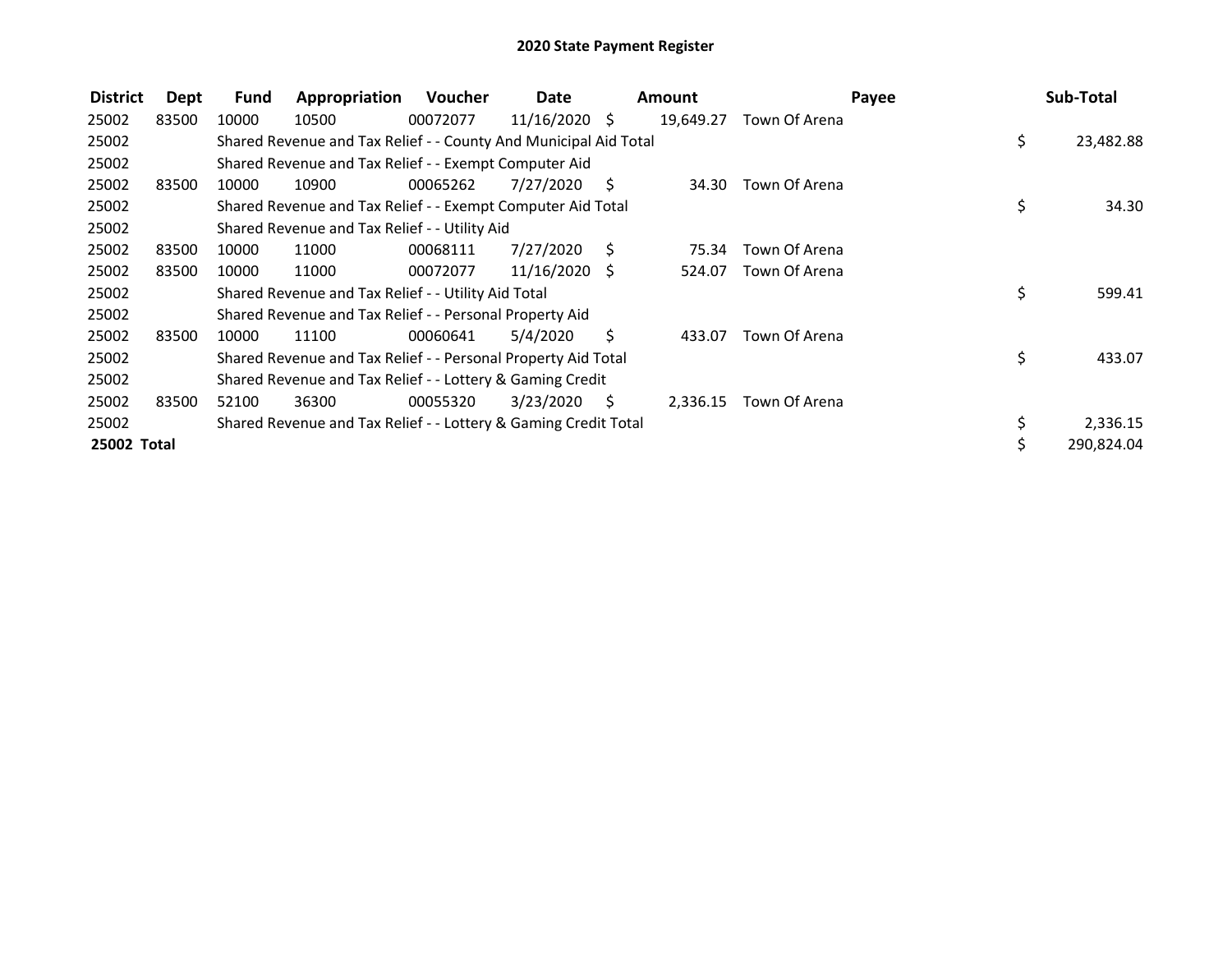| <b>District</b> | <b>Dept</b> | Fund  | Appropriation                                                      | Voucher  | <b>Date</b> |      | Amount    | Payee                     | Sub-Total        |
|-----------------|-------------|-------|--------------------------------------------------------------------|----------|-------------|------|-----------|---------------------------|------------------|
| 25004           |             |       | Dept of Safety & Prof Services - - Fire Dues Distribution          |          |             |      |           |                           |                  |
| 25004           | 16500       | 10000 | 22500                                                              | 00036206 | 7/20/2020   | \$   |           | 5,278.76 Town Of Brigham  |                  |
| 25004           |             |       | Dept of Safety & Prof Services - - Fire Dues Distribution Total    |          |             |      |           |                           | \$<br>5,278.76   |
| 25004           |             |       | Dept of Natural Resources - - Aids In Lieu Of Taxes - Gener        |          |             |      |           |                           |                  |
| 25004           | 37000       | 10000 | 50300                                                              | 00385474 | 1/24/2020   | \$   |           | 7,577.22 Town Of Brigham  |                  |
| 25004           | 37000       | 10000 | 50300                                                              | 00405152 | 4/21/2020   | \$   | 535.08    | Town Of Brigham           |                  |
| 25004           | 37000       | 10000 | 50300                                                              | 00405154 | 4/21/2020   | \$   | 505.68    | Town Of Brigham           |                  |
| 25004           |             |       | Dept of Natural Resources - - Aids In Lieu Of Taxes - Gener Total  |          |             |      |           |                           | \$<br>8,617.98   |
| 25004           |             |       | Dept of Natural Resources - - Resaids - Cnty Forst, Cl & Mfl       |          |             |      |           |                           |                  |
| 25004           | 37000       | 21200 | 57100                                                              | 00417154 | 6/18/2020   | - \$ |           | 1,101.33 Town Of Brigham  |                  |
| 25004           |             |       | Dept of Natural Resources - - Resaids - Cnty Forst, CI & Mfl Total |          |             |      |           |                           | \$<br>1,101.33   |
| 25004           |             |       | Dept of Natural Resources - - Aids In Lieu Of Taxes - Sum S        |          |             |      |           |                           |                  |
| 25004           | 37000       | 21200 | 57900                                                              | 00405151 | 4/21/2020   | \$.  | 19.88     | Town Of Brigham           |                  |
| 25004           | 37000       | 21200 | 57900                                                              | 00405153 | 4/21/2020   | \$   |           | 654.87 Town Of Brigham    |                  |
| 25004           |             |       | Dept of Natural Resources - - Aids In Lieu Of Taxes - Sum S Total  |          |             |      |           |                           | \$<br>674.75     |
| 25004           |             |       | Dept of Natural Resources - - Fin Asst For Responsible Units       |          |             |      |           |                           |                  |
| 25004           | 37000       | 27400 | 67000                                                              | 00412749 | 5/29/2020   | \$   |           | 4,349.84 Town Of Brigham  |                  |
| 25004           |             |       | Dept of Natural Resources - - Fin Asst For Responsible Units Total |          |             |      |           |                           | \$<br>4,349.84   |
| 25004           |             |       | WI Dept of Transportation - - Trns Aids To Mnc.-Sf                 |          |             |      |           |                           |                  |
| 25004           | 39500       | 21100 | 19100                                                              | 00476147 | 1/6/2020    | \$   | 37,968.03 | Town Of Brigham           |                  |
| 25004           | 39500       | 21100 | 19100                                                              | 00506002 | 4/6/2020    | \$   | 37,968.03 | Town Of Brigham           |                  |
| 25004           | 39500       | 21100 | 19100                                                              | 00542994 | 7/6/2020    | \$   | 37,968.03 | Town Of Brigham           |                  |
| 25004           | 39500       | 21100 | 19100                                                              | 00585820 | 10/5/2020   | \$   | 37,968.03 | Town Of Brigham           |                  |
| 25004           |             |       | WI Dept of Transportation - - Trns Aids To Mnc.-Sf Total           |          |             |      |           |                           | \$<br>151,872.12 |
| 25004           |             |       | Department of Administration - - Federal Aid                       |          |             |      |           |                           |                  |
| 25004           | 50500       | 10000 | 14200                                                              | 00129897 | 10/2/2020   | \$   |           | 4,154.27 Town Of Brigham  |                  |
| 25004           | 50500       | 10000 | 14200                                                              | 00134549 | 12/10/2020  | \$   |           | 7,893.29 Town Of Brigham  |                  |
| 25004           |             |       | Department of Administration - - Federal Aid Total                 |          |             |      |           |                           | \$<br>12,047.56  |
| 25004           |             |       | Elections Commission - - 2018 Hava Election Security               |          |             |      |           |                           |                  |
| 25004           | 51000       | 22000 | 18200                                                              | 00003646 | 6/30/2020   | \$   |           | 993.10 Town Of Brigham    |                  |
| 25004           |             |       | Elections Commission - - 2018 Hava Election Security Total         |          |             |      |           |                           | \$<br>993.10     |
| 25004           |             |       | Shared Revenue and Tax Relief - - County And Municipal Aid         |          |             |      |           |                           |                  |
| 25004           | 83500       | 10000 | 10500                                                              | 00068112 | 7/27/2020   | \$   |           | 2,424.44 Town Of Brigham  |                  |
| 25004           | 83500       | 10000 | 10500                                                              | 00072078 | 11/16/2020  | \$   |           | 13,738.51 Town Of Brigham |                  |
| 25004           |             |       | Shared Revenue and Tax Relief - - County And Municipal Aid Total   |          |             |      |           |                           | \$<br>16,162.95  |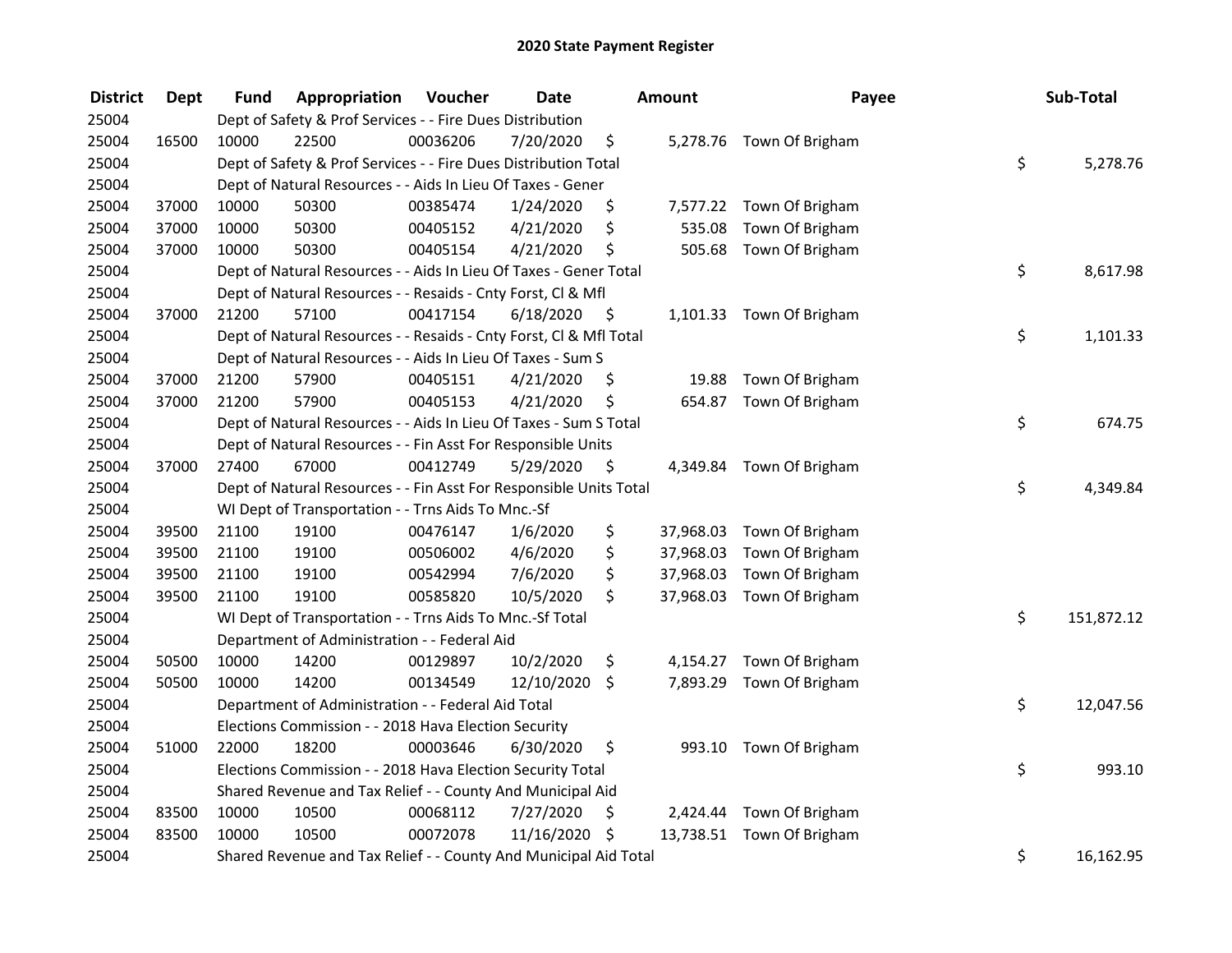| <b>District</b> | Dept  | Fund  | Appropriation                                                       | <b>Voucher</b> | Date            |              | <b>Amount</b> | Payee           | Sub-Total        |
|-----------------|-------|-------|---------------------------------------------------------------------|----------------|-----------------|--------------|---------------|-----------------|------------------|
| 25004           |       |       | Shared Revenue and Tax Relief - - Exempt Computer Aid               |                |                 |              |               |                 |                  |
| 25004           | 83500 | 10000 | 10900                                                               | 00065263       | 7/27/2020       | <sup>S</sup> | 124.71        | Town Of Brigham |                  |
| 25004           |       |       | Shared Revenue and Tax Relief - - Exempt Computer Aid Total         |                |                 |              |               |                 | \$<br>124.71     |
| 25004           |       |       | Shared Revenue and Tax Relief - - Utility Aid                       |                |                 |              |               |                 |                  |
| 25004           | 83500 | 10000 | 11000                                                               | 00068112       | 7/27/2020       | - S          | 102.32        | Town Of Brigham |                  |
| 25004           | 83500 | 10000 | 11000                                                               | 00072078       | $11/16/2020$ \$ |              | 8,548.61      | Town Of Brigham |                  |
| 25004           |       |       | Shared Revenue and Tax Relief - - Utility Aid Total                 |                |                 |              |               |                 | \$<br>8,650.93   |
| 25004           |       |       | Shared Revenue and Tax Relief - - Personal Property Aid             |                |                 |              |               |                 |                  |
| 25004           | 83500 | 10000 | 11100                                                               | 00060642       | 5/4/2020        | Ś.           | 1,218.54      | Town Of Brigham |                  |
| 25004           |       |       | Shared Revenue and Tax Relief - - Personal Property Aid Total       |                |                 |              |               |                 | \$<br>1,218.54   |
| 25004           |       |       | Shared Revenue and Tax Relief - - Payments For Municipal Svcs       |                |                 |              |               |                 |                  |
| 25004           | 83500 | 10000 | 50100                                                               | 00054923       | 2/3/2020        | S.           | 1,172.43      | Town Of Brigham |                  |
| 25004           |       |       | Shared Revenue and Tax Relief - - Payments For Municipal Svcs Total |                |                 |              |               |                 | \$<br>1,172.43   |
| 25004 Total     |       |       |                                                                     |                |                 |              |               |                 | \$<br>212,265.00 |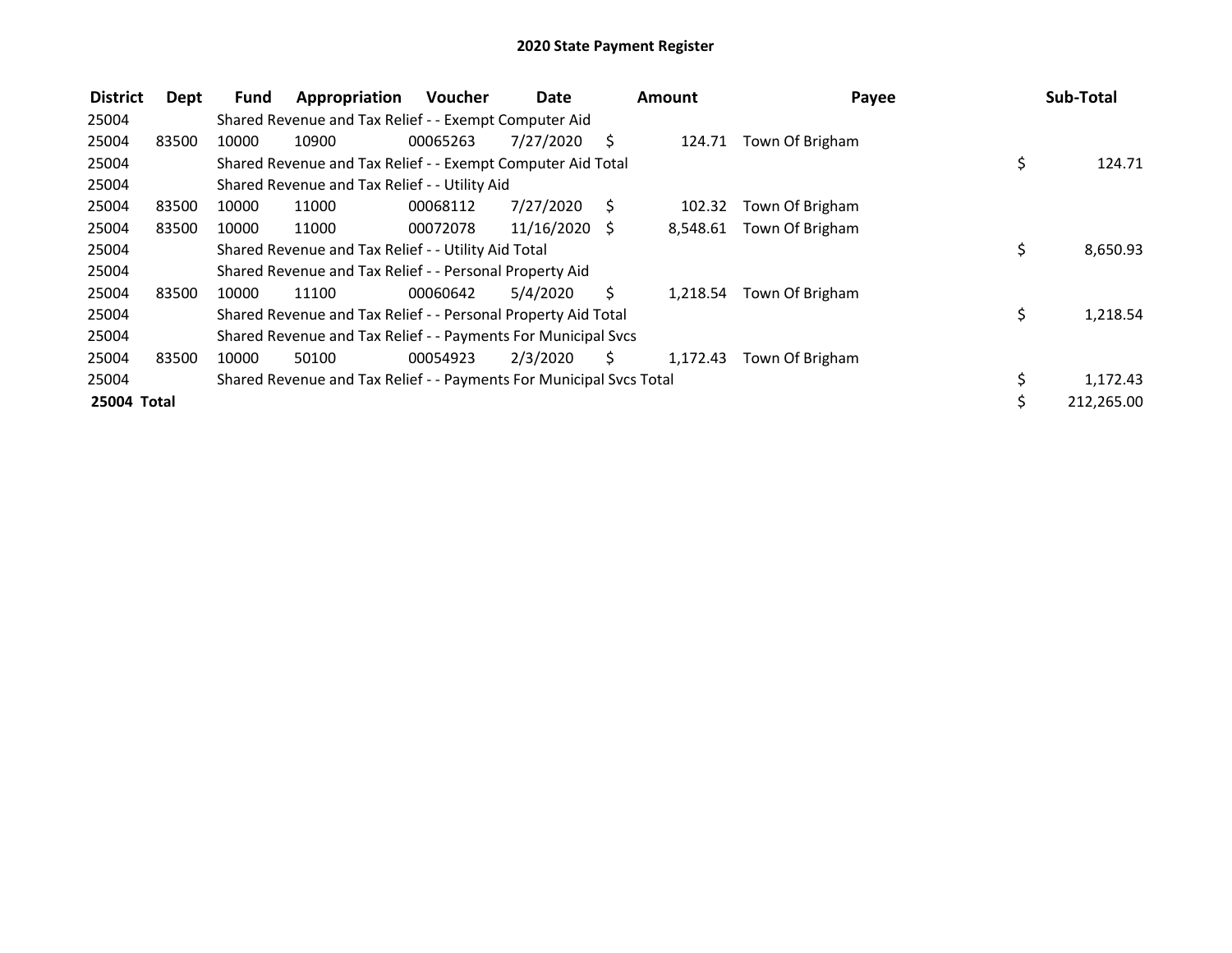| <b>District</b> | <b>Dept</b> | Fund  | Appropriation                                                      | Voucher  | <b>Date</b>   |      | <b>Amount</b> |                         | Payee | Sub-Total |
|-----------------|-------------|-------|--------------------------------------------------------------------|----------|---------------|------|---------------|-------------------------|-------|-----------|
| 25006           |             |       | Dept of Safety & Prof Services - - Fire Dues Distribution          |          |               |      |               |                         |       |           |
| 25006           | 16500       | 10000 | 22500                                                              | 00036207 | 7/17/2020     | \$   |               | 1,640.51 Town Of Clyde  |       |           |
| 25006           |             |       | Dept of Safety & Prof Services - - Fire Dues Distribution Total    |          |               |      |               |                         | \$    | 1,640.51  |
| 25006           |             |       | Dept of Natural Resources - - Aids In Lieu Of Taxes - Gener        |          |               |      |               |                         |       |           |
| 25006           | 37000       | 10000 | 50300                                                              | 00385475 | 1/23/2020     | \$   |               | 14,880.59 Town Of Clyde |       |           |
| 25006           | 37000       | 10000 | 50300                                                              | 00385476 | 1/23/2020     | \$   | 11,793.86     | Town Of Clyde           |       |           |
| 25006           | 37000       | 10000 | 50300                                                              | 00405169 | 4/21/2020     | \$   | 143.69        | Town Of Clyde           |       |           |
| 25006           |             |       | Dept of Natural Resources - - Aids In Lieu Of Taxes - Gener Total  |          |               |      |               |                         | \$    | 26,818.14 |
| 25006           |             |       | Dept of Natural Resources - - Resaids - Cnty Forst, CI & Mfl       |          |               |      |               |                         |       |           |
| 25006           | 37000       | 21200 | 57100                                                              | 00417155 | 6/18/2020     | - \$ |               | 877.99 Town Of Clyde    |       |           |
| 25006           |             |       | Dept of Natural Resources - - Resaids - Cnty Forst, CI & Mfl Total |          |               |      |               |                         | \$    | 877.99    |
| 25006           |             |       | Dept of Natural Resources - - Aids In Lieu Of Taxes - Sum S        |          |               |      |               |                         |       |           |
| 25006           | 37000       | 21200 | 57900                                                              | 00405168 | 4/21/2020     | -\$  |               | 20.75 Town Of Clyde     |       |           |
| 25006           |             |       | Dept of Natural Resources - - Aids In Lieu Of Taxes - Sum S Total  |          |               |      |               |                         | \$    | 20.75     |
| 25006           |             |       | Dept of Natural Resources - - Fin Asst For Responsible Units       |          |               |      |               |                         |       |           |
| 25006           | 37000       | 27400 | 67000                                                              | 00412694 | 5/29/2020     | \$   |               | 805.74 Town Of Clyde    |       |           |
| 25006           |             |       | Dept of Natural Resources - - Fin Asst For Responsible Units Total |          |               |      |               |                         | \$    | 805.74    |
| 25006           |             |       | WI Dept of Transportation - - Trns Aids To Mnc.-Sf                 |          |               |      |               |                         |       |           |
| 25006           | 39500       | 21100 | 19100                                                              | 00476148 | 1/6/2020      | \$   | 18,757.35     | Town Of Clyde           |       |           |
| 25006           | 39500       | 21100 | 19100                                                              | 00506003 | 4/6/2020      | \$   | 18,757.35     | Town Of Clyde           |       |           |
| 25006           | 39500       | 21100 | 19100                                                              | 00542995 | 7/6/2020      | \$   | 18,757.35     | Town Of Clyde           |       |           |
| 25006           | 39500       | 21100 | 19100                                                              | 00585821 | 10/5/2020     | \$   |               | 18,757.35 Town Of Clyde |       |           |
| 25006           |             |       | WI Dept of Transportation - - Trns Aids To Mnc.-Sf Total           |          |               |      |               |                         | \$    | 75,029.40 |
| 25006           |             |       | WI Dept of Transportation - - Loc Rd Imp Prg St Fd                 |          |               |      |               |                         |       |           |
| 25006           | 39500       | 21100 | 27800                                                              | 00615869 | 11/16/2020 \$ |      |               | 9,250.00 Town Of Clyde  |       |           |
| 25006           |             |       | WI Dept of Transportation - - Loc Rd Imp Prg St Fd Total           |          |               |      |               |                         | \$    | 9,250.00  |
| 25006           |             |       | Department of Administration - - Federal Aid                       |          |               |      |               |                         |       |           |
| 25006           | 50500       | 10000 | 14200                                                              | 00129898 | 10/1/2020     | \$   | 5,089.00      | Town Of Clyde           |       |           |
| 25006           | 50500       | 10000 | 14200                                                              | 00136280 | 12/16/2020    | \$   |               | 540.11 Town Of Clyde    |       |           |
| 25006           |             |       | Department of Administration - - Federal Aid Total                 |          |               |      |               |                         | \$    | 5,629.11  |
| 25006           |             |       | Elections Commission - - 2018 Hava Election Security               |          |               |      |               |                         |       |           |
| 25006           | 51000       | 22000 | 18200                                                              | 00003997 | 7/29/2020     | \$   | 439.80        | Town Of Clyde           |       |           |
| 25006           |             |       | Elections Commission - - 2018 Hava Election Security Total         |          |               |      |               |                         | \$    | 439.80    |
| 25006           |             |       | Shared Revenue and Tax Relief - - County And Municipal Aid         |          |               |      |               |                         |       |           |
| 25006           | 83500       | 10000 | 10500                                                              | 00068113 | 7/27/2020     | \$   |               | 1,552.84 Town Of Clyde  |       |           |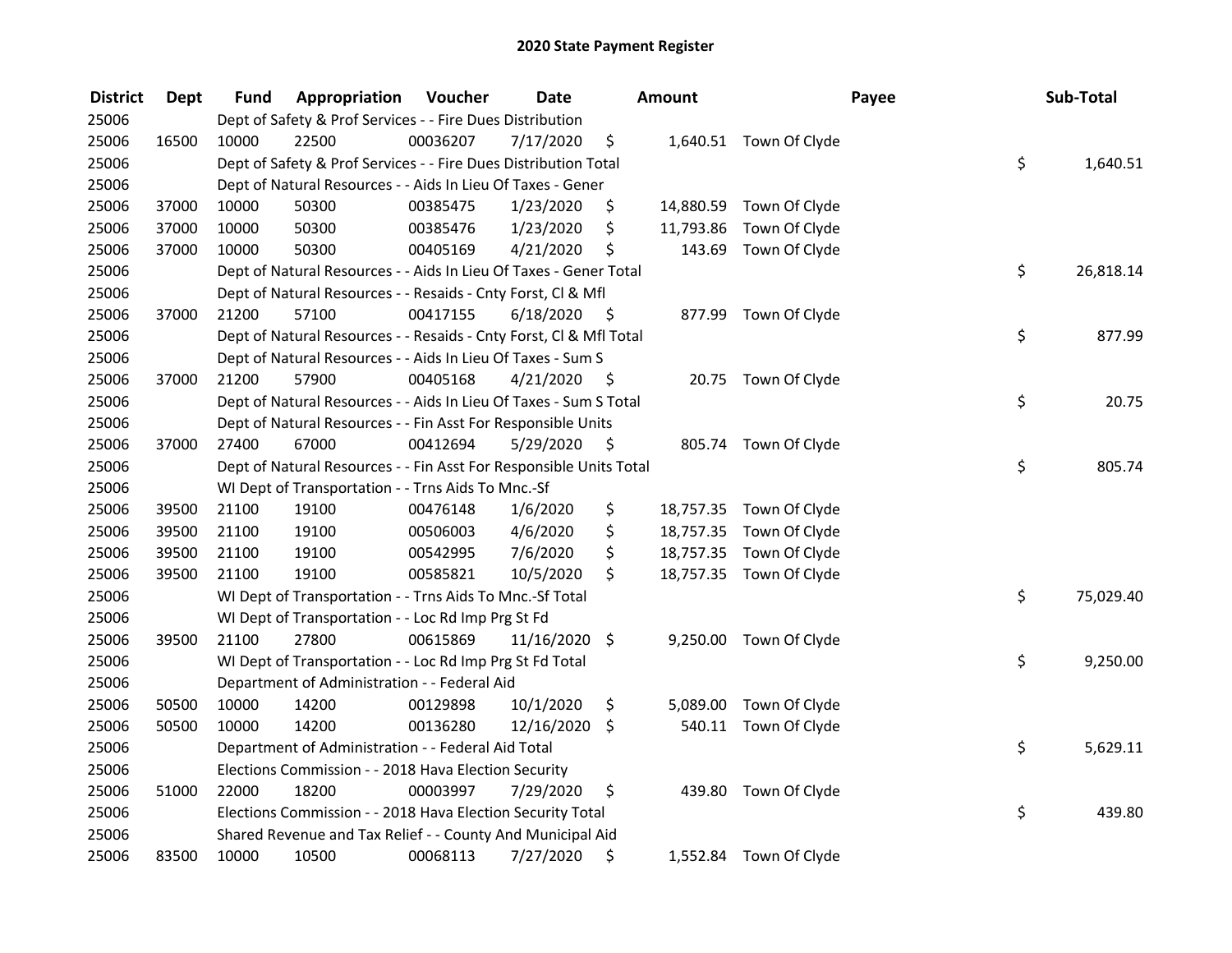| <b>District</b> | <b>Dept</b> | <b>Fund</b> | Appropriation                                                    | <b>Voucher</b> | <b>Date</b> | Amount   |               | Pavee | Sub-Total  |
|-----------------|-------------|-------------|------------------------------------------------------------------|----------------|-------------|----------|---------------|-------|------------|
| 25006           | 83500       | 10000       | 10500                                                            | 00072079       | 11/16/2020  | 8.799.45 | Town Of Clyde |       |            |
| 25006           |             |             | Shared Revenue and Tax Relief - - County And Municipal Aid Total |                |             |          |               |       | 10,352.29  |
| 25006           |             |             | Shared Revenue and Tax Relief - - Exempt Computer Aid            |                |             |          |               |       |            |
| 25006           | 83500       | 10000       | 10900                                                            | 00065264       | 7/27/2020   | 4.16     | Town Of Clyde |       |            |
| 25006           |             |             | Shared Revenue and Tax Relief - - Exempt Computer Aid Total      |                |             |          |               |       | 4.16       |
| 25006 Total     |             |             |                                                                  |                |             |          |               |       | 130.867.89 |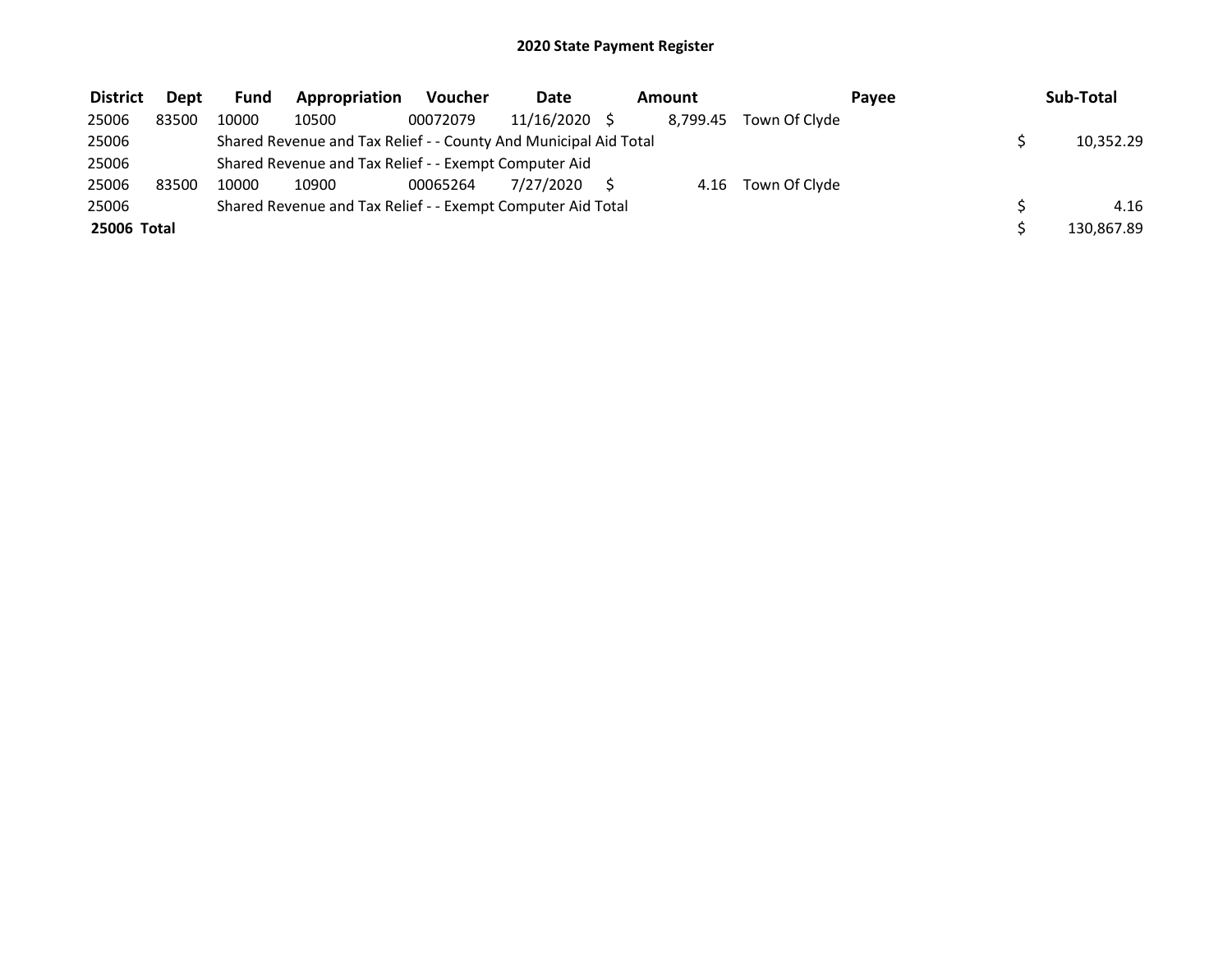| <b>District</b> | <b>Dept</b> | Fund  | Appropriation                                                      | Voucher  | <b>Date</b> |      | Amount    | Payee                        | Sub-Total        |
|-----------------|-------------|-------|--------------------------------------------------------------------|----------|-------------|------|-----------|------------------------------|------------------|
| 25008           |             |       | Dept of Safety & Prof Services - - Fire Dues Distribution          |          |             |      |           |                              |                  |
| 25008           | 16500       | 10000 | 22500                                                              | 00036208 | 7/20/2020   | \$   |           | 8,528.72 Town Of Dodgeville  |                  |
| 25008           |             |       | Dept of Safety & Prof Services - - Fire Dues Distribution Total    |          |             |      |           |                              | \$<br>8,528.72   |
| 25008           |             |       | Dept of Natural Resources - - Aids In Lieu Of Taxes - Gener        |          |             |      |           |                              |                  |
| 25008           | 37000       | 10000 | 50300                                                              | 00385445 | 1/24/2020   | \$   | 2,218.08  | Town Of Dodgeville           |                  |
| 25008           | 37000       | 10000 | 50300                                                              | 00385446 | 1/24/2020   | \$   | 12,344.97 | Town Of Dodgeville           |                  |
| 25008           | 37000       | 10000 | 50300                                                              | 00404715 | 4/21/2020   | \$   | 3,335.99  | Town Of Dodgeville           |                  |
| 25008           |             |       | Dept of Natural Resources - - Aids In Lieu Of Taxes - Gener Total  |          |             |      |           |                              | \$<br>17,899.04  |
| 25008           |             |       | Dept of Natural Resources - - Resaids - Cnty Forst, Cl & Mfl       |          |             |      |           |                              |                  |
| 25008           | 37000       | 21200 | 57100                                                              | 00417156 | 6/18/2020   | - \$ |           | 1,235.58 Town Of Dodgeville  |                  |
| 25008           |             |       | Dept of Natural Resources - - Resaids - Cnty Forst, Cl & Mfl Total |          |             |      |           |                              | \$<br>1,235.58   |
| 25008           |             |       | Dept of Natural Resources - - Aids In Lieu Of Taxes - Sum S        |          |             |      |           |                              |                  |
| 25008           | 37000       | 21200 | 57900                                                              | 00404714 | 4/21/2020   | \$.  |           | 1,077.76 Town Of Dodgeville  |                  |
| 25008           |             |       | Dept of Natural Resources - - Aids In Lieu Of Taxes - Sum S Total  |          |             |      |           |                              | \$<br>1,077.76   |
| 25008           |             |       | Dept of Natural Resources - - Fin Asst For Responsible Units       |          |             |      |           |                              |                  |
| 25008           | 37000       | 27400 | 67000                                                              | 00413348 | 5/29/2020   | \$   |           | 2,515.48 Town Of Dodgeville  |                  |
| 25008           |             |       | Dept of Natural Resources - - Fin Asst For Responsible Units Total |          |             |      |           |                              | \$<br>2,515.48   |
| 25008           |             |       | WI Dept of Transportation - - Trns Aids To Mnc.-Sf                 |          |             |      |           |                              |                  |
| 25008           | 39500       | 21100 | 19100                                                              | 00476149 | 1/6/2020    | \$   | 46,660.14 | Town Of Dodgeville           |                  |
| 25008           | 39500       | 21100 | 19100                                                              | 00506004 | 4/6/2020    | \$   | 46,660.14 | Town Of Dodgeville           |                  |
| 25008           | 39500       | 21100 | 19100                                                              | 00542996 | 7/6/2020    | \$   | 46,660.14 | Town Of Dodgeville           |                  |
| 25008           | 39500       | 21100 | 19100                                                              | 00585822 | 10/5/2020   | \$   |           | 46,660.14 Town Of Dodgeville |                  |
| 25008           |             |       | WI Dept of Transportation - - Trns Aids To Mnc.-Sf Total           |          |             |      |           |                              | \$<br>186,640.56 |
| 25008           |             |       | WI Dept of Transportation - - Loc Rd Imp Prg St Fd                 |          |             |      |           |                              |                  |
| 25008           | 39500       | 21100 | 27800                                                              | 00631213 | 12/28/2020  | \$   |           | 23,572.63 Town Of Dodgeville |                  |
| 25008           |             |       | WI Dept of Transportation - - Loc Rd Imp Prg St Fd Total           |          |             |      |           |                              | \$<br>23,572.63  |
| 25008           |             |       | Department of Administration - - Federal Aid                       |          |             |      |           |                              |                  |
| 25008           | 50500       | 10000 | 14200                                                              | 00129899 | 10/2/2020   | \$   | 8,690.00  | Town Of Dodgeville           |                  |
| 25008           | 50500       | 10000 | 14200                                                              | 00132152 | 11/13/2020  | \$   | 1,229.92  | Town Of Dodgeville           |                  |
| 25008           | 50500       | 10000 | 14200                                                              | 00134550 | 12/10/2020  | \$   |           | 15,700.87 Town Of Dodgeville |                  |
| 25008           |             |       | Department of Administration - - Federal Aid Total                 |          |             |      |           |                              | \$<br>25,620.79  |
| 25008           |             |       | Elections Commission - - 2018 Hava Election Security               |          |             |      |           |                              |                  |
| 25008           | 51000       | 22000 | 18200                                                              | 00004081 | 8/4/2020    | \$   |           | 1,345.10 Town Of Dodgeville  |                  |
| 25008           |             |       | Elections Commission - - 2018 Hava Election Security Total         |          |             |      |           |                              | \$<br>1,345.10   |
| 25008           |             |       | Shared Revenue and Tax Relief - - County And Municipal Aid         |          |             |      |           |                              |                  |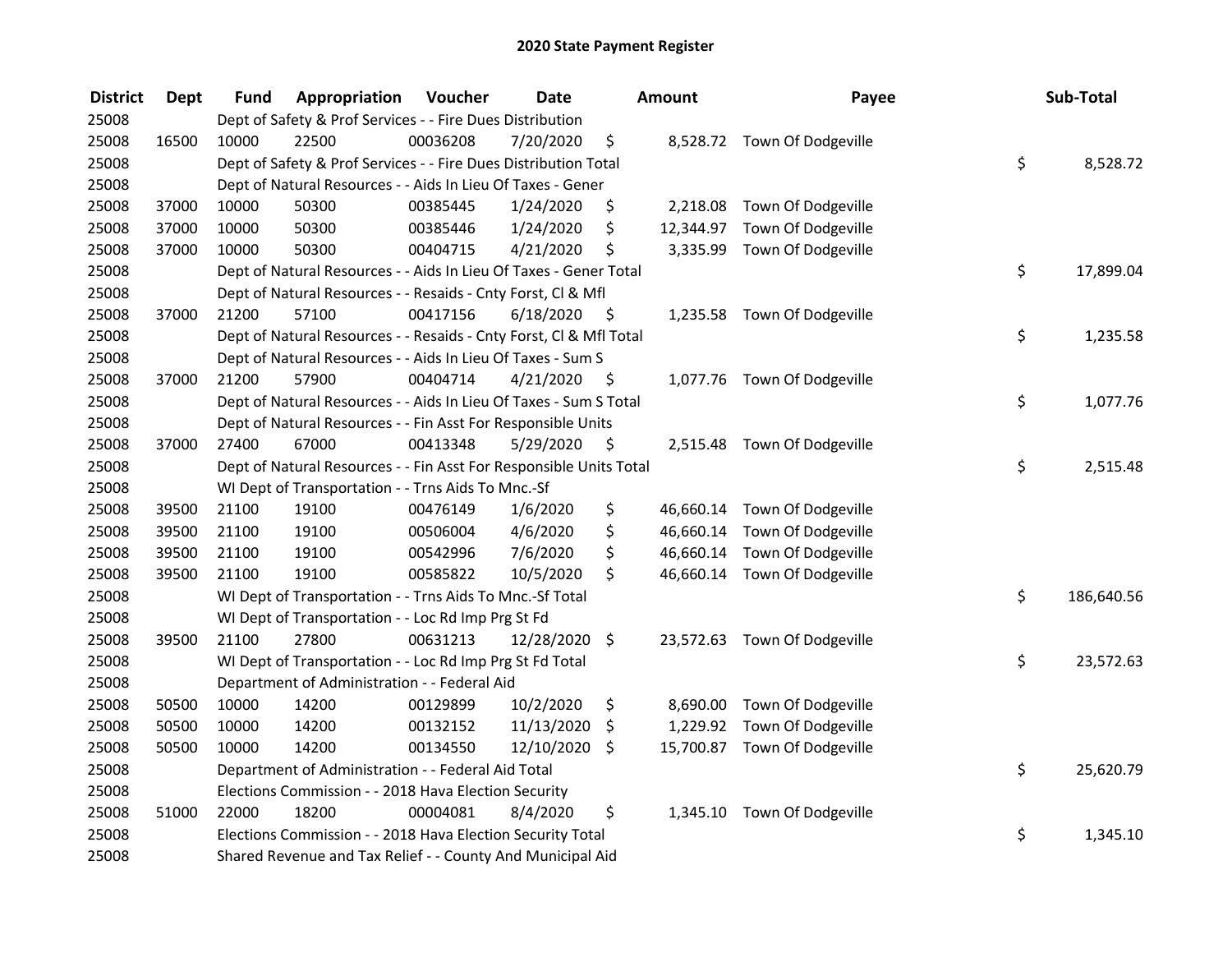| <b>District</b>    | Dept  | <b>Fund</b> | Appropriation                                                       | <b>Voucher</b> | Date            |      | <b>Amount</b> | Payee              |     | Sub-Total  |
|--------------------|-------|-------------|---------------------------------------------------------------------|----------------|-----------------|------|---------------|--------------------|-----|------------|
| 25008              | 83500 | 10000       | 10500                                                               | 00068114       | 7/27/2020       | \$   | 3,876.46      | Town Of Dodgeville |     |            |
| 25008              | 83500 | 10000       | 10500                                                               | 00072080       | 11/16/2020      | -\$  | 21,966.62     | Town Of Dodgeville |     |            |
| 25008              |       |             | Shared Revenue and Tax Relief - - County And Municipal Aid Total    |                |                 |      |               |                    | \$. | 25,843.08  |
| 25008              |       |             | Shared Revenue and Tax Relief - - Exempt Computer Aid               |                |                 |      |               |                    |     |            |
| 25008              | 83500 | 10000       | 10900                                                               | 00065265       | 7/27/2020       | - \$ | 443.77        | Town Of Dodgeville |     |            |
| 25008              |       |             | Shared Revenue and Tax Relief - - Exempt Computer Aid Total         |                |                 |      |               |                    | \$  | 443.77     |
| 25008              |       |             | Shared Revenue and Tax Relief - - Utility Aid                       |                |                 |      |               |                    |     |            |
| 25008              | 83500 | 10000       | 11000                                                               | 00068114       | 7/27/2020       | - \$ | 237.48        | Town Of Dodgeville |     |            |
| 25008              | 83500 | 10000       | 11000                                                               | 00072080       | $11/16/2020$ \$ |      | 1,378.05      | Town Of Dodgeville |     |            |
| 25008              |       |             | Shared Revenue and Tax Relief - - Utility Aid Total                 |                |                 |      |               |                    | \$  | 1,615.53   |
| 25008              |       |             | Shared Revenue and Tax Relief - - Personal Property Aid             |                |                 |      |               |                    |     |            |
| 25008              | 83500 | 10000       | 11100                                                               | 00060643       | 5/4/2020        | Ś.   | 2,429.63      | Town Of Dodgeville |     |            |
| 25008              |       |             | Shared Revenue and Tax Relief - - Personal Property Aid Total       |                |                 |      |               |                    | \$  | 2,429.63   |
| 25008              |       |             | Shared Revenue and Tax Relief - - Payments For Municipal Svcs       |                |                 |      |               |                    |     |            |
| 25008              | 83500 | 10000       | 50100                                                               | 00054840       | 2/3/2020        | Ś.   | 540.25        | Town Of Dodgeville |     |            |
| 25008              |       |             | Shared Revenue and Tax Relief - - Payments For Municipal Svcs Total |                |                 |      |               |                    |     | 540.25     |
| <b>25008 Total</b> |       |             |                                                                     |                |                 |      |               |                    |     | 299,307.92 |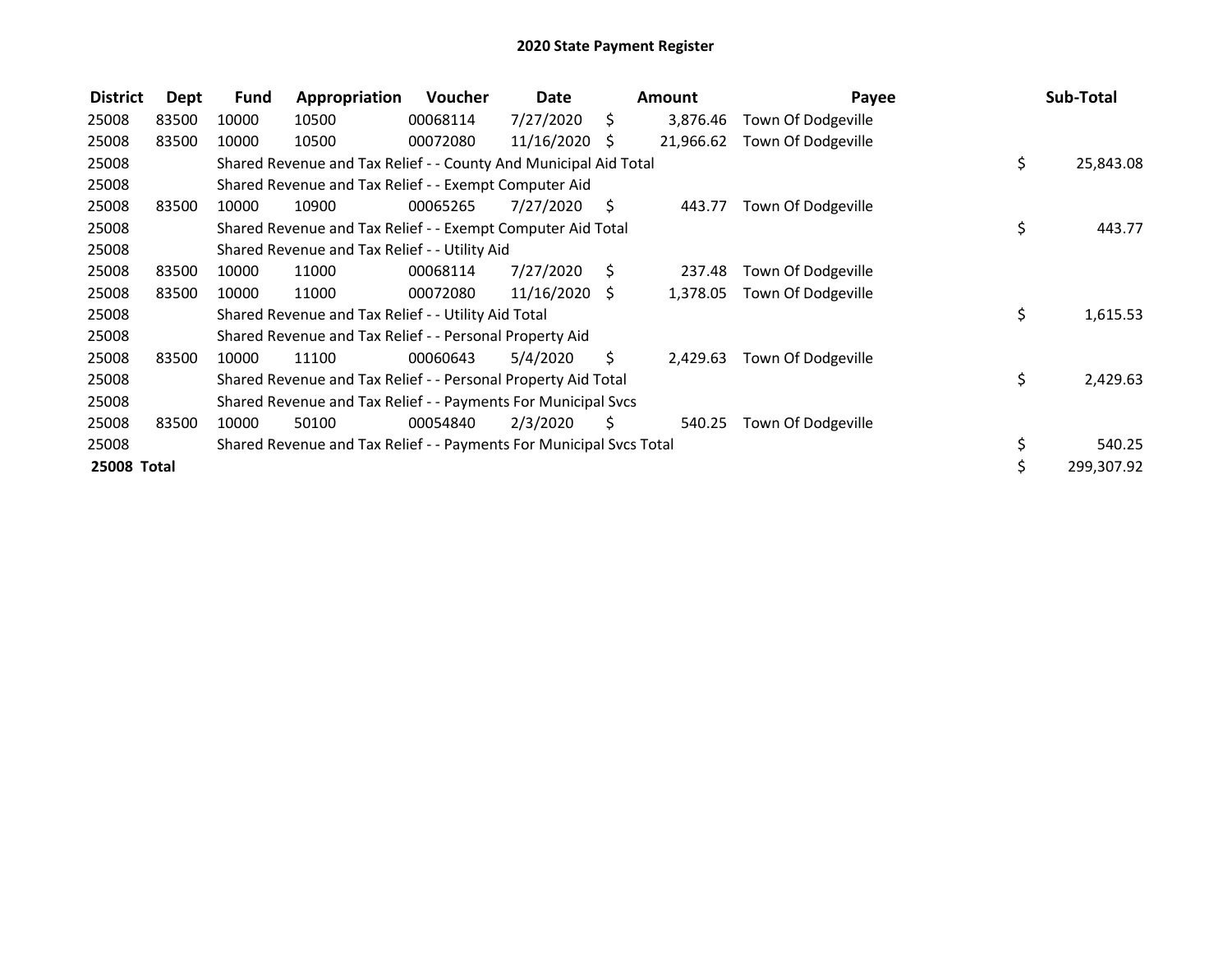| <b>District</b> | Dept  | Fund  | <b>Appropriation Voucher</b>                                       |          | <b>Date</b>   |      | <b>Amount</b> |                        | Payee | Sub-Total |
|-----------------|-------|-------|--------------------------------------------------------------------|----------|---------------|------|---------------|------------------------|-------|-----------|
| 25010           |       |       | Dept of Safety & Prof Services - - Fire Dues Distribution          |          |               |      |               |                        |       |           |
| 25010           | 16500 | 10000 | 22500                                                              | 00036209 | 7/20/2020     | \$   |               | 1,433.27 Town Of Eden  |       |           |
| 25010           |       |       | Dept of Safety & Prof Services - - Fire Dues Distribution Total    |          |               |      |               |                        | \$    | 1,433.27  |
| 25010           |       |       | Dept of Natural Resources - - Aids In Lieu Of Taxes - Gener        |          |               |      |               |                        |       |           |
| 25010           | 37000 | 10000 | 50300                                                              | 00405174 | 4/21/2020     | - \$ |               | 124.38 Town Of Eden    |       |           |
| 25010           |       |       | Dept of Natural Resources - - Aids In Lieu Of Taxes - Gener Total  |          |               |      |               |                        | \$    | 124.38    |
| 25010           |       |       | Dept of Natural Resources - - Resaids - Cnty Forst, Cl & Mfl       |          |               |      |               |                        |       |           |
| 25010           | 37000 | 21200 | 57100                                                              | 00417157 | 6/18/2020     | - \$ |               | 242.56 Town Of Eden    |       |           |
| 25010           |       |       | Dept of Natural Resources - - Resaids - Cnty Forst, Cl & Mfl Total |          |               |      |               |                        | \$    | 242.56    |
| 25010           |       |       | Dept of Natural Resources - - Aids In Lieu Of Taxes - Sum S        |          |               |      |               |                        |       |           |
| 25010           | 37000 | 21200 | 57900                                                              | 00405175 | 4/21/2020     | \$   |               | 70.77 Town Of Eden     |       |           |
| 25010           | 37000 | 21200 | 57900                                                              | 00405176 | 4/21/2020     | \$   |               | 822.90 Town Of Eden    |       |           |
| 25010           |       |       | Dept of Natural Resources - - Aids In Lieu Of Taxes - Sum S Total  |          |               |      |               |                        | \$    | 893.67    |
| 25010           |       |       | Dept of Natural Resources - - Fin Asst For Responsible Units       |          |               |      |               |                        |       |           |
| 25010           | 37000 | 27400 | 67000                                                              | 00413406 | 5/29/2020     | \$   | 832.68        | Town Of Eden           |       |           |
| 25010           |       |       | Dept of Natural Resources - - Fin Asst For Responsible Units Total |          |               |      |               |                        | \$    | 832.68    |
| 25010           |       |       | WI Dept of Transportation - - Trns Aids To Mnc.-Sf                 |          |               |      |               |                        |       |           |
| 25010           | 39500 | 21100 | 19100                                                              | 00476150 | 1/6/2020      | \$   |               | 23,428.62 Town Of Eden |       |           |
| 25010           | 39500 | 21100 | 19100                                                              | 00506005 | 4/6/2020      | \$   |               | 23,428.62 Town Of Eden |       |           |
| 25010           | 39500 | 21100 | 19100                                                              | 00542997 | 7/6/2020      | \$   |               | 23,428.62 Town Of Eden |       |           |
| 25010           | 39500 | 21100 | 19100                                                              | 00585823 | 10/5/2020     | \$   |               | 23,428.62 Town Of Eden |       |           |
| 25010           |       |       | WI Dept of Transportation - - Trns Aids To Mnc.-Sf Total           |          |               |      |               |                        | \$    | 93,714.48 |
| 25010           |       |       | Department of Administration - - Federal Aid                       |          |               |      |               |                        |       |           |
| 25010           | 50500 | 10000 | 14200                                                              | 00129900 | 10/2/2020     | \$   |               | 5,999.00 Town Of Eden  |       |           |
| 25010           |       |       | Department of Administration - - Federal Aid Total                 |          |               |      |               |                        | \$    | 5,999.00  |
| 25010           |       |       | Shared Revenue and Tax Relief - - County And Municipal Aid         |          |               |      |               |                        |       |           |
| 25010           | 83500 | 10000 | 10500                                                              | 00068115 | 7/27/2020     | \$   |               | 1,983.50 Town Of Eden  |       |           |
| 25010           | 83500 | 10000 | 10500                                                              | 00072081 | 11/16/2020 \$ |      |               | 11,239.86 Town Of Eden |       |           |
| 25010           |       |       | Shared Revenue and Tax Relief - - County And Municipal Aid Total   |          |               |      |               |                        | \$    | 13,223.36 |
| 25010           |       |       | Shared Revenue and Tax Relief - - Exempt Computer Aid              |          |               |      |               |                        |       |           |
| 25010           | 83500 | 10000 | 10900                                                              | 00065266 | 7/27/2020     | \$   | 23.90         | Town Of Eden           |       |           |
| 25010           |       |       | Shared Revenue and Tax Relief - - Exempt Computer Aid Total        |          |               |      |               |                        | \$    | 23.90     |
| 25010           |       |       | Shared Revenue and Tax Relief - - Utility Aid                      |          |               |      |               |                        |       |           |
| 25010           | 83500 | 10000 | 11000                                                              | 00068115 | 7/27/2020     | \$   |               | 15,959.60 Town Of Eden |       |           |
| 25010           | 83500 | 10000 | 11000                                                              | 00072081 | 11/16/2020    | \$   |               | 91,771.88 Town Of Eden |       |           |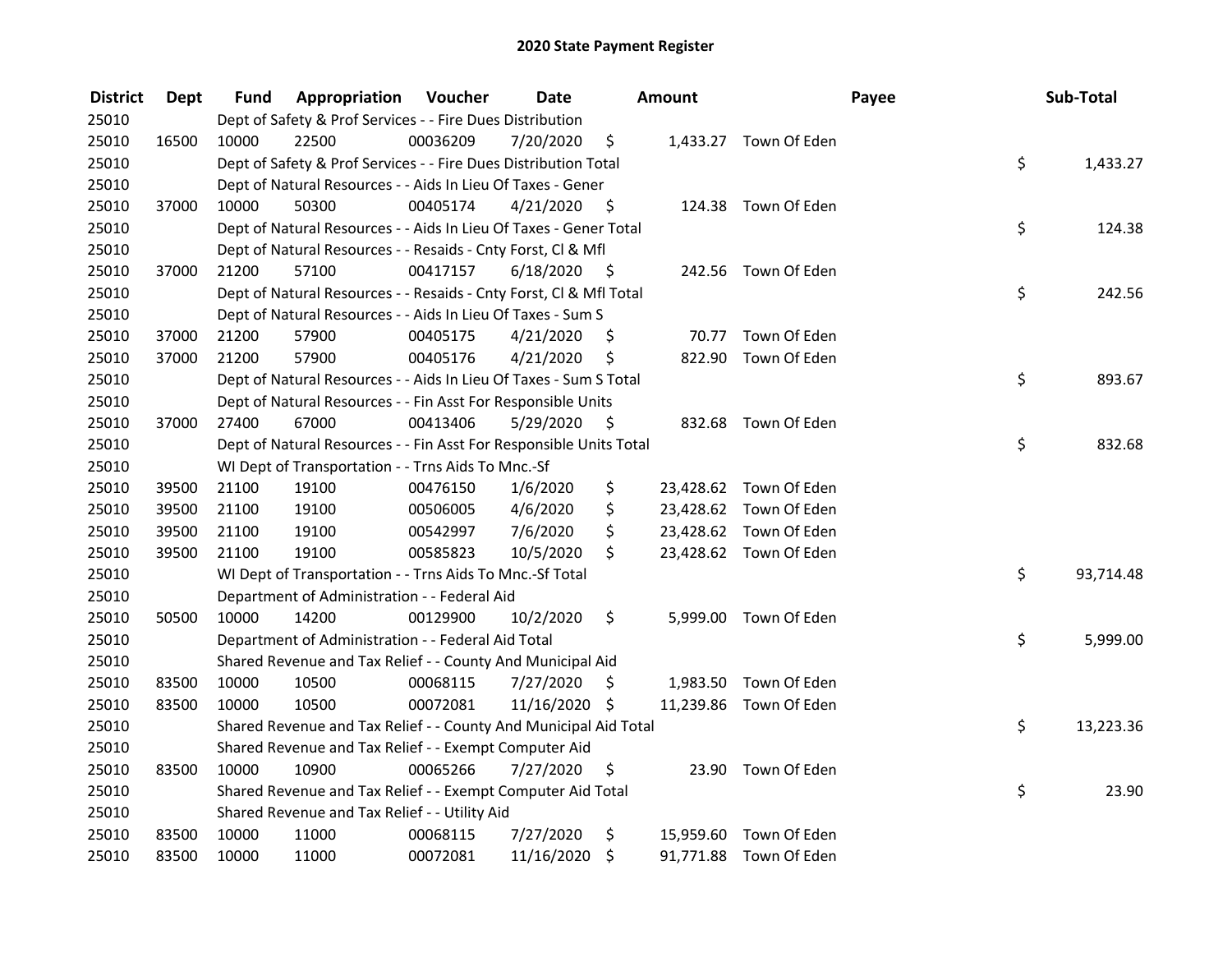| <b>District</b> | <b>Dept</b> | Fund  | Appropriation                                                 | Voucher  | Date     | Amount |              | Payee | Sub-Total  |
|-----------------|-------------|-------|---------------------------------------------------------------|----------|----------|--------|--------------|-------|------------|
| 25010           |             |       | Shared Revenue and Tax Relief - - Utility Aid Total           |          |          |        |              |       | 107,731.48 |
| 25010           |             |       | Shared Revenue and Tax Relief - - Personal Property Aid       |          |          |        |              |       |            |
| 25010           | 83500       | 10000 | 11100                                                         | 00060644 | 5/4/2020 | 462.10 | Town Of Eden |       |            |
| 25010           |             |       | Shared Revenue and Tax Relief - - Personal Property Aid Total |          |          |        |              |       | 462.10     |
| 25010 Total     |             |       |                                                               |          |          |        |              |       | 224,680.88 |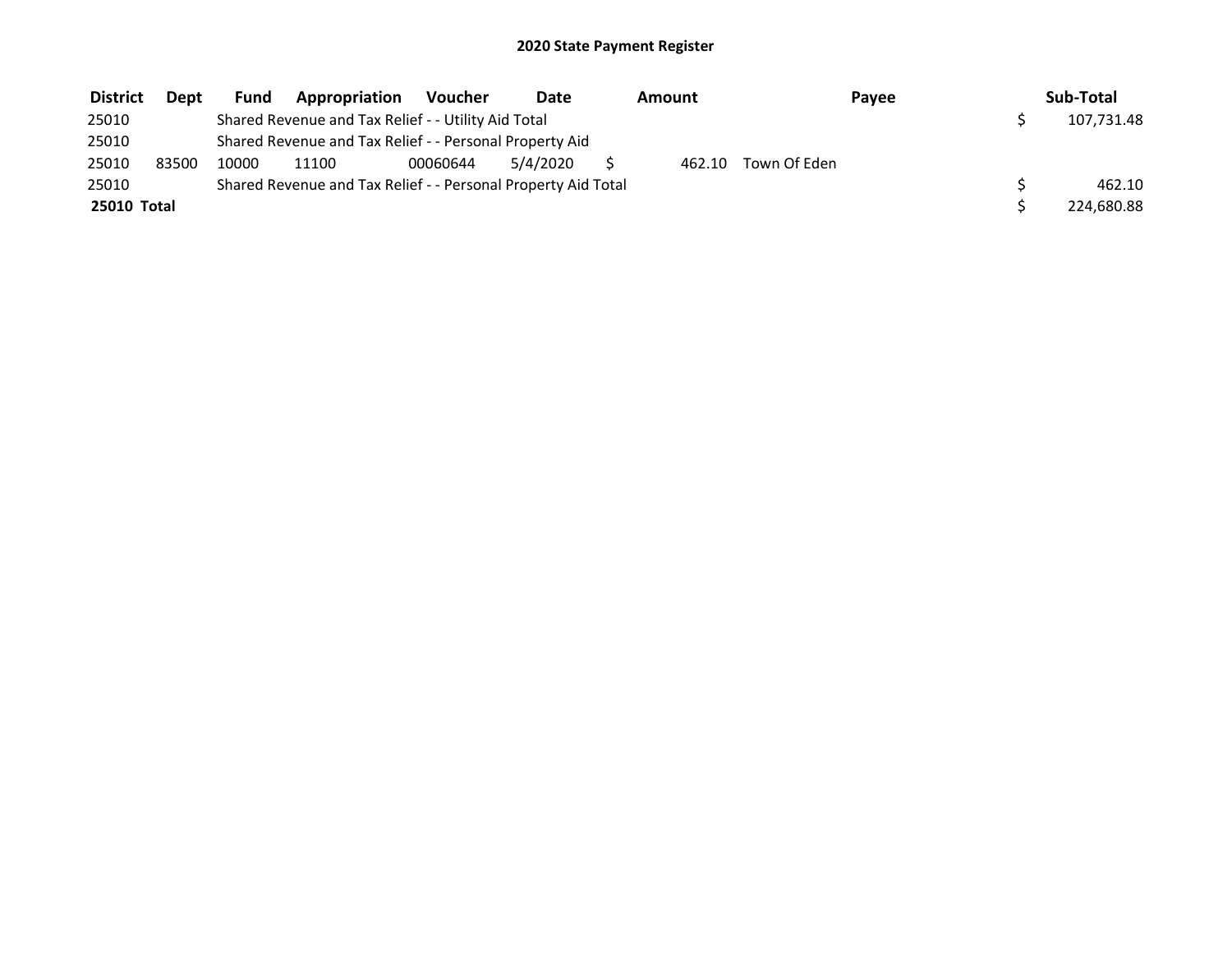| <b>District</b> | <b>Dept</b> | Fund  | Appropriation                                                      | Voucher  | <b>Date</b>   |      | <b>Amount</b> | Payee                      | Sub-Total        |
|-----------------|-------------|-------|--------------------------------------------------------------------|----------|---------------|------|---------------|----------------------------|------------------|
| 25012           |             |       | Dept of Safety & Prof Services - - Fire Dues Distribution          |          |               |      |               |                            |                  |
| 25012           | 16500       | 10000 | 22500                                                              | 00036210 | 7/20/2020     | \$   |               | 2,703.08 Town Of Highland  |                  |
| 25012           |             |       | Dept of Safety & Prof Services - - Fire Dues Distribution Total    |          |               |      |               |                            | \$<br>2,703.08   |
| 25012           |             |       | Dept of Natural Resources - - Aids In Lieu Of Taxes - Gener        |          |               |      |               |                            |                  |
| 25012           | 37000       | 10000 | 50300                                                              | 00385479 | 1/24/2020     | \$   |               | 5,077.73 Town Of Highland  |                  |
| 25012           | 37000       | 10000 | 50300                                                              | 00405188 | 4/21/2020     | \$   | 142.11        | Town Of Highland           |                  |
| 25012           | 37000       | 10000 | 50300                                                              | 00405189 | 4/21/2020     | \$   |               | 367.52 Town Of Highland    |                  |
| 25012           |             |       | Dept of Natural Resources - - Aids In Lieu Of Taxes - Gener Total  |          |               |      |               |                            | \$<br>5,587.36   |
| 25012           |             |       | Dept of Natural Resources - - Resaids - Cnty Forst, Cl & Mfl       |          |               |      |               |                            |                  |
| 25012           | 37000       | 21200 | 57100                                                              | 00417158 | 6/18/2020     | - \$ |               | 842.21 Town Of Highland    |                  |
| 25012           |             |       | Dept of Natural Resources - - Resaids - Cnty Forst, Cl & Mfl Total |          |               |      |               |                            | \$<br>842.21     |
| 25012           |             |       | Dept of Natural Resources - - Aids In Lieu Of Taxes - Sum S        |          |               |      |               |                            |                  |
| 25012           | 37000       | 21200 | 57900                                                              | 00405187 | 4/21/2020     | -\$  |               | 635.32 Town Of Highland    |                  |
| 25012           |             |       | Dept of Natural Resources - - Aids In Lieu Of Taxes - Sum S Total  |          |               |      |               |                            | \$<br>635.32     |
| 25012           |             |       | Dept of Natural Resources - - Fin Asst For Responsible Units       |          |               |      |               |                            |                  |
| 25012           | 37000       | 27400 | 67000                                                              | 00412911 | 5/29/2020     | \$   |               | 1,045.01 Town Of Highland  |                  |
| 25012           |             |       | Dept of Natural Resources - - Fin Asst For Responsible Units Total |          |               |      |               |                            | \$<br>1,045.01   |
| 25012           |             |       | WI Dept of Transportation - - Trns Aids To Mnc.-Sf                 |          |               |      |               |                            |                  |
| 25012           | 39500       | 21100 | 19100                                                              | 00476151 | 1/6/2020      | \$   |               | 46,686.42 Town Of Highland |                  |
| 25012           | 39500       | 21100 | 19100                                                              | 00506006 | 4/6/2020      | \$   |               | 46,686.42 Town Of Highland |                  |
| 25012           | 39500       | 21100 | 19100                                                              | 00542998 | 7/6/2020      | \$   |               | 46,686.42 Town Of Highland |                  |
| 25012           | 39500       | 21100 | 19100                                                              | 00585824 | 10/5/2020     | \$.  |               | 46,686.42 Town Of Highland |                  |
| 25012           |             |       | WI Dept of Transportation - - Trns Aids To Mnc.-Sf Total           |          |               |      |               |                            | \$<br>186,745.68 |
| 25012           |             |       | Department of Administration - - Federal Aid                       |          |               |      |               |                            |                  |
| 25012           | 50500       | 10000 | 14200                                                              | 00129901 | 10/2/2020     | \$   |               | 9,376.95 Town Of Highland  |                  |
| 25012           |             |       | Department of Administration - - Federal Aid Total                 |          |               |      |               |                            | \$<br>9,376.95   |
| 25012           |             |       | Shared Revenue and Tax Relief - - County And Municipal Aid         |          |               |      |               |                            |                  |
| 25012           | 83500       | 10000 | 10500                                                              | 00068116 | 7/27/2020     | \$   |               | 2,862.00 Town Of Highland  |                  |
| 25012           | 83500       | 10000 | 10500                                                              | 00072082 | 11/16/2020 \$ |      |               | 16,217.98 Town Of Highland |                  |
| 25012           |             |       | Shared Revenue and Tax Relief - - County And Municipal Aid Total   |          |               |      |               |                            | \$<br>19,079.98  |
| 25012           |             |       | Shared Revenue and Tax Relief - - Exempt Computer Aid              |          |               |      |               |                            |                  |
| 25012           | 83500       | 10000 | 10900                                                              | 00065267 | 7/27/2020     | \$   |               | 14.55 Town Of Highland     |                  |
| 25012           |             |       | Shared Revenue and Tax Relief - - Exempt Computer Aid Total        |          |               |      |               |                            | \$<br>14.55      |
| 25012           |             |       | Shared Revenue and Tax Relief - - Personal Property Aid            |          |               |      |               |                            |                  |
| 25012           | 83500       | 10000 | 11100                                                              | 00060645 | 5/4/2020      | \$   |               | 1,908.18 Town Of Highland  |                  |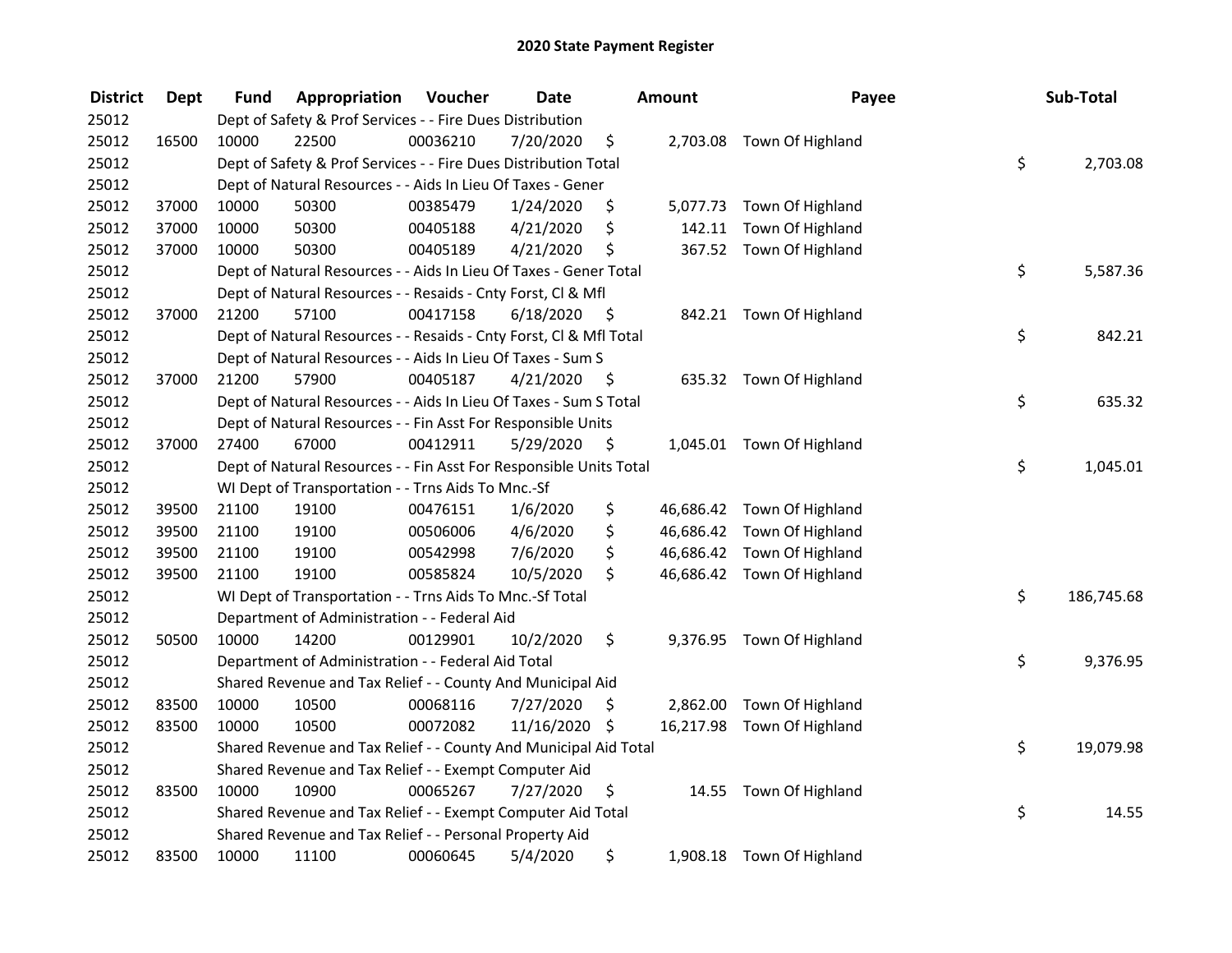| <b>District</b> | <b>Dept</b> | Fund  | Appropriation                                                       | Voucher  | Date     | Amount | Pavee                   | Sub-Total  |
|-----------------|-------------|-------|---------------------------------------------------------------------|----------|----------|--------|-------------------------|------------|
| 25012           |             |       | Shared Revenue and Tax Relief - - Personal Property Aid Total       |          |          |        |                         | 1,908.18   |
| 25012           |             |       | Shared Revenue and Tax Relief - - Payments For Municipal Svcs       |          |          |        |                         |            |
| 25012           | 83500       | 10000 | 50100                                                               | 00054930 | 2/3/2020 |        | 243.64 Town Of Highland |            |
| 25012           |             |       | Shared Revenue and Tax Relief - - Payments For Municipal Svcs Total |          |          |        |                         | 243.64     |
| 25012 Total     |             |       |                                                                     |          |          |        |                         | 228,181.96 |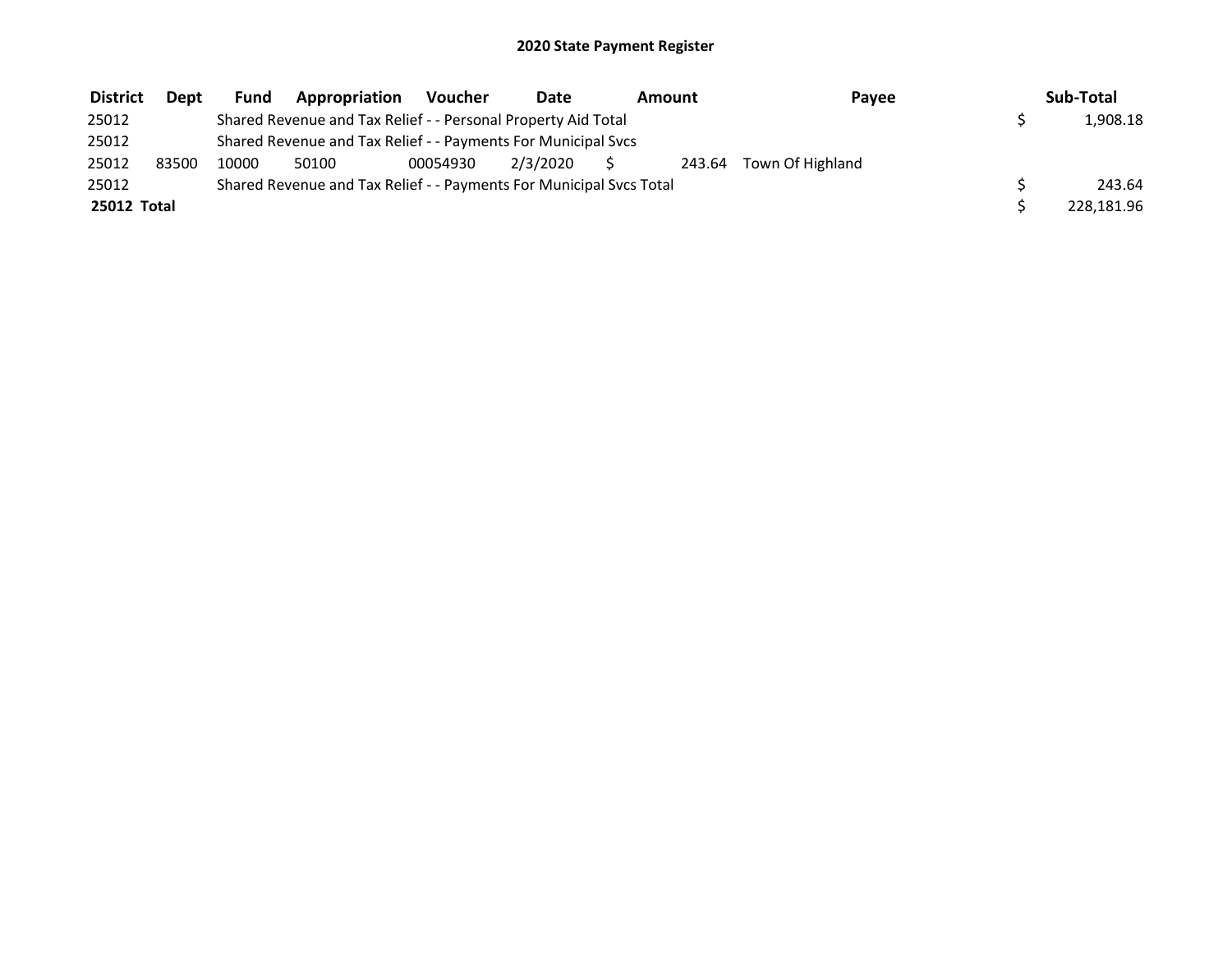| <b>District</b> | <b>Dept</b> | <b>Fund</b> | <b>Appropriation Voucher</b>                                       |          | Date          |                    | <b>Amount</b> |                          | Payee | Sub-Total  |
|-----------------|-------------|-------------|--------------------------------------------------------------------|----------|---------------|--------------------|---------------|--------------------------|-------|------------|
| 25014           |             |             | Dept of Safety & Prof Services - - Fire Dues Distribution          |          |               |                    |               |                          |       |            |
| 25014           | 16500       | 10000       | 22500                                                              | 00036211 | 7/20/2020     | $\ddot{\varsigma}$ |               | 2,363.18 Town Of Linden  |       |            |
| 25014           |             |             | Dept of Safety & Prof Services - - Fire Dues Distribution Total    |          |               |                    |               |                          | \$    | 2,363.18   |
| 25014           |             |             | Dept of Natural Resources - - Aids In Lieu Of Taxes - Gener        |          |               |                    |               |                          |       |            |
| 25014           | 37000       | 10000       | 50300                                                              | 00385453 | 1/24/2020     | - \$               |               | 336.25 Town Of Linden    |       |            |
| 25014           |             |             | Dept of Natural Resources - - Aids In Lieu Of Taxes - Gener Total  |          |               |                    |               |                          | \$    | 336.25     |
| 25014           |             |             | Dept of Natural Resources - - Resaids - Cnty Forst, Cl & Mfl       |          |               |                    |               |                          |       |            |
| 25014           | 37000       | 21200       | 57100                                                              | 00417159 | 6/19/2020     | - \$               |               | 292.63 Town Of Linden    |       |            |
| 25014           |             |             | Dept of Natural Resources - - Resaids - Cnty Forst, Cl & Mfl Total |          |               |                    |               |                          | \$    | 292.63     |
| 25014           |             |             | WI Dept of Transportation - - Trns Aids To Mnc.-Sf                 |          |               |                    |               |                          |       |            |
| 25014           | 39500       | 21100       | 19100                                                              | 00476152 | 1/6/2020      | \$                 |               | 34,860.42 Town Of Linden |       |            |
| 25014           | 39500       | 21100       | 19100                                                              | 00506007 | 4/6/2020      | \$                 |               | 34,860.42 Town Of Linden |       |            |
| 25014           | 39500       | 21100       | 19100                                                              | 00542999 | 7/6/2020      | \$                 |               | 34,860.42 Town Of Linden |       |            |
| 25014           | 39500       | 21100       | 19100                                                              | 00585825 | 10/5/2020     | \$                 |               | 34,860.42 Town Of Linden |       |            |
| 25014           |             |             | WI Dept of Transportation - - Trns Aids To Mnc.-Sf Total           |          |               |                    |               |                          | \$    | 139,441.68 |
| 25014           |             |             | Department of Administration - - Federal Aid                       |          |               |                    |               |                          |       |            |
| 25014           | 50500       | 10000       | 14200                                                              | 00134551 | 12/10/2020 \$ |                    |               | 13,312.35 Town Of Linden |       |            |
| 25014           |             |             | Department of Administration - - Federal Aid Total                 |          |               |                    |               |                          | \$    | 13,312.35  |
| 25014           |             |             | Elections Commission - - 2018 Hava Election Security               |          |               |                    |               |                          |       |            |
| 25014           | 51000       | 22000       | 18200                                                              | 00004514 | 9/10/2020     | \$                 | 666.40        | Town Of Linden           |       |            |
| 25014           |             |             | Elections Commission - - 2018 Hava Election Security Total         |          |               |                    |               |                          | \$    | 666.40     |
| 25014           |             |             | Shared Revenue and Tax Relief - - County And Municipal Aid         |          |               |                    |               |                          |       |            |
| 25014           | 83500       | 10000       | 10500                                                              | 00068117 | 7/27/2020     | \$                 |               | 2,874.58 Town Of Linden  |       |            |
| 25014           | 83500       | 10000       | 10500                                                              | 00072083 | 11/16/2020 \$ |                    |               | 16,289.28 Town Of Linden |       |            |
| 25014           |             |             | Shared Revenue and Tax Relief - - County And Municipal Aid Total   |          |               |                    |               |                          | \$    | 19,163.86  |
| 25014           |             |             | Shared Revenue and Tax Relief - - Exempt Computer Aid              |          |               |                    |               |                          |       |            |
| 25014           | 83500       | 10000       | 10900                                                              | 00065268 | 7/27/2020     | S                  |               | 4.16 Town Of Linden      |       |            |
| 25014           |             |             | Shared Revenue and Tax Relief - - Exempt Computer Aid Total        |          |               |                    |               |                          | \$    | 4.16       |
| 25014           |             |             | Shared Revenue and Tax Relief - - Personal Property Aid            |          |               |                    |               |                          |       |            |
| 25014           | 83500       | 10000       | 11100                                                              | 00060646 | 5/4/2020      | \$                 |               | 46.70 Town Of Linden     |       |            |
| 25014           |             |             | Shared Revenue and Tax Relief - - Personal Property Aid Total      |          |               |                    |               |                          | \$    | 46.70      |
| 25014 Total     |             |             |                                                                    |          |               |                    |               |                          | \$    | 175,627.21 |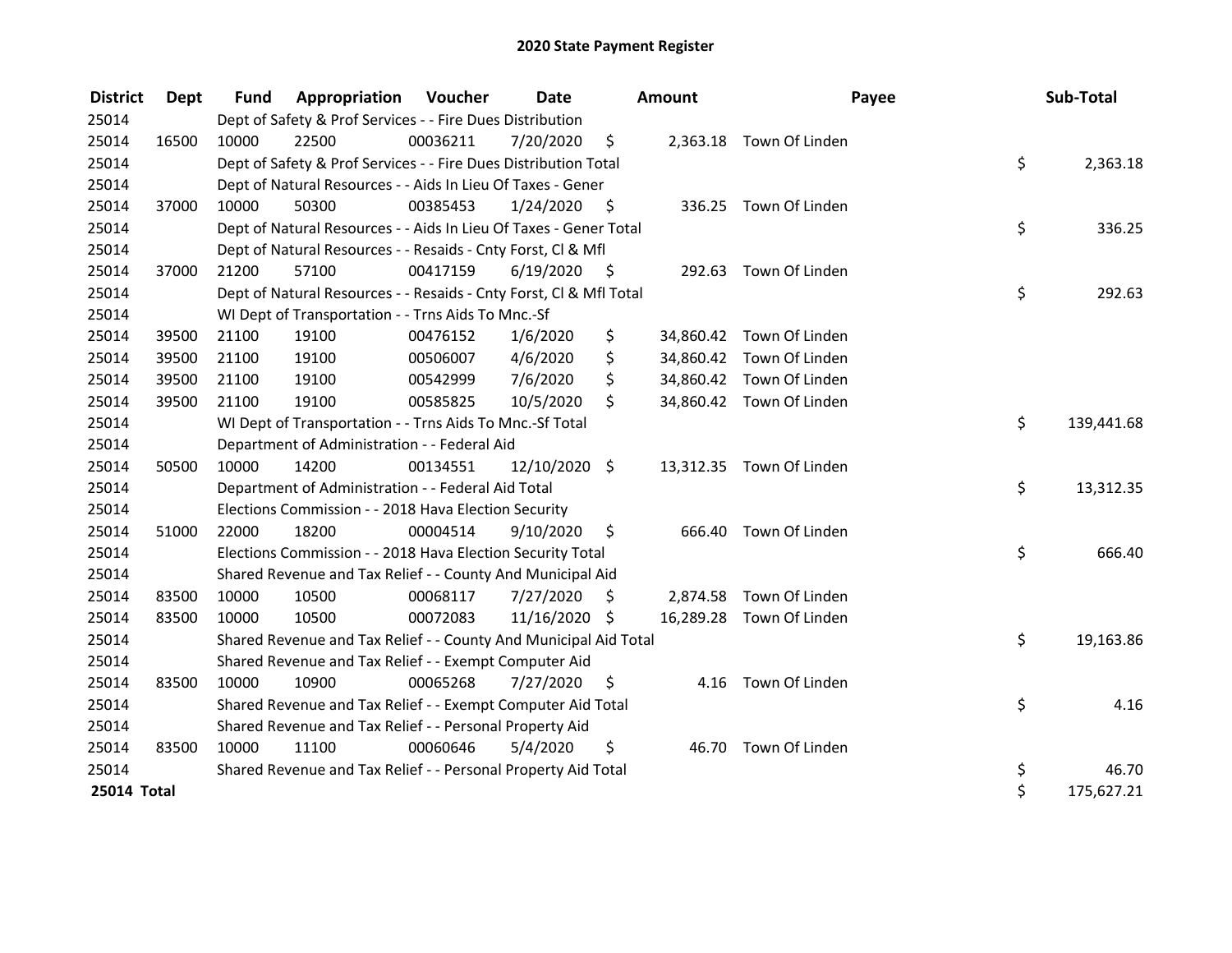| <b>District</b> | <b>Dept</b> | <b>Fund</b> | Appropriation                                                      | Voucher  | Date       |      | Amount    | Payee                     | Sub-Total        |
|-----------------|-------------|-------------|--------------------------------------------------------------------|----------|------------|------|-----------|---------------------------|------------------|
| 25016           |             |             | Dept of Safety & Prof Services - - Fire Dues Distribution          |          |            |      |           |                           |                  |
| 25016           | 16500       | 10000       | 22500                                                              | 00036212 | 7/20/2020  | \$   |           | 1,649.07 Mifflin, Town of |                  |
| 25016           |             |             | Dept of Safety & Prof Services - - Fire Dues Distribution Total    |          |            |      |           |                           | \$<br>1,649.07   |
| 25016           |             |             | Dept of Natural Resources - - Aids In Lieu Of Taxes - Gener        |          |            |      |           |                           |                  |
| 25016           | 37000       | 10000       | 50300                                                              | 00385461 | 1/24/2020  | \$,  | 111.65    | Mifflin, Town of          |                  |
| 25016           | 37000       | 10000       | 50300                                                              | 00404873 | 4/21/2020  | \$   | 77.16     | Mifflin, Town of          |                  |
| 25016           |             |             | Dept of Natural Resources - - Aids In Lieu Of Taxes - Gener Total  |          |            |      |           |                           | \$<br>188.81     |
| 25016           |             |             | Dept of Natural Resources - - Resaids - Cnty Forst, Cl & Mfl       |          |            |      |           |                           |                  |
| 25016           | 37000       | 21200       | 57100                                                              | 00417160 | 6/18/2020  | - \$ | 60.20     | Mifflin, Town of          |                  |
| 25016           |             |             | Dept of Natural Resources - - Resaids - Cnty Forst, Cl & Mfl Total |          |            |      |           |                           | \$<br>60.20      |
| 25016           |             |             | Dept of Natural Resources - - Fin Asst For Responsible Units       |          |            |      |           |                           |                  |
| 25016           | 37000       | 27400       | 67000                                                              | 00412553 | 5/29/2020  | \$   |           | 1,122.65 Mifflin, Town of |                  |
| 25016           |             |             | Dept of Natural Resources - - Fin Asst For Responsible Units Total |          |            |      |           |                           | \$<br>1,122.65   |
| 25016           |             |             | WI Dept of Transportation - - Trns Aids To Mnc.-Sf                 |          |            |      |           |                           |                  |
| 25016           | 39500       | 21100       | 19100                                                              | 00476153 | 1/6/2020   | \$   | 25,465.32 | Mifflin, Town of          |                  |
| 25016           | 39500       | 21100       | 19100                                                              | 00506008 | 4/6/2020   | \$   | 25,465.32 | Mifflin, Town of          |                  |
| 25016           | 39500       | 21100       | 19100                                                              | 00543000 | 7/6/2020   | \$   | 25,465.32 | Mifflin, Town of          |                  |
| 25016           | 39500       | 21100       | 19100                                                              | 00585826 | 10/5/2020  | \$   | 25,465.32 | Mifflin, Town of          |                  |
| 25016           |             |             | WI Dept of Transportation - - Trns Aids To Mnc.-Sf Total           |          |            |      |           |                           | \$<br>101,861.28 |
| 25016           |             |             | Department of Administration - - Federal Aid                       |          |            |      |           |                           |                  |
| 25016           | 50500       | 10000       | 14200                                                              | 00129902 | 10/2/2020  | \$   | 9,405.00  | Mifflin, Town of          |                  |
| 25016           |             |             | Department of Administration - - Federal Aid Total                 |          |            |      |           |                           | \$<br>9,405.00   |
| 25016           |             |             | Shared Revenue and Tax Relief - - County And Municipal Aid         |          |            |      |           |                           |                  |
| 25016           | 83500       | 10000       | 10500                                                              | 00068118 | 7/27/2020  | \$.  | 2,908.59  | Mifflin, Town of          |                  |
| 25016           | 83500       | 10000       | 10500                                                              | 00072084 | 11/16/2020 | \$   | 16,481.98 | Mifflin, Town of          |                  |
| 25016           |             |             | Shared Revenue and Tax Relief - - County And Municipal Aid Total   |          |            |      |           |                           | \$<br>19,390.57  |
| 25016           |             |             | Shared Revenue and Tax Relief - - Exempt Computer Aid              |          |            |      |           |                           |                  |
| 25016           | 83500       | 10000       | 10900                                                              | 00065269 | 7/27/2020  | \$   | 30.14     | Mifflin, Town of          |                  |
| 25016           |             |             | Shared Revenue and Tax Relief - - Exempt Computer Aid Total        |          |            |      |           |                           | \$<br>30.14      |
| 25016           |             |             | Shared Revenue and Tax Relief - - Personal Property Aid            |          |            |      |           |                           |                  |
| 25016           | 83500       | 10000       | 11100                                                              | 00060647 | 5/4/2020   | \$   |           | 332.61 Mifflin, Town of   |                  |
| 25016           |             |             | Shared Revenue and Tax Relief - - Personal Property Aid Total      |          |            |      |           |                           | \$<br>332.61     |
| 25016 Total     |             |             |                                                                    |          |            |      |           |                           | \$<br>134,040.33 |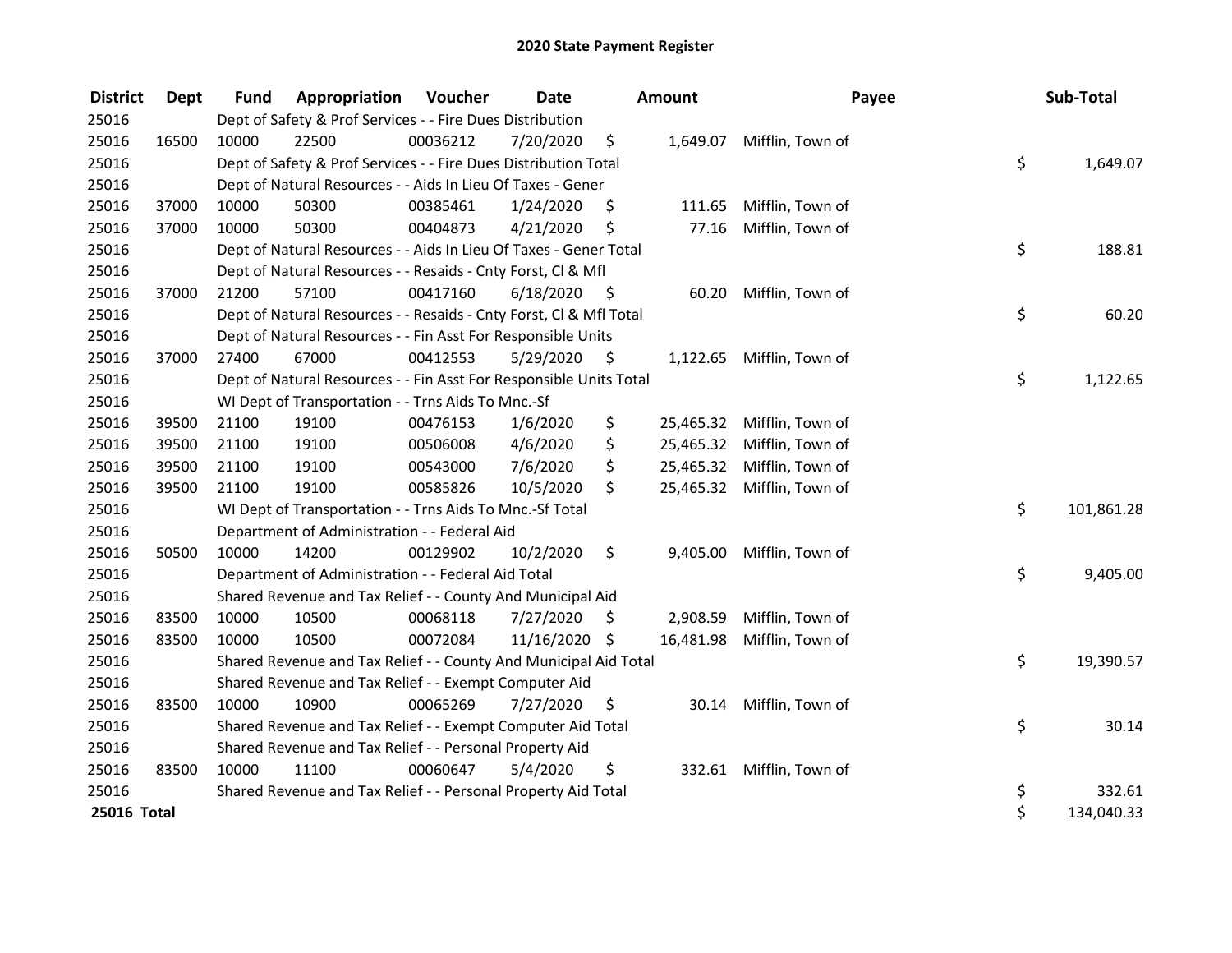| <b>District</b> | <b>Dept</b> | Fund  | Appropriation                                                      | Voucher  | <b>Date</b>   |      | Amount | Payee                           | Sub-Total        |
|-----------------|-------------|-------|--------------------------------------------------------------------|----------|---------------|------|--------|---------------------------------|------------------|
| 25018           |             |       | Dept of Safety & Prof Services - - Fire Dues Distribution          |          |               |      |        |                                 |                  |
| 25018           | 16500       | 10000 | 22500                                                              | 00036213 | 7/20/2020     | \$   |        | 3,644.91 Town Of Mineral Point  |                  |
| 25018           |             |       | Dept of Safety & Prof Services - - Fire Dues Distribution Total    |          |               |      |        |                                 | \$<br>3,644.91   |
| 25018           |             |       | Dept of Natural Resources - - Aids In Lieu Of Taxes - Gener        |          |               |      |        |                                 |                  |
| 25018           | 37000       | 10000 | 50300                                                              | 00385462 | 1/24/2020     | -\$  |        | 630.13 Town Of Mineral Point    |                  |
| 25018           |             |       | Dept of Natural Resources - - Aids In Lieu Of Taxes - Gener Total  |          |               |      |        |                                 | \$<br>630.13     |
| 25018           |             |       | Dept of Natural Resources - - Resaids - Cnty Forst, Cl & Mfl       |          |               |      |        |                                 |                  |
| 25018           | 37000       | 21200 | 57100                                                              | 00417161 | 6/18/2020     | - \$ |        | 167.45 Town Of Mineral Point    |                  |
| 25018           |             |       | Dept of Natural Resources - - Resaids - Cnty Forst, Cl & Mfl Total |          |               |      |        |                                 | \$<br>167.45     |
| 25018           |             |       | Dept of Natural Resources - - Fin Asst For Responsible Units       |          |               |      |        |                                 |                  |
| 25018           | 37000       | 27400 | 67000                                                              | 00412925 | 5/29/2020     | \$   |        | 3,648.26 Town Of Mineral Point  |                  |
| 25018           |             |       | Dept of Natural Resources - - Fin Asst For Responsible Units Total |          |               |      |        |                                 | \$<br>3,648.26   |
| 25018           |             |       | WI Dept of Transportation - - Trns Aids To Mnc.-Sf                 |          |               |      |        |                                 |                  |
| 25018           | 39500       | 21100 | 19100                                                              | 00476154 | 1/6/2020      | \$   |        | 34,485.93 Town Of Mineral Point |                  |
| 25018           | 39500       | 21100 | 19100                                                              | 00506009 | 4/6/2020      | \$   |        | 34,485.93 Town Of Mineral Point |                  |
| 25018           | 39500       | 21100 | 19100                                                              | 00543001 | 7/6/2020      | \$   |        | 34,485.93 Town Of Mineral Point |                  |
| 25018           | 39500       | 21100 | 19100                                                              | 00585827 | 10/5/2020     | \$   |        | 34,485.93 Town Of Mineral Point |                  |
| 25018           |             |       | WI Dept of Transportation - - Trns Aids To Mnc.-Sf Total           |          |               |      |        |                                 | \$<br>137,943.72 |
| 25018           |             |       | Department of Administration - - Federal Aid                       |          |               |      |        |                                 |                  |
| 25018           | 50500       | 10000 | 14200                                                              | 00126642 | 8/12/2020     | \$   |        | 2,235.57 Town Of Mineral Point  |                  |
| 25018           | 50500       | 10000 | 14200                                                              | 00129903 | 10/2/2020     | \$   |        | 14,320.27 Town Of Mineral Point |                  |
| 25018           | 50500       | 10000 | 14200                                                              | 00134552 | 12/10/2020    | \$   | 693.16 | Town Of Mineral Point           |                  |
| 25018           | 50500       | 10000 | 14200                                                              | 00136281 | 12/17/2020 \$ |      |        | 1,397.92 Town Of Mineral Point  |                  |
| 25018           |             |       | Department of Administration - - Federal Aid Total                 |          |               |      |        |                                 | \$<br>18,646.92  |
| 25018           |             |       | Elections Commission - - 2018 Hava Election Security               |          |               |      |        |                                 |                  |
| 25018           | 51000       | 22000 | 18200                                                              | 00003891 | 7/20/2020     | \$   |        | 849.00 Town Of Mineral Point    |                  |
| 25018           |             |       | Elections Commission - - 2018 Hava Election Security Total         |          |               |      |        |                                 | \$<br>849.00     |
| 25018           |             |       | Shared Revenue and Tax Relief - - County And Municipal Aid         |          |               |      |        |                                 |                  |
| 25018           | 83500       | 10000 | 10500                                                              | 00068119 | 7/27/2020     | \$   |        | 2,962.15 Town Of Mineral Point  |                  |
| 25018           | 83500       | 10000 | 10500                                                              | 00072085 | 11/16/2020 \$ |      |        | 16,785.49 Town Of Mineral Point |                  |
| 25018           |             |       | Shared Revenue and Tax Relief - - County And Municipal Aid Total   |          |               |      |        |                                 | \$<br>19,747.64  |
| 25018           |             |       | Shared Revenue and Tax Relief - - Exempt Computer Aid              |          |               |      |        |                                 |                  |
| 25018           | 83500       | 10000 | 10900                                                              | 00065270 | 7/27/2020     | \$   |        | 46.76 Town Of Mineral Point     |                  |
| 25018           |             |       | Shared Revenue and Tax Relief - - Exempt Computer Aid Total        |          |               |      |        |                                 | \$<br>46.76      |
| 25018           |             |       | Shared Revenue and Tax Relief - - Utility Aid                      |          |               |      |        |                                 |                  |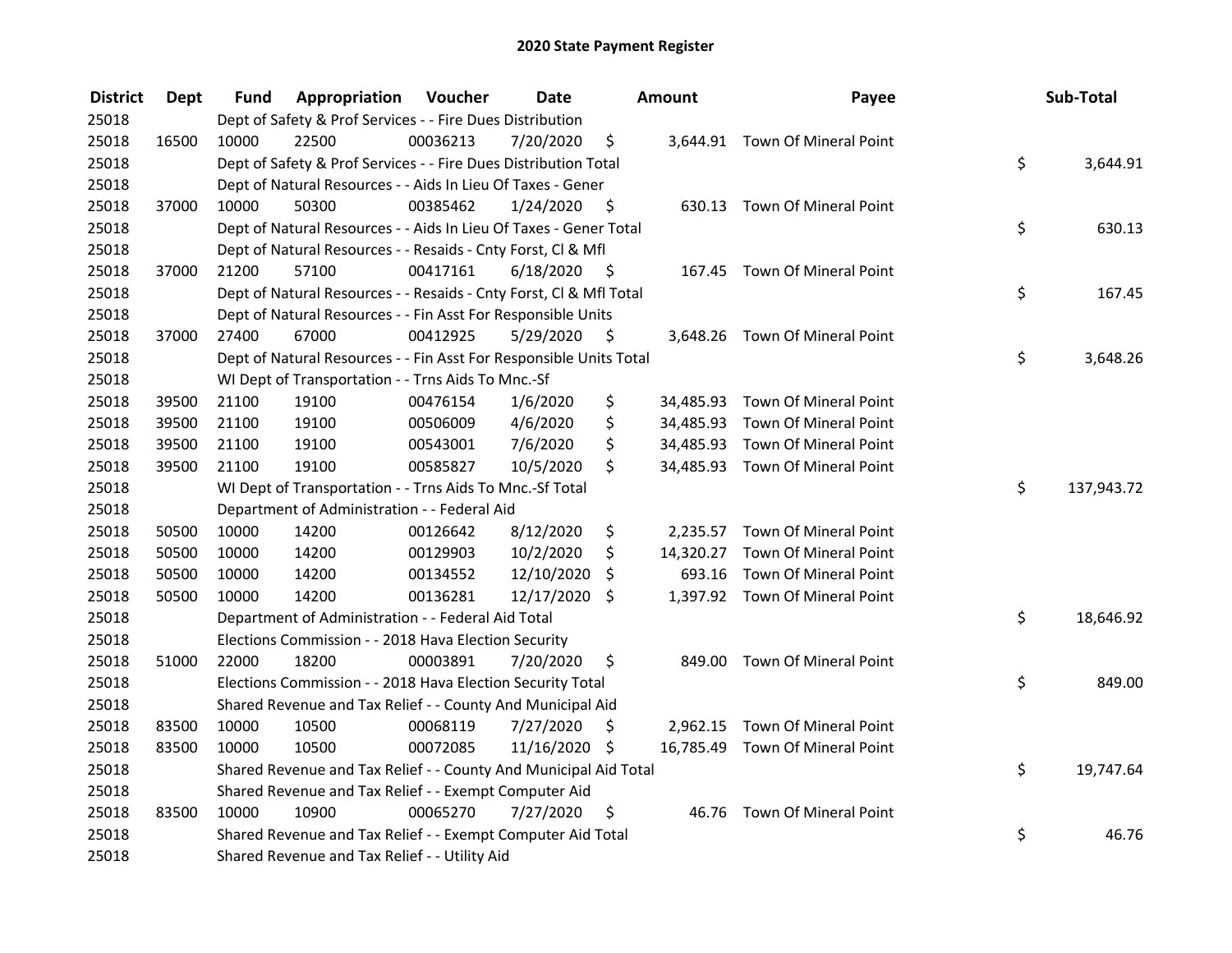| <b>District</b> | Dept  | <b>Fund</b> | Appropriation                                                   | <b>Voucher</b> | <b>Date</b>   |   | Amount   | Payee                        | Sub-Total  |
|-----------------|-------|-------------|-----------------------------------------------------------------|----------------|---------------|---|----------|------------------------------|------------|
| 25018           | 83500 | 10000       | 11000                                                           | 00068119       | 7/27/2020     |   | 532.27   | Town Of Mineral Point        |            |
| 25018           | 83500 | 10000       | 11000                                                           | 00072085       | 11/16/2020 \$ |   | 3.057.91 | Town Of Mineral Point        |            |
| 25018           |       |             | Shared Revenue and Tax Relief - - Utility Aid Total             |                |               |   |          |                              | 3,590.18   |
| 25018           |       |             | Shared Revenue and Tax Relief - - Personal Property Aid         |                |               |   |          |                              |            |
| 25018           | 83500 | 10000       | 11100                                                           | 00060648       | 5/4/2020      |   | 1.379.90 | <b>Town Of Mineral Point</b> |            |
| 25018           |       |             | Shared Revenue and Tax Relief - - Personal Property Aid Total   |                |               |   |          |                              | 1,379.90   |
| 25018           |       |             | Shared Revenue and Tax Relief - - Lottery & Gaming Credit       |                |               |   |          |                              |            |
| 25018           | 83500 | 52100       | 36300                                                           | 00055321       | 3/23/2020     | S | 949.05   | <b>Town Of Mineral Point</b> |            |
| 25018           |       |             | Shared Revenue and Tax Relief - - Lottery & Gaming Credit Total |                |               |   |          |                              | 949.05     |
| 25018 Total     |       |             |                                                                 |                |               |   |          |                              | 191,243.92 |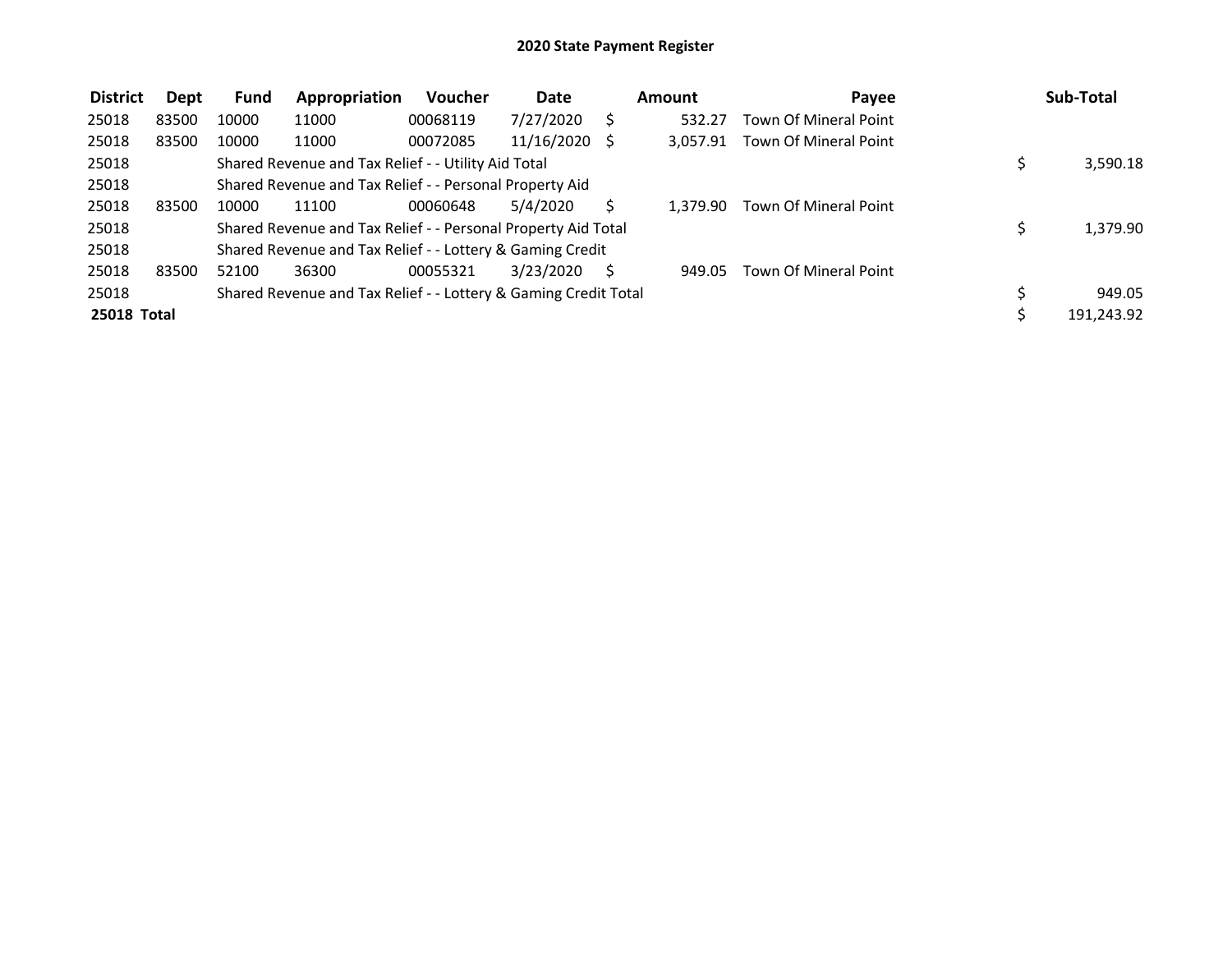| <b>District</b> | <b>Dept</b> | Fund  | <b>Appropriation Voucher</b>                                       |          | <b>Date</b>   |      | Amount   | Payee                    | Sub-Total        |
|-----------------|-------------|-------|--------------------------------------------------------------------|----------|---------------|------|----------|--------------------------|------------------|
| 25020           |             |       | Dept of Safety & Prof Services - - Fire Dues Distribution          |          |               |      |          |                          |                  |
| 25020           | 16500       | 10000 | 22500                                                              | 00036214 | 7/20/2020     | \$   |          | 2,282.92 Town Of Moscow  |                  |
| 25020           |             |       | Dept of Safety & Prof Services - - Fire Dues Distribution Total    |          |               |      |          |                          | \$<br>2,282.92   |
| 25020           |             |       | Dept of Natural Resources - - Resaids - Cnty Forst, Cl & Mfl       |          |               |      |          |                          |                  |
| 25020           | 37000       | 21200 | 57100                                                              | 00417162 | 6/18/2020     | - \$ |          | 324.26 Town Of Moscow    |                  |
| 25020           |             |       | Dept of Natural Resources - - Resaids - Cnty Forst, CI & Mfl Total |          |               |      |          |                          | \$<br>324.26     |
| 25020           |             |       | Dept of Natural Resources - - Fin Asst For Responsible Units       |          |               |      |          |                          |                  |
| 25020           | 37000       | 27400 | 67000                                                              | 00413202 | 5/29/2020     | - \$ |          | 809.71 Town Of Moscow    |                  |
| 25020           |             |       | Dept of Natural Resources - - Fin Asst For Responsible Units Total |          |               |      |          |                          | \$<br>809.71     |
| 25020           |             |       | WI Dept of Transportation - - Trns Aids To Mnc.-Sf                 |          |               |      |          |                          |                  |
| 25020           | 39500       | 21100 | 19100                                                              | 00476155 | 1/6/2020      | \$   |          | 25,780.68 Town Of Moscow |                  |
| 25020           | 39500       | 21100 | 19100                                                              | 00506010 | 4/6/2020      | \$   |          | 25,780.68 Town Of Moscow |                  |
| 25020           | 39500       | 21100 | 19100                                                              | 00543002 | 7/6/2020      | \$   |          | 25,780.68 Town Of Moscow |                  |
| 25020           | 39500       | 21100 | 19100                                                              | 00585828 | 10/5/2020     | \$   |          | 25,780.68 Town Of Moscow |                  |
| 25020           |             |       | WI Dept of Transportation - - Trns Aids To Mnc.-Sf Total           |          |               |      |          |                          | \$<br>103,122.72 |
| 25020           |             |       | Department of Administration - - Federal Aid                       |          |               |      |          |                          |                  |
| 25020           | 50500       | 10000 | 14200                                                              | 00129904 | 10/2/2020     | \$   | 9,105.00 | Town Of Moscow           |                  |
| 25020           | 50500       | 10000 | 14200                                                              | 00134553 | 12/10/2020    | \$   | 698.00   | Town Of Moscow           |                  |
| 25020           | 50500       | 10000 | 14200                                                              | 00136282 | 12/17/2020 \$ |      | 76.00    | <b>Town Of Moscow</b>    |                  |
| 25020           |             |       | Department of Administration - - Federal Aid Total                 |          |               |      |          |                          | \$<br>9,879.00   |
| 25020           |             |       | Elections Commission - - 2018 Hava Election Security               |          |               |      |          |                          |                  |
| 25020           | 51000       | 22000 | 18200                                                              | 00004327 | 8/31/2020     | \$.  |          | 623.50 Town Of Moscow    |                  |
| 25020           |             |       | Elections Commission - - 2018 Hava Election Security Total         |          |               |      |          |                          | \$<br>623.50     |
| 25020           |             |       | Shared Revenue and Tax Relief - - County And Municipal Aid         |          |               |      |          |                          |                  |
| 25020           | 83500       | 10000 | 10500                                                              | 00068120 | 7/27/2020     | S    |          | 2,210.50 Town Of Moscow  |                  |
| 25020           | 83500       | 10000 | 10500                                                              | 00072086 | 11/16/2020 \$ |      |          | 12,526.15 Town Of Moscow |                  |
| 25020           |             |       | Shared Revenue and Tax Relief - - County And Municipal Aid Total   |          |               |      |          |                          | \$<br>14,736.65  |
| 25020           |             |       | Shared Revenue and Tax Relief - - Exempt Computer Aid              |          |               |      |          |                          |                  |
| 25020           | 83500       | 10000 | 10900                                                              | 00065271 | 7/27/2020     | \$   |          | 4.16 Town Of Moscow      |                  |
| 25020           |             |       | Shared Revenue and Tax Relief - - Exempt Computer Aid Total        |          |               |      |          |                          | \$<br>4.16       |
| 25020           |             |       | Shared Revenue and Tax Relief - - Utility Aid                      |          |               |      |          |                          |                  |
| 25020           | 83500       | 10000 | 11000                                                              | 00068120 | 7/27/2020     | \$   |          | 53.52 Town Of Moscow     |                  |
| 25020           | 83500       | 10000 | 11000                                                              | 00072086 | 11/16/2020 \$ |      |          | 310.54 Town Of Moscow    |                  |
| 25020           |             |       | Shared Revenue and Tax Relief - - Utility Aid Total                |          |               |      |          |                          | \$<br>364.06     |
| 25020           |             |       | Shared Revenue and Tax Relief - - Personal Property Aid            |          |               |      |          |                          |                  |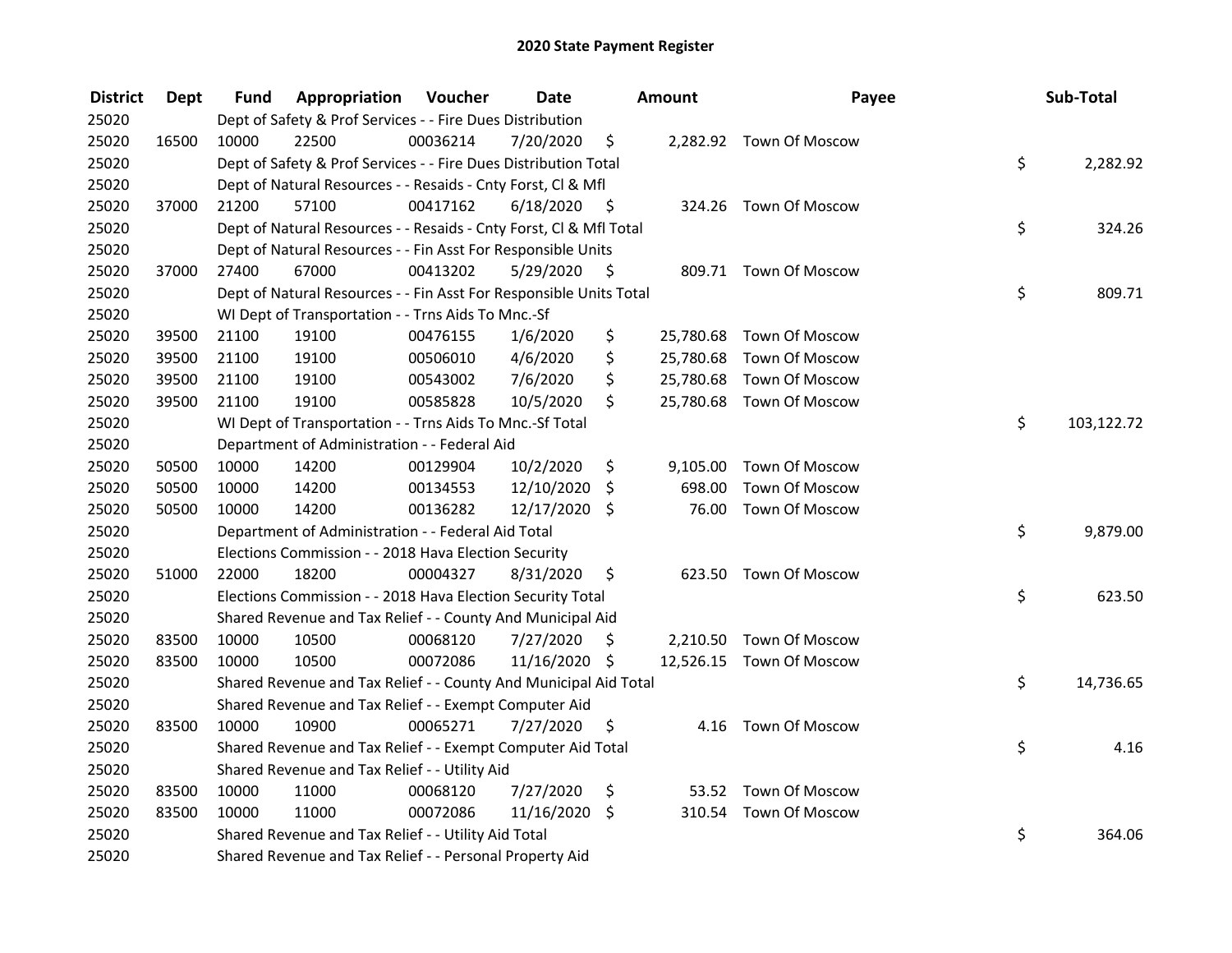| <b>District</b> | Dept  | Fund  | <b>Appropriation</b>                                          | Voucher  | Date     | Amount | Pavee                 | Sub-Total  |
|-----------------|-------|-------|---------------------------------------------------------------|----------|----------|--------|-----------------------|------------|
| 25020           | 83500 | 10000 | 11100                                                         | 00060649 | 5/4/2020 |        | 249.80 Town Of Moscow |            |
| 25020           |       |       | Shared Revenue and Tax Relief - - Personal Property Aid Total |          |          |        |                       | 249.80     |
| 25020 Total     |       |       |                                                               |          |          |        |                       | 132,396.78 |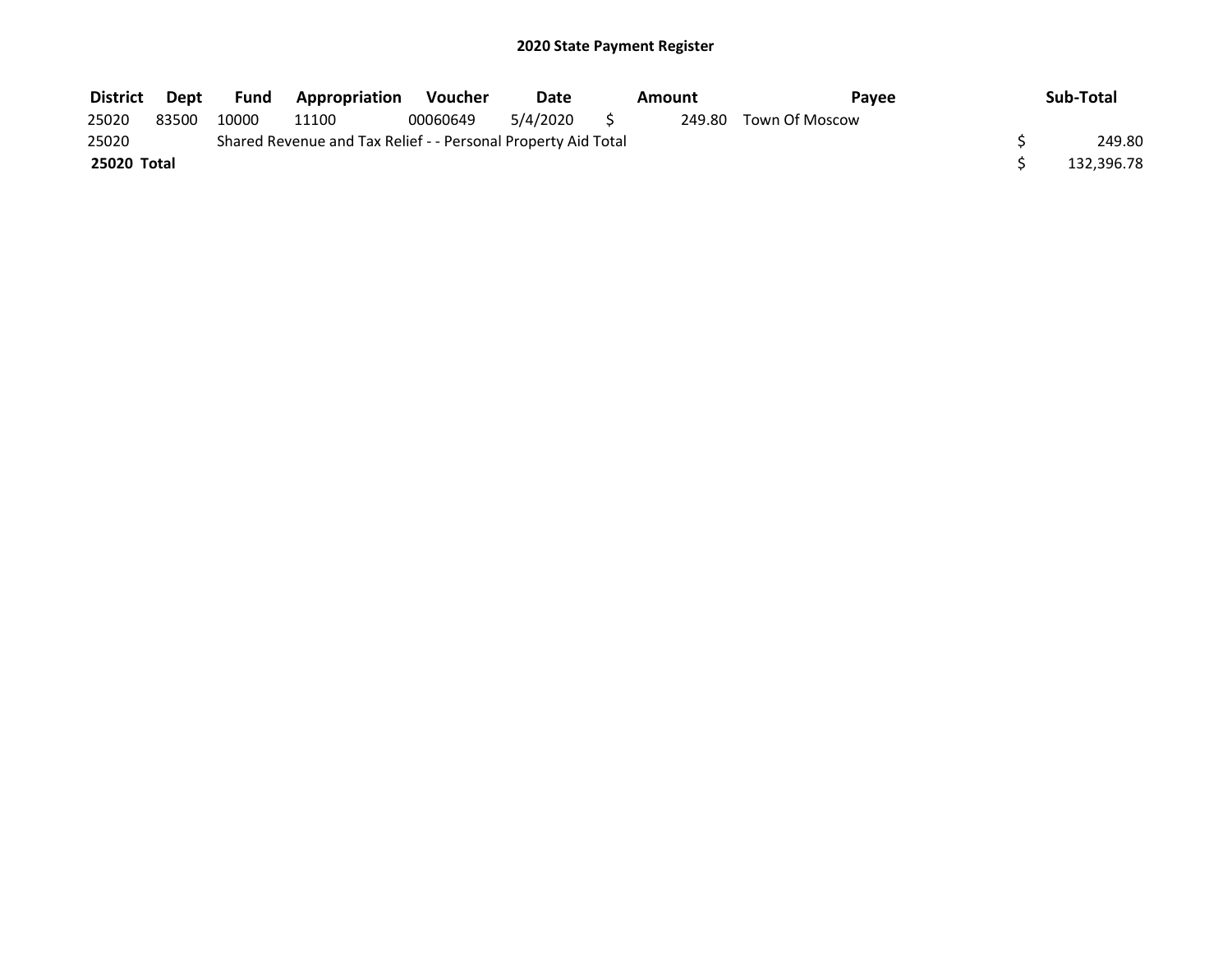| <b>District</b> | <b>Dept</b> | Fund  | Appropriation                                                      | Voucher  | <b>Date</b>   |      | Amount    | Payee                     | Sub-Total       |
|-----------------|-------------|-------|--------------------------------------------------------------------|----------|---------------|------|-----------|---------------------------|-----------------|
| 25022           |             |       | Dept of Safety & Prof Services - - Fire Dues Distribution          |          |               |      |           |                           |                 |
| 25022           | 16500       | 10000 | 22500                                                              | 00036215 | 7/20/2020     | \$   |           | 1,170.64 Town Of Pulaski  |                 |
| 25022           |             |       | Dept of Safety & Prof Services - - Fire Dues Distribution Total    |          |               |      |           |                           | \$<br>1,170.64  |
| 25022           |             |       | Dept of Natural Resources - - Aids In Lieu Of Taxes - Gener        |          |               |      |           |                           |                 |
| 25022           | 37000       | 10000 | 50300                                                              | 00385412 | 1/24/2020     | \$   |           | 15,698.39 Town Of Pulaski |                 |
| 25022           | 37000       | 10000 | 50300                                                              | 00385413 | 1/24/2020     | \$   | 28,757.45 | Town Of Pulaski           |                 |
| 25022           | 37000       | 10000 | 50300                                                              | 00403953 | 4/21/2020     | \$   |           | 668.20 Town Of Pulaski    |                 |
| 25022           |             |       | Dept of Natural Resources - - Aids In Lieu Of Taxes - Gener Total  |          |               |      |           |                           | \$<br>45,124.04 |
| 25022           |             |       | Dept of Natural Resources - - Resaids - Cnty Forst, CI & Mfl       |          |               |      |           |                           |                 |
| 25022           | 37000       | 21200 | 57100                                                              | 00417163 | 6/18/2020     | - \$ |           | 949.25 Town Of Pulaski    |                 |
| 25022           |             |       | Dept of Natural Resources - - Resaids - Cnty Forst, Cl & Mfl Total |          |               |      |           |                           | \$<br>949.25    |
| 25022           |             |       | Dept of Natural Resources - - Aids In Lieu Of Taxes - Sum S        |          |               |      |           |                           |                 |
| 25022           | 37000       | 21200 | 57900                                                              | 00403952 | 4/21/2020     | -\$  |           | 1,989.78 Town Of Pulaski  |                 |
| 25022           |             |       | Dept of Natural Resources - - Aids In Lieu Of Taxes - Sum S Total  |          |               |      |           |                           | \$<br>1,989.78  |
| 25022           |             |       | Dept of Natural Resources - - Fin Asst For Responsible Units       |          |               |      |           |                           |                 |
| 25022           | 37000       | 27400 | 67000                                                              | 00413415 | 5/29/2020     | \$   |           | 1,298.54 Town Of Pulaski  |                 |
| 25022           |             |       | Dept of Natural Resources - - Fin Asst For Responsible Units Total |          |               |      |           |                           | \$<br>1,298.54  |
| 25022           |             |       | WI Dept of Transportation - - Trns Aids To Mnc.-Sf                 |          |               |      |           |                           |                 |
| 25022           | 39500       | 21100 | 19100                                                              | 00476156 | 1/6/2020      | \$   |           | 24,473.25 Town Of Pulaski |                 |
| 25022           | 39500       | 21100 | 19100                                                              | 00506011 | 4/6/2020      | \$   |           | 24,473.25 Town Of Pulaski |                 |
| 25022           | 39500       | 21100 | 19100                                                              | 00543003 | 7/6/2020      | \$   | 24,473.25 | Town Of Pulaski           |                 |
| 25022           | 39500       | 21100 | 19100                                                              | 00585829 | 10/5/2020     | \$   |           | 24,473.25 Town Of Pulaski |                 |
| 25022           |             |       | WI Dept of Transportation - - Trns Aids To Mnc.-Sf Total           |          |               |      |           |                           | \$<br>97,893.00 |
| 25022           |             |       | Department of Administration - - Federal Aid                       |          |               |      |           |                           |                 |
| 25022           | 50500       | 10000 | 14200                                                              | 00129905 | 10/2/2020     | \$   |           | 6,503.00 Town Of Pulaski  |                 |
| 25022           |             |       | Department of Administration - - Federal Aid Total                 |          |               |      |           |                           | \$<br>6,503.00  |
| 25022           |             |       | Shared Revenue and Tax Relief - - County And Municipal Aid         |          |               |      |           |                           |                 |
| 25022           | 83500       | 10000 | 10500                                                              | 00068121 | 7/27/2020     | \$   |           | 1,841.64 Town Of Pulaski  |                 |
| 25022           | 83500       | 10000 | 10500                                                              | 00072087 | 11/16/2020 \$ |      |           | 10,435.95 Town Of Pulaski |                 |
| 25022           |             |       | Shared Revenue and Tax Relief - - County And Municipal Aid Total   |          |               |      |           |                           | \$<br>12,277.59 |
| 25022           |             |       | Shared Revenue and Tax Relief - - Exempt Computer Aid              |          |               |      |           |                           |                 |
| 25022           | 83500       | 10000 | 10900                                                              | 00065272 | 7/27/2020     | \$   |           | 1.03 Town Of Pulaski      |                 |
| 25022           |             |       | Shared Revenue and Tax Relief - - Exempt Computer Aid Total        |          |               |      |           |                           | \$<br>1.03      |
| 25022           |             |       | Shared Revenue and Tax Relief - - Utility Aid                      |          |               |      |           |                           |                 |
| 25022           | 83500       | 10000 | 11000                                                              | 00068121 | 7/27/2020     | \$   |           | 35.18 Town Of Pulaski     |                 |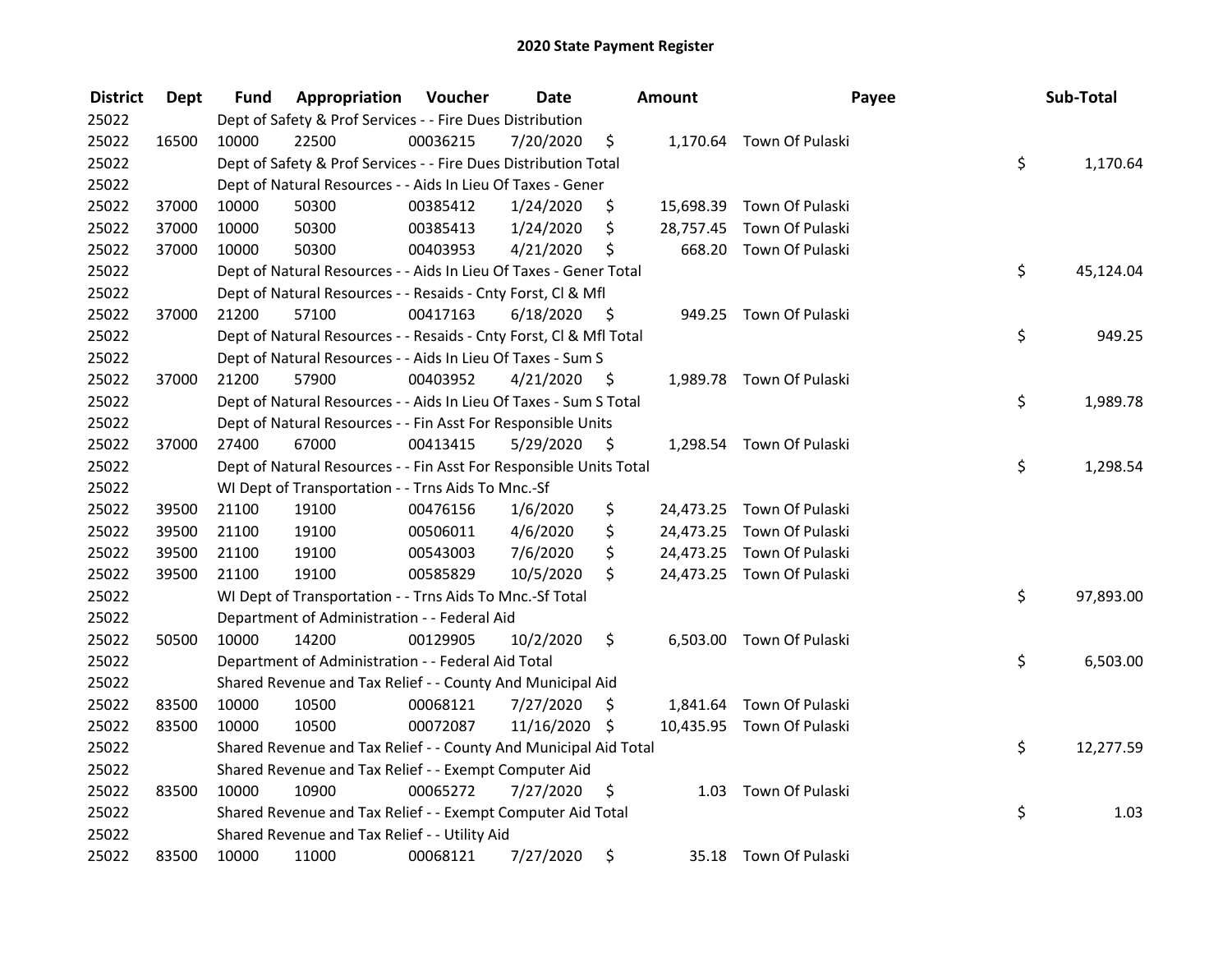| <b>District</b> | <b>Dept</b> | <b>Fund</b> | Appropriation                                                 | <b>Voucher</b> | <b>Date</b> | Amount | Pavee           | Sub-Total  |
|-----------------|-------------|-------------|---------------------------------------------------------------|----------------|-------------|--------|-----------------|------------|
| 25022           | 83500       | 10000       | 11000                                                         | 00072087       | 11/16/2020  | 411.10 | Town Of Pulaski |            |
| 25022           |             |             | Shared Revenue and Tax Relief - - Utility Aid Total           |                |             |        |                 | 446.28     |
| 25022           |             |             | Shared Revenue and Tax Relief - - Personal Property Aid       |                |             |        |                 |            |
| 25022           | 83500       | 10000       | 11100                                                         | 00060650       | 5/4/2020    | 39.22  | Town Of Pulaski |            |
| 25022           |             |             | Shared Revenue and Tax Relief - - Personal Property Aid Total |                |             |        |                 | 39.22      |
| 25022 Total     |             |             |                                                               |                |             |        |                 | 167,692.37 |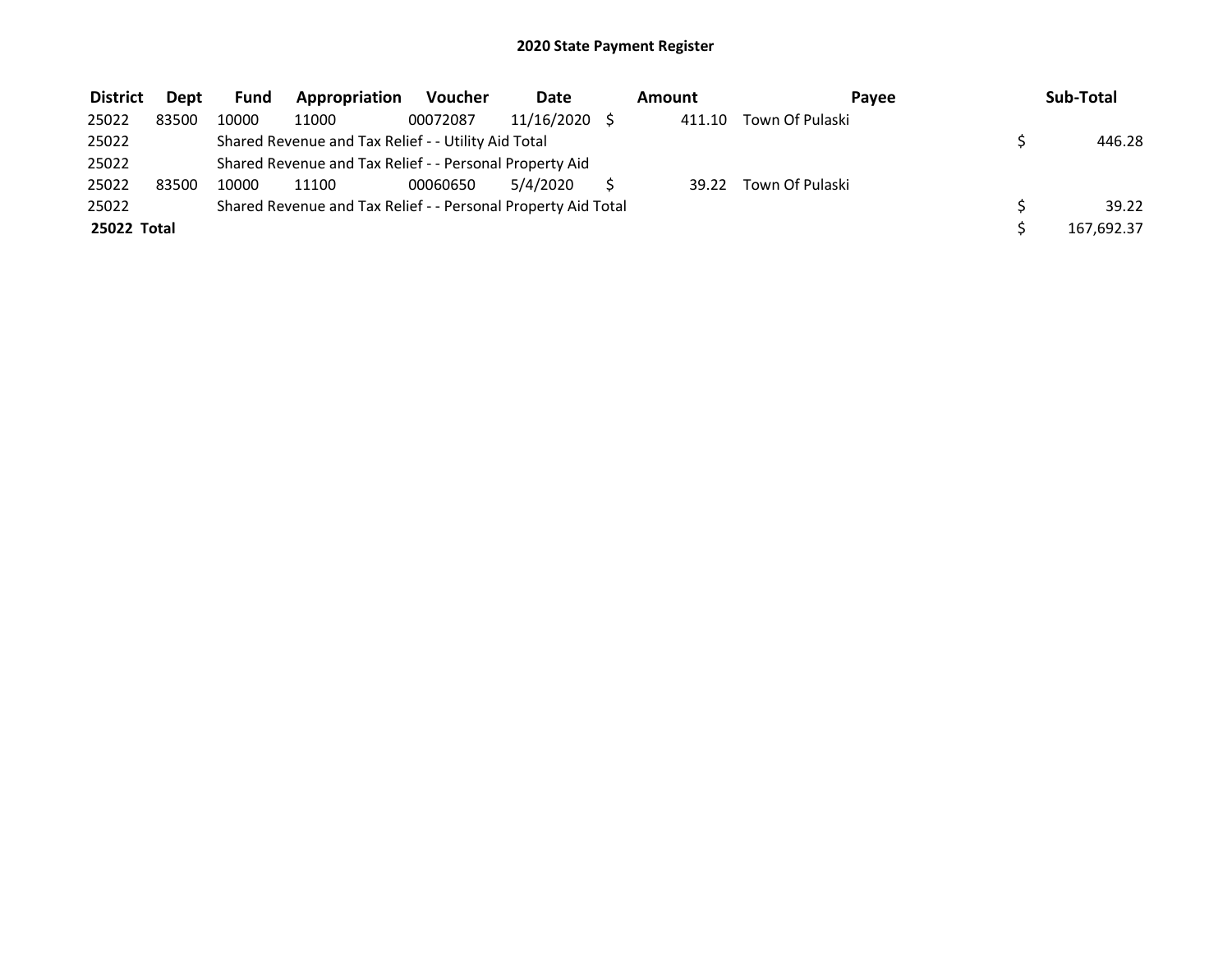| <b>District</b> | <b>Dept</b> | <b>Fund</b> | Appropriation                                                      | Voucher  | <b>Date</b>   |      | Amount    | Payee                      | Sub-Total        |
|-----------------|-------------|-------------|--------------------------------------------------------------------|----------|---------------|------|-----------|----------------------------|------------------|
| 25024           |             |             | Dept of Safety & Prof Services - - Fire Dues Distribution          |          |               |      |           |                            |                  |
| 25024           | 16500       | 10000       | 22500                                                              | 00036216 | 7/20/2020     | \$   |           | 2,559.42 Town Of Ridgeway  |                  |
| 25024           |             |             | Dept of Safety & Prof Services - - Fire Dues Distribution Total    |          |               |      |           |                            | \$<br>2,559.42   |
| 25024           |             |             | Dept of Natural Resources - - Aids In Lieu Of Taxes - Gener        |          |               |      |           |                            |                  |
| 25024           | 37000       | 10000       | 50300                                                              | 00385465 | 1/24/2020     | \$   | 39,498.59 | Town Of Ridgeway           |                  |
| 25024           | 37000       | 10000       | 50300                                                              | 00404957 | 4/21/2020     | \$   | 865.32    | Town Of Ridgeway           |                  |
| 25024           | 37000       | 10000       | 50300                                                              | 00404958 | 4/21/2020     | \$   | 54.49     | Town Of Ridgeway           |                  |
| 25024           |             |             | Dept of Natural Resources - - Aids In Lieu Of Taxes - Gener Total  |          |               |      |           |                            | \$<br>40,418.40  |
| 25024           |             |             | Dept of Natural Resources - - Resaids - Cnty Forst, Cl & Mfl       |          |               |      |           |                            |                  |
| 25024           | 37000       | 21200       | 57100                                                              | 00417164 | 6/18/2020     | - \$ |           | 911.65 Town Of Ridgeway    |                  |
| 25024           |             |             | Dept of Natural Resources - - Resaids - Cnty Forst, Cl & Mfl Total |          |               |      |           |                            | \$<br>911.65     |
| 25024           |             |             | Dept of Natural Resources - - Fin Asst For Responsible Units       |          |               |      |           |                            |                  |
| 25024           | 37000       | 27400       | 67000                                                              | 00413053 | 5/29/2020     | \$   |           | 3,782.93 Town Of Ridgeway  |                  |
| 25024           |             |             | Dept of Natural Resources - - Fin Asst For Responsible Units Total |          |               |      |           |                            | \$<br>3,782.93   |
| 25024           |             |             | WI Dept of Transportation - - Trns Aids To Mnc.-Sf                 |          |               |      |           |                            |                  |
| 25024           | 39500       | 21100       | 19100                                                              | 00476157 | 1/6/2020      | \$   |           | 31,687.11 Town Of Ridgeway |                  |
| 25024           | 39500       | 21100       | 19100                                                              | 00506012 | 4/6/2020      | \$   |           | 31,687.11 Town Of Ridgeway |                  |
| 25024           | 39500       | 21100       | 19100                                                              | 00543004 | 7/6/2020      | \$   |           | 31,687.11 Town Of Ridgeway |                  |
| 25024           | 39500       | 21100       | 19100                                                              | 00585830 | 10/5/2020     | \$   |           | 31,687.11 Town Of Ridgeway |                  |
| 25024           |             |             | WI Dept of Transportation - - Trns Aids To Mnc.-Sf Total           |          |               |      |           |                            | \$<br>126,748.44 |
| 25024           |             |             | Department of Administration - - Federal Aid                       |          |               |      |           |                            |                  |
| 25024           | 50500       | 10000       | 14200                                                              | 00129906 | 10/2/2020     | \$   |           | 9,217.18 Town Of Ridgeway  |                  |
| 25024           | 50500       | 10000       | 14200                                                              | 00134554 | 12/10/2020    | \$   | 195.82    | Town Of Ridgeway           |                  |
| 25024           | 50500       | 10000       | 14200                                                              | 00136283 | 12/17/2020    | \$   |           | 35.17 Town Of Ridgeway     |                  |
| 25024           |             |             | Department of Administration - - Federal Aid Total                 |          |               |      |           |                            | \$<br>9,448.17   |
| 25024           |             |             | Elections Commission - - 2018 Hava Election Security               |          |               |      |           |                            |                  |
| 25024           | 51000       | 22000       | 18200                                                              | 00004365 | 8/28/2020     | \$   |           | 654.30 Town Of Ridgeway    |                  |
| 25024           |             |             | Elections Commission - - 2018 Hava Election Security Total         |          |               |      |           |                            | \$<br>654.30     |
| 25024           |             |             | Shared Revenue and Tax Relief - - County And Municipal Aid         |          |               |      |           |                            |                  |
| 25024           | 83500       | 10000       | 10500                                                              | 00068122 | 7/27/2020     | \$   |           | 1,560.50 Town Of Ridgeway  |                  |
| 25024           | 83500       | 10000       | 10500                                                              | 00072088 | 11/16/2020 \$ |      |           | 8,842.84 Town Of Ridgeway  |                  |
| 25024           |             |             | Shared Revenue and Tax Relief - - County And Municipal Aid Total   |          |               |      |           |                            | \$<br>10,403.34  |
| 25024           |             |             | Shared Revenue and Tax Relief - - Exempt Computer Aid              |          |               |      |           |                            |                  |
| 25024           | 83500       | 10000       | 10900                                                              | 00065273 | 7/27/2020     | \$   |           | 3.11 Town Of Ridgeway      |                  |
| 25024           |             |             | Shared Revenue and Tax Relief - - Exempt Computer Aid Total        |          |               |      |           |                            | \$<br>3.11       |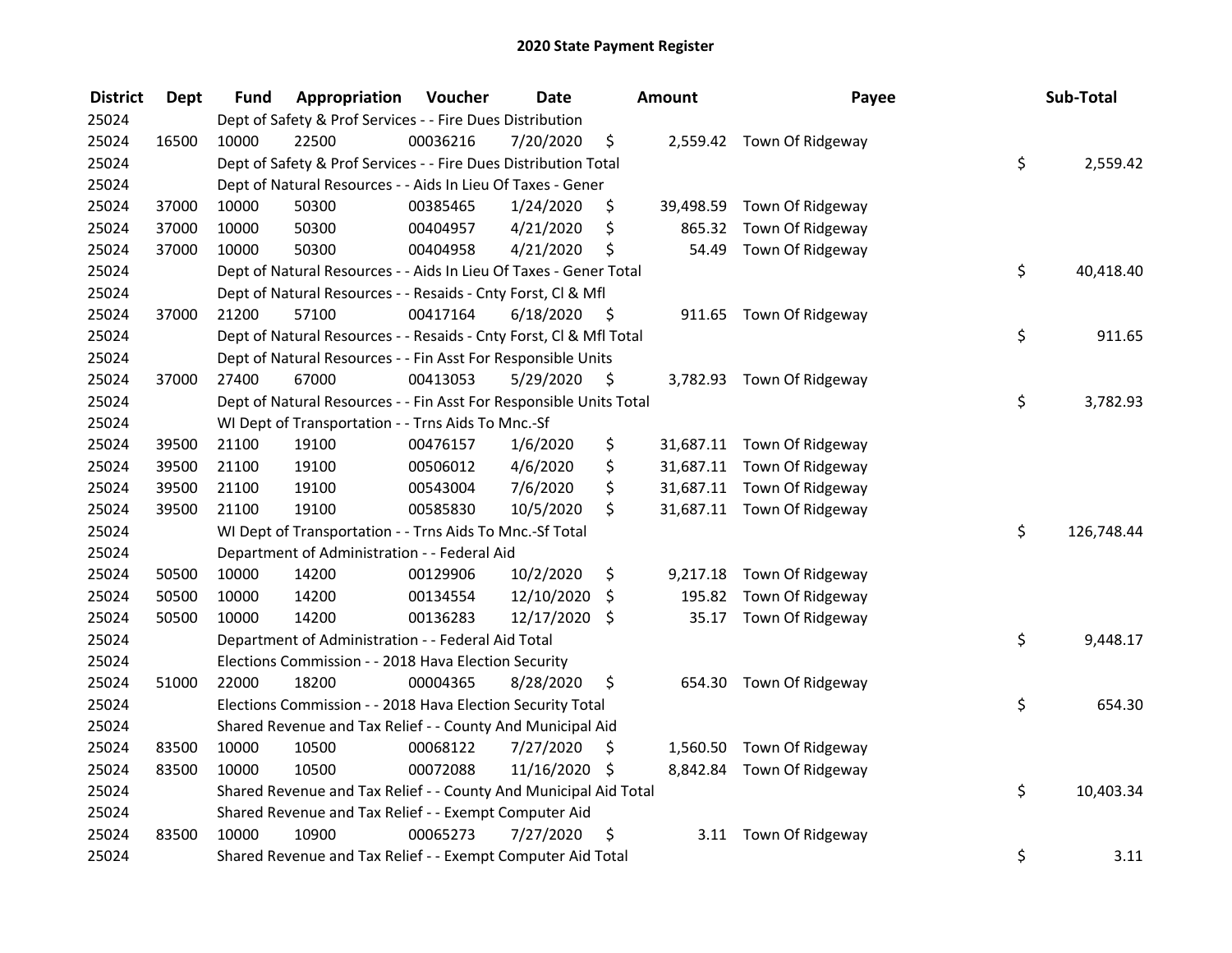| <b>District</b> | Dept  | Fund  | Appropriation                                                 | <b>Voucher</b> | <b>Date</b> | Amount | Pavee            | Sub-Total  |
|-----------------|-------|-------|---------------------------------------------------------------|----------------|-------------|--------|------------------|------------|
| 25024           |       |       | Shared Revenue and Tax Relief - - Personal Property Aid       |                |             |        |                  |            |
| 25024           | 83500 | 10000 | 11100                                                         | 00060651       | 5/4/2020    | 319.64 | Town Of Ridgeway |            |
| 25024           |       |       | Shared Revenue and Tax Relief - - Personal Property Aid Total |                |             |        |                  | 319.64     |
| 25024 Total     |       |       |                                                               |                |             |        |                  | 195,249.40 |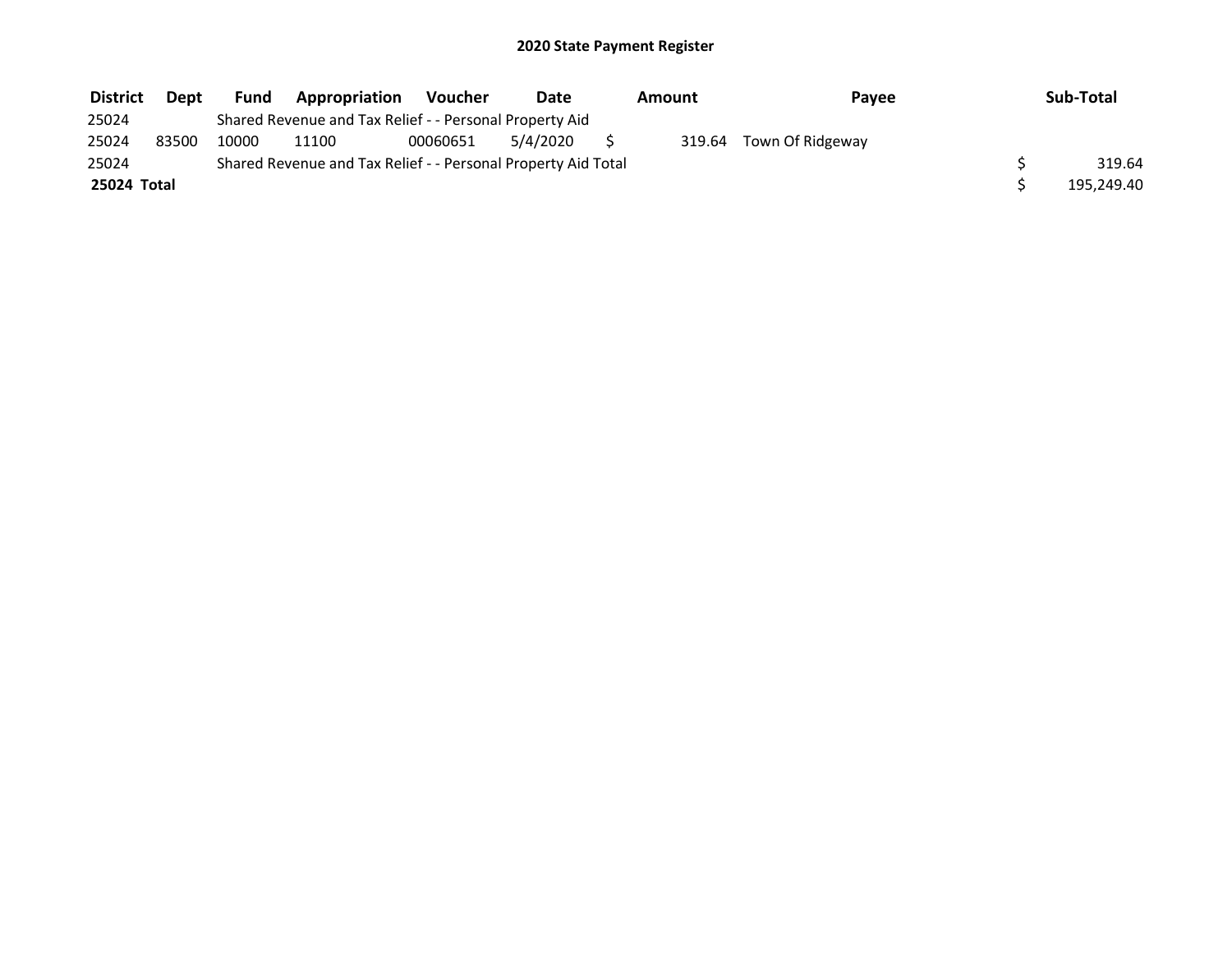| <b>District</b> | <b>Dept</b> | Fund  | Appropriation                                                      | Voucher  | <b>Date</b>     |      | Amount | Payee                      | Sub-Total       |
|-----------------|-------------|-------|--------------------------------------------------------------------|----------|-----------------|------|--------|----------------------------|-----------------|
| 25026           |             |       | Dept of Safety & Prof Services - - Fire Dues Distribution          |          |                 |      |        |                            |                 |
| 25026           | 16500       | 10000 | 22500                                                              | 00036217 | 7/20/2020       | \$   |        | 1,649.43 Town Of Waldwick  |                 |
| 25026           |             |       | Dept of Safety & Prof Services - - Fire Dues Distribution Total    |          |                 |      |        |                            | \$<br>1,649.43  |
| 25026           |             |       | Dept of Natural Resources - - Resaids - Cnty Forst, Cl & Mfl       |          |                 |      |        |                            |                 |
| 25026           | 37000       | 21200 | 57100                                                              | 00417165 | 6/18/2020       | - \$ |        | 137.51 Town Of Waldwick    |                 |
| 25026           |             |       | Dept of Natural Resources - - Resaids - Cnty Forst, Cl & Mfl Total |          |                 |      |        |                            | \$<br>137.51    |
| 25026           |             |       | Dept of Natural Resources - - Fin Asst For Responsible Units       |          |                 |      |        |                            |                 |
| 25026           | 37000       | 27400 | 67000                                                              | 00412955 | 5/29/2020       | - \$ |        | 442.88 Town Of Waldwick    |                 |
| 25026           |             |       | Dept of Natural Resources - - Fin Asst For Responsible Units Total |          |                 |      |        |                            | \$<br>442.88    |
| 25026           |             |       | WI Dept of Transportation - - Trns Aids To Mnc.-Sf                 |          |                 |      |        |                            |                 |
| 25026           | 39500       | 21100 | 19100                                                              | 00476158 | 1/6/2020        | \$   |        | 21,142.26 Town Of Waldwick |                 |
| 25026           | 39500       | 21100 | 19100                                                              | 00506013 | 4/6/2020        | \$   |        | 21,142.26 Town Of Waldwick |                 |
| 25026           | 39500       | 21100 | 19100                                                              | 00543005 | 7/6/2020        | \$   |        | 21,142.26 Town Of Waldwick |                 |
| 25026           | 39500       | 21100 | 19100                                                              | 00585831 | 10/5/2020       | \$   |        | 21,142.26 Town Of Waldwick |                 |
| 25026           |             |       | WI Dept of Transportation - - Trns Aids To Mnc.-Sf Total           |          |                 |      |        |                            | \$<br>84,569.04 |
| 25026           |             |       | Department of Administration - - Federal Aid                       |          |                 |      |        |                            |                 |
| 25026           | 50500       | 10000 | 14200                                                              | 00132153 | $11/13/2020$ \$ |      |        | 7,804.00 Town Of Waldwick  |                 |
| 25026           |             |       | Department of Administration - - Federal Aid Total                 |          |                 |      |        |                            | \$<br>7,804.00  |
| 25026           |             |       | Elections Commission - - 2018 Hava Election Security               |          |                 |      |        |                            |                 |
| 25026           | 51000       | 22000 | 18200                                                              | 00004639 | 9/18/2020       | \$   |        | 534.40 Town Of Waldwick    |                 |
| 25026           |             |       | Elections Commission - - 2018 Hava Election Security Total         |          |                 |      |        |                            | \$<br>534.40    |
| 25026           |             |       | Shared Revenue and Tax Relief - - County And Municipal Aid         |          |                 |      |        |                            |                 |
| 25026           | 83500       | 10000 | 10500                                                              | 00068123 | 7/27/2020       | S    |        | 2,410.27 Town Of Waldwick  |                 |
| 25026           | 83500       | 10000 | 10500                                                              | 00072089 | 11/16/2020 \$   |      |        | 13,658.19 Town Of Waldwick |                 |
| 25026           |             |       | Shared Revenue and Tax Relief - - County And Municipal Aid Total   |          |                 |      |        |                            | \$<br>16,068.46 |
| 25026           |             |       | Shared Revenue and Tax Relief - - Exempt Computer Aid              |          |                 |      |        |                            |                 |
| 25026           | 83500       | 10000 | 10900                                                              | 00065274 | 7/27/2020       | \$.  |        | 2.08 Town Of Waldwick      |                 |
| 25026           |             |       | Shared Revenue and Tax Relief - - Exempt Computer Aid Total        |          |                 |      |        |                            | \$<br>2.08      |
| 25026           |             |       | Shared Revenue and Tax Relief - - Utility Aid                      |          |                 |      |        |                            |                 |
| 25026           | 83500       | 10000 | 11000                                                              | 00068123 | 7/27/2020       | \$   |        | 44.15 Town Of Waldwick     |                 |
| 25026           | 83500       | 10000 | 11000                                                              | 00072089 | 11/16/2020      | \$   |        | 256.77 Town Of Waldwick    |                 |
| 25026           |             |       | Shared Revenue and Tax Relief - - Utility Aid Total                |          |                 |      |        |                            | \$<br>300.92    |
| 25026           |             |       | Shared Revenue and Tax Relief - - Personal Property Aid            |          |                 |      |        |                            |                 |
| 25026           | 83500       | 10000 | 11100                                                              | 00060652 | 5/4/2020        | \$   | 0.29   | Town Of Waldwick           |                 |
| 25026           |             |       | Shared Revenue and Tax Relief - - Personal Property Aid Total      |          |                 |      |        |                            | \$<br>0.29      |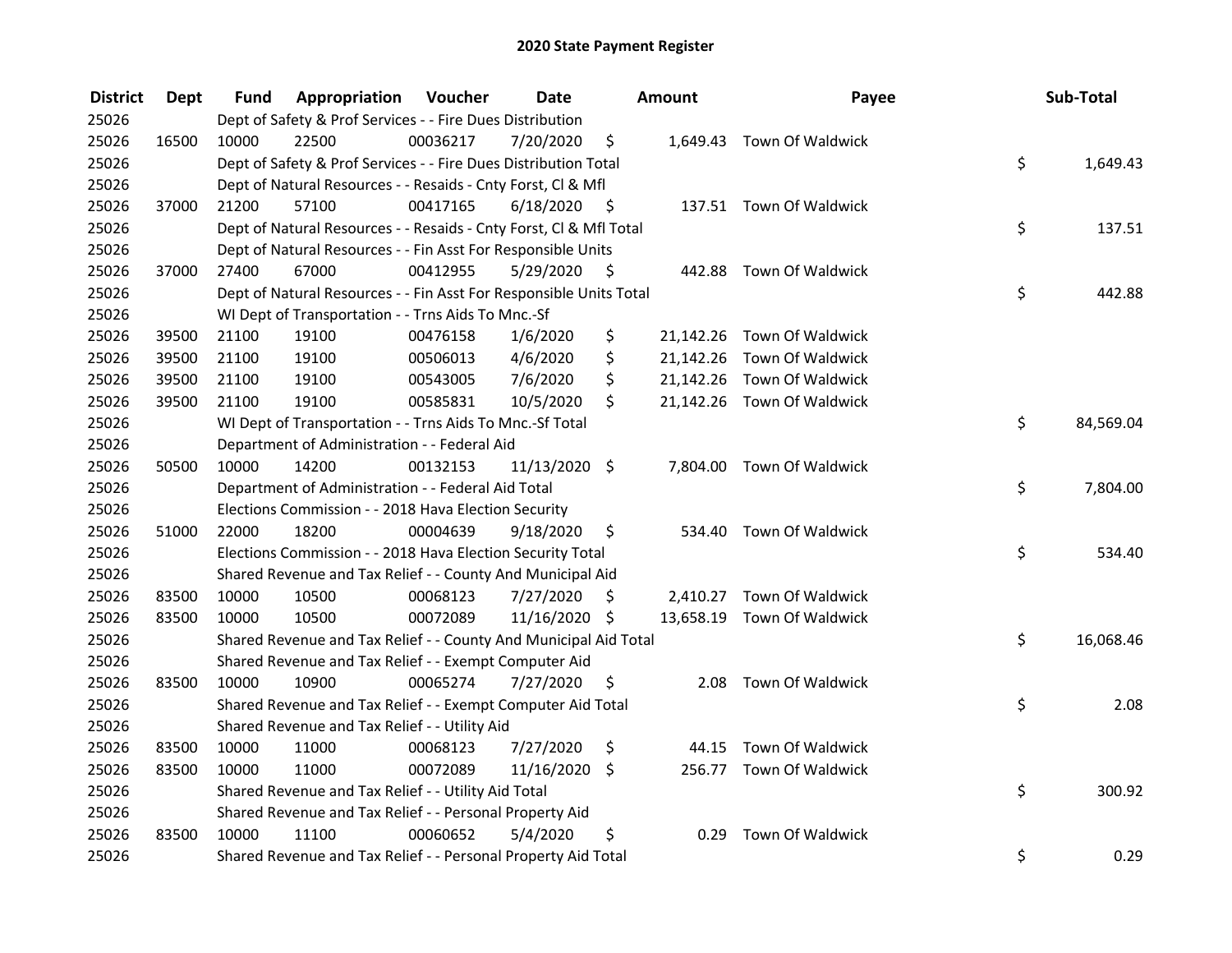|             |  | District Dept Fund Appropriation Voucher | Date | Amount | Payee | Sub-Total  |
|-------------|--|------------------------------------------|------|--------|-------|------------|
| 25026 Total |  |                                          |      |        |       | 111,509.01 |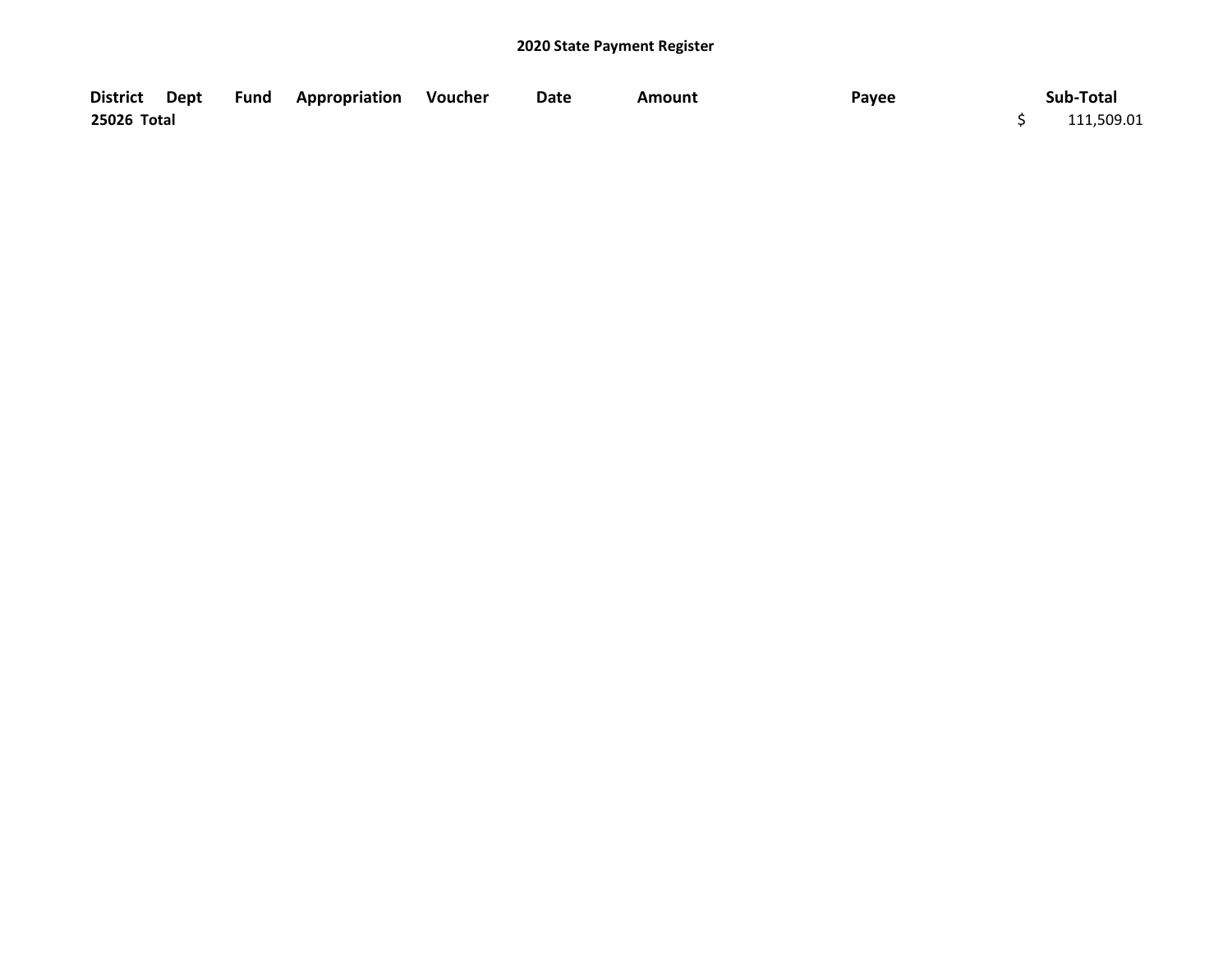| <b>District</b> | <b>Dept</b> | <b>Fund</b> | Appropriation                                                      | Voucher  | <b>Date</b>   |         | <b>Amount</b> | Payee                     | Sub-Total       |
|-----------------|-------------|-------------|--------------------------------------------------------------------|----------|---------------|---------|---------------|---------------------------|-----------------|
| 25028           |             |             | Dept of Safety & Prof Services - - Fire Dues Distribution          |          |               |         |               |                           |                 |
| 25028           | 16500       | 10000       | 22500                                                              | 00036218 | 7/20/2020     | \$      |               | 3,481.48 Town of Wyoming  |                 |
| 25028           |             |             | Dept of Safety & Prof Services - - Fire Dues Distribution Total    |          |               |         |               |                           | \$<br>3,481.48  |
| 25028           |             |             | Dept of Natural Resources - - Aids In Lieu Of Taxes - Gener        |          |               |         |               |                           |                 |
| 25028           | 37000       | 10000       | 50300                                                              | 00385488 | 1/24/2020     | \$      | 2,306.42      | Town of Wyoming           |                 |
| 25028           | 37000       | 10000       | 50300                                                              | 00385489 | 1/24/2020     | \$      | 6,556.53      | Town of Wyoming           |                 |
| 25028           | 37000       | 10000       | 50300                                                              | 00405255 | 4/21/2020     | \$      | 394.84        | Town of Wyoming           |                 |
| 25028           | 37000       | 10000       | 50300                                                              | 00405258 | 4/21/2020     | \$      | 5.84          | Town of Wyoming           |                 |
| 25028           |             |             | Dept of Natural Resources - - Aids In Lieu Of Taxes - Gener Total  |          |               |         |               |                           | \$<br>9,263.63  |
| 25028           |             |             | Dept of Natural Resources - - Resaids - Cnty Forst, Cl & Mfl       |          |               |         |               |                           |                 |
| 25028           | 37000       | 21200       | 57100                                                              | 00417166 | 6/19/2020     | - \$    |               | 1,312.33 Town of Wyoming  |                 |
| 25028           |             |             | Dept of Natural Resources - - Resaids - Cnty Forst, Cl & Mfl Total |          |               |         |               |                           | \$<br>1,312.33  |
| 25028           |             |             | Dept of Natural Resources - - Aids In Lieu Of Taxes - Sum S        |          |               |         |               |                           |                 |
| 25028           | 37000       | 21200       | 57900                                                              | 00405256 | 4/21/2020     | \$      | 41.54         | Town of Wyoming           |                 |
| 25028           | 37000       | 21200       | 57900                                                              | 00405257 | 4/21/2020     | \$      | 58.52         | Town of Wyoming           |                 |
| 25028           |             |             | Dept of Natural Resources - - Aids In Lieu Of Taxes - Sum S Total  |          |               |         |               |                           | \$<br>100.06    |
| 25028           |             |             | Dept of Natural Resources - - Fin Asst For Responsible Units       |          |               |         |               |                           |                 |
| 25028           | 37000       | 27400       | 67000                                                              | 00412920 | 5/29/2020     | \$      | 1,228.03      | Town of Wyoming           |                 |
| 25028           |             |             | Dept of Natural Resources - - Fin Asst For Responsible Units Total |          |               |         |               |                           | \$<br>1,228.03  |
| 25028           |             |             | WI Dept of Transportation - - Trns Aids To Mnc.-Sf                 |          |               |         |               |                           |                 |
| 25028           | 39500       | 21100       | 19100                                                              | 00476159 | 1/6/2020      | \$      | 19,440.63     | Town of Wyoming           |                 |
| 25028           | 39500       | 21100       | 19100                                                              | 00506014 | 4/6/2020      | \$      |               | 19,440.63 Town of Wyoming |                 |
| 25028           | 39500       | 21100       | 19100                                                              | 00543006 | 7/6/2020      | \$      | 19,440.63     | Town of Wyoming           |                 |
| 25028           | 39500       | 21100       | 19100                                                              | 00585832 | 10/5/2020     | \$      | 19,440.63     | Town of Wyoming           |                 |
| 25028           |             |             | WI Dept of Transportation - - Trns Aids To Mnc.-Sf Total           |          |               |         |               |                           | \$<br>77,762.52 |
| 25028           |             |             | Department of Administration - - Federal Aid                       |          |               |         |               |                           |                 |
| 25028           | 50500       | 10000       | 14200                                                              | 00134555 | 12/10/2020 \$ |         | 5,000.00      | Town of Wyoming           |                 |
| 25028           | 50500       | 10000       | 14200                                                              | 00136284 | 12/17/2020 \$ |         | 530.66        | Town of Wyoming           |                 |
| 25028           |             |             | Department of Administration - - Federal Aid Total                 |          |               |         |               |                           | \$<br>5,530.66  |
| 25028           |             |             | Elections Commission - - 2018 Hava Election Security               |          |               |         |               |                           |                 |
| 25028           | 51000       | 22000       | 18200                                                              | 00003654 | 6/30/2020     | \$      | 478.30        | Town of Wyoming           |                 |
| 25028           |             |             | Elections Commission - - 2018 Hava Election Security Total         |          |               |         |               |                           | \$<br>478.30    |
| 25028           |             |             | Shared Revenue and Tax Relief - - County And Municipal Aid         |          |               |         |               |                           |                 |
| 25028           | 83500       | 10000       | 10500                                                              | 00068124 | 7/27/2020     | \$      | 892.12        | Town of Wyoming           |                 |
| 25028           | 83500       | 10000       | 10500                                                              | 00072090 | 11/16/2020    | $\zeta$ |               | 5,055.32 Town of Wyoming  |                 |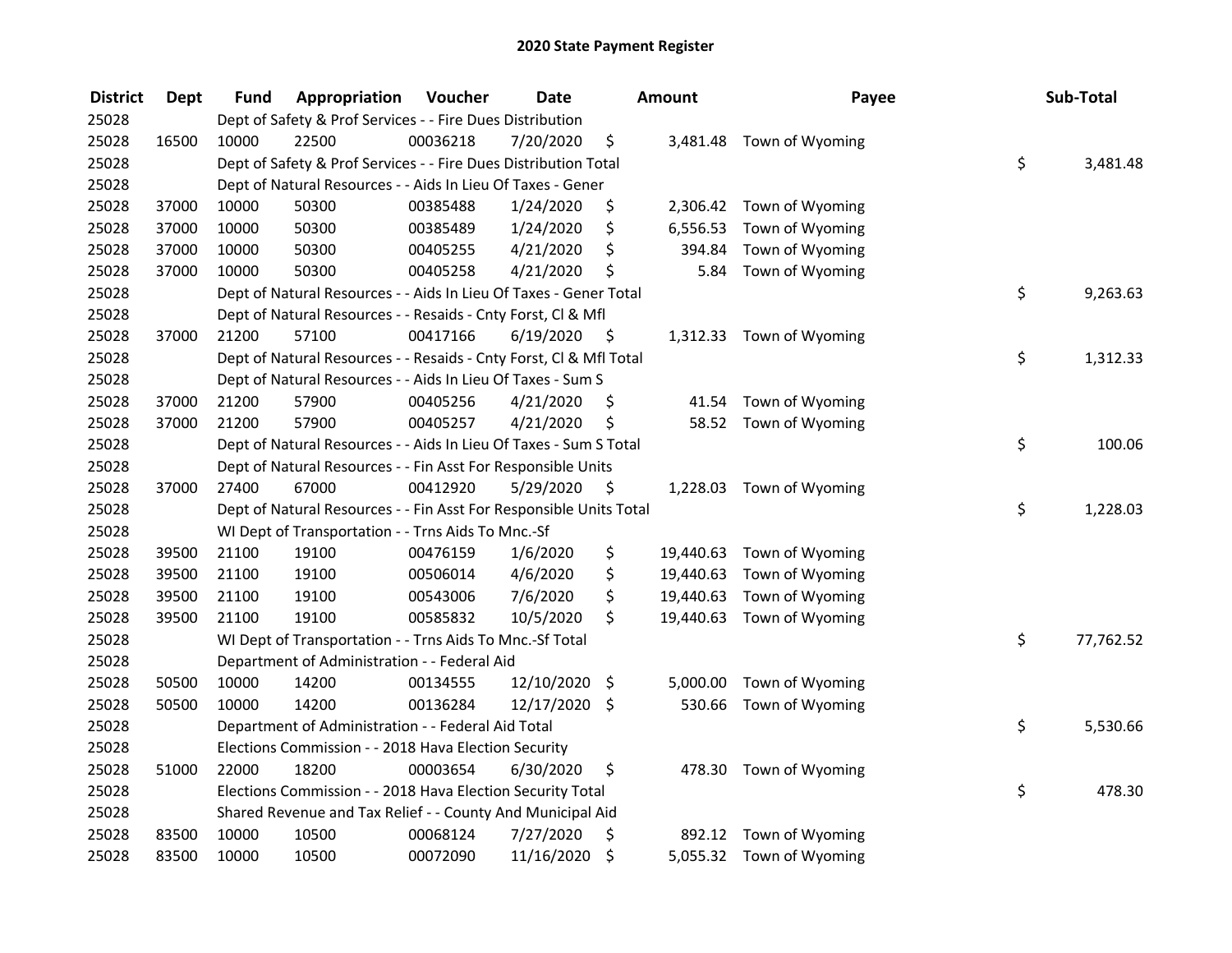| <b>District</b> | Dept  | Fund  | Appropriation                                                       | Voucher  | Date          |    | Amount   | Payee           |    | Sub-Total  |
|-----------------|-------|-------|---------------------------------------------------------------------|----------|---------------|----|----------|-----------------|----|------------|
| 25028           |       |       | Shared Revenue and Tax Relief - - County And Municipal Aid Total    |          |               |    |          |                 | \$ | 5,947.44   |
| 25028           |       |       | Shared Revenue and Tax Relief - - Exempt Computer Aid               |          |               |    |          |                 |    |            |
| 25028           | 83500 | 10000 | 10900                                                               | 00065275 | 7/27/2020     | S  | 106.00   | Town of Wyoming |    |            |
| 25028           |       |       | Shared Revenue and Tax Relief - - Exempt Computer Aid Total         |          |               |    |          |                 | \$ | 106.00     |
| 25028           |       |       | Shared Revenue and Tax Relief - - Utility Aid                       |          |               |    |          |                 |    |            |
| 25028           | 83500 | 10000 | 11000                                                               | 00068124 | 7/27/2020     | S  | 351.21   | Town of Wyoming |    |            |
| 25028           | 83500 | 10000 | 11000                                                               | 00072090 | 11/16/2020 \$ |    | 2,045.83 | Town of Wyoming |    |            |
| 25028           |       |       | Shared Revenue and Tax Relief - - Utility Aid Total                 |          |               |    |          |                 | \$ | 2,397.04   |
| 25028           |       |       | Shared Revenue and Tax Relief - - Personal Property Aid             |          |               |    |          |                 |    |            |
| 25028           | 83500 | 10000 | 11100                                                               | 00060653 | 5/4/2020      | S. | 320.16   | Town of Wyoming |    |            |
| 25028           |       |       | Shared Revenue and Tax Relief - - Personal Property Aid Total       |          |               |    |          |                 | \$ | 320.16     |
| 25028           |       |       | Shared Revenue and Tax Relief - - Payments For Municipal Svcs       |          |               |    |          |                 |    |            |
| 25028           | 83500 | 10000 | 50100                                                               | 00054949 | 2/3/2020      | Ś. | 312.74   | Town of Wyoming |    |            |
| 25028           |       |       | Shared Revenue and Tax Relief - - Payments For Municipal Svcs Total |          |               |    |          |                 | \$ | 312.74     |
| 25028 Total     |       |       |                                                                     |          |               |    |          |                 | Ś. | 108.240.39 |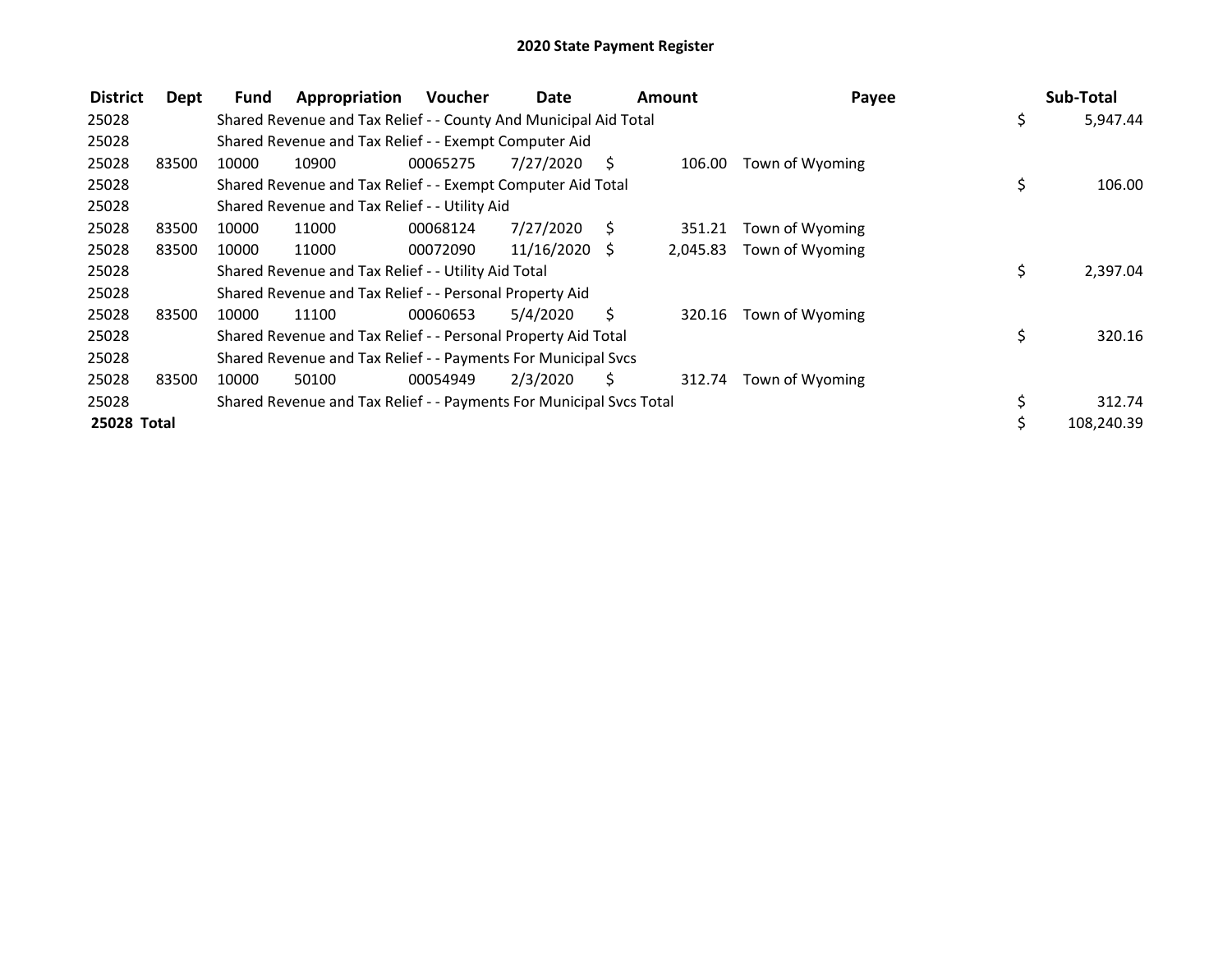| <b>District</b> | <b>Dept</b> | Fund  | Appropriation                                                      | Voucher  | <b>Date</b>   | <b>Amount</b>  | Payee                      | Sub-Total       |
|-----------------|-------------|-------|--------------------------------------------------------------------|----------|---------------|----------------|----------------------------|-----------------|
| 25101           |             |       | Dept of Safety & Prof Services - - Fire Dues Distribution          |          |               |                |                            |                 |
| 25101           | 16500       | 10000 | 22500                                                              | 00036219 | 7/20/2020     | \$             | 2,187.15 Village Of Arena  |                 |
| 25101           |             |       | Dept of Safety & Prof Services - - Fire Dues Distribution Total    |          |               |                |                            | \$<br>2,187.15  |
| 25101           |             |       | Dept of Natural Resources - - Fin Asst For Responsible Units       |          |               |                |                            |                 |
| 25101           | 37000       | 27400 | 67000                                                              | 00413139 | 5/29/2020     | \$             | 1,106.02 Village Of Arena  |                 |
| 25101           |             |       | Dept of Natural Resources - - Fin Asst For Responsible Units Total |          |               |                |                            | \$<br>1,106.02  |
| 25101           |             |       | WI Dept of Transportation - - Hwy Sfty Loc Aid Ffd                 |          |               |                |                            |                 |
| 25101           | 39500       | 21100 | 18500                                                              | 00579794 | 9/8/2020      | \$             | 4,000.00 Village Of Arena  |                 |
| 25101           |             |       | WI Dept of Transportation - - Hwy Sfty Loc Aid Ffd Total           |          |               |                |                            | \$<br>4,000.00  |
| 25101           |             |       | WI Dept of Transportation - - Trns Aids To Mnc.-Sf                 |          |               |                |                            |                 |
| 25101           | 39500       | 21100 | 19100                                                              | 00476160 | 1/6/2020      | \$             | 8,576.01 Village Of Arena  |                 |
| 25101           | 39500       | 21100 | 19100                                                              | 00506015 | 4/6/2020      | \$<br>8,576.01 | Village Of Arena           |                 |
| 25101           | 39500       | 21100 | 19100                                                              | 00543007 | 7/6/2020      | \$<br>8,576.01 | Village Of Arena           |                 |
| 25101           | 39500       | 21100 | 19100                                                              | 00585833 | 10/5/2020     | \$<br>8,576.02 | Village Of Arena           |                 |
| 25101           |             |       | WI Dept of Transportation - - Trns Aids To Mnc.-Sf Total           |          |               |                |                            | \$<br>34,304.05 |
| 25101           |             |       | Department of Justice - - Law Enforcement Train, Local             |          |               |                |                            |                 |
| 25101           | 45500       | 10000 | 23100                                                              | 00090824 | 11/25/2020 \$ | 480.00         | Village Of Arena           |                 |
| 25101           |             |       | Department of Justice - - Law Enforcement Train, Local Total       |          |               |                |                            | \$<br>480.00    |
| 25101           |             |       | Department of Administration - - Federal Aid                       |          |               |                |                            |                 |
| 25101           | 50500       | 10000 | 14200                                                              | 00132154 | 11/13/2020 \$ |                | 12,492.19 Village Of Arena |                 |
| 25101           | 50500       | 10000 | 14200                                                              | 00134556 | 12/10/2020    | \$<br>903.81   | Village Of Arena           |                 |
| 25101           | 50500       | 10000 | 14200                                                              | 00136285 | 12/17/2020 \$ | 17.18          | Village Of Arena           |                 |
| 25101           |             |       | Department of Administration - - Federal Aid Total                 |          |               |                |                            | \$<br>13,413.18 |
| 25101           |             |       | Elections Commission - - 2018 Hava Election Security               |          |               |                |                            |                 |
| 25101           | 51000       | 22000 | 18200                                                              | 00003394 | 6/26/2020     | \$             | 724.70 Village Of Arena    |                 |
| 25101           |             |       | Elections Commission - - 2018 Hava Election Security Total         |          |               |                |                            | \$<br>724.70    |
| 25101           |             |       | Shared Revenue and Tax Relief - - County And Municipal Aid         |          |               |                |                            |                 |
| 25101           | 83500       | 10000 | 10500                                                              | 00068125 | 7/27/2020     | \$             | 14,850.91 Village Of Arena |                 |
| 25101           | 83500       | 10000 | 10500                                                              | 00072091 | 11/16/2020 \$ |                | 84,155.14 Village Of Arena |                 |
| 25101           |             |       | Shared Revenue and Tax Relief - - County And Municipal Aid Total   |          |               |                |                            | \$<br>99,006.05 |
| 25101           |             |       | Shared Revenue and Tax Relief - - Exempt Computer Aid              |          |               |                |                            |                 |
| 25101           | 83500       | 10000 | 10900                                                              | 00065276 | 7/27/2020     | \$             | 97.69 Village Of Arena     |                 |
| 25101           |             |       | Shared Revenue and Tax Relief - - Exempt Computer Aid Total        |          |               |                |                            | \$<br>97.69     |
| 25101           |             |       | Shared Revenue and Tax Relief - - Personal Property Aid            |          |               |                |                            |                 |
| 25101           | 83500       | 10000 | 11100                                                              | 00060654 | 5/4/2020      | \$             | 297.06 Village Of Arena    |                 |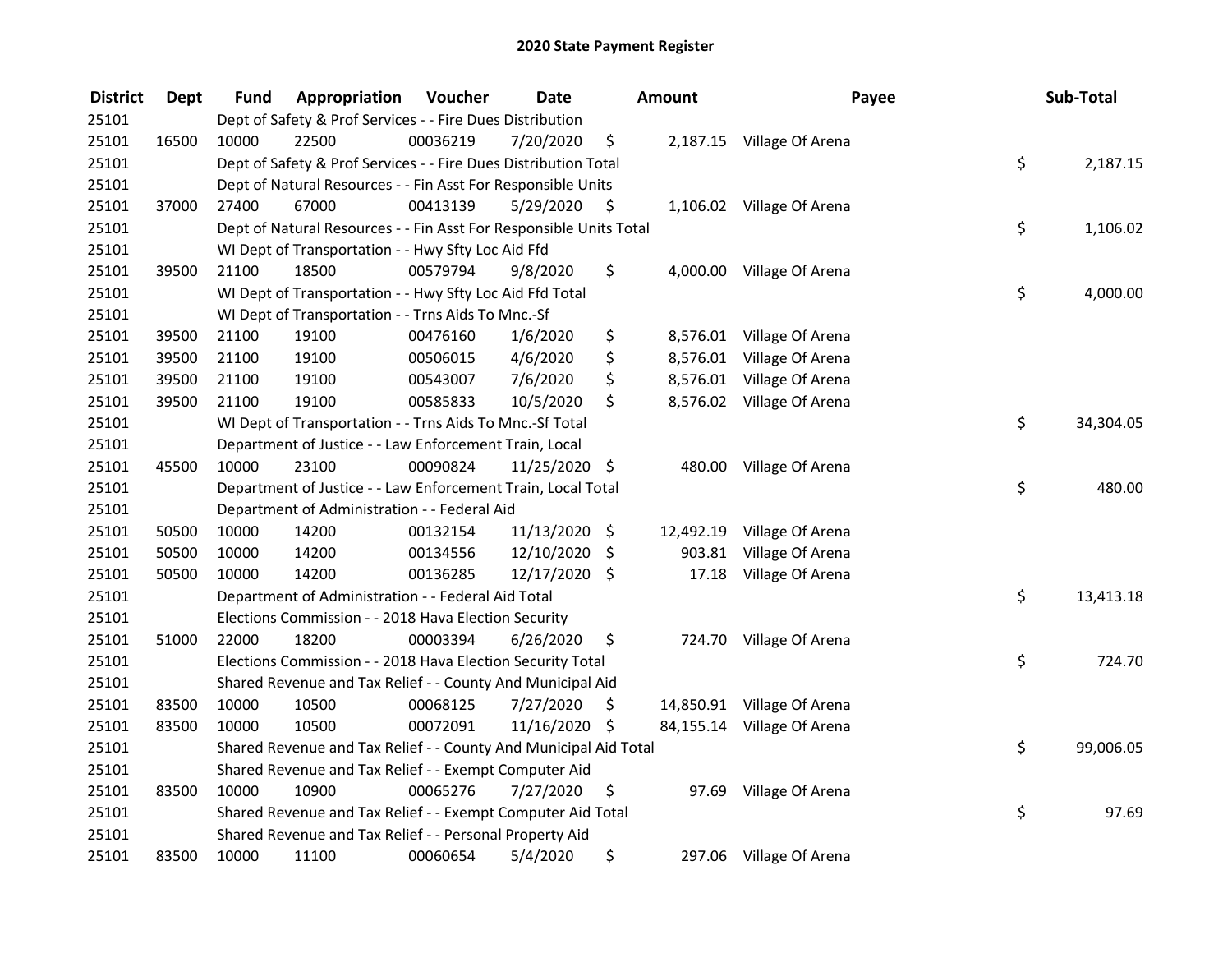| <b>District</b> | <b>Dept</b> | <b>Fund</b> | Appropriation                                                                 | <b>Voucher</b> | <b>Date</b>  | Amount   | Pavee            | Sub-Total  |
|-----------------|-------------|-------------|-------------------------------------------------------------------------------|----------------|--------------|----------|------------------|------------|
| 25101           | 83500       | 10000       | 11100                                                                         | 00062477       | 5/4/2020     | 555.95   | Village Of Arena |            |
| 25101           |             |             | Shared Revenue and Tax Relief - - Personal Property Aid Total                 |                |              |          |                  | 853.01     |
| 25101           |             |             | Shared Revenue and Tax Relief - - State Aid; Video Service Provider Fee       |                |              |          |                  |            |
| 25101           | 83500       | 10000       | 11200                                                                         | 00064219       | 7/27/2020 \$ | 1.204.64 | Village Of Arena |            |
| 25101           |             |             | Shared Revenue and Tax Relief - - State Aid; Video Service Provider Fee Total |                |              |          |                  | 1.204.64   |
| 25101 Total     |             |             |                                                                               |                |              |          |                  | 157,376.49 |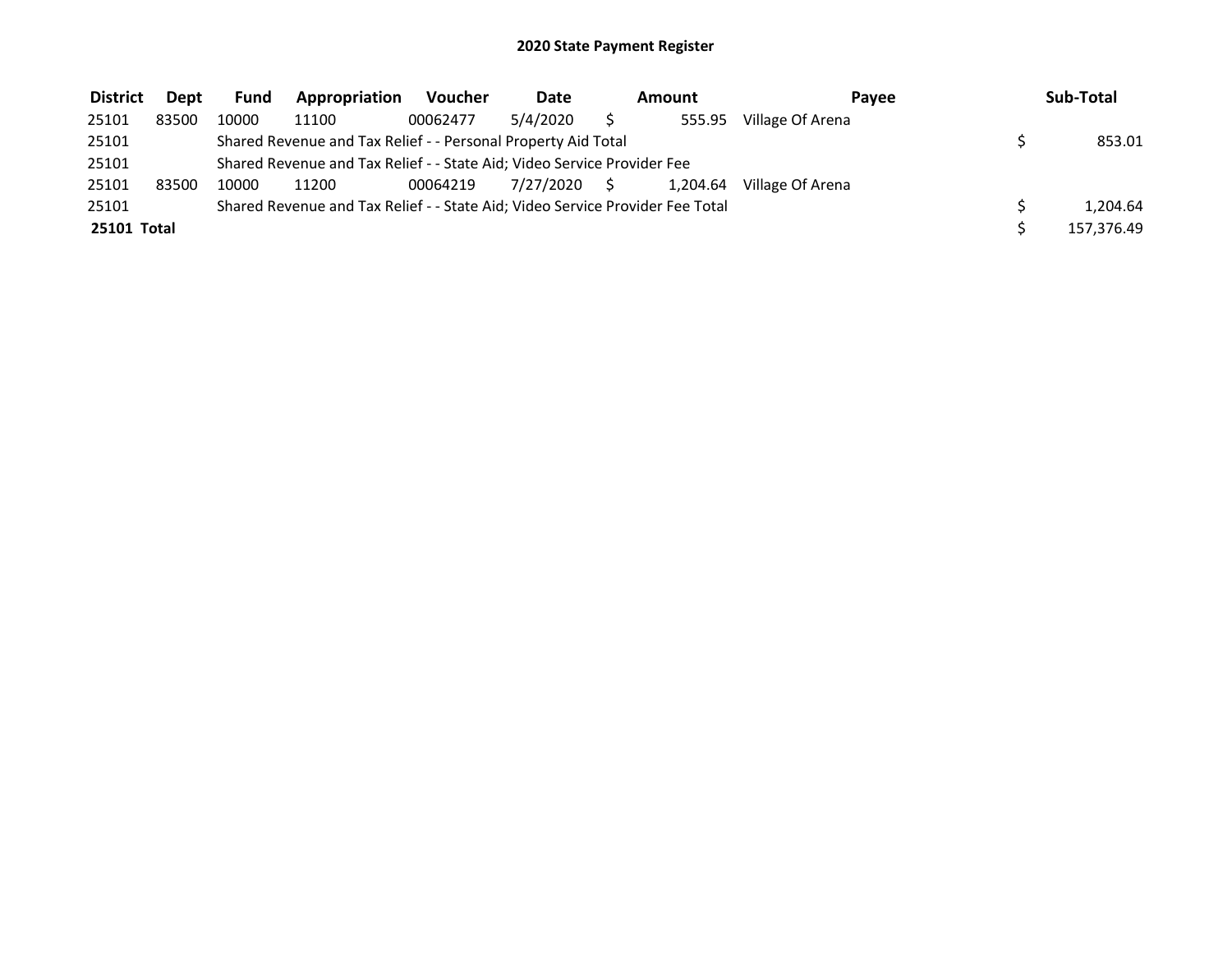| <b>District</b> | <b>Dept</b> | Fund  | Appropriation                                                         | Voucher  | <b>Date</b>   |      | Amount    | Payee                     | Sub-Total       |
|-----------------|-------------|-------|-----------------------------------------------------------------------|----------|---------------|------|-----------|---------------------------|-----------------|
| 25102           |             |       | Dept of Safety & Prof Services - - Fire Dues Distribution             |          |               |      |           |                           |                 |
| 25102           | 16500       | 10000 | 22500                                                                 | 00036220 | 7/17/2020     | \$   |           | 798.22 Village Of Avoca   |                 |
| 25102           |             |       | Dept of Safety & Prof Services - - Fire Dues Distribution Total       |          |               |      |           |                           | \$<br>798.22    |
| 25102           |             |       | Dept of Natural Resources - - Aids In Lieu Of Taxes - Gener           |          |               |      |           |                           |                 |
| 25102           | 37000       | 10000 | 50300                                                                 | 00405271 | 4/21/2020     | \$   | 69.19     | Village Of Avoca          |                 |
| 25102           | 37000       | 10000 | 50300                                                                 | 00435973 | 9/22/2020     | \$   | 1,722.16  | Village Of Avoca          |                 |
| 25102           |             |       | Dept of Natural Resources - - Aids In Lieu Of Taxes - Gener Total     |          |               |      |           |                           | \$<br>1,791.35  |
| 25102           |             |       | Dept of Natural Resources - - Resaids - Cnty Forst, Cl & Mfl          |          |               |      |           |                           |                 |
| 25102           | 37000       | 21200 | 57100                                                                 | 00417167 | 6/18/2020     | - \$ |           | 29.23 Village Of Avoca    |                 |
| 25102           |             |       | Dept of Natural Resources - - Resaids - Cnty Forst, Cl & Mfl Total    |          |               |      |           |                           | \$<br>29.23     |
| 25102           |             |       | Dept of Natural Resources - - Aids In Lieu Of Taxes - Sum S           |          |               |      |           |                           |                 |
| 25102           | 37000       | 21200 | 57900                                                                 | 00405272 | 4/21/2020     | - \$ |           | 479.73 Village Of Avoca   |                 |
| 25102           |             |       | Dept of Natural Resources - - Aids In Lieu Of Taxes - Sum S Total     |          |               |      |           |                           | \$<br>479.73    |
| 25102           |             |       | Dept of Natural Resources - - Fin Asst For Responsible Units          |          |               |      |           |                           |                 |
| 25102           | 37000       | 27400 | 67000                                                                 | 00413298 | 5/29/2020     | -\$  |           | 2,433.87 Village Of Avoca |                 |
| 25102           |             |       | Dept of Natural Resources - - Fin Asst For Responsible Units Total    |          |               |      |           |                           | \$<br>2,433.87  |
| 25102           |             |       | Dept of Natural Resources - - Land Acquisition                        |          |               |      |           |                           |                 |
| 25102           | 37000       | 36300 | <b>TA100</b>                                                          | 00414378 | 6/8/2020      | \$   | 7,067.28  | Village Of Avoca          |                 |
| 25102           | 37000       | 36300 | <b>TA100</b>                                                          | 00436583 | 10/1/2020     | \$   | 23,160.45 | Village Of Avoca          |                 |
| 25102           |             |       | Dept of Natural Resources - - Land Acquisition Total                  |          |               |      |           |                           | \$<br>30,227.73 |
| 25102           |             |       | WI Dept of Transportation - - Trns Aids To Mnc.-Sf                    |          |               |      |           |                           |                 |
| 25102           | 39500       | 21100 | 19100                                                                 | 00476161 | 1/6/2020      | \$   | 12,436.48 | Village Of Avoca          |                 |
| 25102           | 39500       | 21100 | 19100                                                                 | 00506016 | 4/6/2020      | \$   | 12,436.48 | Village Of Avoca          |                 |
| 25102           | 39500       | 21100 | 19100                                                                 | 00543008 | 7/6/2020      | \$   | 12,436.48 | Village Of Avoca          |                 |
| 25102           | 39500       | 21100 | 19100                                                                 | 00585834 | 10/5/2020     | \$   | 12,436.49 | Village Of Avoca          |                 |
| 25102           |             |       | WI Dept of Transportation - - Trns Aids To Mnc.-Sf Total              |          |               |      |           |                           | \$<br>49,745.93 |
| 25102           |             |       | Department of Justice - - Law Enforcement Train, Local                |          |               |      |           |                           |                 |
| 25102           | 45500       | 10000 | 23100                                                                 | 00090831 | 11/24/2020 \$ |      |           | 160.00 Village Of Avoca   |                 |
| 25102           |             |       | Department of Justice - - Law Enforcement Train, Local Total          |          |               |      |           |                           | \$<br>160.00    |
| 25102           |             |       | Department of Administration - - Federal Aid                          |          |               |      |           |                           |                 |
| 25102           | 50500       | 10000 | 14200                                                                 | 00129907 | 10/1/2020     | \$   |           | 9,979.48 Village Of Avoca |                 |
| 25102           |             |       | Department of Administration - - Federal Aid Total                    |          |               |      |           |                           | \$<br>9,979.48  |
| 25102           |             |       | Shared Revenue and Tax Relief - - Expenditure Restraint Program       |          |               |      |           |                           |                 |
| 25102           | 83500       | 10000 | 10100                                                                 | 00068126 | 7/27/2020     | \$   | 7,702.93  | Village Of Avoca          |                 |
| 25102           |             |       | Shared Revenue and Tax Relief - - Expenditure Restraint Program Total |          |               |      |           |                           | \$<br>7,702.93  |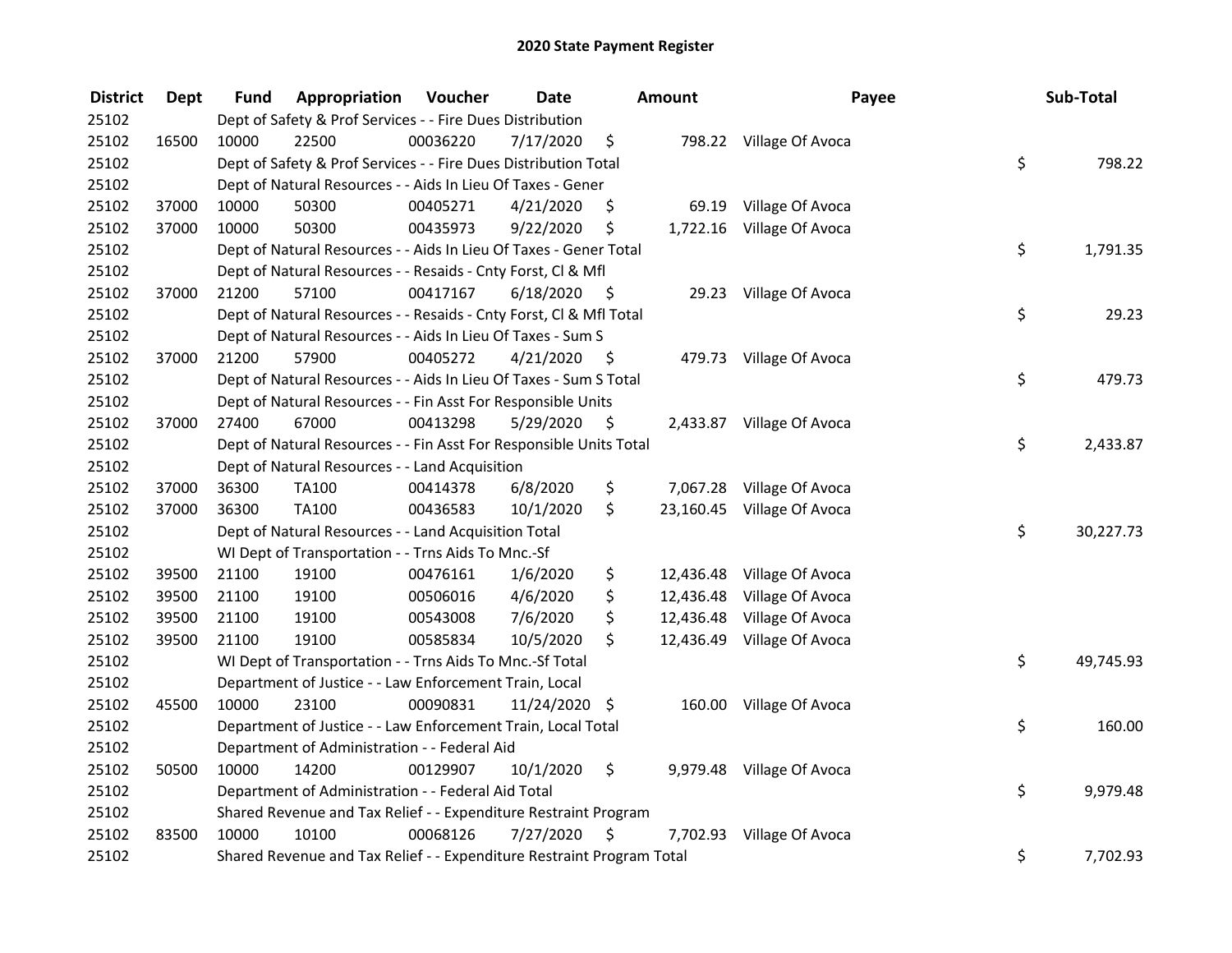| <b>District</b> | Dept  | <b>Fund</b> | Appropriation                                                    | <b>Voucher</b> | Date          |    | <b>Amount</b> | Payee            |     | Sub-Total  |
|-----------------|-------|-------------|------------------------------------------------------------------|----------------|---------------|----|---------------|------------------|-----|------------|
| 25102           |       |             | Shared Revenue and Tax Relief - - County And Municipal Aid       |                |               |    |               |                  |     |            |
| 25102           | 83500 | 10000       | 10500                                                            | 00068126       | 7/27/2020     | S. | 23,433.14     | Village Of Avoca |     |            |
| 25102           | 83500 | 10000       | 10500                                                            | 00072092       | 11/16/2020 \$ |    | 132,787.76    | Village Of Avoca |     |            |
| 25102           |       |             | Shared Revenue and Tax Relief - - County And Municipal Aid Total |                |               |    |               |                  | \$. | 156,220.90 |
| 25102           |       |             | Shared Revenue and Tax Relief - - Exempt Computer Aid            |                |               |    |               |                  |     |            |
| 25102           | 83500 | 10000       | 10900                                                            | 00065277       | 7/27/2020     | Ŝ. | 70.67         | Village Of Avoca |     |            |
| 25102           | 83500 | 10000       | 10900                                                            | 00067039       | 7/27/2020     | S  | 9.01          | Village Of Avoca |     |            |
| 25102           |       |             | Shared Revenue and Tax Relief - - Exempt Computer Aid Total      |                |               |    |               |                  | \$  | 79.68      |
| 25102           |       |             | Shared Revenue and Tax Relief - - Personal Property Aid          |                |               |    |               |                  |     |            |
| 25102           | 83500 | 10000       | 11100                                                            | 00060655       | 5/4/2020      | Ś. | 25.70         | Village Of Avoca |     |            |
| 25102           | 83500 | 10000       | 11100                                                            | 00062478       | 5/4/2020      | \$ | 146.74        | Village Of Avoca |     |            |
| 25102           |       |             | Shared Revenue and Tax Relief - - Personal Property Aid Total    |                |               |    |               |                  | \$  | 172.44     |
| 25102           |       |             | Shared Revenue and Tax Relief - - Lottery & Gaming Credit        |                |               |    |               |                  |     |            |
| 25102           | 83500 | 52100       | 36300                                                            | 00055322       | 3/23/2020     | S  | 981.91        | Village Of Avoca |     |            |
| 25102           |       |             | Shared Revenue and Tax Relief - - Lottery & Gaming Credit Total  |                |               |    |               |                  | \$  | 981.91     |
| 25102 Total     |       |             |                                                                  |                |               |    |               |                  |     | 260,803.40 |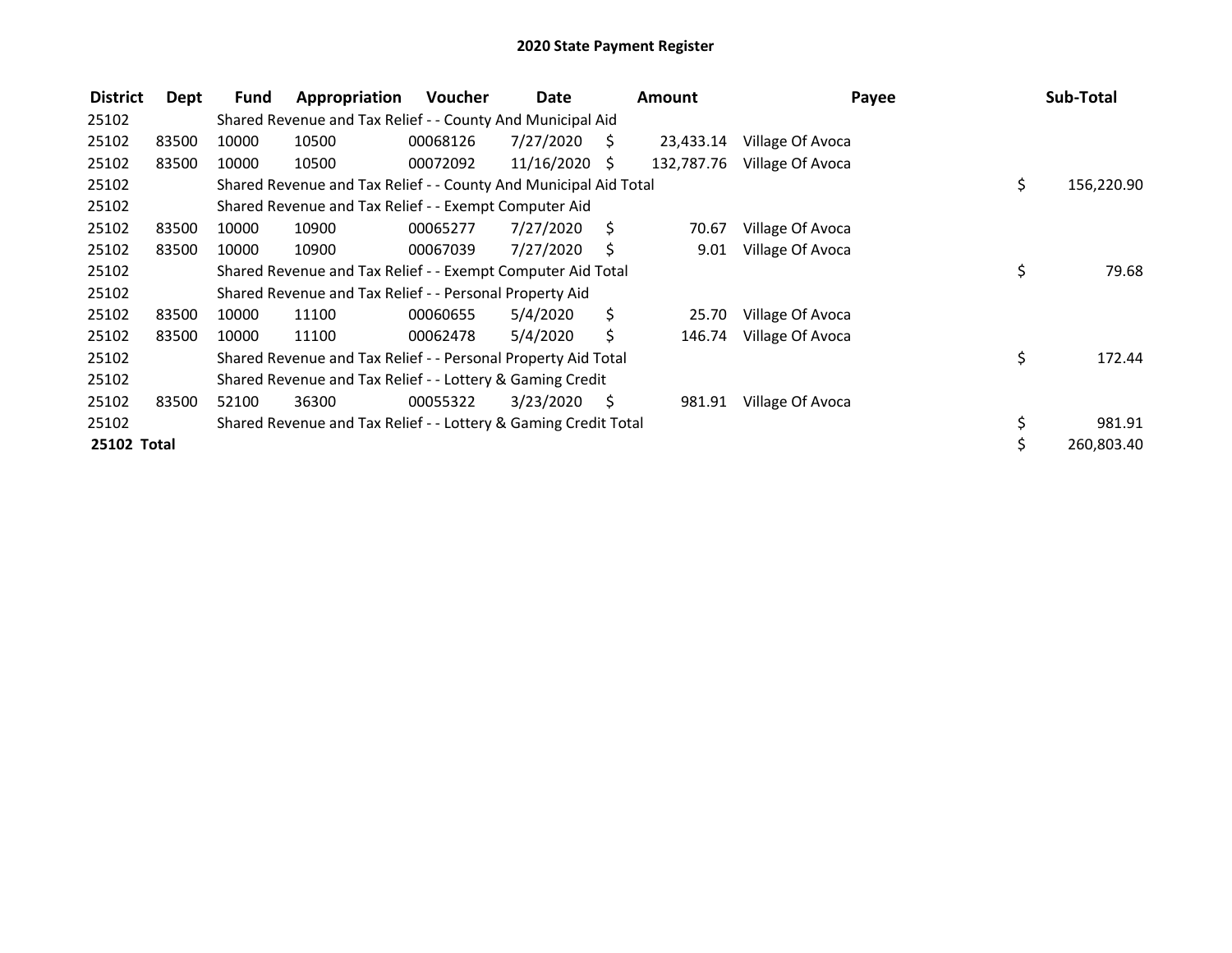| <b>District</b> | <b>Dept</b> | Fund  | Appropriation                                                                   | Voucher  | <b>Date</b>             | <b>Amount</b>   | Payee                          | Sub-Total       |
|-----------------|-------------|-------|---------------------------------------------------------------------------------|----------|-------------------------|-----------------|--------------------------------|-----------------|
| 25106           |             |       | Dept of Safety & Prof Services - - Fire Dues Distribution                       |          |                         |                 |                                |                 |
| 25106           | 16500       | 10000 | 22500                                                                           | 00036221 | 7/20/2020               | \$              | 6,351.75 Village Of Barneveld  |                 |
| 25106           |             |       | Dept of Safety & Prof Services - - Fire Dues Distribution Total                 |          |                         |                 |                                | \$<br>6,351.75  |
| 25106           |             |       | Dept of Natural Resources - - Aids In Lieu Of Taxes - Gener                     |          |                         |                 |                                |                 |
| 25106           | 37000       | 10000 | 50300                                                                           | 00403776 | 4/21/2020               | \$              | 52.19 Village Of Barneveld     |                 |
| 25106           |             |       | Dept of Natural Resources - - Aids In Lieu Of Taxes - Gener Total               |          |                         |                 |                                | \$<br>52.19     |
| 25106           |             |       | Dept of Natural Resources - - Fin Asst For Responsible Units                    |          |                         |                 |                                |                 |
| 25106           | 37000       | 27400 | 67000                                                                           | 00412836 | 5/29/2020               | \$              | 1,897.50 Village Of Barneveld  |                 |
| 25106           |             |       | Dept of Natural Resources - - Fin Asst For Responsible Units Total              |          |                         |                 |                                | \$<br>1,897.50  |
| 25106           |             |       | WI Dept of Transportation - - Hwy Sfty Loc Aid Ffd                              |          |                         |                 |                                |                 |
| 25106           | 39500       | 21100 | 18500                                                                           | 00482188 | 1/16/2020               | \$              | 4,000.00 Village Of Barneveld  |                 |
| 25106           | 39500       | 21100 | 18500                                                                           | 00588876 | 9/23/2020               | \$              | 4,000.00 Village Of Barneveld  |                 |
| 25106           |             |       | WI Dept of Transportation - - Hwy Sfty Loc Aid Ffd Total                        |          |                         |                 |                                | \$<br>8,000.00  |
| 25106           |             |       | WI Dept of Transportation - - Trns Aids To Mnc.-Sf                              |          |                         |                 |                                |                 |
| 25106           | 39500       | 21100 | 19100                                                                           | 00476162 | 1/6/2020                | \$              | 16,453.77 Village Of Barneveld |                 |
| 25106           | 39500       | 21100 | 19100                                                                           | 00506017 | 4/6/2020                | \$<br>16,453.77 | Village Of Barneveld           |                 |
| 25106           | 39500       | 21100 | 19100                                                                           | 00543009 | 7/6/2020                | \$<br>16,453.77 | Village Of Barneveld           |                 |
| 25106           | 39500       | 21100 | 19100                                                                           | 00585835 | 10/5/2020               | \$              | 16,453.78 Village Of Barneveld |                 |
| 25106           |             |       | WI Dept of Transportation - - Trns Aids To Mnc.-Sf Total                        |          |                         |                 |                                | \$<br>65,815.09 |
| 25106           |             |       | Department of Health Services - - Prepaid Medical Transport Reimbursement       |          |                         |                 |                                |                 |
| 25106           | 43500       | 10000 | 16300                                                                           |          | AMBULANCE 11/16/2020 \$ | 2,000.00        | Village Of Barneveld           |                 |
| 25106           |             |       | Department of Health Services - - Prepaid Medical Transport Reimbursement Total |          |                         |                 |                                | \$<br>2,000.00  |
| 25106           |             |       | Department of Justice - - Law Enforcement Train, Local                          |          |                         |                 |                                |                 |
| 25106           | 45500       | 10000 | 23100                                                                           | 00090793 | 11/27/2020 \$           |                 | 480.00 Village Of Barneveld    |                 |
| 25106           |             |       | Department of Justice - - Law Enforcement Train, Local Total                    |          |                         |                 |                                | \$<br>480.00    |
| 25106           |             |       | Department of Administration - - Federal Aid                                    |          |                         |                 |                                |                 |
| 25106           | 50500       | 10000 | 14200                                                                           | 00126643 | 8/12/2020               | \$              | 3,725.58 Village Of Barneveld  |                 |
| 25106           | 50500       | 10000 | 14200                                                                           | 00129908 | 10/2/2020               | \$<br>4,855.31  | Village Of Barneveld           |                 |
| 25106           | 50500       | 10000 | 14200                                                                           | 00132155 | 11/13/2020              | \$<br>8,240.16  | Village Of Barneveld           |                 |
| 25106           | 50500       | 10000 | 14200                                                                           | 00134557 | 12/10/2020              | \$<br>2,932.03  | Village Of Barneveld           |                 |
| 25106           |             |       | Department of Administration - - Federal Aid Total                              |          |                         |                 |                                | \$<br>19,753.08 |
| 25106           |             |       | Elections Commission - - 2018 Hava Election Security                            |          |                         |                 |                                |                 |
| 25106           | 51000       | 22000 | 18200                                                                           | 00003339 | 6/24/2020               | \$              | 1,048.10 Village Of Barneveld  |                 |
| 25106           |             |       | Elections Commission - - 2018 Hava Election Security Total                      |          |                         |                 |                                | \$<br>1,048.10  |
| 25106           |             |       | Shared Revenue and Tax Relief - - Expenditure Restraint Program                 |          |                         |                 |                                |                 |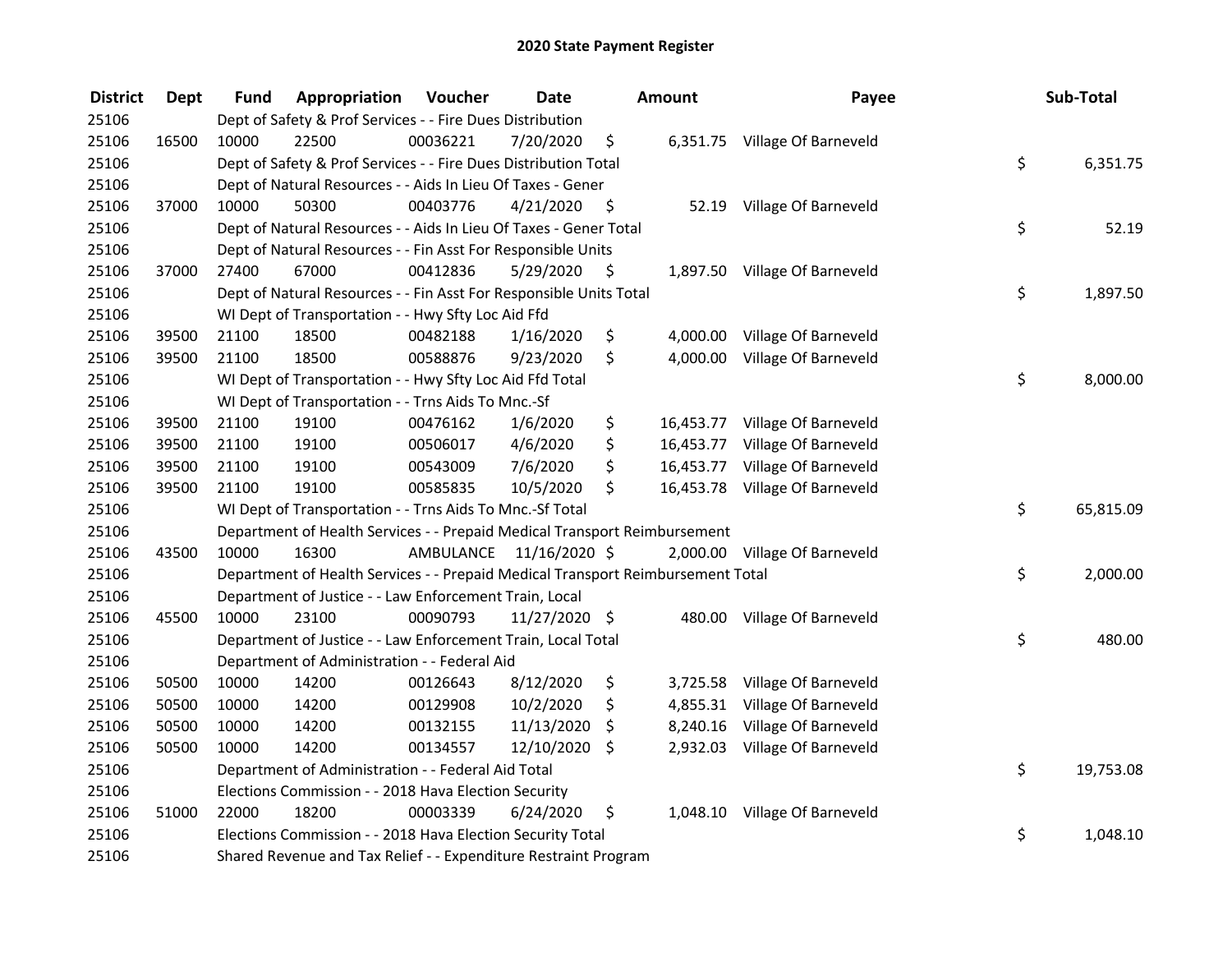| <b>District</b> | Dept  | Fund  | Appropriation                                                                 | Voucher  | Date            |      | Amount    | Payee                |     | Sub-Total  |
|-----------------|-------|-------|-------------------------------------------------------------------------------|----------|-----------------|------|-----------|----------------------|-----|------------|
| 25106           | 83500 | 10000 | 10100                                                                         | 00068127 | 7/27/2020       | \$.  | 19,981.51 | Village Of Barneveld |     |            |
| 25106           |       |       | Shared Revenue and Tax Relief - - Expenditure Restraint Program Total         |          |                 |      |           |                      | \$. | 19,981.51  |
| 25106           |       |       | Shared Revenue and Tax Relief - - County And Municipal Aid                    |          |                 |      |           |                      |     |            |
| 25106           | 83500 | 10000 | 10500                                                                         | 00068127 | 7/27/2020       | - S  | 9,227.65  | Village Of Barneveld |     |            |
| 25106           | 83500 | 10000 | 10500                                                                         | 00072093 | $11/16/2020$ \$ |      | 50,290.04 | Village Of Barneveld |     |            |
| 25106           |       |       | Shared Revenue and Tax Relief - - County And Municipal Aid Total              |          |                 |      |           |                      | \$. | 59,517.69  |
| 25106           |       |       | Shared Revenue and Tax Relief - - Exempt Computer Aid                         |          |                 |      |           |                      |     |            |
| 25106           | 83500 | 10000 | 10900                                                                         | 00065278 | 7/27/2020       | S.   | 266.05    | Village Of Barneveld |     |            |
| 25106           | 83500 | 10000 | 10900                                                                         | 00067040 | 7/27/2020       | S    | 666.72    | Village Of Barneveld |     |            |
| 25106           |       |       | Shared Revenue and Tax Relief - - Exempt Computer Aid Total                   |          |                 |      |           |                      | \$  | 932.77     |
| 25106           |       |       | Shared Revenue and Tax Relief - - Personal Property Aid                       |          |                 |      |           |                      |     |            |
| 25106           | 83500 | 10000 | 11100                                                                         | 00060656 | 5/4/2020        | S.   | 2,495.69  | Village Of Barneveld |     |            |
| 25106           | 83500 | 10000 | 11100                                                                         | 00062479 | 5/4/2020        | \$.  | 5,877.70  | Village Of Barneveld |     |            |
| 25106           |       |       | Shared Revenue and Tax Relief - - Personal Property Aid Total                 |          |                 |      |           |                      | \$  | 8,373.39   |
| 25106           |       |       | Shared Revenue and Tax Relief - - State Aid; Video Service Provider Fee       |          |                 |      |           |                      |     |            |
| 25106           | 83500 | 10000 | 11200                                                                         | 00064220 | 7/27/2020       | - \$ | 1,528.82  | Village Of Barneveld |     |            |
| 25106           |       |       | Shared Revenue and Tax Relief - - State Aid; Video Service Provider Fee Total |          |                 |      |           |                      |     | 1,528.82   |
| 25106 Total     |       |       |                                                                               |          |                 |      |           |                      | Ś.  | 195,731.89 |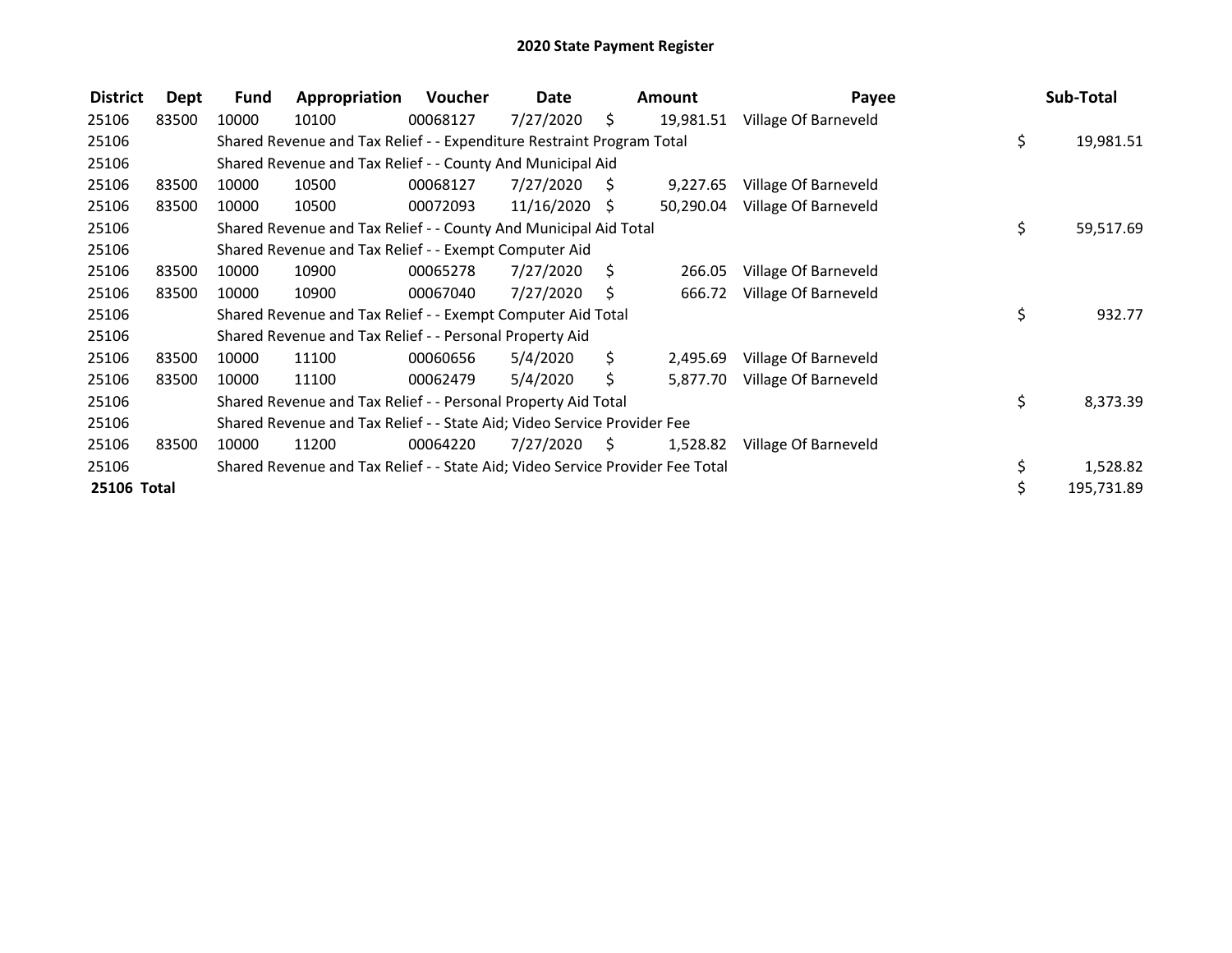| <b>District</b>    | Dept  | Fund  | Appropriation                                                          | Voucher  | Date          |                     | <b>Amount</b> | Payee                     | Sub-Total      |
|--------------------|-------|-------|------------------------------------------------------------------------|----------|---------------|---------------------|---------------|---------------------------|----------------|
| 25108              |       |       | Dept of Natural Resources - - Resaids - Fire Suppress Grant            |          |               |                     |               |                           |                |
| 25108              | 37000 | 21200 | 54500                                                                  | 00391906 | 3/3/2020      | S.                  | 2,071.55      | Village of Blanchardville |                |
| 25108              |       |       | Dept of Natural Resources - - Resaids - Fire Suppress Grant Total      |          |               |                     |               |                           | \$<br>2,071.55 |
| 25108              |       |       | Dept of Natural Resources - - Fin Asst For Responsible Units           |          |               |                     |               |                           |                |
| 25108              | 37000 | 27400 | 67000                                                                  | 00413637 | 6/9/2020      | \$.                 | 3,025.70      | Village of Blanchardville |                |
| 25108              |       |       | Dept of Natural Resources - - Fin Asst For Responsible Units Total     |          |               |                     |               |                           | \$<br>3,025.70 |
| 25108              |       |       | Department of Health Services - - Emergency Medical Services, Ai       |          |               |                     |               |                           |                |
| 25108              | 43500 | 10000 | 11900                                                                  | 00378988 | 9/15/2020     | $\ddot{\mathsf{S}}$ | 5.486.94      | Village of Blanchardville |                |
| 25108              |       |       | Department of Health Services - - Emergency Medical Services, Ai Total |          |               |                     |               |                           | \$<br>5,486.94 |
| 25108              |       |       | Department of Justice - - Law Enforcement Train, Local                 |          |               |                     |               |                           |                |
| 25108              | 45500 | 10000 | 23100                                                                  | 00090812 | 11/25/2020 \$ |                     | 320.00        | Village of Blanchardville |                |
| 25108              |       |       | Department of Justice - - Law Enforcement Train, Local Total           |          |               |                     |               |                           | \$<br>320.00   |
| 25108              |       |       | Elections Commission - - 2018 Hava Election Security                   |          |               |                     |               |                           |                |
| 25108              | 51000 | 22000 | 18200                                                                  | 00004030 | 7/31/2020     | - \$                | 902.70        | Village of Blanchardville |                |
| 25108              |       |       | Elections Commission - - 2018 Hava Election Security Total             |          |               |                     |               |                           | \$<br>902.70   |
| 25108              |       |       | Shared Revenue and Tax Relief - - Personal Property Aid                |          |               |                     |               |                           |                |
| 25108              | 83500 | 10000 | 11100                                                                  | 00060657 | 5/4/2020      | \$.                 | 6.95          | Village of Blanchardville |                |
| 25108              |       |       | Shared Revenue and Tax Relief - - Personal Property Aid Total          |          |               |                     |               |                           | \$<br>6.95     |
| <b>25108 Total</b> |       |       |                                                                        |          |               |                     |               |                           | 11,813.84      |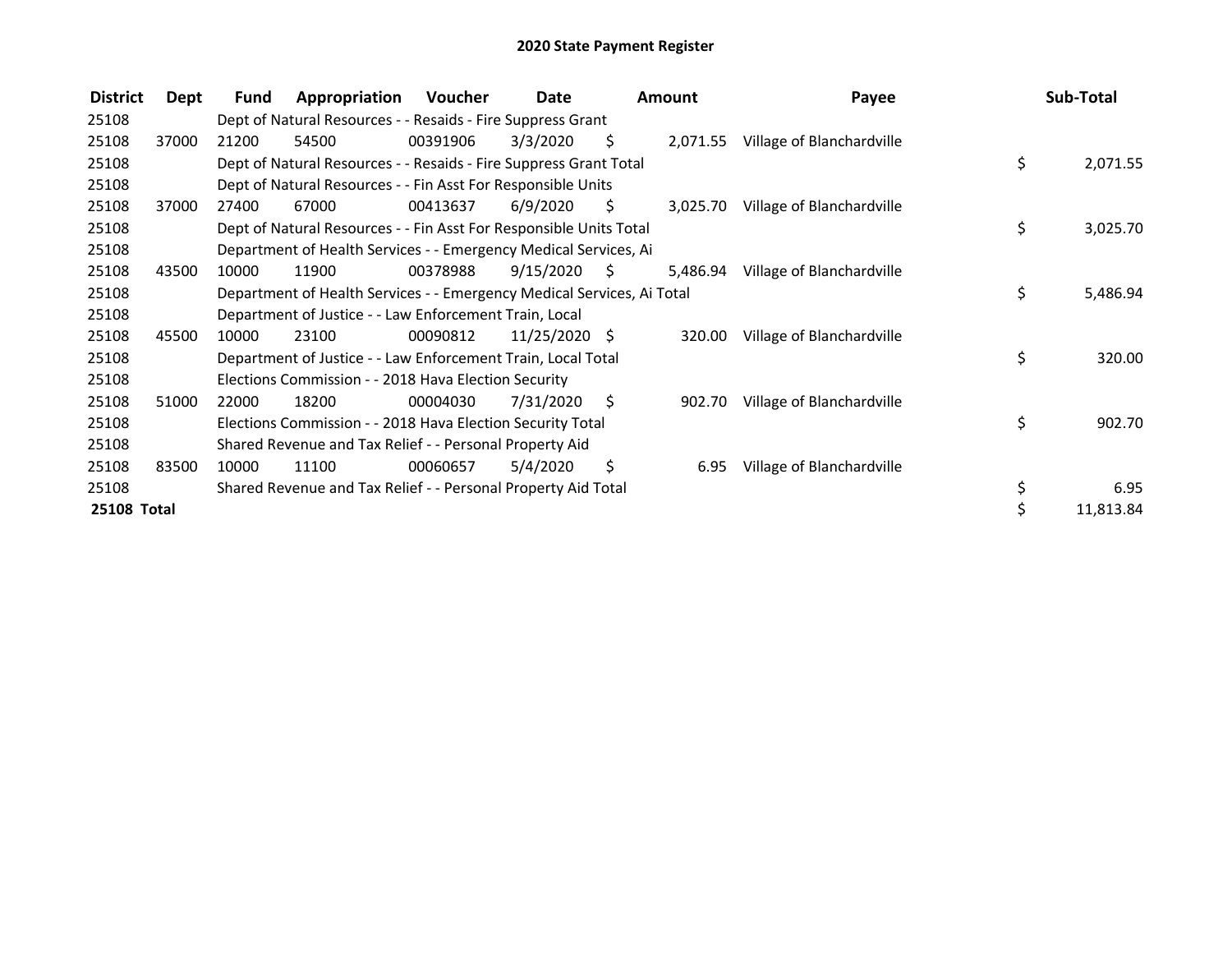| <b>District</b>    | <b>Dept</b> | <b>Fund</b> | Appropriation                                                      | Voucher  | <b>Date</b> |     | <b>Amount</b> | Payee                     | Sub-Total        |
|--------------------|-------------|-------------|--------------------------------------------------------------------|----------|-------------|-----|---------------|---------------------------|------------------|
| 25111              |             |             | Dept of Safety & Prof Services - - Fire Dues Distribution          |          |             |     |               |                           |                  |
| 25111              | 16500       | 10000       | 22500                                                              | 00036222 | 7/17/2020   | \$  |               | 1,198.73 Village Of Cobb  |                  |
| 25111              |             |             | Dept of Safety & Prof Services - - Fire Dues Distribution Total    |          |             |     |               |                           | \$<br>1,198.73   |
| 25111              |             |             | Dept of Natural Resources - - Fin Asst For Responsible Units       |          |             |     |               |                           |                  |
| 25111              | 37000       | 27400       | 67000                                                              | 00413422 | 5/29/2020   | \$  |               | 1,807.18 Village Of Cobb  |                  |
| 25111              |             |             | Dept of Natural Resources - - Fin Asst For Responsible Units Total |          |             |     |               |                           | \$<br>1,807.18   |
| 25111              |             |             | WI Dept of Transportation - - Trns Aids To Mnc.-Sf                 |          |             |     |               |                           |                  |
| 25111              | 39500       | 21100       | 19100                                                              | 00476163 | 1/6/2020    | \$  |               | 4,795.92 Village Of Cobb  |                  |
| 25111              | 39500       | 21100       | 19100                                                              | 00506018 | 4/6/2020    | \$  | 4,795.92      | Village Of Cobb           |                  |
| 25111              | 39500       | 21100       | 19100                                                              | 00543010 | 7/6/2020    | \$  |               | 4,795.92 Village Of Cobb  |                  |
| 25111              | 39500       | 21100       | 19100                                                              | 00585836 | 10/5/2020   | \$  |               | 4,795.92 Village Of Cobb  |                  |
| 25111              |             |             | WI Dept of Transportation - - Trns Aids To Mnc.-Sf Total           |          |             |     |               |                           | \$<br>19,183.68  |
| 25111              |             |             | Department of Administration - - Federal Aid                       |          |             |     |               |                           |                  |
| 25111              | 50500       | 10000       | 14200                                                              | 00126644 | 8/12/2020   | \$  |               | 6,907.22 Village Of Cobb  |                  |
| 25111              | 50500       | 10000       | 14200                                                              | 00129909 | 10/2/2020   | \$  |               | 3,240.00 Village Of Cobb  |                  |
| 25111              |             |             | Department of Administration - - Federal Aid Total                 |          |             |     |               |                           | \$<br>10,147.22  |
| 25111              |             |             | Elections Commission - - 2018 Hava Election Security               |          |             |     |               |                           |                  |
| 25111              | 51000       | 22000       | 18200                                                              | 00003318 | 6/24/2020   | \$  |               | 503.60 Village Of Cobb    |                  |
| 25111              |             |             | Elections Commission - - 2018 Hava Election Security Total         |          |             |     |               |                           | \$<br>503.60     |
| 25111              |             |             | Shared Revenue and Tax Relief - - County And Municipal Aid         |          |             |     |               |                           |                  |
| 25111              | 83500       | 10000       | 10500                                                              | 00068128 | 7/27/2020   | S   |               | 16,508.14 Village Of Cobb |                  |
| 25111              | 83500       | 10000       | 10500                                                              | 00072094 | 11/16/2020  | -\$ |               | 93,546.11 Village Of Cobb |                  |
| 25111              |             |             | Shared Revenue and Tax Relief - - County And Municipal Aid Total   |          |             |     |               |                           | \$<br>110,054.25 |
| 25111              |             |             | Shared Revenue and Tax Relief - - Exempt Computer Aid              |          |             |     |               |                           |                  |
| 25111              | 83500       | 10000       | 10900                                                              | 00065279 | 7/27/2020   | \$  | 99.77         | Village Of Cobb           |                  |
| 25111              |             |             | Shared Revenue and Tax Relief - - Exempt Computer Aid Total        |          |             |     |               |                           | \$<br>99.77      |
| 25111              |             |             | Shared Revenue and Tax Relief - - Utility Aid                      |          |             |     |               |                           |                  |
| 25111              | 83500       | 10000       | 11000                                                              | 00068128 | 7/27/2020   | \$  | 9.21          | Village Of Cobb           |                  |
| 25111              | 83500       | 10000       | 11000                                                              | 00072094 | 11/16/2020  | \$  | 56.63         | Village Of Cobb           |                  |
| 25111              |             |             | Shared Revenue and Tax Relief - - Utility Aid Total                |          |             |     |               |                           | \$<br>65.84      |
| 25111              |             |             | Shared Revenue and Tax Relief - - Personal Property Aid            |          |             |     |               |                           |                  |
| 25111              | 83500       | 10000       | 11100                                                              | 00060658 | 5/4/2020    | \$  |               | 2,614.22 Village Of Cobb  |                  |
| 25111              |             |             | Shared Revenue and Tax Relief - - Personal Property Aid Total      |          |             |     |               |                           | \$<br>2,614.22   |
| <b>25111 Total</b> |             |             |                                                                    |          |             |     |               |                           | \$<br>145,674.49 |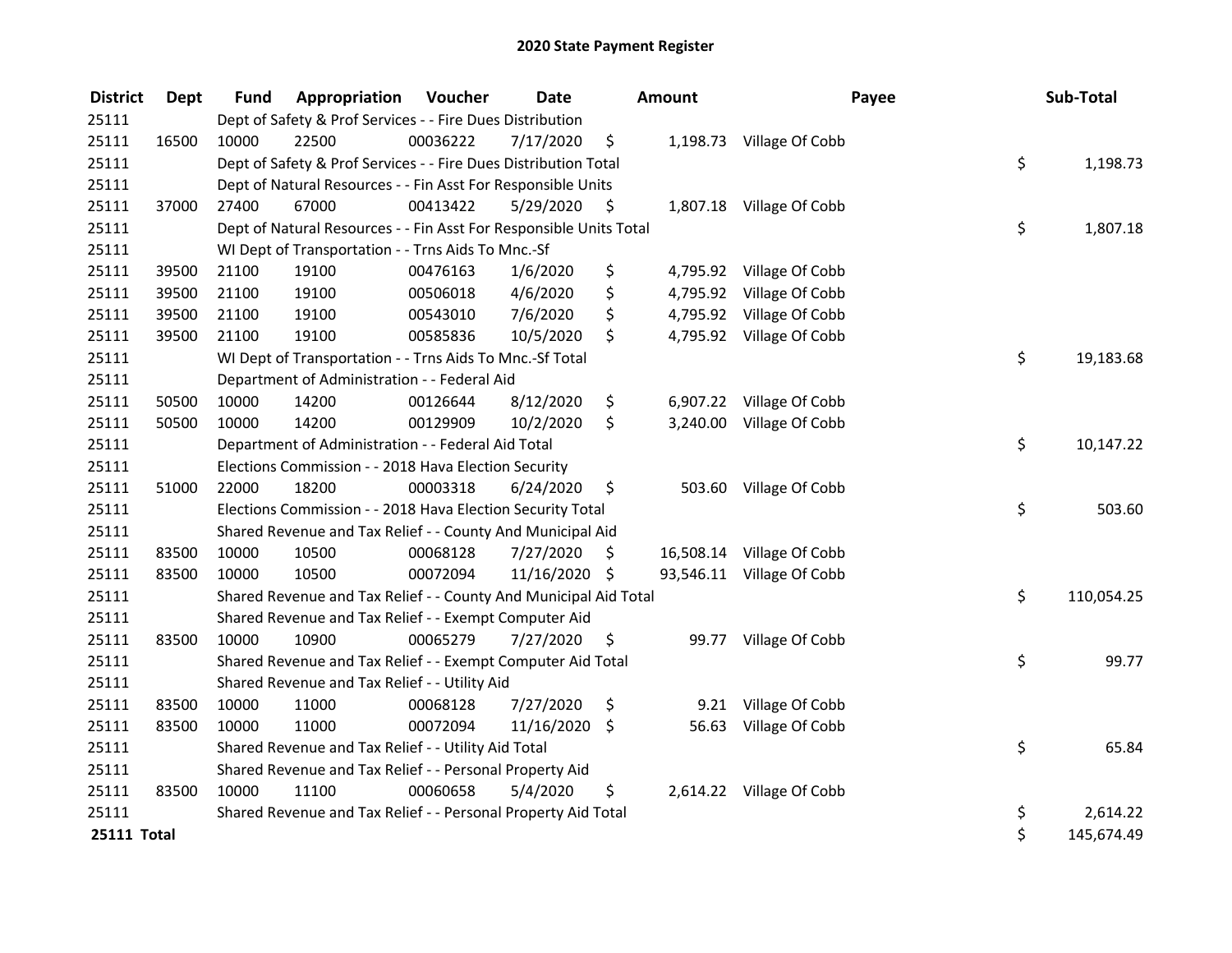| <b>District</b> | <b>Dept</b> | Fund  | Appropriation                                                                   | Voucher  | <b>Date</b>             |      | <b>Amount</b> | Payee                          | Sub-Total        |
|-----------------|-------------|-------|---------------------------------------------------------------------------------|----------|-------------------------|------|---------------|--------------------------------|------------------|
| 25136           |             |       | Dept of Safety & Prof Services - - Fire Dues Distribution                       |          |                         |      |               |                                |                  |
| 25136           | 16500       | 10000 | 22500                                                                           | 00036223 | 7/20/2020               | \$   |               | 1,885.20 Village Of Highland   |                  |
| 25136           |             |       | Dept of Safety & Prof Services - - Fire Dues Distribution Total                 |          |                         |      |               |                                | \$<br>1,885.20   |
| 25136           |             |       | Dept of Natural Resources - - General Program Operations --                     |          |                         |      |               |                                |                  |
| 25136           | 37000       | 21200 | 25400                                                                           | 00448273 | 12/9/2020               | \$   | 305.00        | Village Of Highland            |                  |
| 25136           | 37000       | 21200 | 25400                                                                           | 00453039 | 12/30/2020 \$           |      | 520.00        | Village Of Highland            |                  |
| 25136           |             |       | Dept of Natural Resources - - General Program Operations -- Total               |          |                         |      |               |                                | \$<br>825.00     |
| 25136           |             |       | Dept of Natural Resources - - Fin Asst For Responsible Units                    |          |                         |      |               |                                |                  |
| 25136           | 37000       | 27400 | 67000                                                                           | 00413140 | 5/29/2020               | - \$ |               | 2,414.06 Village Of Highland   |                  |
| 25136           |             |       | Dept of Natural Resources - - Fin Asst For Responsible Units Total              |          |                         |      |               |                                | \$<br>2,414.06   |
| 25136           |             |       | WI Dept of Transportation - - Trns Aids To Mnc.-Sf                              |          |                         |      |               |                                |                  |
| 25136           | 39500       | 21100 | 19100                                                                           | 00476164 | 1/6/2020                | \$   |               | 12,934.58 Village Of Highland  |                  |
| 25136           | 39500       | 21100 | 19100                                                                           | 00506019 | 4/6/2020                | \$   | 12,934.58     | Village Of Highland            |                  |
| 25136           | 39500       | 21100 | 19100                                                                           | 00543011 | 7/6/2020                | \$   | 12,934.58     | Village Of Highland            |                  |
| 25136           | 39500       | 21100 | 19100                                                                           | 00585837 | 10/5/2020               | \$   |               | 12,934.59 Village Of Highland  |                  |
| 25136           |             |       | WI Dept of Transportation - - Trns Aids To Mnc.-Sf Total                        |          |                         |      |               |                                | \$<br>51,738.33  |
| 25136           |             |       | Department of Health Services - - Prepaid Medical Transport Reimbursement       |          |                         |      |               |                                |                  |
| 25136           | 43500       | 10000 | 16300                                                                           |          | AMBULANCE 11/16/2020 \$ |      |               | 2,074.53 Village Of Highland   |                  |
| 25136           |             |       | Department of Health Services - - Prepaid Medical Transport Reimbursement Total |          |                         |      |               |                                | \$<br>2,074.53   |
| 25136           |             |       | Department of Justice - - Law Enforcement Train, Local                          |          |                         |      |               |                                |                  |
| 25136           | 45500       | 10000 | 23100                                                                           | 00091227 | 12/2/2020               | \$   |               | 320.00 Village Of Highland     |                  |
| 25136           |             |       | Department of Justice - - Law Enforcement Train, Local Total                    |          |                         |      |               |                                | \$<br>320.00     |
| 25136           |             |       | Department of Administration - - Federal Aid                                    |          |                         |      |               |                                |                  |
| 25136           | 50500       | 10000 | 14200                                                                           | 00129910 | 10/2/2020               | \$   |               | 9,185.00 Village Of Highland   |                  |
| 25136           | 50500       | 10000 | 14200                                                                           | 00134558 | 12/10/2020              | \$   | 4,406.00      | Village Of Highland            |                  |
| 25136           | 50500       | 10000 | 14200                                                                           | 00136286 | 12/17/2020 \$           |      | 812.68        | Village Of Highland            |                  |
| 25136           |             |       | Department of Administration - - Federal Aid Total                              |          |                         |      |               |                                | \$<br>14,403.68  |
| 25136           |             |       | Elections Commission - - 2018 Hava Election Security                            |          |                         |      |               |                                |                  |
| 25136           | 51000       | 22000 | 18200                                                                           | 00004672 | 9/18/2020               | \$   |               | 697.20 Village Of Highland     |                  |
| 25136           |             |       | Elections Commission - - 2018 Hava Election Security Total                      |          |                         |      |               |                                | \$<br>697.20     |
| 25136           |             |       | Shared Revenue and Tax Relief - - County And Municipal Aid                      |          |                         |      |               |                                |                  |
| 25136           | 83500       | 10000 | 10500                                                                           | 00068129 | 7/27/2020               | \$   |               | 27,730.30 Village Of Highland  |                  |
| 25136           | 83500       | 10000 | 10500                                                                           | 00072095 | 11/16/2020 \$           |      |               | 155,063.86 Village Of Highland |                  |
| 25136           |             |       | Shared Revenue and Tax Relief - - County And Municipal Aid Total                |          |                         |      |               |                                | \$<br>182,794.16 |
| 25136           |             |       | Shared Revenue and Tax Relief - - Exempt Computer Aid                           |          |                         |      |               |                                |                  |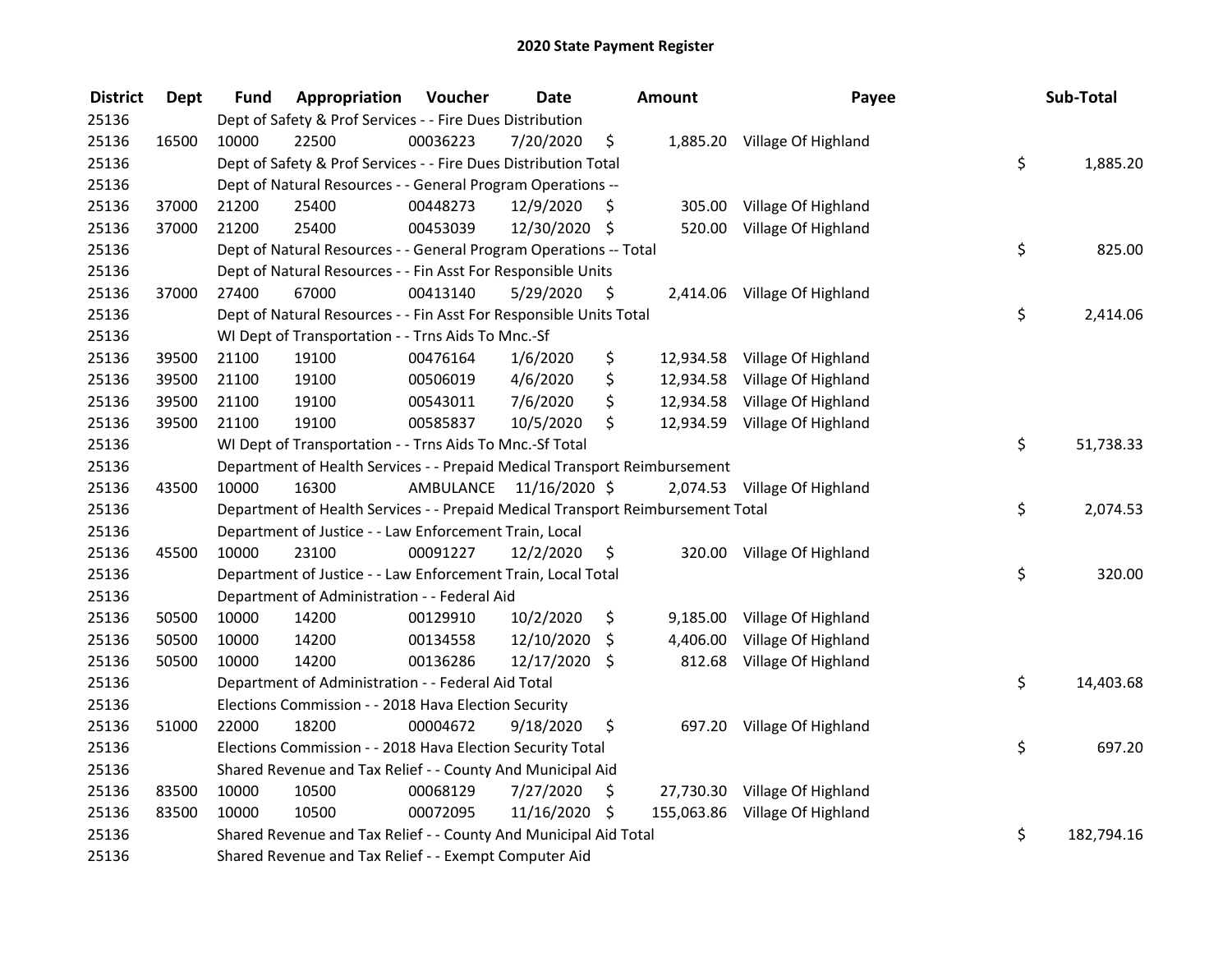| <b>District</b> | Dept  | <b>Fund</b> | Appropriation                                                   | <b>Voucher</b> | <b>Date</b> |   | Amount   | Payee               | Sub-Total  |
|-----------------|-------|-------------|-----------------------------------------------------------------|----------------|-------------|---|----------|---------------------|------------|
| 25136           | 83500 | 10000       | 10900                                                           | 00065280       | 7/27/2020   |   | 235.91   | Village Of Highland |            |
| 25136           |       |             | Shared Revenue and Tax Relief - - Exempt Computer Aid Total     |                |             |   |          |                     | 235.91     |
| 25136           |       |             | Shared Revenue and Tax Relief - - Personal Property Aid         |                |             |   |          |                     |            |
| 25136           | 83500 | 10000       | 11100                                                           | 00060659       | 5/4/2020    |   | 931.12   | Village Of Highland |            |
| 25136           | 83500 | 10000       | 11100                                                           | 00062480       | 5/4/2020    |   | 1,612.39 | Village Of Highland |            |
| 25136           |       |             | Shared Revenue and Tax Relief - - Personal Property Aid Total   |                |             |   |          |                     | 2,543.51   |
| 25136           |       |             | Shared Revenue and Tax Relief - - Lottery & Gaming Credit       |                |             |   |          |                     |            |
| 25136           | 83500 | 52100       | 36300                                                           | 00055323       | 3/23/2020   | S | 132.72   | Village Of Highland |            |
| 25136           |       |             | Shared Revenue and Tax Relief - - Lottery & Gaming Credit Total |                |             |   |          |                     | 132.72     |
| 25136 Total     |       |             |                                                                 |                |             |   |          |                     | 260,064.30 |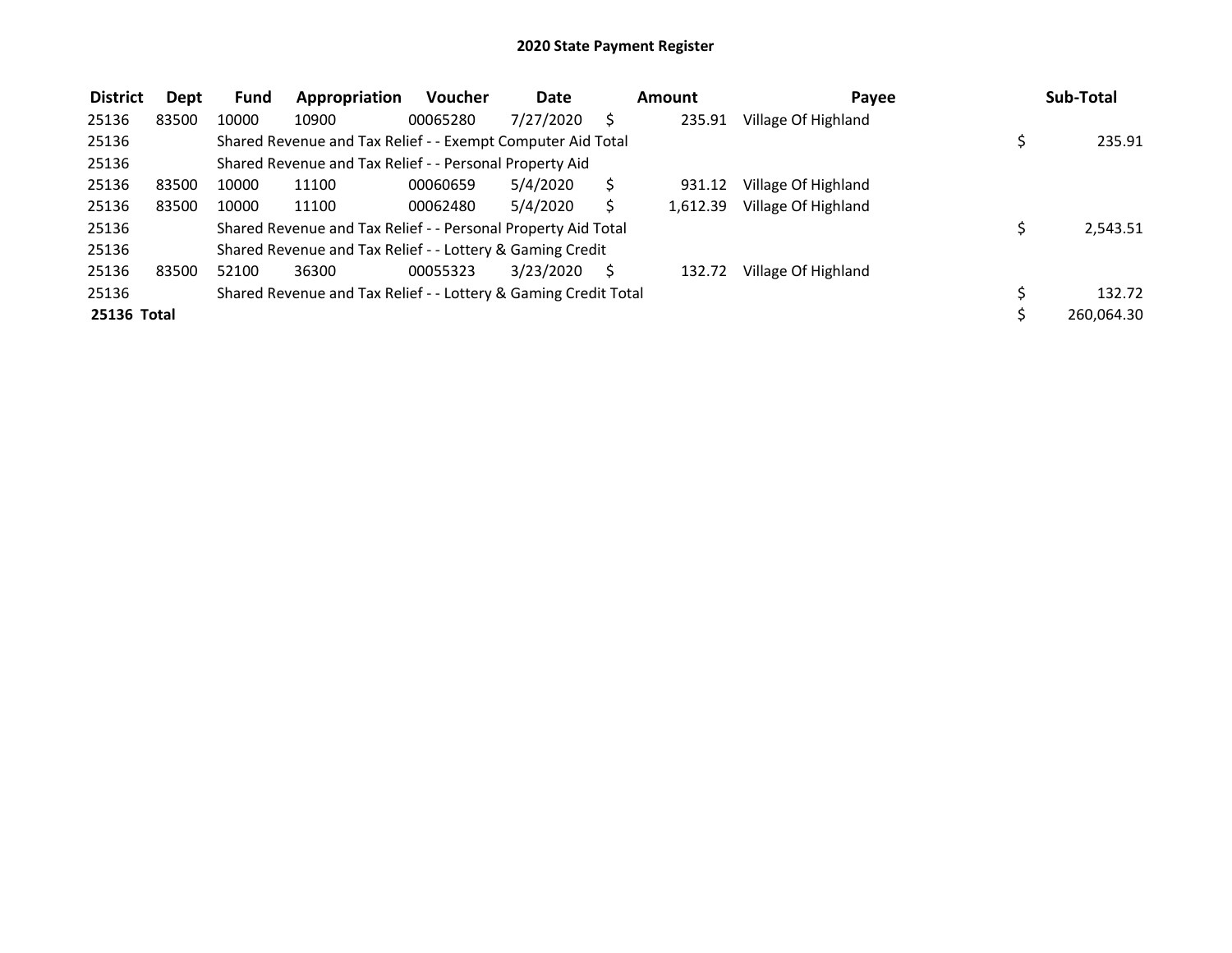| <b>District</b> | Dept  | <b>Fund</b> | <b>Appropriation Voucher</b>                                       |          | Date          | <b>Amount</b>  | Payee                           | Sub-Total       |
|-----------------|-------|-------------|--------------------------------------------------------------------|----------|---------------|----------------|---------------------------------|-----------------|
| 25137           |       |             | Dept of Safety & Prof Services - - Fire Dues Distribution          |          |               |                |                                 |                 |
| 25137           | 16500 | 10000       | 22500                                                              | 00036224 | 7/20/2020     | \$             | 627.71 Village Of Hollandale    |                 |
| 25137           |       |             | Dept of Safety & Prof Services - - Fire Dues Distribution Total    |          |               |                |                                 | \$<br>627.71    |
| 25137           |       |             | Dept of Natural Resources - - Fin Asst For Responsible Units       |          |               |                |                                 |                 |
| 25137           | 37000 | 27400       | 67000                                                              | 00412912 | 5/29/2020     | \$<br>948.35   | Village Of Hollandale           |                 |
| 25137           |       |             | Dept of Natural Resources - - Fin Asst For Responsible Units Total |          |               |                |                                 | \$<br>948.35    |
| 25137           |       |             | WI Dept of Transportation - - Trns Aids To Mnc.-Sf                 |          |               |                |                                 |                 |
| 25137           | 39500 | 21100       | 19100                                                              | 00476165 | 1/6/2020      | \$<br>3,454.73 | Village Of Hollandale           |                 |
| 25137           | 39500 | 21100       | 19100                                                              | 00506020 | 4/6/2020      | \$<br>3,454.73 | Village Of Hollandale           |                 |
| 25137           | 39500 | 21100       | 19100                                                              | 00543012 | 7/6/2020      | \$<br>3,454.73 | Village Of Hollandale           |                 |
| 25137           | 39500 | 21100       | 19100                                                              | 00585838 | 10/5/2020     | \$             | 3,454.74 Village Of Hollandale  |                 |
| 25137           |       |             | WI Dept of Transportation - - Trns Aids To Mnc.-Sf Total           |          |               |                |                                 | \$<br>13,818.93 |
| 25137           |       |             | Department of Administration - - Federal Aid                       |          |               |                |                                 |                 |
| 25137           | 50500 | 10000       | 14200                                                              | 00129911 | 10/2/2020     | \$             | 5,000.00 Village Of Hollandale  |                 |
| 25137           |       |             | Department of Administration - - Federal Aid Total                 |          |               |                |                                 | \$<br>5,000.00  |
| 25137           |       |             | Elections Commission - - 2018 Hava Election Security               |          |               |                |                                 |                 |
| 25137           | 51000 | 22000       | 18200                                                              | 00004299 | 8/27/2020     | \$             | 379.30 Village Of Hollandale    |                 |
| 25137           |       |             | Elections Commission - - 2018 Hava Election Security Total         |          |               |                |                                 | \$<br>379.30    |
| 25137           |       |             | Shared Revenue and Tax Relief - - County And Municipal Aid         |          |               |                |                                 |                 |
| 25137           | 83500 | 10000       | 10500                                                              | 00068130 | 7/27/2020     | \$             | 10,396.26 Village Of Hollandale |                 |
| 25137           | 83500 | 10000       | 10500                                                              | 00072096 | 11/16/2020 \$ |                | 58,912.12 Village Of Hollandale |                 |
| 25137           |       |             | Shared Revenue and Tax Relief - - County And Municipal Aid Total   |          |               |                |                                 | \$<br>69,308.38 |
| 25137           |       |             | Shared Revenue and Tax Relief - - Exempt Computer Aid              |          |               |                |                                 |                 |
| 25137           | 83500 | 10000       | 10900                                                              | 00065281 | 7/27/2020     | \$             | 18.70 Village Of Hollandale     |                 |
| 25137           |       |             | Shared Revenue and Tax Relief - - Exempt Computer Aid Total        |          |               |                |                                 | \$<br>18.70     |
| 25137           |       |             | Shared Revenue and Tax Relief - - Utility Aid                      |          |               |                |                                 |                 |
| 25137           | 83500 | 10000       | 11000                                                              | 00068130 | 7/27/2020     | \$<br>3.56     | Village Of Hollandale           |                 |
| 25137           |       |             | Shared Revenue and Tax Relief - - Utility Aid Total                |          |               |                |                                 | \$<br>3.56      |
| 25137           |       |             | Shared Revenue and Tax Relief - - Personal Property Aid            |          |               |                |                                 |                 |
| 25137           | 83500 | 10000       | 11100                                                              | 00060660 | 5/4/2020      | \$             | 343.26 Village Of Hollandale    |                 |
| 25137           |       |             | Shared Revenue and Tax Relief - - Personal Property Aid Total      |          |               |                |                                 | \$<br>343.26    |
| 25137 Total     |       |             |                                                                    |          |               |                |                                 | \$<br>90,448.19 |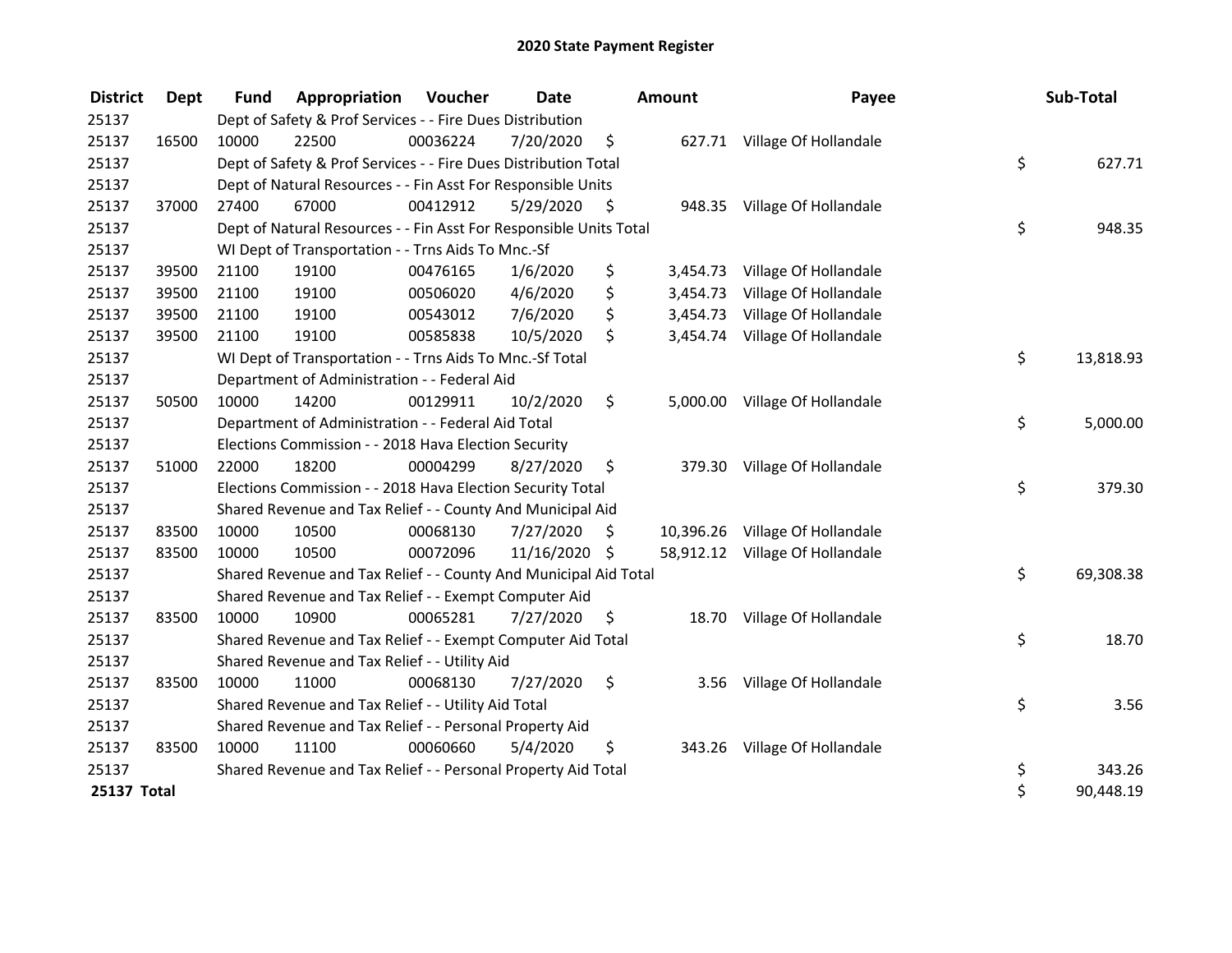| <b>District</b> | <b>Dept</b> | Fund  | Appropriation                                                         | Voucher  | <b>Date</b>   |    | Amount   | Payee                        | Sub-Total        |
|-----------------|-------------|-------|-----------------------------------------------------------------------|----------|---------------|----|----------|------------------------------|------------------|
| 25146           |             |       | Dept of Safety & Prof Services - - Fire Dues Distribution             |          |               |    |          |                              |                  |
| 25146           | 16500       | 10000 | 22500                                                                 | 00036225 | 7/17/2020     | \$ |          | 891.29 Village of Linden     |                  |
| 25146           |             |       | Dept of Safety & Prof Services - - Fire Dues Distribution Total       |          |               |    |          |                              | \$<br>891.29     |
| 25146           |             |       | Dept of Natural Resources - - Fin Asst For Responsible Units          |          |               |    |          |                              |                  |
| 25146           | 37000       | 27400 | 67000                                                                 | 00412919 | 5/29/2020     | \$ |          | 1,686.75 Village of Linden   |                  |
| 25146           |             |       | Dept of Natural Resources - - Fin Asst For Responsible Units Total    |          |               |    |          |                              | \$<br>1,686.75   |
| 25146           |             |       | WI Dept of Transportation - - Hwy Sfty Loc Aid Ffd                    |          |               |    |          |                              |                  |
| 25146           | 39500       | 21100 | 18500                                                                 | 00555728 | 7/27/2020     | \$ |          | 4,000.00 Village of Linden   |                  |
| 25146           |             |       | WI Dept of Transportation - - Hwy Sfty Loc Aid Ffd Total              |          |               |    |          |                              | \$<br>4,000.00   |
| 25146           |             |       | WI Dept of Transportation - - Trns Aids To Mnc.-Sf                    |          |               |    |          |                              |                  |
| 25146           | 39500       | 21100 | 19100                                                                 | 00476166 | 1/6/2020      | \$ | 5,936.48 | Village of Linden            |                  |
| 25146           | 39500       | 21100 | 19100                                                                 | 00506021 | 4/6/2020      | \$ | 5,936.48 | Village of Linden            |                  |
| 25146           | 39500       | 21100 | 19100                                                                 | 00543013 | 7/6/2020      | \$ | 5,936.48 | Village of Linden            |                  |
| 25146           | 39500       | 21100 | 19100                                                                 | 00585839 | 10/5/2020     | \$ | 5,936.50 | Village of Linden            |                  |
| 25146           |             |       | WI Dept of Transportation - - Trns Aids To Mnc.-Sf Total              |          |               |    |          |                              | \$<br>23,745.94  |
| 25146           |             |       | Department of Administration - - Federal Aid                          |          |               |    |          |                              |                  |
| 25146           | 50500       | 10000 | 14200                                                                 | 00126645 | 8/11/2020     | \$ | 6,434.16 | Village of Linden            |                  |
| 25146           | 50500       | 10000 | 14200                                                                 | 00129912 | 10/1/2020     | \$ | 2,898.67 | Village of Linden            |                  |
| 25146           | 50500       | 10000 | 14200                                                                 | 00134559 | 12/9/2020     | \$ | 425.65   | Village of Linden            |                  |
| 25146           |             |       | Department of Administration - - Federal Aid Total                    |          |               |    |          |                              | \$<br>9,758.48   |
| 25146           |             |       | Elections Commission - - 2018 Hava Election Security                  |          |               |    |          |                              |                  |
| 25146           | 51000       | 22000 | 18200                                                                 | 00003571 | 6/29/2020     | \$ |          | 471.70 Village of Linden     |                  |
| 25146           |             |       | Elections Commission - - 2018 Hava Election Security Total            |          |               |    |          |                              | \$<br>471.70     |
| 25146           |             |       | Shared Revenue and Tax Relief - - Expenditure Restraint Program       |          |               |    |          |                              |                  |
| 25146           | 83500       | 10000 | 10100                                                                 | 00068131 | 7/27/2020     | S  |          | 13.14 Village of Linden      |                  |
| 25146           |             |       | Shared Revenue and Tax Relief - - Expenditure Restraint Program Total |          |               |    |          |                              | \$<br>13.14      |
| 25146           |             |       | Shared Revenue and Tax Relief - - County And Municipal Aid            |          |               |    |          |                              |                  |
| 25146           | 83500       | 10000 | 10500                                                                 | 00068131 | 7/27/2020     | \$ |          | 25,538.50 Village of Linden  |                  |
| 25146           | 83500       | 10000 | 10500                                                                 | 00072097 | 11/16/2020 \$ |    |          | 144,718.14 Village of Linden |                  |
| 25146           |             |       | Shared Revenue and Tax Relief - - County And Municipal Aid Total      |          |               |    |          |                              | \$<br>170,256.64 |
| 25146           |             |       | Shared Revenue and Tax Relief - - Exempt Computer Aid                 |          |               |    |          |                              |                  |
| 25146           | 83500       | 10000 | 10900                                                                 | 00065282 | 7/27/2020     | \$ |          | 10.40 Village of Linden      |                  |
| 25146           |             |       | Shared Revenue and Tax Relief - - Exempt Computer Aid Total           |          |               |    |          |                              | \$<br>10.40      |
| 25146           |             |       | Shared Revenue and Tax Relief - - Personal Property Aid               |          |               |    |          |                              |                  |
| 25146           | 83500       | 10000 | 11100                                                                 | 00060661 | 5/4/2020      | \$ |          | 333.26 Village of Linden     |                  |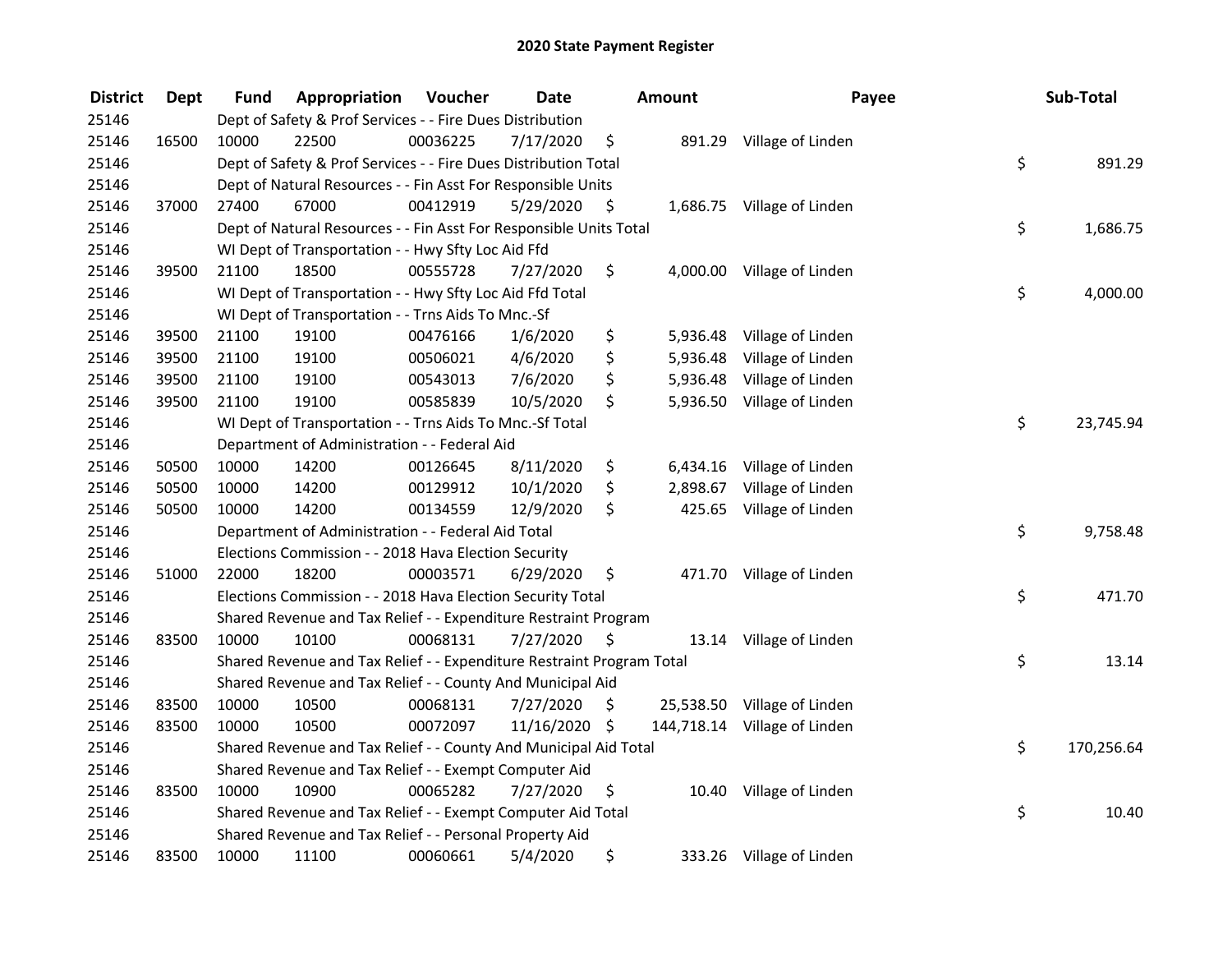| <b>District</b> | <b>Dept</b> | Fund  | Appropriation                                                   | <b>Voucher</b> | Date      | Amount   | Pavee             | Sub-Total  |
|-----------------|-------------|-------|-----------------------------------------------------------------|----------------|-----------|----------|-------------------|------------|
| 25146           |             |       | Shared Revenue and Tax Relief - - Personal Property Aid Total   |                |           |          |                   | 333.26     |
| 25146           |             |       | Shared Revenue and Tax Relief - - Lottery & Gaming Credit       |                |           |          |                   |            |
| 25146           | 83500       | 52100 | 36300                                                           | 00055324       | 3/23/2020 | 1,303.68 | Village of Linden |            |
| 25146           |             |       | Shared Revenue and Tax Relief - - Lottery & Gaming Credit Total |                |           |          |                   | 1.303.68   |
| 25146 Total     |             |       |                                                                 |                |           |          |                   | 212,471.28 |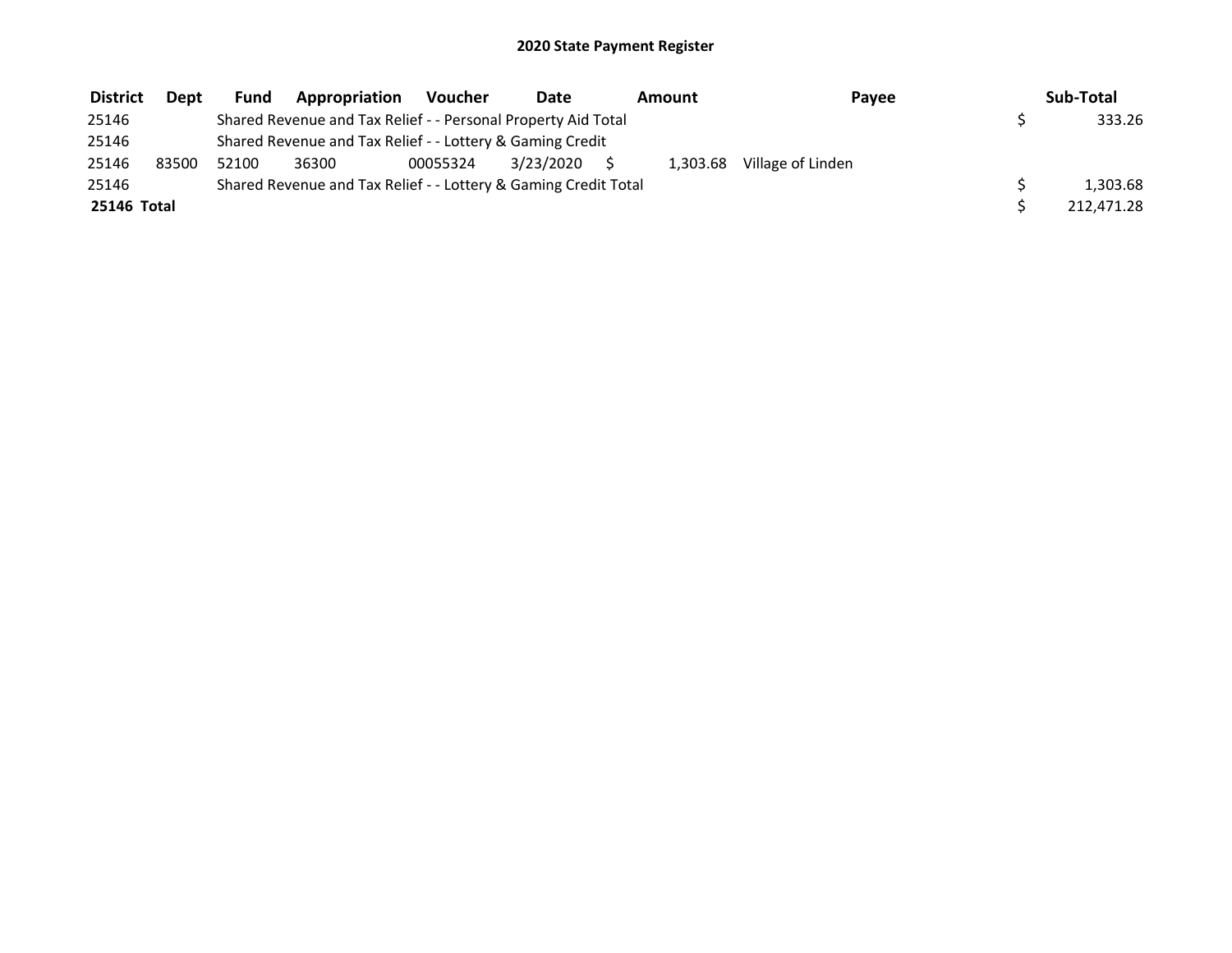| <b>District</b> | Dept  | <b>Fund</b> | Appropriation                                                 | <b>Voucher</b> | <b>Date</b> | Amount | Payee                 | Sub-Total |
|-----------------|-------|-------------|---------------------------------------------------------------|----------------|-------------|--------|-----------------------|-----------|
| 25147           |       |             | Shared Revenue and Tax Relief - - Exempt Computer Aid         |                |             |        |                       |           |
| 25147           | 83500 | 10000       | 10900                                                         | 00065283       | 7/27/2020   | 8.32   | Village of Livingston |           |
| 25147           | 83500 | 10000       | 10900                                                         | 00067041       | 7/27/2020   | 8.33   | Village of Livingston |           |
| 25147           |       |             | Shared Revenue and Tax Relief - - Exempt Computer Aid Total   |                |             |        |                       | 16.65     |
| 25147           |       |             | Shared Revenue and Tax Relief - - Personal Property Aid       |                |             |        |                       |           |
| 25147           | 83500 | 10000       | 11100                                                         | 00062481       | 5/4/2020    | 8.49   | Village of Livingston |           |
| 25147           |       |             | Shared Revenue and Tax Relief - - Personal Property Aid Total |                |             |        |                       | 8.49      |
| 25147 Total     |       |             |                                                               |                |             |        |                       | 25.14     |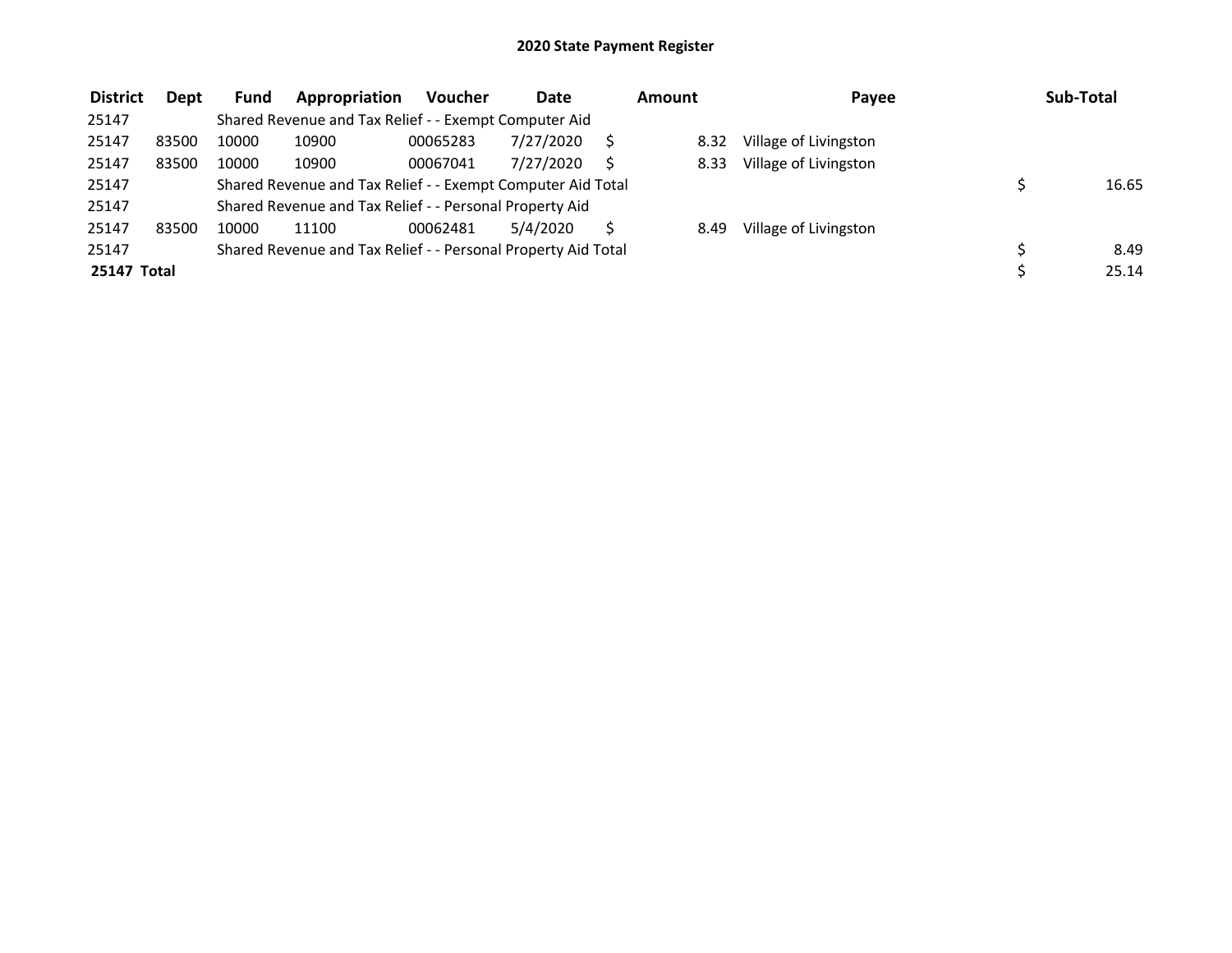| <b>District</b> | <b>Dept</b> | <b>Fund</b> | <b>Appropriation</b>                                          | Voucher  | Date     | Amount | Payee               | Sub-Total |
|-----------------|-------------|-------------|---------------------------------------------------------------|----------|----------|--------|---------------------|-----------|
| 25151           |             |             | Shared Revenue and Tax Relief - - Personal Property Aid       |          |          |        |                     |           |
| 25151           | 83500       | 10000       | 11100                                                         | 00060662 | 5/4/2020 | 0.73   | Village of Montfort |           |
| 25151           |             |             | Shared Revenue and Tax Relief - - Personal Property Aid Total |          |          |        |                     | 0.73      |
| 25151 Total     |             |             |                                                               |          |          |        |                     | 0.73      |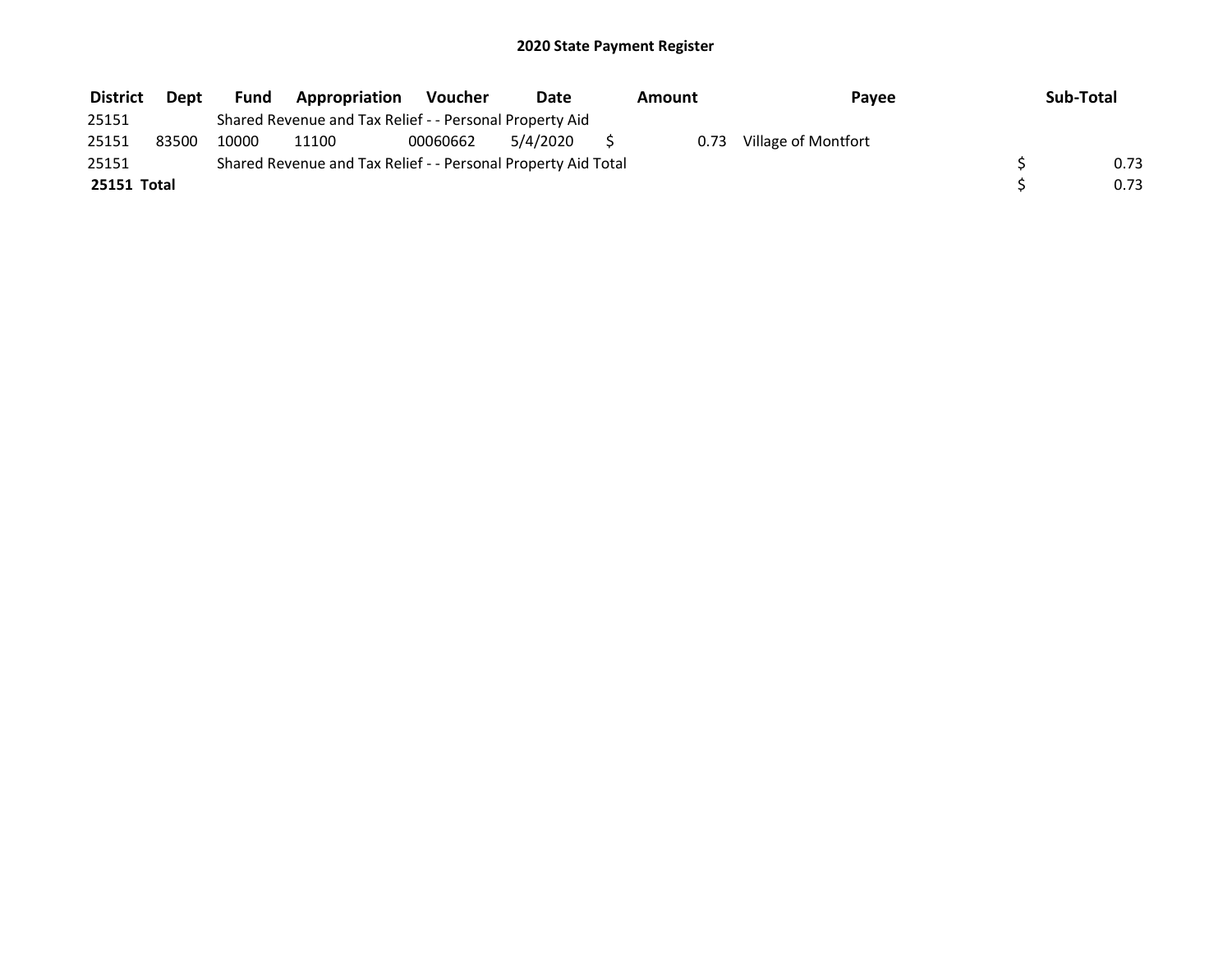| <b>District</b> | Dept  | Fund  | Appropriation                                                   | <b>Voucher</b> | Date      | Amount   | Payee              | Sub-Total |
|-----------------|-------|-------|-----------------------------------------------------------------|----------------|-----------|----------|--------------------|-----------|
| 25153           |       |       | Shared Revenue and Tax Relief - - Exempt Computer Aid           |                |           |          |                    |           |
| 25153           | 83500 | 10000 | 10900                                                           | 00065284       | 7/27/2020 | 1.03     | Village of Muscoda |           |
| 25153           |       |       | Shared Revenue and Tax Relief - - Exempt Computer Aid Total     |                |           |          |                    | 1.03      |
| 25153           |       |       | Shared Revenue and Tax Relief - - Personal Property Aid         |                |           |          |                    |           |
| 25153           | 83500 | 10000 | 11100                                                           | 00060663       | 5/4/2020  | 29.49    | Village of Muscoda |           |
| 25153           |       |       | Shared Revenue and Tax Relief - - Personal Property Aid Total   |                |           |          |                    | 29.49     |
| 25153           |       |       | Shared Revenue and Tax Relief - - Lottery & Gaming Credit       |                |           |          |                    |           |
| 25153           | 83500 | 52100 | 36300                                                           | 00055325       | 3/23/2020 | 1,836.60 | Village of Muscoda |           |
| 25153           |       |       | Shared Revenue and Tax Relief - - Lottery & Gaming Credit Total |                |           |          |                    | 1,836.60  |
| 25153 Total     |       |       |                                                                 |                |           |          |                    | 1,867.12  |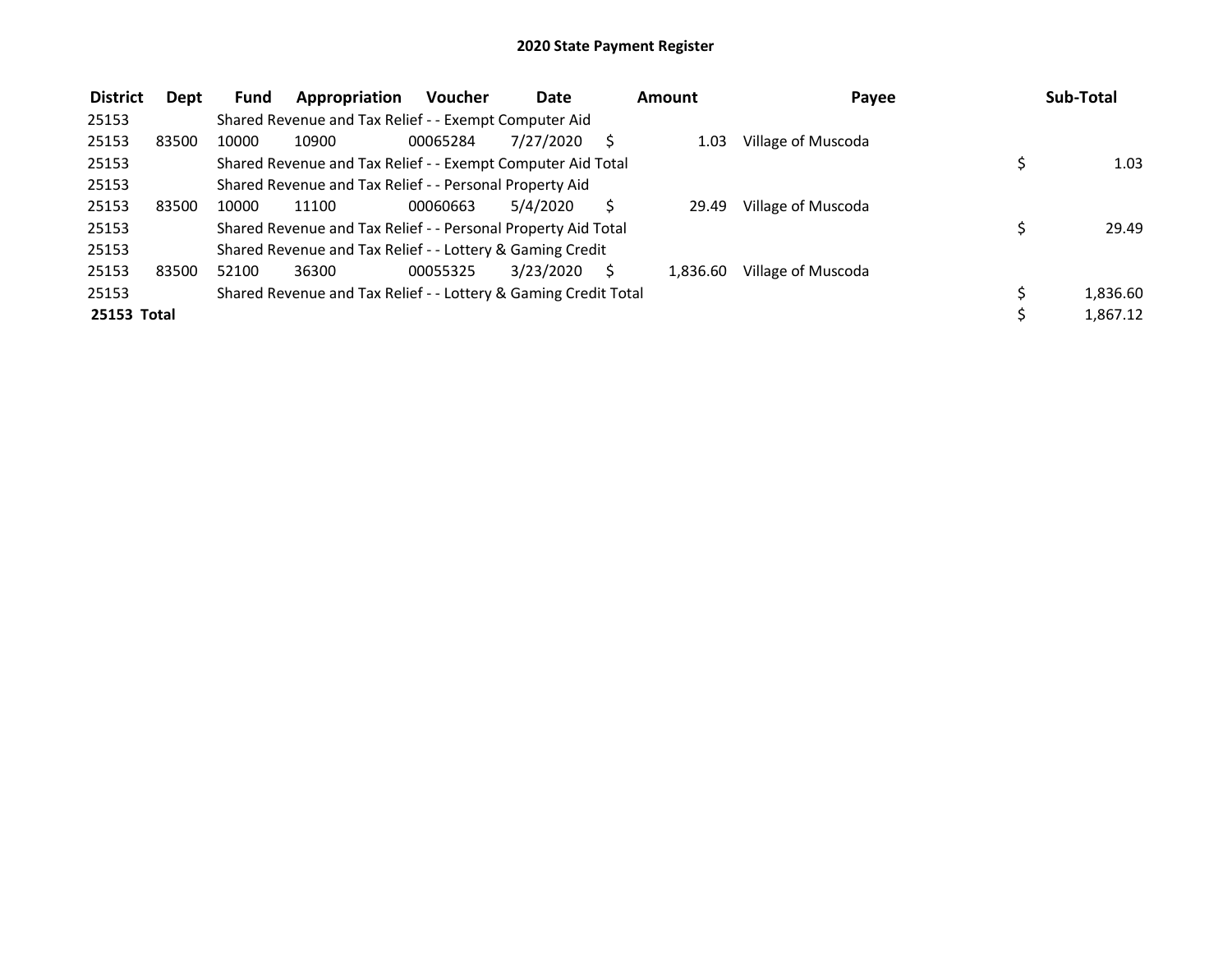| <b>District</b> | Dept  | <b>Fund</b> | Appropriation                                                      | Voucher  | <b>Date</b>   |     | <b>Amount</b> | Payee                     | Sub-Total       |
|-----------------|-------|-------------|--------------------------------------------------------------------|----------|---------------|-----|---------------|---------------------------|-----------------|
| 25176           |       |             | Dept of Safety & Prof Services - - Fire Dues Distribution          |          |               |     |               |                           |                 |
| 25176           | 16500 | 10000       | 22500                                                              | 00036226 | 7/20/2020     | \$  |               | 441.20 Village Of Rewey   |                 |
| 25176           |       |             | Dept of Safety & Prof Services - - Fire Dues Distribution Total    |          |               |     |               |                           | \$<br>441.20    |
| 25176           |       |             | Dept of Natural Resources - - Fin Asst For Responsible Units       |          |               |     |               |                           |                 |
| 25176           | 37000 | 27400       | 67000                                                              | 00412939 | 5/29/2020     | -S  |               | 916.66 Village Of Rewey   |                 |
| 25176           |       |             | Dept of Natural Resources - - Fin Asst For Responsible Units Total |          |               |     |               |                           | \$<br>916.66    |
| 25176           |       |             | WI Dept of Transportation - - Trns Aids To Mnc.-Sf                 |          |               |     |               |                           |                 |
| 25176           | 39500 | 21100       | 19100                                                              | 00476167 | 1/6/2020      | \$  | 1,879.02      | Village Of Rewey          |                 |
| 25176           | 39500 | 21100       | 19100                                                              | 00506022 | 4/6/2020      | \$  | 1,879.02      | Village Of Rewey          |                 |
| 25176           | 39500 | 21100       | 19100                                                              | 00543014 | 7/6/2020      | \$  |               | 1,879.02 Village Of Rewey |                 |
| 25176           | 39500 | 21100       | 19100                                                              | 00585840 | 10/5/2020     | \$  |               | 1,879.02 Village Of Rewey |                 |
| 25176           |       |             | WI Dept of Transportation - - Trns Aids To Mnc.-Sf Total           |          |               |     |               |                           | \$<br>7,516.08  |
| 25176           |       |             | Department of Administration - - Federal Aid                       |          |               |     |               |                           |                 |
| 25176           | 50500 | 10000       | 14200                                                              | 00129913 | 10/2/2020     | \$  | 5,000.00      | Village Of Rewey          |                 |
| 25176           |       |             | Department of Administration - - Federal Aid Total                 |          |               |     |               |                           | \$<br>5,000.00  |
| 25176           |       |             | Shared Revenue and Tax Relief - - County And Municipal Aid         |          |               |     |               |                           |                 |
| 25176           | 83500 | 10000       | 10500                                                              | 00068132 | 7/27/2020     | \$  | 9,405.66      | Village Of Rewey          |                 |
| 25176           | 83500 | 10000       | 10500                                                              | 00072098 | 11/16/2020 \$ |     | 53,298.74     | Village Of Rewey          |                 |
| 25176           |       |             | Shared Revenue and Tax Relief - - County And Municipal Aid Total   |          |               |     |               |                           | \$<br>62,704.40 |
| 25176           |       |             | Shared Revenue and Tax Relief - - Exempt Computer Aid              |          |               |     |               |                           |                 |
| 25176           | 83500 | 10000       | 10900                                                              | 00065285 | 7/27/2020     | \$. | 12.47         | Village Of Rewey          |                 |
| 25176           |       |             | Shared Revenue and Tax Relief - - Exempt Computer Aid Total        |          |               |     |               |                           | \$<br>12.47     |
| 25176           |       |             | Shared Revenue and Tax Relief - - Utility Aid                      |          |               |     |               |                           |                 |
| 25176           | 83500 | 10000       | 11000                                                              | 00068132 | 7/27/2020     | \$  | 49.17         | Village Of Rewey          |                 |
| 25176           | 83500 | 10000       | 11000                                                              | 00072098 | 11/16/2020    | \$  | 426.28        | Village Of Rewey          |                 |
| 25176           |       |             | Shared Revenue and Tax Relief - - Utility Aid Total                |          |               |     |               |                           | \$<br>475.45    |
| 25176           |       |             | Shared Revenue and Tax Relief - - Personal Property Aid            |          |               |     |               |                           |                 |
| 25176           | 83500 | 10000       | 11100                                                              | 00060664 | 5/4/2020      | \$  | 91.80         | Village Of Rewey          |                 |
| 25176           |       |             | Shared Revenue and Tax Relief - - Personal Property Aid Total      |          |               |     |               |                           | \$<br>91.80     |
| 25176 Total     |       |             |                                                                    |          |               |     |               |                           | \$<br>77,158.06 |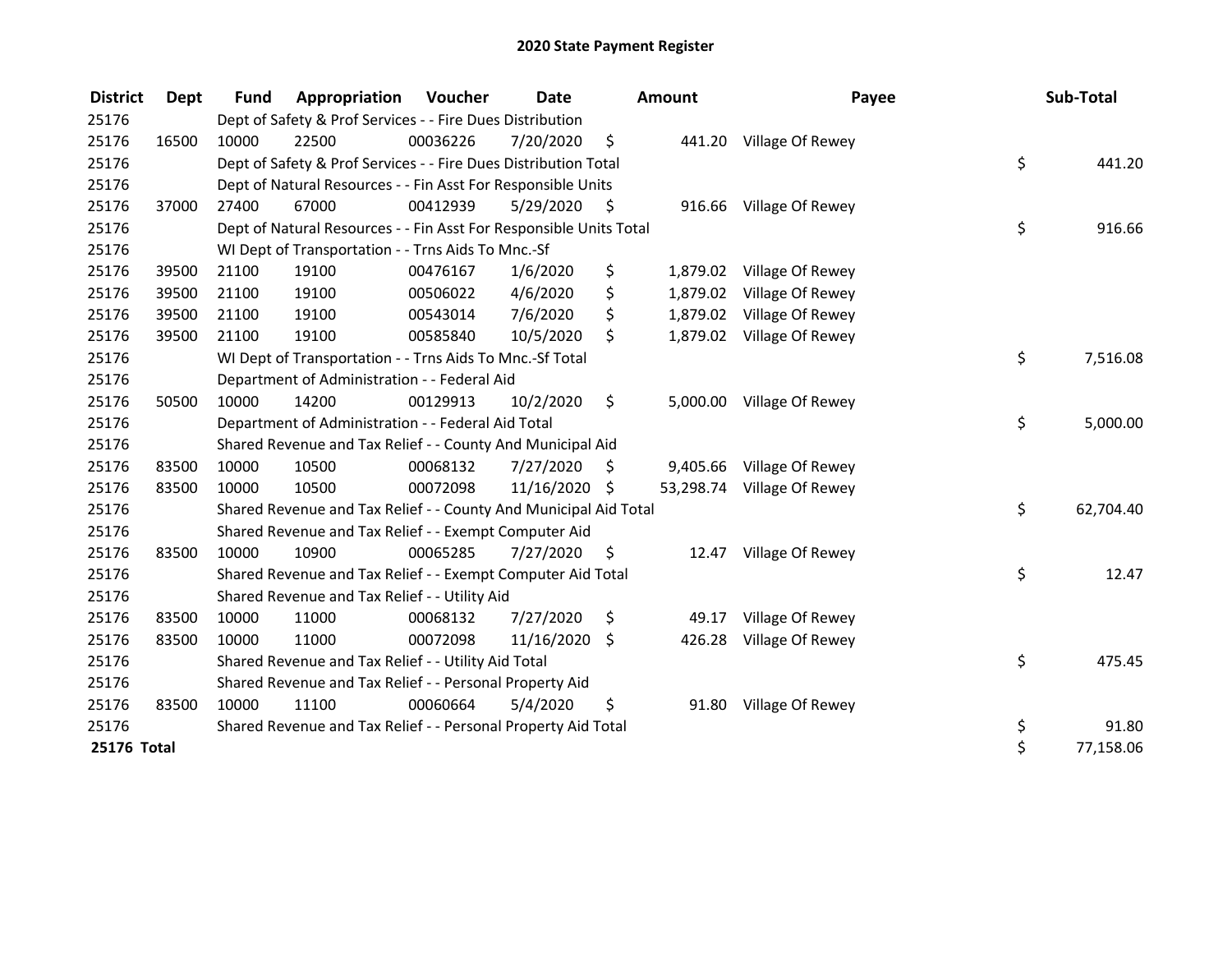| <b>District</b> | <b>Dept</b> | Fund  | Appropriation                                                        | Voucher  | <b>Date</b>   |         | <b>Amount</b> | Payee                          | Sub-Total        |
|-----------------|-------------|-------|----------------------------------------------------------------------|----------|---------------|---------|---------------|--------------------------------|------------------|
| 25177           |             |       | Dept of Safety & Prof Services - - Fire Dues Distribution            |          |               |         |               |                                |                  |
| 25177           | 16500       | 10000 | 22500                                                                | 00036227 | 7/20/2020     | \$      |               | 1,619.25 Village Of Ridgeway   |                  |
| 25177           |             |       | Dept of Safety & Prof Services - - Fire Dues Distribution Total      |          |               |         |               |                                | \$<br>1,619.25   |
| 25177           |             |       | Dept of Natural Resources - - Aids In Lieu Of Taxes - Gener          |          |               |         |               |                                |                  |
| 25177           | 37000       | 10000 | 50300                                                                | 00404019 | 4/21/2020     | - \$    |               | 34.85 Village Of Ridgeway      |                  |
| 25177           |             |       | Dept of Natural Resources - - Aids In Lieu Of Taxes - Gener Total    |          |               |         |               |                                | \$<br>34.85      |
| 25177           |             |       | Dept of Natural Resources - - Fin Asst For Responsible Units         |          |               |         |               |                                |                  |
| 25177           | 37000       | 27400 | 67000                                                                | 00412943 | 5/29/2020     | - \$    |               | 2,633.52 Village Of Ridgeway   |                  |
| 25177           |             |       | Dept of Natural Resources - - Fin Asst For Responsible Units Total   |          |               |         |               |                                | \$<br>2,633.52   |
| 25177           |             |       | WI Dept of Transportation - - Trns Aids To Mnc.-Sf                   |          |               |         |               |                                |                  |
| 25177           | 39500       | 21100 | 19100                                                                | 00476168 | 1/6/2020      | \$      | 9,639.28      | Village Of Ridgeway            |                  |
| 25177           | 39500       | 21100 | 19100                                                                | 00506023 | 4/6/2020      | \$      | 9,639.28      | Village Of Ridgeway            |                  |
| 25177           | 39500       | 21100 | 19100                                                                | 00543015 | 7/6/2020      | \$      | 9,639.28      | Village Of Ridgeway            |                  |
| 25177           | 39500       | 21100 | 19100                                                                | 00585841 | 10/5/2020     | \$      | 9,639.28      | Village Of Ridgeway            |                  |
| 25177           |             |       | WI Dept of Transportation - - Trns Aids To Mnc.-Sf Total             |          |               |         |               |                                | \$<br>38,557.12  |
| 25177           |             |       | Department of Justice - - Law Enforcement Train, Local               |          |               |         |               |                                |                  |
| 25177           | 45500       | 10000 | 23100                                                                | 00091645 | 12/8/2020     | \$      | 320.00        | Village Of Ridgeway            |                  |
| 25177           |             |       | Department of Justice - - Law Enforcement Train, Local Total         |          |               |         |               |                                | \$<br>320.00     |
| 25177           |             |       | Department of Administration - - Federal Aid                         |          |               |         |               |                                |                  |
| 25177           | 50500       | 10000 | 14200                                                                | 00126646 | 8/12/2020     | \$      |               | 1,170.35 Village Of Ridgeway   |                  |
| 25177           | 50500       | 10000 | 14200                                                                | 00129914 | 10/2/2020     | \$      |               | 5,033.27 Village Of Ridgeway   |                  |
| 25177           | 50500       | 10000 | 14200                                                                | 00134560 | 12/10/2020    | \$      | 4,266.38      | Village Of Ridgeway            |                  |
| 25177           | 50500       | 10000 | 14200                                                                | 00136287 | 12/17/2020 \$ |         |               | 1,111.21 Village Of Ridgeway   |                  |
| 25177           |             |       | Department of Administration - - Federal Aid Total                   |          |               |         |               |                                | \$<br>11,581.21  |
| 25177           |             |       | Department of Administration - - Federal Aid, Local Assistance       |          |               |         |               |                                |                  |
| 25177           | 50500       | 10000 | 74300                                                                | 00124119 | 6/25/2020     | $\zeta$ |               | 25,000.00 Village Of Ridgeway  |                  |
| 25177           |             |       | Department of Administration - - Federal Aid, Local Assistance Total |          |               |         |               |                                | \$<br>25,000.00  |
| 25177           |             |       | Elections Commission - - 2018 Hava Election Security                 |          |               |         |               |                                |                  |
| 25177           | 51000       | 22000 | 18200                                                                | 00003443 | 6/29/2020     | \$      |               | 609.20 Village Of Ridgeway     |                  |
| 25177           |             |       | Elections Commission - - 2018 Hava Election Security Total           |          |               |         |               |                                | \$<br>609.20     |
| 25177           |             |       | Shared Revenue and Tax Relief - - County And Municipal Aid           |          |               |         |               |                                |                  |
| 25177           | 83500       | 10000 | 10500                                                                | 00068133 | 7/27/2020     | \$      |               | 18,821.56 Village Of Ridgeway  |                  |
| 25177           | 83500       | 10000 | 10500                                                                | 00072099 | 11/16/2020 \$ |         |               | 106,655.52 Village Of Ridgeway |                  |
| 25177           |             |       | Shared Revenue and Tax Relief - - County And Municipal Aid Total     |          |               |         |               |                                | \$<br>125,477.08 |
| 25177           |             |       | Shared Revenue and Tax Relief - - Exempt Computer Aid                |          |               |         |               |                                |                  |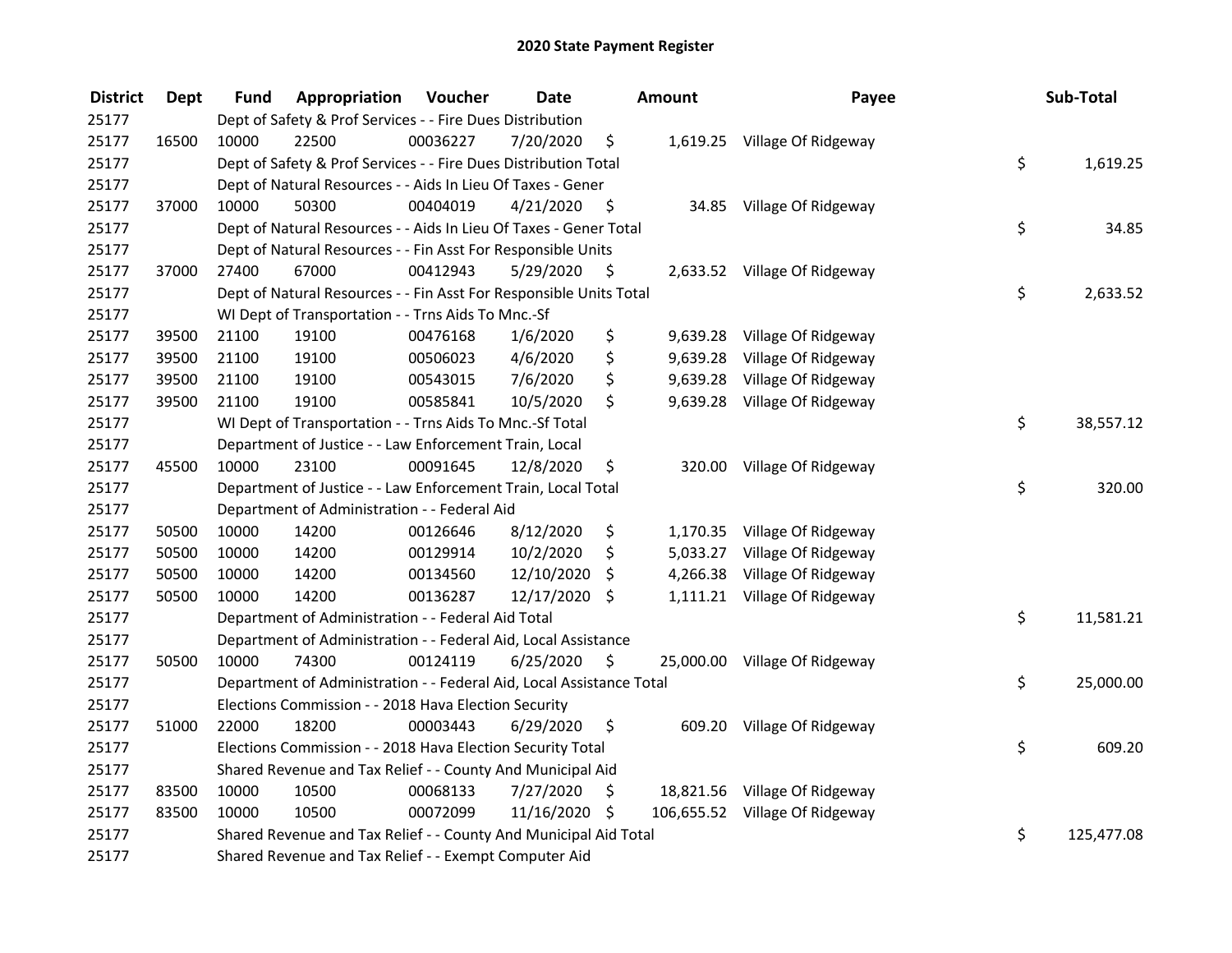| <b>District</b> | Dept  | <b>Fund</b> | Appropriation                                                 | Voucher  | Date      | Amount   | Pavee               | Sub-Total  |
|-----------------|-------|-------------|---------------------------------------------------------------|----------|-----------|----------|---------------------|------------|
| 25177           | 83500 | 10000       | 10900                                                         | 00065286 | 7/27/2020 | 7.27     | Village Of Ridgeway |            |
| 25177           |       |             | Shared Revenue and Tax Relief - - Exempt Computer Aid Total   |          |           |          |                     | 7.27       |
| 25177           |       |             | Shared Revenue and Tax Relief - - Personal Property Aid       |          |           |          |                     |            |
| 25177           | 83500 | 10000       | 11100                                                         | 00060665 | 5/4/2020  | 1.309.04 | Village Of Ridgeway |            |
| 25177           | 83500 | 10000       | 11100                                                         | 00062482 | 5/4/2020  | 432.21   | Village Of Ridgeway |            |
| 25177           |       |             | Shared Revenue and Tax Relief - - Personal Property Aid Total |          |           |          |                     | 1.741.25   |
| 25177 Total     |       |             |                                                               |          |           |          |                     | 207.580.75 |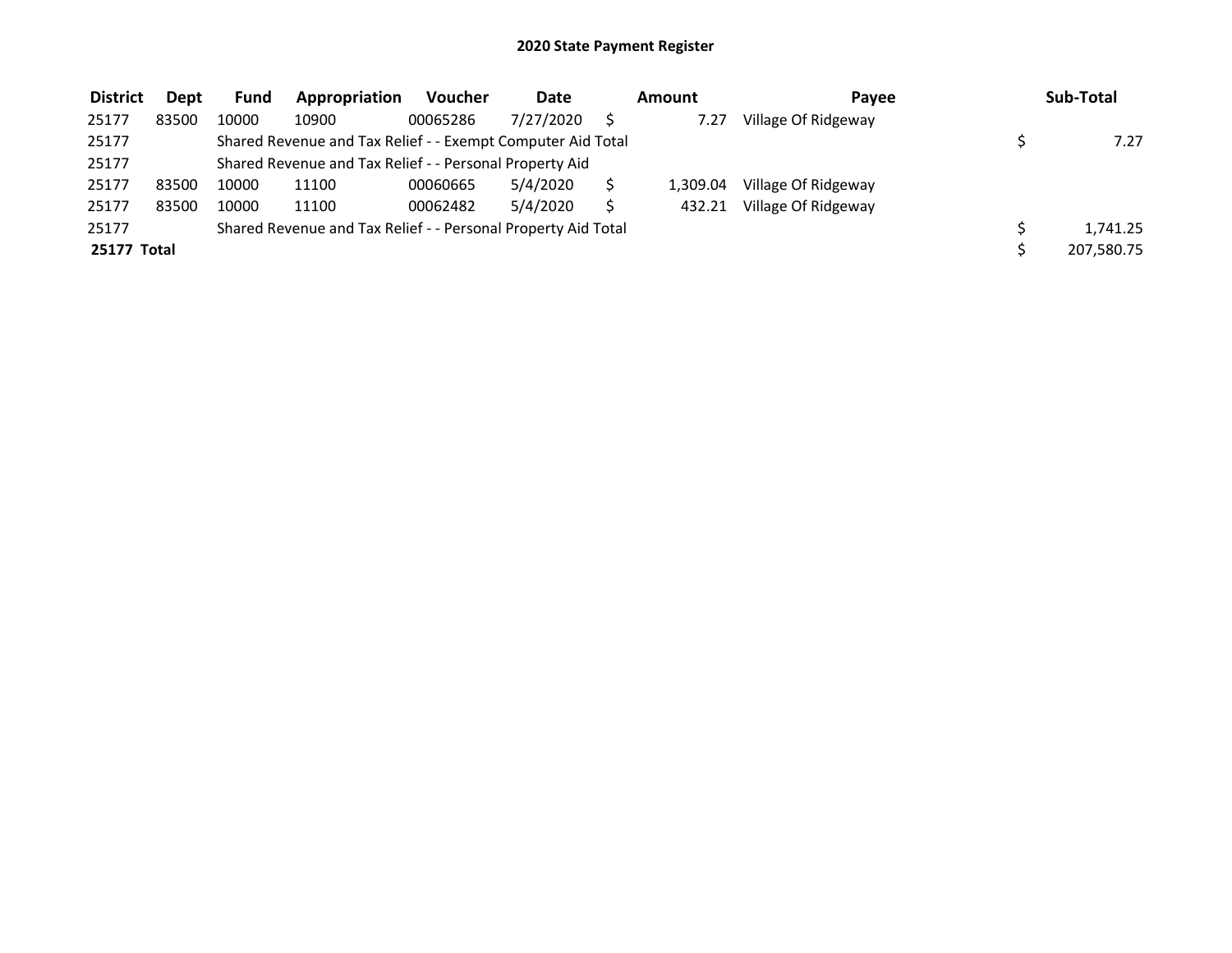| <b>District</b> | <b>Dept</b> | Fund  | Appropriation                                                      | Voucher  | <b>Date</b> |      | <b>Amount</b> | Payee              | Sub-Total       |
|-----------------|-------------|-------|--------------------------------------------------------------------|----------|-------------|------|---------------|--------------------|-----------------|
| 25216           |             |       | Dept of Safety & Prof Services - - Fire Dues Distribution          |          |             |      |               |                    |                 |
| 25216           | 16500       | 10000 | 22500                                                              | 00036228 | 7/20/2020   | \$   | 16,931.39     | City Of Dodgeville |                 |
| 25216           |             |       | Dept of Safety & Prof Services - - Fire Dues Distribution Total    |          |             |      |               |                    | \$<br>16,931.39 |
| 25216           |             |       | Dept of Natural Resources - - Aids In Lieu Of Taxes - Gener        |          |             |      |               |                    |                 |
| 25216           | 37000       | 10000 | 50300                                                              | 00404568 | 4/21/2020   | \$   | 52.16         | City Of Dodgeville |                 |
| 25216           |             |       | Dept of Natural Resources - - Aids In Lieu Of Taxes - Gener Total  |          |             |      |               |                    | \$<br>52.16     |
| 25216           |             |       | Dept of Natural Resources - - GPO--State Funds                     |          |             |      |               |                    |                 |
| 25216           | 37000       | 21200 | 86100                                                              | 00380123 | 1/9/2020    | \$   | 109.18        | City Of Dodgeville |                 |
| 25216           | 37000       | 21200 | 86100                                                              | 00388364 | 3/2/2020    | \$   | 96.88         | City Of Dodgeville |                 |
| 25216           | 37000       | 21200 | 86100                                                              | 00393976 | 3/4/2020    | \$   | 106.29        | City Of Dodgeville |                 |
| 25216           | 37000       | 21200 | 86100                                                              | 00399735 | 4/6/2020    | \$   | 100.53        | City Of Dodgeville |                 |
| 25216           | 37000       | 21200 | 86100                                                              | 00408047 | 5/12/2020   | \$   | 84.57         | City Of Dodgeville |                 |
| 25216           | 37000       | 21200 | 86100                                                              | 00414077 | 6/8/2020    | \$   | 84.23         | City Of Dodgeville |                 |
| 25216           | 37000       | 21200 | 86100                                                              | 00423305 | 7/9/2020    | \$   | 80.30         | City Of Dodgeville |                 |
| 25216           | 37000       | 21200 | 86100                                                              | 00428470 | 8/11/2020   | \$   | 81.92         | City Of Dodgeville |                 |
| 25216           | 37000       | 21200 | 86100                                                              | 00433580 | 9/8/2020    | \$   | 83.77         | City Of Dodgeville |                 |
| 25216           | 37000       | 21200 | 86100                                                              | 00440291 | 10/9/2020   | \$   | 80.19         | City Of Dodgeville |                 |
| 25216           | 37000       | 21200 | 86100                                                              | 00445327 | 11/6/2020   | \$   | 82.73         | City Of Dodgeville |                 |
| 25216           | 37000       | 21200 | 86100                                                              | 00450517 | 12/4/2020   | \$   | 80.54         | City Of Dodgeville |                 |
| 25216           |             |       | Dept of Natural Resources - - GPO--State Funds Total               |          |             |      |               |                    | \$<br>1,071.13  |
| 25216           |             |       | Dept of Natural Resources - - Petrostorage Envr Remd Awards        |          |             |      |               |                    |                 |
| 25216           | 37000       | 27200 | 66700                                                              | 00389818 | 2/14/2020   | \$   | 5,580.77      | City Of Dodgeville |                 |
| 25216           | 37000       | 27200 | 66700                                                              | 00424700 | 7/16/2020   | \$   | 1,613.04      | City Of Dodgeville |                 |
| 25216           |             |       | Dept of Natural Resources - - Petrostorage Envr Remd Awards Total  |          |             |      |               |                    | \$<br>7,193.81  |
| 25216           |             |       | Dept of Natural Resources - - Fin Asst For Responsible Units       |          |             |      |               |                    |                 |
| 25216           | 37000       | 27400 | 67000                                                              | 00412897 | 5/29/2020   | - \$ | 15,119.00     | City Of Dodgeville |                 |
| 25216           |             |       | Dept of Natural Resources - - Fin Asst For Responsible Units Total |          |             |      |               |                    | \$<br>15,119.00 |
| 25216           |             |       | WI Dept of Transportation - - Conn Hwy Aids St Fds                 |          |             |      |               |                    |                 |
| 25216           | 39500       | 21100 | 16200                                                              | 00477377 | 1/6/2020    | \$   | 5,454.28      | City Of Dodgeville |                 |
| 25216           | 39500       | 21100 | 16200                                                              | 00507232 | 4/6/2020    | \$   | 5,454.28      | City Of Dodgeville |                 |
| 25216           | 39500       | 21100 | 16200                                                              | 00544224 | 7/6/2020    | \$   | 5,454.28      | City Of Dodgeville |                 |
| 25216           | 39500       | 21100 | 16200                                                              | 00587050 | 10/5/2020   | \$   | 5,454.29      | City Of Dodgeville |                 |
| 25216           |             |       | WI Dept of Transportation - - Conn Hwy Aids St Fds Total           |          |             |      |               |                    | \$<br>21,817.13 |
| 25216           |             |       | WI Dept of Transportation - - Trns Aids To Mnc.-Sf                 |          |             |      |               |                    |                 |
| 25216           | 39500       | 21100 | 19100                                                              | 00476169 | 1/6/2020    | \$   | 67,523.89     | City Of Dodgeville |                 |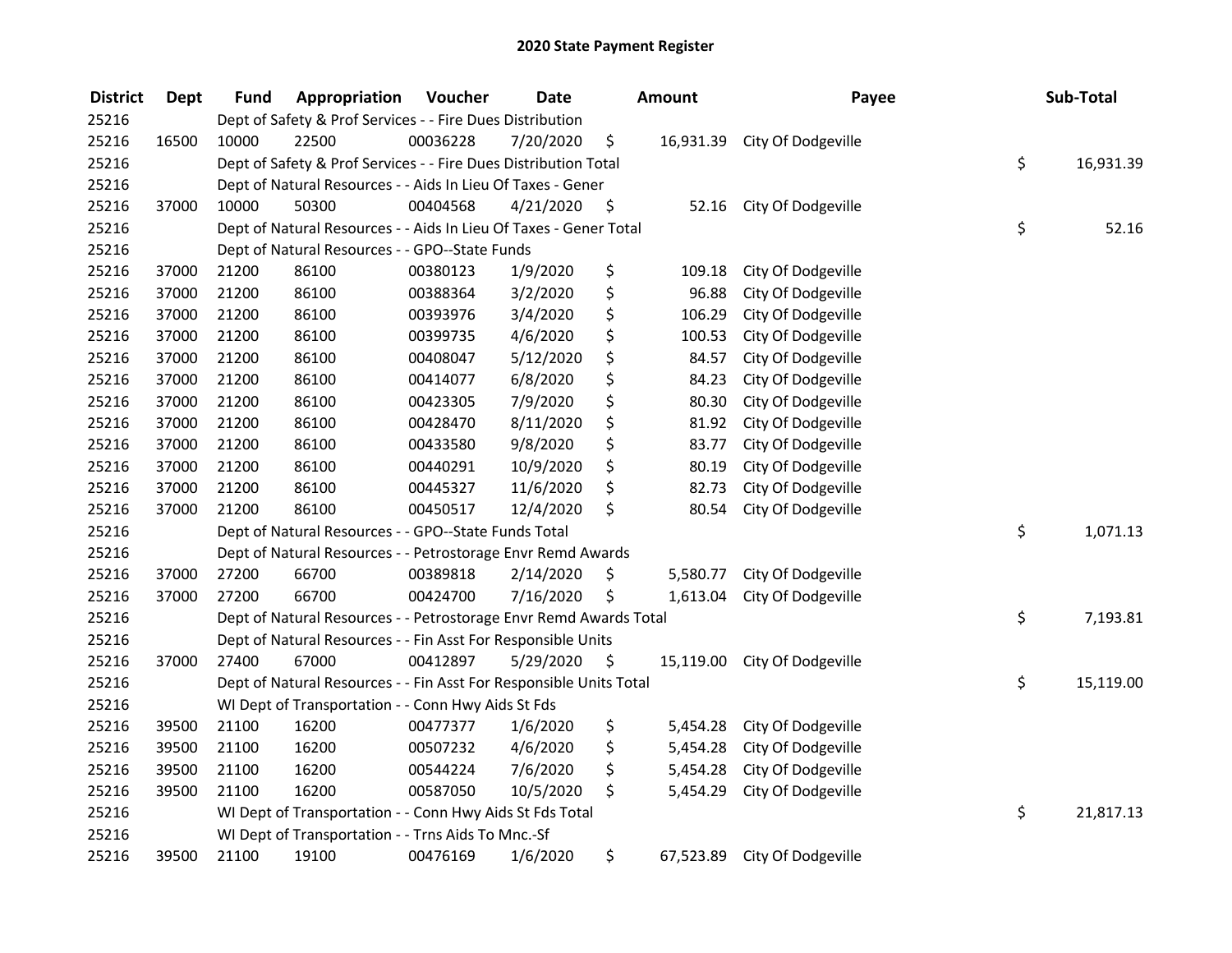| <b>District</b> | <b>Dept</b> | <b>Fund</b> | Appropriation                                                                   | Voucher                 | <b>Date</b>   |                     | Amount    | Payee                                                                                                   | Sub-Total        |
|-----------------|-------------|-------------|---------------------------------------------------------------------------------|-------------------------|---------------|---------------------|-----------|---------------------------------------------------------------------------------------------------------|------------------|
| 25216           | 39500       | 21100       | 19100                                                                           | 00506024                | 4/6/2020      | \$                  | 67,523.89 | City Of Dodgeville                                                                                      |                  |
| 25216           | 39500       | 21100       | 19100                                                                           | 00543016                | 7/6/2020      | \$                  | 67,523.89 | City Of Dodgeville                                                                                      |                  |
| 25216           | 39500       | 21100       | 19100                                                                           | 00585842                | 10/5/2020     | \$.                 |           | 67,523.91 City Of Dodgeville                                                                            |                  |
| 25216           |             |             | WI Dept of Transportation - - Trns Aids To Mnc.-Sf Total                        |                         |               |                     |           |                                                                                                         | \$<br>270,095.58 |
| 25216           |             |             | WI Dept of Transportation - - Local Rds, Grants Sf                              |                         |               |                     |           |                                                                                                         |                  |
| 25216           | 39500       | 21100       | 27000                                                                           | 00597239                | 10/9/2020     | \$                  |           | 534,168.24 City Of Dodgeville                                                                           |                  |
| 25216           |             |             | WI Dept of Transportation - - Local Rds, Grants Sf Total                        |                         |               |                     |           |                                                                                                         | \$<br>534,168.24 |
| 25216           |             |             | Department of Health Services - - Emergency Medical Services, Ai                |                         |               |                     |           |                                                                                                         |                  |
| 25216           | 43500       | 10000       | 11900                                                                           | 00379022                | 9/15/2020     | - \$                |           | 5,763.49 City Of Dodgeville                                                                             |                  |
| 25216           |             |             | Department of Health Services - - Emergency Medical Services, Ai Total          |                         |               |                     |           |                                                                                                         | \$<br>5,763.49   |
| 25216           |             |             | Department of Health Services - - Prepaid Medical Transport Reimbursement       |                         |               |                     |           |                                                                                                         |                  |
| 25216           | 43500       | 10000       | 16300                                                                           | AMBULANCE 11/16/2020 \$ |               |                     |           | 14,392.02 City Of Dodgeville                                                                            |                  |
| 25216           |             |             | Department of Health Services - - Prepaid Medical Transport Reimbursement Total |                         |               |                     |           |                                                                                                         | \$<br>14,392.02  |
| 25216           |             |             | Department of Justice - - Law Enforcement Train, Local                          |                         |               |                     |           |                                                                                                         |                  |
| 25216           | 45500       | 10000       | 23100                                                                           | 00091132                | 11/30/2020 \$ |                     | 1,760.00  | City Of Dodgeville                                                                                      |                  |
| 25216           |             |             | Department of Justice - - Law Enforcement Train, Local Total                    |                         |               |                     |           |                                                                                                         | \$<br>1,760.00   |
| 25216           |             |             | Department of Administration - - Federal Aid                                    |                         |               |                     |           |                                                                                                         |                  |
| 25216           | 50500       | 10000       | 14200                                                                           | 00134546                | 12/10/2020 \$ |                     | 76,589.00 | City Of Dodgeville                                                                                      |                  |
| 25216           | 50500       | 10000       | 14200                                                                           | 00136278                | 12/17/2020 \$ |                     |           | 8,128.55 City Of Dodgeville                                                                             |                  |
| 25216           |             |             | Department of Administration - - Federal Aid Total                              |                         |               |                     |           |                                                                                                         | \$<br>84,717.55  |
| 25216           |             |             | Department of Administration - - Federal Aid, Local Assistance                  |                         |               |                     |           |                                                                                                         |                  |
| 25216           | 50500       | 10000       | 74300                                                                           | 00130660                | 10/13/2020 \$ |                     |           | 356,025.09 City Of Dodgeville                                                                           |                  |
| 25216           |             |             | Department of Administration - - Federal Aid, Local Assistance Total            |                         |               |                     |           |                                                                                                         | \$<br>356,025.09 |
| 25216           |             |             | Elections Commission - - 2018 Hava Election Security                            |                         |               |                     |           |                                                                                                         |                  |
| 25216           | 51000       | 22000       | 18200                                                                           | 00004577                | 9/15/2020     | \$                  |           | 3,221.70 City Of Dodgeville                                                                             |                  |
| 25216           |             |             | Elections Commission - - 2018 Hava Election Security Total                      |                         |               |                     |           |                                                                                                         | \$<br>3,221.70   |
| 25216           |             |             |                                                                                 |                         |               |                     |           | Public Defender Board - - Transcript, Discovery and Records Provided to the Public Defender Board       |                  |
| 25216           | 55000       | 10000       | 10600                                                                           | 00234832                | 2/14/2020     | \$                  |           | 30.00 City Of Dodgeville                                                                                |                  |
| 25216           |             |             |                                                                                 |                         |               |                     |           | Public Defender Board - - Transcript, Discovery and Records Provided to the Public Defender Board Total | \$<br>30.00      |
| 25216           |             |             | Shared Revenue and Tax Relief - - Expenditure Restraint Program                 |                         |               |                     |           |                                                                                                         |                  |
| 25216           | 83500       | 10000       | 10100                                                                           | 00068134                | 7/27/2020     | $\ddot{\mathsf{s}}$ |           | 79,800.88 City Of Dodgeville                                                                            |                  |
| 25216           |             |             | Shared Revenue and Tax Relief - - Expenditure Restraint Program Total           |                         |               |                     |           |                                                                                                         | \$<br>79,800.88  |
| 25216           |             |             | Shared Revenue and Tax Relief - - County And Municipal Aid                      |                         |               |                     |           |                                                                                                         |                  |
| 25216           | 83500       | 10000       | 10500                                                                           | 00068134                | 7/27/2020     | \$                  |           | 23,386.78 City Of Dodgeville                                                                            |                  |
| 25216           | 83500       | 10000       | 10500                                                                           | 00072100                | 11/16/2020    | \$                  |           | 118,133.07 City Of Dodgeville                                                                           |                  |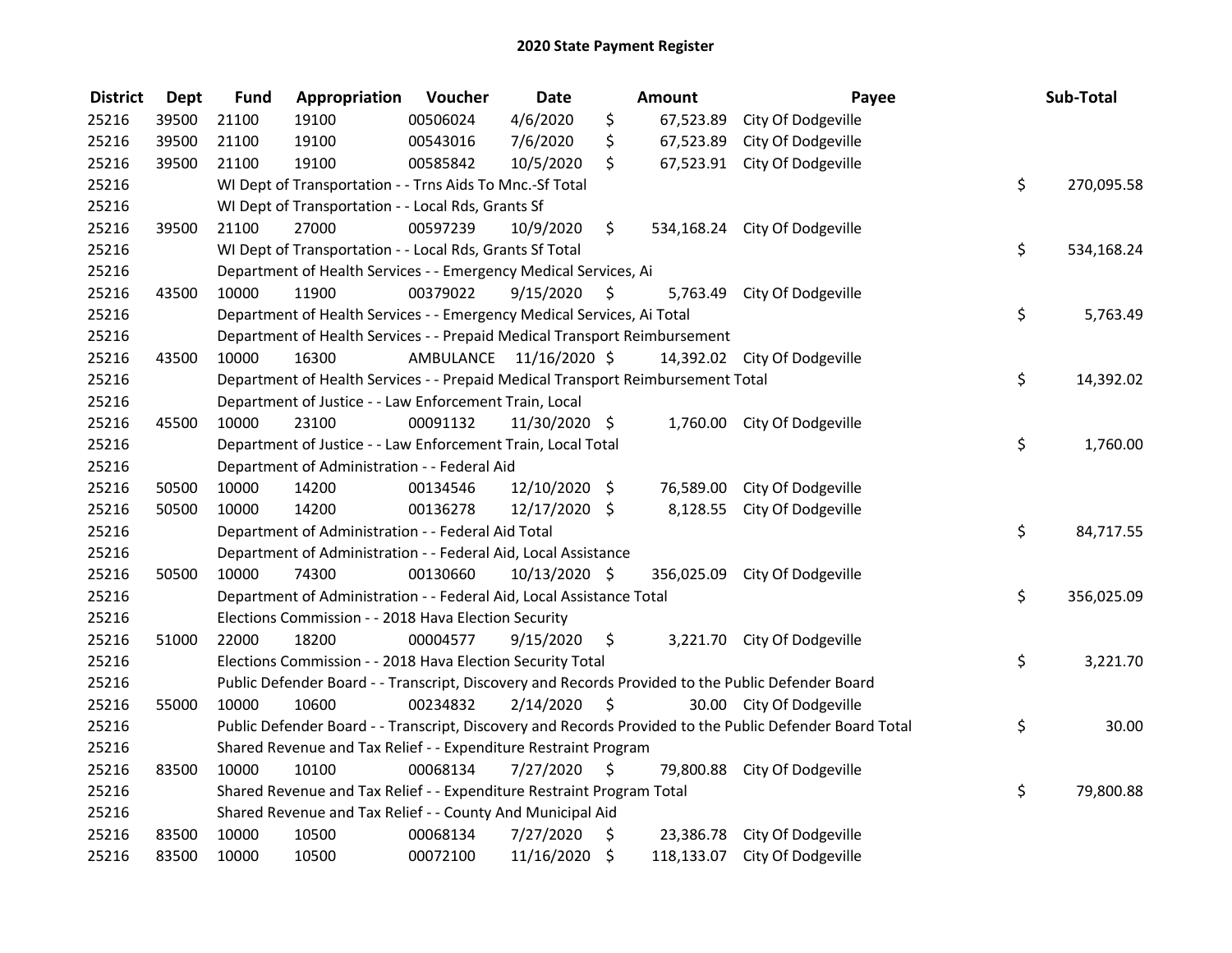| <b>District</b> | Dept  | <b>Fund</b> | Appropriation                                                                 | Voucher  | <b>Date</b>   |      | <b>Amount</b> | Payee              | Sub-Total          |
|-----------------|-------|-------------|-------------------------------------------------------------------------------|----------|---------------|------|---------------|--------------------|--------------------|
| 25216           |       |             | Shared Revenue and Tax Relief - - County And Municipal Aid Total              |          |               |      |               |                    | \$<br>141,519.85   |
| 25216           |       |             | Shared Revenue and Tax Relief - - Exempt Computer Aid                         |          |               |      |               |                    |                    |
| 25216           | 83500 | 10000       | 10900                                                                         | 00065287 | 7/27/2020     | Ŝ.   | 198,625.11    | City Of Dodgeville |                    |
| 25216           | 83500 | 10000       | 10900                                                                         | 00067042 | 7/27/2020     | \$.  | 8,415.32      | City Of Dodgeville |                    |
| 25216           |       |             | Shared Revenue and Tax Relief - - Exempt Computer Aid Total                   |          |               |      |               |                    | \$<br>207,040.43   |
| 25216           |       |             | Shared Revenue and Tax Relief - - Utility Aid                                 |          |               |      |               |                    |                    |
| 25216           | 83500 | 10000       | 11000                                                                         | 00068134 | 7/27/2020     | \$   | 1,897.26      | City Of Dodgeville |                    |
| 25216           | 83500 | 10000       | 11000                                                                         | 00072100 | 11/16/2020 \$ |      | 10,941.41     | City Of Dodgeville |                    |
| 25216           |       |             | Shared Revenue and Tax Relief - - Utility Aid Total                           |          |               |      |               |                    | \$<br>12,838.67    |
| 25216           |       |             | Shared Revenue and Tax Relief - - Personal Property Aid                       |          |               |      |               |                    |                    |
| 25216           | 83500 | 10000       | 11100                                                                         | 00060666 | 5/4/2020      | \$   | 142,325.43    | City Of Dodgeville |                    |
| 25216           | 83500 | 10000       | 11100                                                                         | 00062483 | 5/4/2020      | \$   | 8,608.94      | City Of Dodgeville |                    |
| 25216           |       |             | Shared Revenue and Tax Relief - - Personal Property Aid Total                 |          |               |      |               |                    | \$<br>150,934.37   |
| 25216           |       |             | Shared Revenue and Tax Relief - - State Aid; Video Service Provider Fee       |          |               |      |               |                    |                    |
| 25216           | 83500 | 10000       | 11200                                                                         | 00064221 | 7/27/2020     | - \$ | 6,568.15      | City Of Dodgeville |                    |
| 25216           |       |             | Shared Revenue and Tax Relief - - State Aid; Video Service Provider Fee Total |          |               |      |               |                    | \$<br>6,568.15     |
| 25216           |       |             | Shared Revenue and Tax Relief - - Payments For Municipal Svcs                 |          |               |      |               |                    |                    |
| 25216           | 83500 | 10000       | 50100                                                                         | 00054758 | 2/3/2020      | S.   | 3,325.74      | City Of Dodgeville |                    |
| 25216           |       |             | Shared Revenue and Tax Relief - - Payments For Municipal Svcs Total           |          |               |      |               |                    | \$<br>3,325.74     |
| 25216           |       |             | Shared Revenue and Tax Relief - - Lottery & Gaming Credit                     |          |               |      |               |                    |                    |
| 25216           | 83500 | 52100       | 36300                                                                         | 00055326 | 3/23/2020     | - \$ | 5,115.36      | City Of Dodgeville |                    |
| 25216           |       |             | Shared Revenue and Tax Relief - - Lottery & Gaming Credit Total               |          |               |      |               |                    | \$<br>5,115.36     |
| 25216 Total     |       |             |                                                                               |          |               |      |               |                    | \$<br>1,939,501.74 |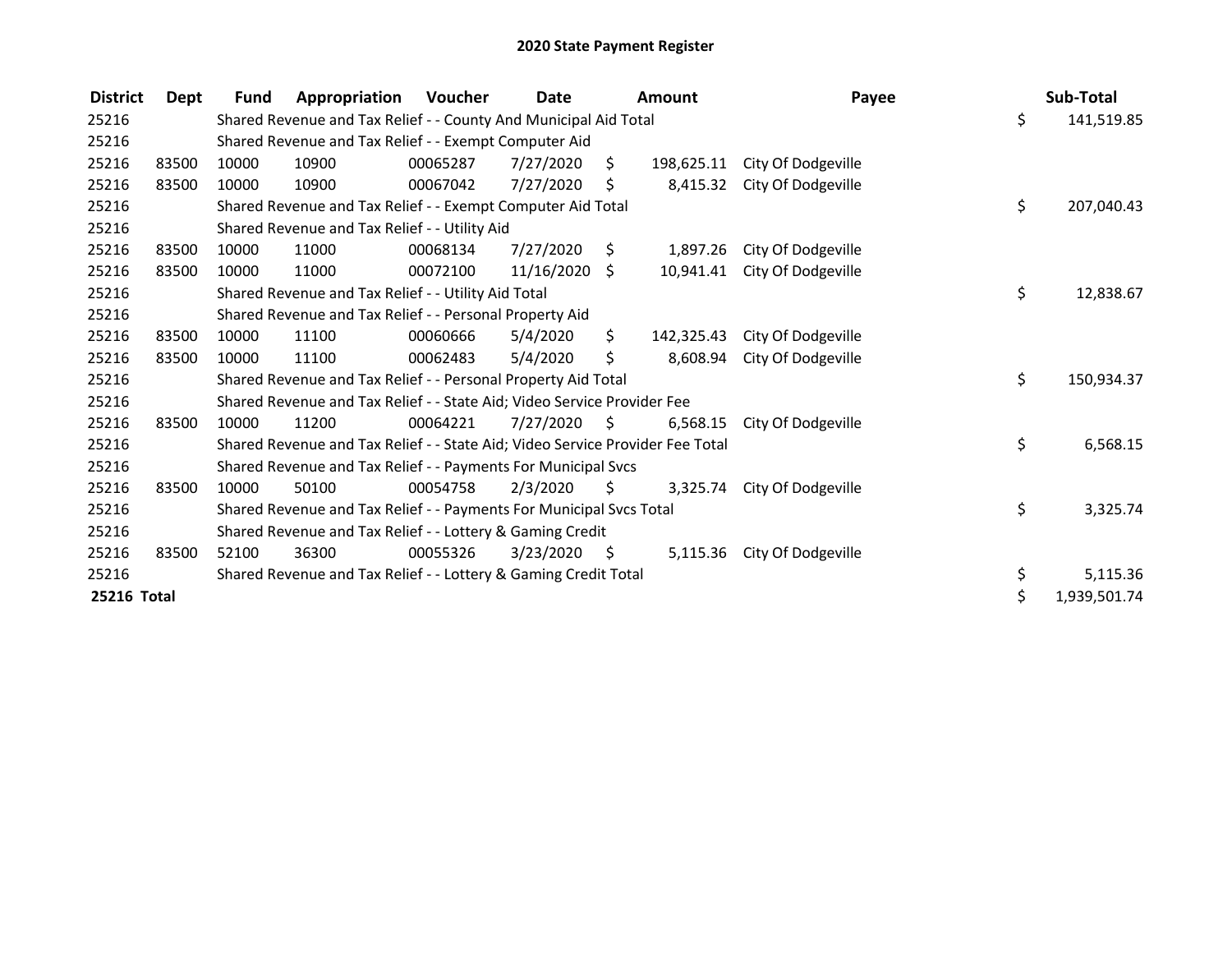| <b>District</b> | <b>Dept</b> | <b>Fund</b>                                                           | Appropriation                                 | Voucher  | <b>Date</b>   | <b>Amount</b> |          | Payee                 |    | Sub-Total |  |
|-----------------|-------------|-----------------------------------------------------------------------|-----------------------------------------------|----------|---------------|---------------|----------|-----------------------|----|-----------|--|
| 25251           |             | Dept of Safety & Prof Services - - Fire Dues Distribution             |                                               |          |               |               |          |                       |    |           |  |
| 25251           | 16500       | 10000                                                                 | 22500                                         | 00036229 | 7/20/2020     | \$            | 9,254.54 | City Of Mineral Point |    |           |  |
| 25251           |             | Dept of Safety & Prof Services - - Fire Dues Distribution Total       |                                               |          |               |               |          |                       |    | 9,254.54  |  |
| 25251           |             | Wisconsin Historical Society - - General Program Operations-GPR       |                                               |          |               |               |          |                       |    |           |  |
| 25251           | 24500       | 10000                                                                 | 10100                                         | 00030604 | 11/25/2020 \$ |               | 2,796.50 | City Of Mineral Point |    |           |  |
| 25251           |             | Wisconsin Historical Society - - General Program Operations-GPR Total |                                               |          |               |               |          |                       | \$ | 2,796.50  |  |
| 25251           |             |                                                                       | Wisconsin Historical Society - - Energy Costs |          |               |               |          |                       |    |           |  |
| 25251           | 24500       | 10000                                                                 | 10500                                         | 00026917 | 1/22/2020     | \$            | 32.13    | City Of Mineral Point |    |           |  |
| 25251           | 24500       | 10000                                                                 | 10500                                         | 00027164 | 1/31/2020     | \$            | 62.99    | City Of Mineral Point |    |           |  |
| 25251           | 24500       | 10000                                                                 | 10500                                         | 00027670 | 3/16/2020     | \$            | 66.96    | City Of Mineral Point |    |           |  |
| 25251           | 24500       | 10000                                                                 | 10500                                         | 00027671 | 3/16/2020     | \$            | 155.00   | City Of Mineral Point |    |           |  |
| 25251           | 24500       | 10000                                                                 | 10500                                         | 00027938 | 4/10/2020     | \$            | 73.77    | City Of Mineral Point |    |           |  |
| 25251           | 24500       | 10000                                                                 | 10500                                         | 00027939 | 4/10/2020     | \$            | 35.09    | City Of Mineral Point |    |           |  |
| 25251           | 24500       | 10000                                                                 | 10500                                         | 00028196 | 5/11/2020     | \$            | 78.12    | City Of Mineral Point |    |           |  |
| 25251           | 24500       | 10000                                                                 | 10500                                         | 00028197 | 5/11/2020     | \$            | 34.07    | City Of Mineral Point |    |           |  |
| 25251           | 24500       | 10000                                                                 | 10500                                         | 00028443 | 6/11/2020     | \$            | 26.12    | City Of Mineral Point |    |           |  |
| 25251           | 24500       | 10000                                                                 | 10500                                         | 00028444 | 6/11/2020     | \$            | 36.01    | City Of Mineral Point |    |           |  |
| 25251           | 24500       | 10000                                                                 | 10500                                         | 00028808 | 7/10/2020     | \$            | 69.26    | City Of Mineral Point |    |           |  |
| 25251           | 24500       | 10000                                                                 | 10500                                         | 00028809 | 7/10/2020     | \$            | 34.86    | City Of Mineral Point |    |           |  |
| 25251           | 24500       | 10000                                                                 | 10500                                         | 00029227 | 8/11/2020     | \$            | 69.26    | City Of Mineral Point |    |           |  |
| 25251           | 24500       | 10000                                                                 | 10500                                         | 00029228 | 8/11/2020     | \$            | 33.72    | City Of Mineral Point |    |           |  |
| 25251           | 24500       | 10000                                                                 | 10500                                         | 00029584 | 9/11/2020     | \$            | 71.02    | City Of Mineral Point |    |           |  |
| 25251           | 24500       | 10000                                                                 | 10500                                         | 00029585 | 9/11/2020     | \$            | 41.40    | City Of Mineral Point |    |           |  |
| 25251           | 24500       | 10000                                                                 | 10500                                         | 00030098 | 10/21/2020    | \$            | 69.26    | City Of Mineral Point |    |           |  |
| 25251           | 24500       | 10000                                                                 | 10500                                         | 00030099 | 10/21/2020    | \$            | 33.72    | City Of Mineral Point |    |           |  |
| 25251           | 24500       | 10000                                                                 | 10500                                         | 00030247 | 11/6/2020     | \$            | 71.50    | City Of Mineral Point |    |           |  |
| 25251           | 24500       | 10000                                                                 | 10500                                         | 00030248 | 11/6/2020     | \$            | 36.13    | City Of Mineral Point |    |           |  |
| 25251           | 24500       | 10000                                                                 | 10500                                         | 00030631 | 12/11/2020    | \$            | 38.36    | City Of Mineral Point |    |           |  |
| 25251           | 24500       | 10000                                                                 | 10500                                         | 00030632 | 12/11/2020 \$ |               | 35.17    | City Of Mineral Point |    |           |  |
| 25251           |             | Wisconsin Historical Society - - Energy Costs Total                   |                                               |          |               |               |          |                       |    | 1,203.92  |  |
| 25251           |             | Wisconsin Historical Society - - General Program Operations-Prf       |                                               |          |               |               |          |                       |    |           |  |
| 25251           | 24500       | 10000                                                                 | 14100                                         | 00029709 | 9/24/2020     | \$            | 5,000.00 | City Of Mineral Point |    |           |  |
| 25251           | 24500       | 10000                                                                 | 14100                                         | 00029710 | 9/24/2020     | \$            | 1,000.00 | City Of Mineral Point |    |           |  |
| 25251           | 24500       | 10000                                                                 | 14100                                         | 00029922 | 11/5/2020     | \$            | 6,000.00 | City Of Mineral Point |    |           |  |
| 25251           |             | Wisconsin Historical Society - - General Program Operations-Prf Total |                                               |          |               |               |          |                       | \$ | 12,000.00 |  |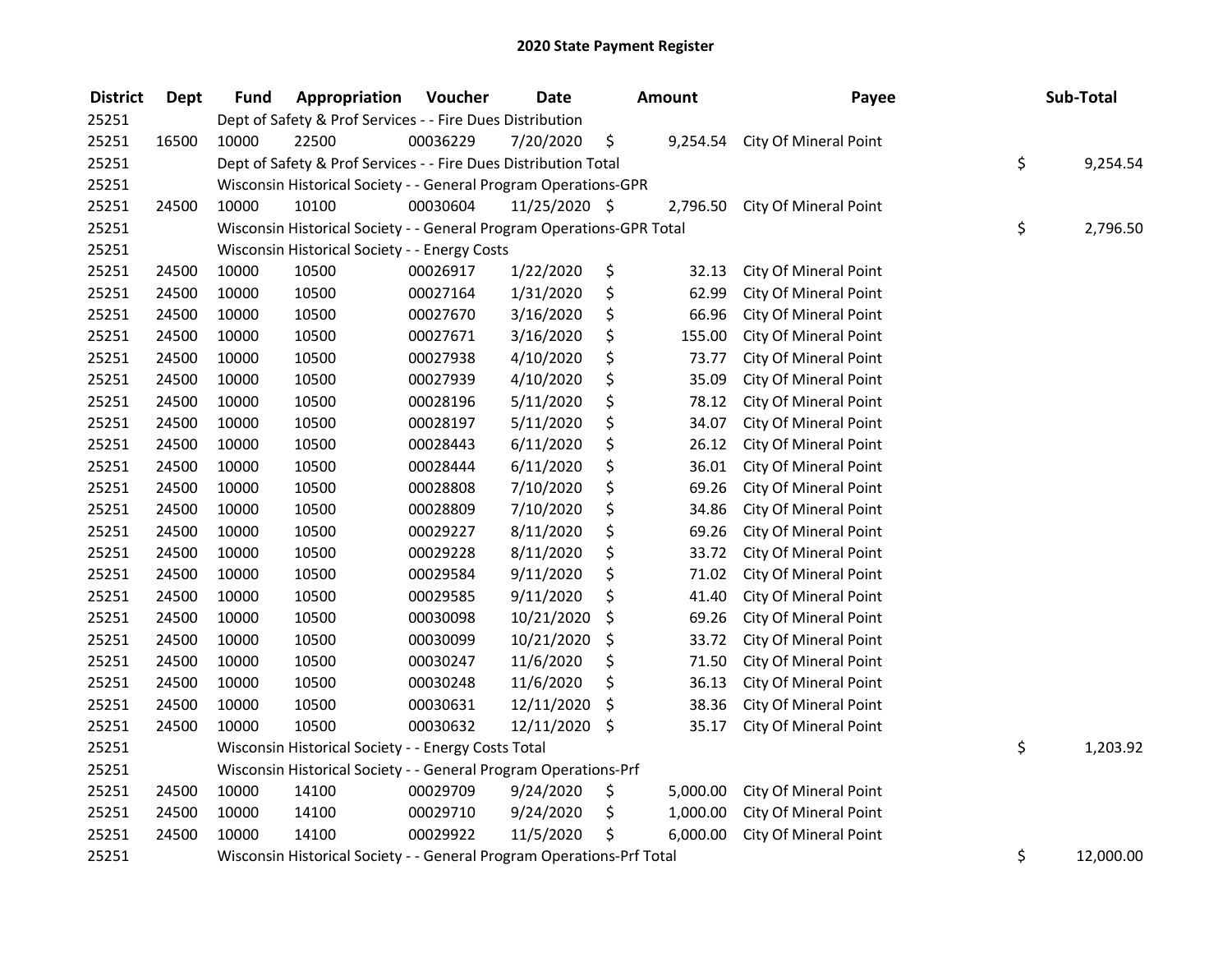| <b>District</b> | <b>Dept</b> | Fund                                                                | Appropriation                                                      | Voucher  | <b>Date</b> | Amount |            | Payee                           |    | Sub-Total  |
|-----------------|-------------|---------------------------------------------------------------------|--------------------------------------------------------------------|----------|-------------|--------|------------|---------------------------------|----|------------|
| 25251           |             | Dept of Public Instruction - - Federal Funds, Local Assistanc       |                                                                    |          |             |        |            |                                 |    |            |
| 25251           | 25500       | 10000                                                               | 34300                                                              | 00222428 | 5/4/2020    | \$     |            | 750.00 City Of Mineral Point    |    |            |
| 25251           |             | Dept of Public Instruction - - Federal Funds, Local Assistanc Total |                                                                    |          |             |        |            |                                 |    | 750.00     |
| 25251           |             | Dept of Natural Resources - - Fin Asst For Responsible Units        |                                                                    |          |             |        |            |                                 |    |            |
| 25251           | 37000       | 27400                                                               | 67000                                                              | 00412924 | 5/29/2020   | \$     | 9,123.85   | City Of Mineral Point           |    |            |
| 25251           |             |                                                                     | Dept of Natural Resources - - Fin Asst For Responsible Units Total |          |             |        |            |                                 | \$ | 9,123.85   |
| 25251           |             |                                                                     | WI Dept of Transportation - - Conn Hwy Aids St Fds                 |          |             |        |            |                                 |    |            |
| 25251           | 39500       | 21100                                                               | 16200                                                              | 00477378 | 1/6/2020    | \$     |            | 3,840.59 City Of Mineral Point  |    |            |
| 25251           | 39500       | 21100                                                               | 16200                                                              | 00507233 | 4/6/2020    | \$     | 3,840.59   | City Of Mineral Point           |    |            |
| 25251           | 39500       | 21100                                                               | 16200                                                              | 00544225 | 7/6/2020    | \$     | 3,840.59   | City Of Mineral Point           |    |            |
| 25251           | 39500       | 21100                                                               | 16200                                                              | 00587051 | 10/5/2020   | \$     | 3,840.59   | City Of Mineral Point           |    |            |
| 25251           |             |                                                                     | WI Dept of Transportation - - Conn Hwy Aids St Fds Total           |          |             |        |            |                                 | \$ | 15,362.36  |
| 25251           |             |                                                                     | WI Dept of Transportation - - Hwy Sfty Loc Aid Ffd                 |          |             |        |            |                                 |    |            |
| 25251           | 39500       | 21100                                                               | 18500                                                              | 00541846 | 6/25/2020   | \$     | 4,000.00   | City Of Mineral Point           |    |            |
| 25251           |             |                                                                     | WI Dept of Transportation - - Hwy Sfty Loc Aid Ffd Total           |          |             |        |            |                                 | \$ | 4,000.00   |
| 25251           |             |                                                                     | WI Dept of Transportation - - Trns Aids To Mnc.-Sf                 |          |             |        |            |                                 |    |            |
| 25251           | 39500       | 21100                                                               | 19100                                                              | 00476170 | 1/6/2020    | \$     | 46,565.99  | City Of Mineral Point           |    |            |
| 25251           | 39500       | 21100                                                               | 19100                                                              | 00506025 | 4/6/2020    | \$     | 46,565.99  | City Of Mineral Point           |    |            |
| 25251           | 39500       | 21100                                                               | 19100                                                              | 00543017 | 7/6/2020    | \$     | 46,565.99  | City Of Mineral Point           |    |            |
| 25251           | 39500       | 21100                                                               | 19100                                                              | 00585843 | 10/5/2020   | \$     | 46,566.01  | City Of Mineral Point           |    |            |
| 25251           |             | WI Dept of Transportation - - Trns Aids To Mnc.-Sf Total            |                                                                    |          |             |        |            |                                 |    | 186,263.98 |
| 25251           |             | Department of Justice - - Law Enforcement Train, Local              |                                                                    |          |             |        |            |                                 |    |            |
| 25251           | 45500       | 10000                                                               | 23100                                                              | 00091561 | 12/7/2020   | \$     | 1,120.00   | City Of Mineral Point           |    |            |
| 25251           |             | Department of Justice - - Law Enforcement Train, Local Total        |                                                                    |          |             |        |            |                                 |    | 1,120.00   |
| 25251           |             | Department of Administration - - Federal Aid                        |                                                                    |          |             |        |            |                                 |    |            |
| 25251           | 50500       | 10000                                                               | 14200                                                              | 00126640 | 8/12/2020   | \$     | 24,778.13  | City Of Mineral Point           |    |            |
| 25251           | 50500       | 10000                                                               | 14200                                                              | 00129895 | 10/2/2020   | \$     | 15,702.87  | City Of Mineral Point           |    |            |
| 25251           |             | Department of Administration - - Federal Aid Total                  |                                                                    |          |             |        |            |                                 |    | 40,481.00  |
| 25251           |             | Elections Commission - - 2018 Hava Election Security                |                                                                    |          |             |        |            |                                 |    |            |
| 25251           | 51000       | 22000                                                               | 18200                                                              | 00004263 | 8/19/2020   | \$     | 1,971.00   | City Of Mineral Point           |    |            |
| 25251           |             | Elections Commission - - 2018 Hava Election Security Total          |                                                                    |          |             |        |            |                                 | \$ | 1,971.00   |
| 25251           |             | Shared Revenue and Tax Relief - - County And Municipal Aid          |                                                                    |          |             |        |            |                                 |    |            |
| 25251           | 83500       | 10000                                                               | 10500                                                              | 00068135 | 7/27/2020   | \$     |            | 45,746.97 City Of Mineral Point |    |            |
| 25251           | 83500       | 10000                                                               | 10500                                                              | 00072101 | 11/16/2020  | \$     | 259,232.80 | City Of Mineral Point           |    |            |
| 25251           |             | Shared Revenue and Tax Relief - - County And Municipal Aid Total    |                                                                    |          |             |        |            |                                 | \$ | 304,979.77 |